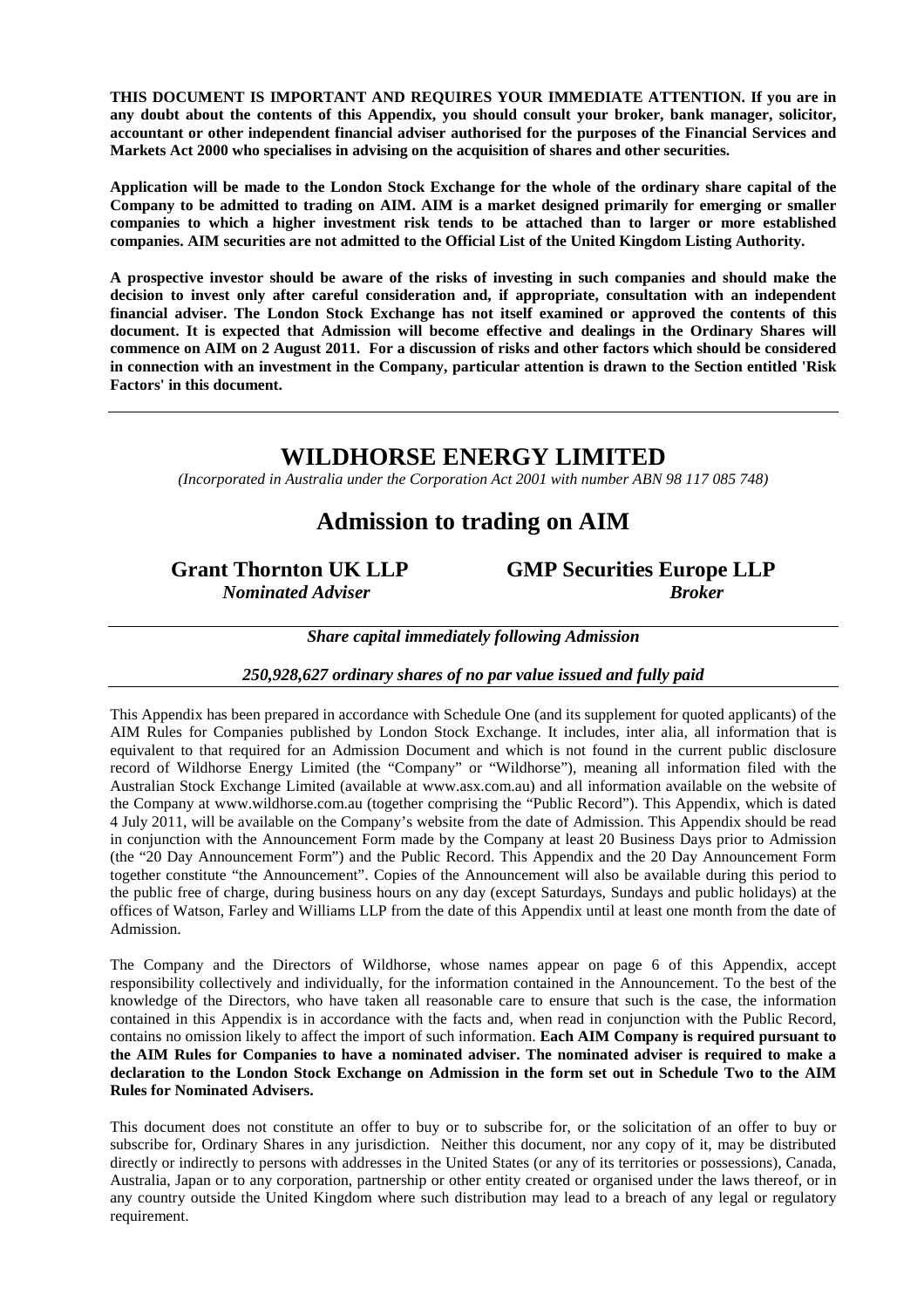Grant Thornton Corporate Finance, a division of Grant Thornton UK LLP which is regulated by the Financial Services Authority, is acting as nominated adviser to the Company for the purposes of the AIM Rules for Companies in connection with the Admission and as such, its responsibilities as the Company's nominated adviser under the AIM Rules for Nominated Advisers are owed solely to the London Stock Exchange and are not owed to the Company, to any Director or any other person or entity. Grant Thornton UK LLP will not be responsible to anyone other than the Company for providing the protections afforded to customers of Grant Thornton UK LLP or for providing advice in relation to the Admission. No liability is accepted by Grant Thornton UK LLP for the accuracy of any information or opinions contained in, or for the omission of any material information from, this Appendix for which the Directors are solely responsible.

GMP Securities Europe LLP which is regulated by the Financial Services Authority, is acting as broker to the Company in connection with the Admission and as such, its responsibilities as the Company's broker under the AIM Rules are owed solely to the London Stock Exchange and are not owed to the Company, to any Director or any other person or entity. GMP Securities Europe LLP will not be responsible to anyone other than the Company for providing the protections afforded to customers of GMP Securities Europe LLP or for providing advice in relation to the Admission. No liability is accepted by GMP Securities Europe LLP for the accuracy of any information or opinions contained in, or for the omission of any material information from, this Appendix for which the Directors are solely responsible.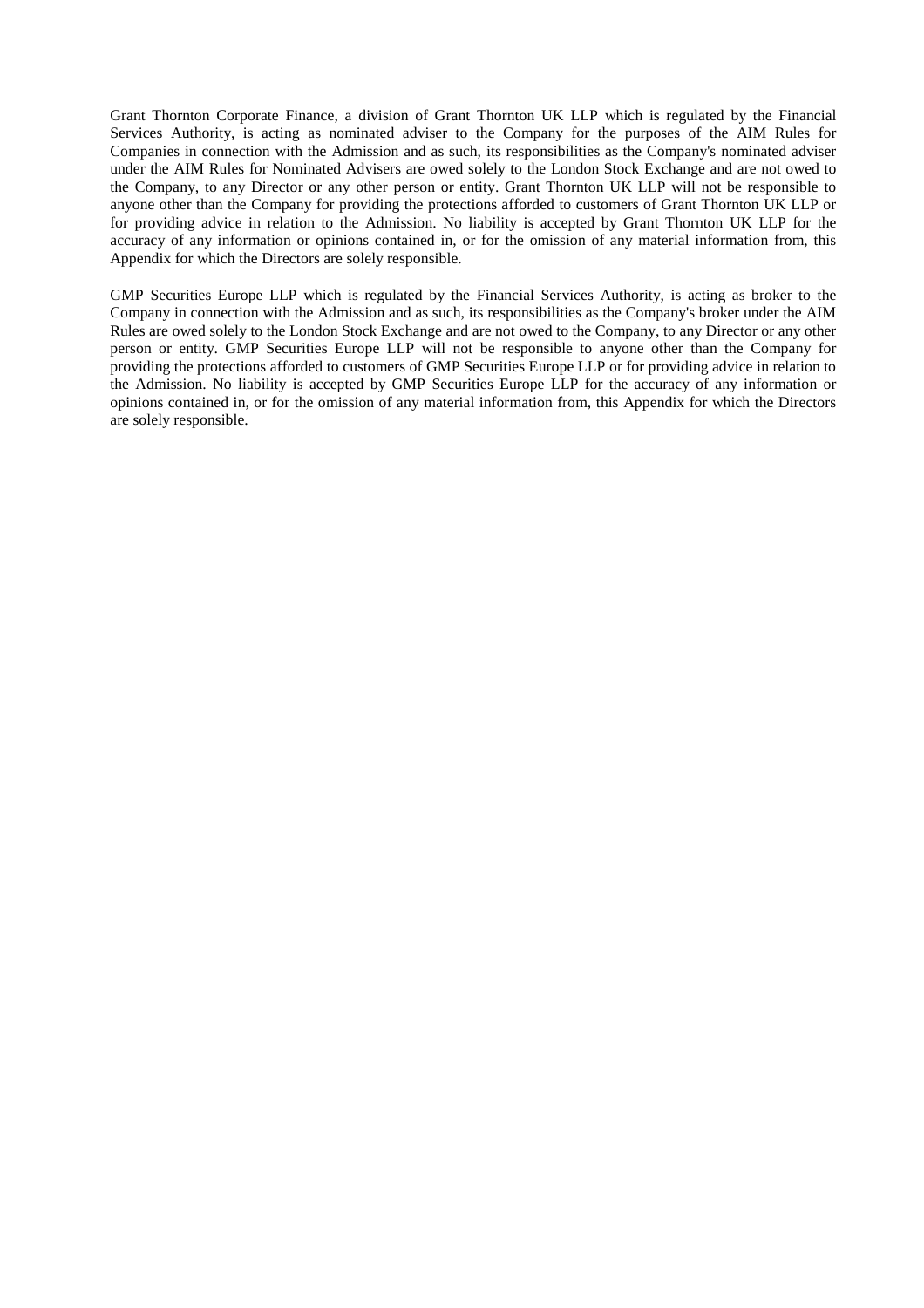## **CONTENTS**

# **Page**

|    | Definitions                                                         |
|----|---------------------------------------------------------------------|
| -6 | Directors, Secretary and Advisers                                   |
| -8 | AIM Admission statistics and expected timetable of principal events |

**9** Information on the Company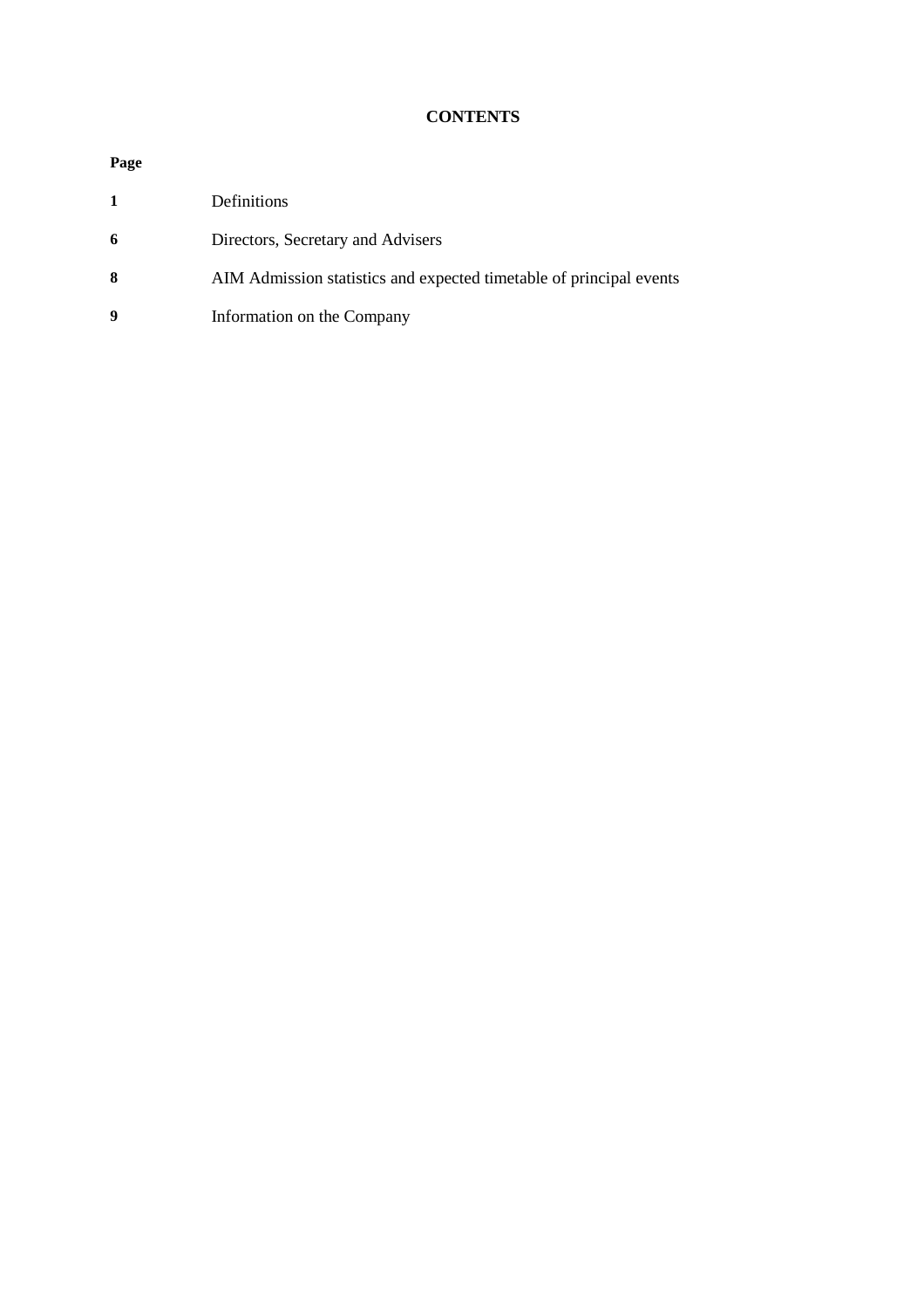#### **DEFINITIONS**

| "20 Day Announcement Form"         | the announcement form setting out the information required<br>by Schedule One and its supplement to the AIM Rules<br>made by the Company at least 20 Business Days prior to<br>Admission;               |
|------------------------------------|---------------------------------------------------------------------------------------------------------------------------------------------------------------------------------------------------------|
| " $AS$ "                           | Australian dollars;                                                                                                                                                                                     |
| "Acre"                             | 4,046.8564224 square metres;                                                                                                                                                                            |
| "Admission"                        | admission of the Company's entire issued share capital to<br>trading on AIM in accordance with the AIM Rules;                                                                                           |
| "AIM"                              | the market of that name operated by the London Stock<br>Exchange;                                                                                                                                       |
| "AIM Rules"                        | the rules for companies listed on AIM including the AIM<br>note for mining, oil and gas companies, as published by the<br>London Stock Exchange from time to time;                                      |
| "AIM Rules for Nominated Advisers" | the rules for nominated advisers of companies listed on<br>AIM, as published by the London Stock Exchange from<br>time to time;                                                                         |
| "Amelie UCG Project"               | the Company's UCG project located in western Hungary<br>approximately 120km from Budapest, further details of<br>which are in Section 1.3(c);                                                           |
| "Announcement"                     | the Appendix and the 20 Day Announcement Form;                                                                                                                                                          |
| "Appendix"                         | this appendix to the 20 Day Announcement Form;                                                                                                                                                          |
| "ASIC"                             | the Australian Securities and Investments Commission;                                                                                                                                                   |
| "Associates"                       | the meaning given by Sections 10 to 17 of the Corporations<br>Act;                                                                                                                                      |
| "ASTC"                             | the ASX Settlement and Transfer Corporation Pty Ltd<br>(ABN 49 008 504 532), which is the settlement processing<br>facility for the ASX and provides all settlement and asset<br>registration services; |
| "ASTC Settlement Rules"            | the operating rules of ASTC;                                                                                                                                                                            |
| "ASX"                              | the Australian Stock Exchange operated by ASX Limited<br>(the "Australian Securities Exchange");                                                                                                        |
| "Audit Committee"                  | a committee established by the Board with responsibilities<br>as set out in a charter published on the Company's website;                                                                               |
| "Board" or "Directors"             | the directors of the Company whose names are set out on<br>page 6 of this Appendix;                                                                                                                     |
| "Business Days"                    | a day on which the London Stock Exchange is open for                                                                                                                                                    |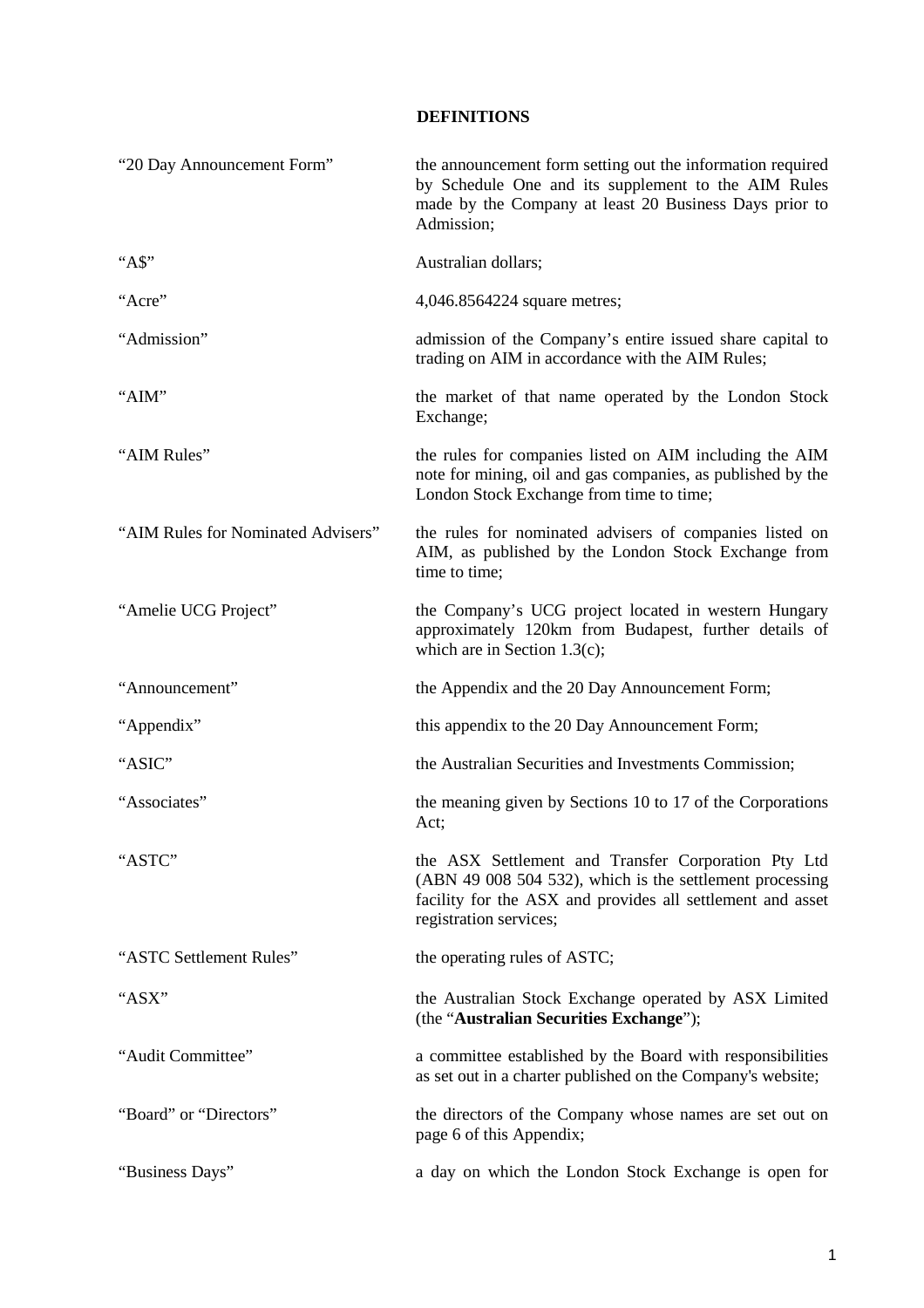|                          | business;                                                                                                                                                                                                                                                                                                  |  |  |
|--------------------------|------------------------------------------------------------------------------------------------------------------------------------------------------------------------------------------------------------------------------------------------------------------------------------------------------------|--|--|
| "CBM"                    | coal bed methane;                                                                                                                                                                                                                                                                                          |  |  |
| "CHESS"                  | the Clearing House Electronic Subregister System, an<br>electronic book-entry register of holdings of approved<br>securities, which is a subregister of the Company's<br>securities register and is managed by the ASTC, a wholly<br>owned subsidiary of ASX;                                              |  |  |
| "Ciko UCG Project"       | the Company's UCG project located at the north eastern<br>edge of the Mecsek coal formation in the Pécs region in<br>southern Hungary, further details of which are in Section<br>1.3(e);                                                                                                                  |  |  |
| "City Code"              | the City Code on Takeovers and Mergers, published by the<br><b>Takeover Panel:</b>                                                                                                                                                                                                                         |  |  |
| "Coffey"                 | Coffey Mining Pty Ltd (ABN 52 065 481 209);                                                                                                                                                                                                                                                                |  |  |
| "Companies Act"          | the Companies Act 2006 (as amended);                                                                                                                                                                                                                                                                       |  |  |
| "Company" or "Wildhorse" | Wildhorse Energy Limited (ABN 98 117 085 748);                                                                                                                                                                                                                                                             |  |  |
| "Constitution"           | the constitution of the Company at the date of this<br>Appendix;                                                                                                                                                                                                                                           |  |  |
| "Corporations Act"       | the Corporations Act 2001 of the Commonwealth of<br>Australia;                                                                                                                                                                                                                                             |  |  |
| "CREST"                  | the relevant system (as defined in the CREST Regulations)<br>operated by Euroclear UK & Ireland Limited in accordance<br>with which securities may be held and transferred in<br>uncertificated form;                                                                                                      |  |  |
| "CREST Regulations"      | the Uncertificated Securities Regulations 2001 (SI 2001 No.<br>3755), as amended;                                                                                                                                                                                                                          |  |  |
| "CSA Global"             | CSA Global Pty Ltd (ACN 077 165 532);                                                                                                                                                                                                                                                                      |  |  |
| "Dalkia"                 | Dalkia Energia Energetikai Szolgaltato Zrt;                                                                                                                                                                                                                                                                |  |  |
| "Depositary Interests"   | the depositary interests representing Ordinary Shares which<br>may be traded through CREST in uncertificated form,<br>details of which are set out in Section 7 of this Appendix;                                                                                                                          |  |  |
| "Exploration Target"     | a conceptual target of the potential quality and grade of a<br>deposit where there has been insufficient exploration or<br>there is insufficient data to define a JORC compliant<br>Mineral Resource and it is uncertain if further exploration<br>will result in the determination of a Mineral Resource; |  |  |
| " $GJ/t$ "               | gigajoules per tonne;                                                                                                                                                                                                                                                                                      |  |  |
| "GMP"                    | GMP Securities Europe LLP;                                                                                                                                                                                                                                                                                 |  |  |
| "Grant Thornton"         | Grant Thornton UK LLP;                                                                                                                                                                                                                                                                                     |  |  |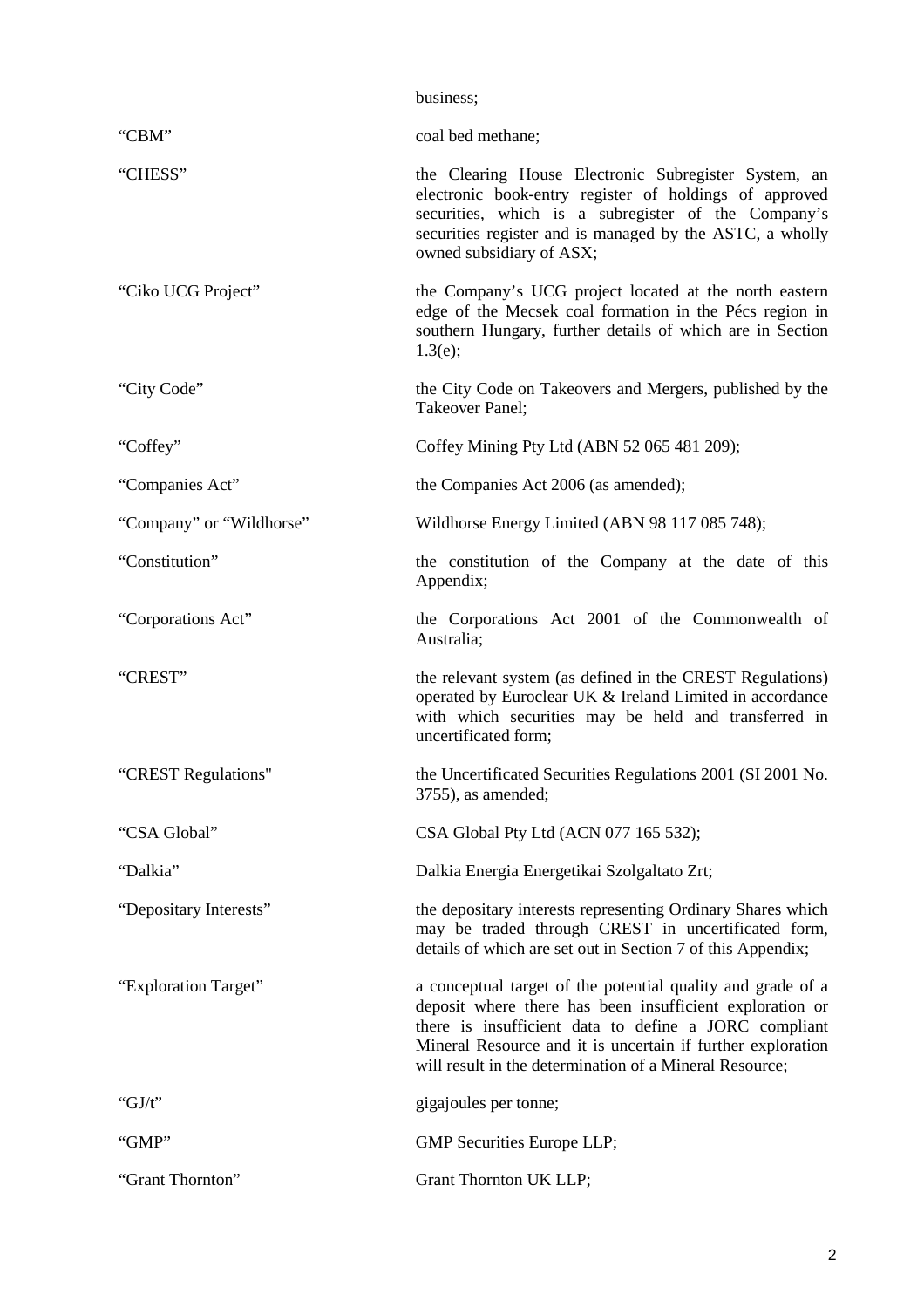| "Inferred Resource"            | that part of a resource for which tonnage, grade and mineral<br>content can be estimated with a low level of confidence;                                                                                                                                                                 |  |  |
|--------------------------------|------------------------------------------------------------------------------------------------------------------------------------------------------------------------------------------------------------------------------------------------------------------------------------------|--|--|
| "Izabela UCG Project"          | the Company's UCG project located near the town of Dorog<br>in north-west Hungary, further details of which are in<br>Section $1.3(b)$ ;                                                                                                                                                 |  |  |
| "Joint Blast"                  | Joint Blast Extractive Metallurgy (Proprietary) Limited<br>registration number 2007/015851/07;                                                                                                                                                                                           |  |  |
| "JORC"                         | the Joint Ore Reserves Committee which administers the<br>JORC Code and sets the regulatory enforceable standards<br>for The Code of Practice for Public Reports to the ASX;                                                                                                             |  |  |
| "JORC Code"                    | the Australasian Code for reporting of Exploration Results,<br>Mineral Resources and Ore Reserves 2004 which sets out<br>the minimum standards, recommendations and guidelines<br>for the public reporting of exploration results, Mineral<br>Resources and ore reserves in Australasia; |  |  |
| "Listing Rules"                | the listing rules of ASX and any other rules of ASX which<br>are applicable while the Company is admitted to the official<br>list of ASX;                                                                                                                                                |  |  |
| "London Stock Exchange"        | London Stock Exchange plc;                                                                                                                                                                                                                                                               |  |  |
| "Mecsek Hills UCG Project"     | the Company's UCG project located in the Mecsek coal<br>formation in the Pécs region in southern Hungary, further<br>details of which are in Section 1.3(a);                                                                                                                             |  |  |
| "Mecsek Hills Uranium Project" | the Company's uranium project located in the Mecsek Hills<br>in the Pécs region in southern Hungary, further details of<br>which are in Section 1.3(f);                                                                                                                                  |  |  |
| "Mecsek-Öko"                   | MECSEK-ÖKO Zrt.;                                                                                                                                                                                                                                                                         |  |  |
| "Mineral Resource"             | a concentration of material of economic interest, in or on<br>the earth's crust in such form, quality and quantity that there<br>are reasonable and realistic prospects for eventual economic<br>extraction;                                                                             |  |  |
| " $MJ/kg"$                     | megajoules per kilogram;                                                                                                                                                                                                                                                                 |  |  |
| "Mlbs"                         | million pounds;                                                                                                                                                                                                                                                                          |  |  |
| "MML-E"                        | Mecsek Mining Licence East. This licence is not owned by<br>the Company or any of the companies in the Wildhorse<br>Group;                                                                                                                                                               |  |  |
| "Mt"                           | metric tonne;                                                                                                                                                                                                                                                                            |  |  |
| " $MW/t"$                      | megawatt per tonne;                                                                                                                                                                                                                                                                      |  |  |
| "Nomad"                        | the Nominated Adviser as defined in the AIM Rules (being<br>Grant Thornton on Admission);                                                                                                                                                                                                |  |  |
| "Option"                       | an option to acquire an Ordinary Share;                                                                                                                                                                                                                                                  |  |  |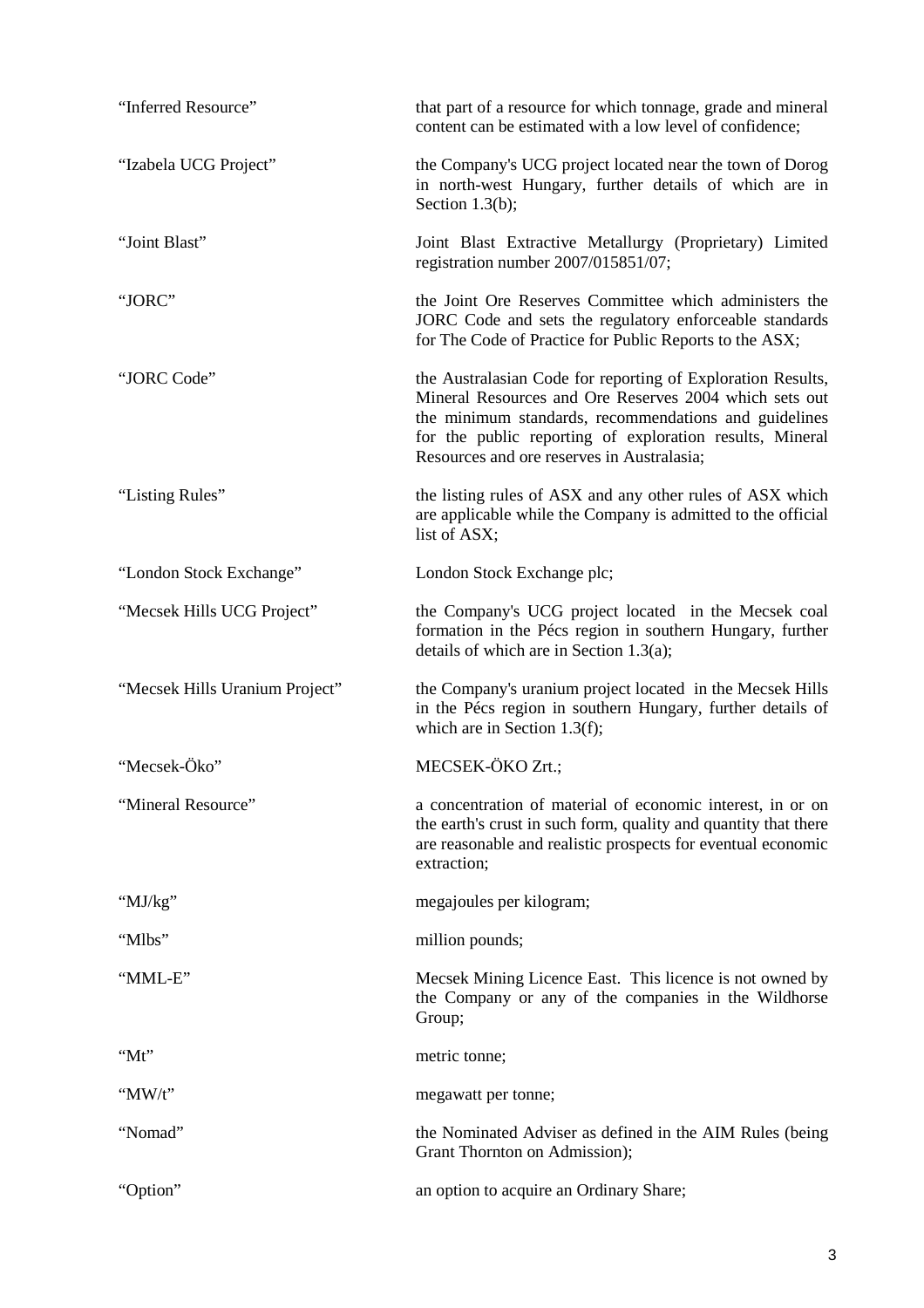| "Ordinary Share"            | a fully paid ordinary share of no par value in the capital of<br>the Company;                                                                                                                                                                     |  |  |  |
|-----------------------------|---------------------------------------------------------------------------------------------------------------------------------------------------------------------------------------------------------------------------------------------------|--|--|--|
| "PJ"                        | petajoule;                                                                                                                                                                                                                                        |  |  |  |
| "Placement"                 | means the Company's recent placement of 22,677,421<br>Ordinary Shares each at \$0.31 to raise \$7,000,000 (before<br>costs);                                                                                                                      |  |  |  |
| "Public Record"             | information on the Company which is available on the<br>website of the Company www.wildhorse.com.au and all<br>filed<br>with<br>information<br>$\overline{ASX}$<br>and<br>available<br>at<br>www.asx.com.au;                                      |  |  |  |
| "Quoted Companies Alliance" | means the Quoted Companies Alliance, a not for profit<br>trade organization that works for small and mid<br>capitalization quoted companies in the UK and Europe;                                                                                 |  |  |  |
| "QCA Guidelines"            | means the corporate governance guidelines for smaller<br>quoted companies published by the Quoted Companies<br>Alliance, as amended from time to time;                                                                                            |  |  |  |
| "Remuneration Committee"    | a committee established by the Board with responsibilities<br>as set out in a charter published on the Company's website;                                                                                                                         |  |  |  |
| "Section"                   | a section of this Appendix;                                                                                                                                                                                                                       |  |  |  |
| "Shareholders"              | holders of Ordinary Shares;                                                                                                                                                                                                                       |  |  |  |
| "Suki UCG Project"          | the Company's UCG project located in north east Hungary<br>approximately 32km from Miskolc, further details of which<br>are in Section 1.3(d);                                                                                                    |  |  |  |
| "Takeover Panel"            | the Panel on Takeover and Mergers, the UK regulatory<br>body which administers the City Code;                                                                                                                                                     |  |  |  |
| "UCG CPR"                   | the competent person's report on the Company's Amelie<br>UCG Project, Izabela UCG Project, Mecsek Hills UCG<br>Project and Suki UCG Project provided by CSA Global and<br>Company's<br>available<br>the<br>website<br>on<br>www.wildhorse.com.au; |  |  |  |
| "Uranium CPR"               | the competent person's report on the Company's Mecsek<br>Hills Uranium Project and US Projects provided by Coffey<br>available<br>Company's<br>and<br>the<br>website<br>on<br>www.wildhorse.com.au;                                               |  |  |  |
| " $U_3O_8$ "                | triuranium octoxide;                                                                                                                                                                                                                              |  |  |  |
| "UCG"                       | underground coal gasification;                                                                                                                                                                                                                    |  |  |  |
| "UK"                        | the United Kingdom of Great Britain and Northern Ireland;                                                                                                                                                                                         |  |  |  |
| "UK Depositary"             | Computershare Investor Services plc.;                                                                                                                                                                                                             |  |  |  |
| "United States" or "US"     | United States of America;                                                                                                                                                                                                                         |  |  |  |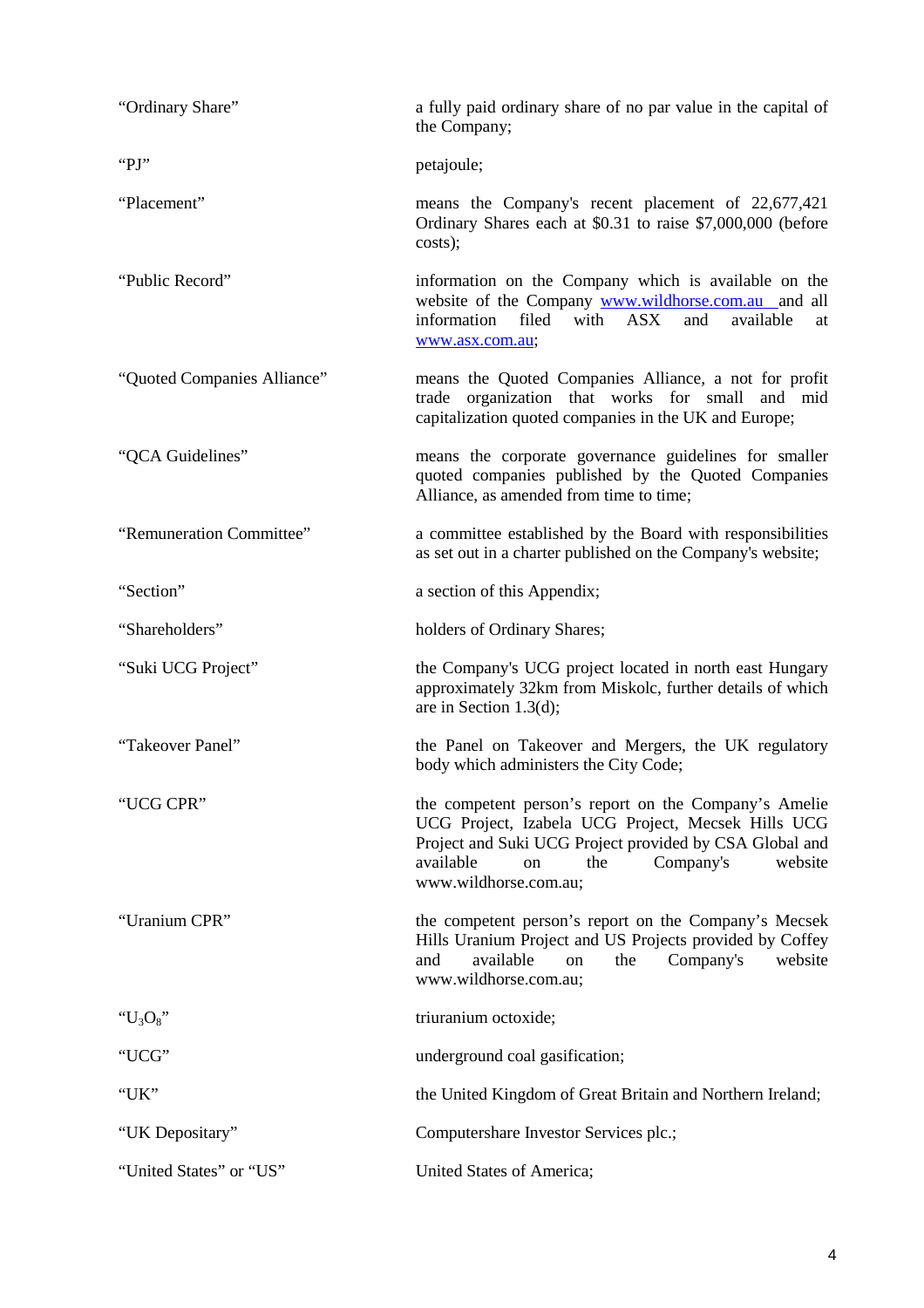"US Projects" the Company's uranium projects located in the United States comprising: (a) the Golden Eagle Project in west Colorado; (b) the Bison Basin Project in Fremont County, Wyoming; and

> (c) the Sweetwater Project in Sweetwater County, Wyoming,

further details of which are in Section 1.3(g);

"Wildhorse Group" the Company and any of its subsidiaries.

# *Notes:*

In this Appendix:

- figures stated in pounds sterling (£) and Australian dollars (A\$), are based on the exchange rate of £1.00: A\$1.492 stated by Reuters at www.reuters.com as at close of dealing on 1 July 2011 in New York; and
- unless stated or the context requires otherwise, all references to time are to London time.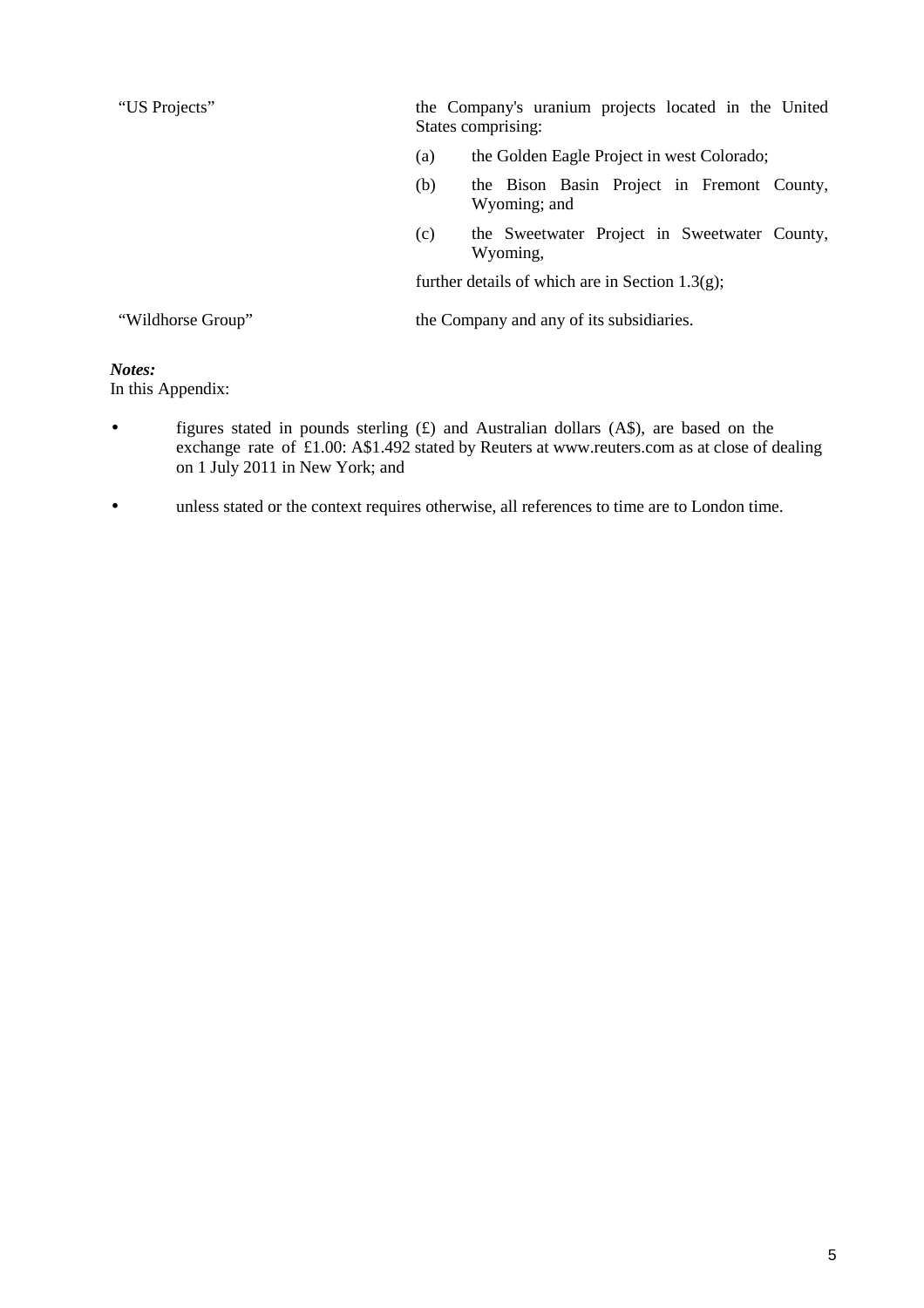# **DIRECTORS, SECRETARY AND ADVISERS**

| <b>Directors</b>                                                   | Mr Mark Ainsworth Hohnen (aged 61) - Chairman<br>Mr Matthew (Matt) Alexander Swinney (aged 44) - Managing<br>Director<br>Mr Brett Anthony Mitchell (aged 39) - Executive Director<br>Mr Ian Peter Middlemas (aged 50) - Non-executive Director<br>Mr Johan Francois Brand (aged 41) - Technical Director<br>Mr James Digby Ronald Strauss (aged 42) - Non-executive Director<br>Dr Konrad Gerhard Herbert Wetzker (aged 60) - Non-executive<br>Director |
|--------------------------------------------------------------------|---------------------------------------------------------------------------------------------------------------------------------------------------------------------------------------------------------------------------------------------------------------------------------------------------------------------------------------------------------------------------------------------------------------------------------------------------------|
| <b>Company Secretary</b>                                           | Mr Brett Mitchell                                                                                                                                                                                                                                                                                                                                                                                                                                       |
| <b>Registered Office and</b><br><b>Principal Place of Business</b> | Level 21, Allendale Square<br>77 St Georges Terrace<br>Perth WA 6000<br>Australia<br>Tel: +61 8 9389 2000                                                                                                                                                                                                                                                                                                                                               |
| Website                                                            | www.wildhorse.com.au                                                                                                                                                                                                                                                                                                                                                                                                                                    |
| <b>Nominated Adviser</b>                                           | <b>Grant Thornton UK LLP</b><br>30 Finsbury Square<br>London EC2P 2YU<br><b>United Kingdom</b>                                                                                                                                                                                                                                                                                                                                                          |
| <b>Broker</b>                                                      | <b>GMP</b> Securities Europe LLP<br><b>Stratton House</b><br>5 Stratton Street<br>London, W1J 8LA<br>United Kingdom                                                                                                                                                                                                                                                                                                                                     |
| <b>Solicitors to the Company in</b><br>the UK                      | Watson, Farley & Williams LLP<br>15 Appold Street<br>London<br>EC2A 2HB<br><b>United Kingdom</b>                                                                                                                                                                                                                                                                                                                                                        |
| Solicitors to the Company in<br><b>Australia</b>                   | Hardy Bowen<br>Level 1, 28 Ord Street<br>West Perth WA 6005<br>Australia                                                                                                                                                                                                                                                                                                                                                                                |
| <b>Attorneys to the Company in</b><br><b>Hungary</b>               | Szecskay Attorneys at Law<br>H-1055 Budapest,<br>Kossuth Square. 16-17. III.<br>Hungary                                                                                                                                                                                                                                                                                                                                                                 |
| <b>Attorneys to the Company in</b><br>the United States of America | Holme Roberts & Owen LLP<br>1700 Lincoln Street, Suite 4100,<br>Denver<br>Colorado 80203-4541                                                                                                                                                                                                                                                                                                                                                           |
|                                                                    | <b>United States</b>                                                                                                                                                                                                                                                                                                                                                                                                                                    |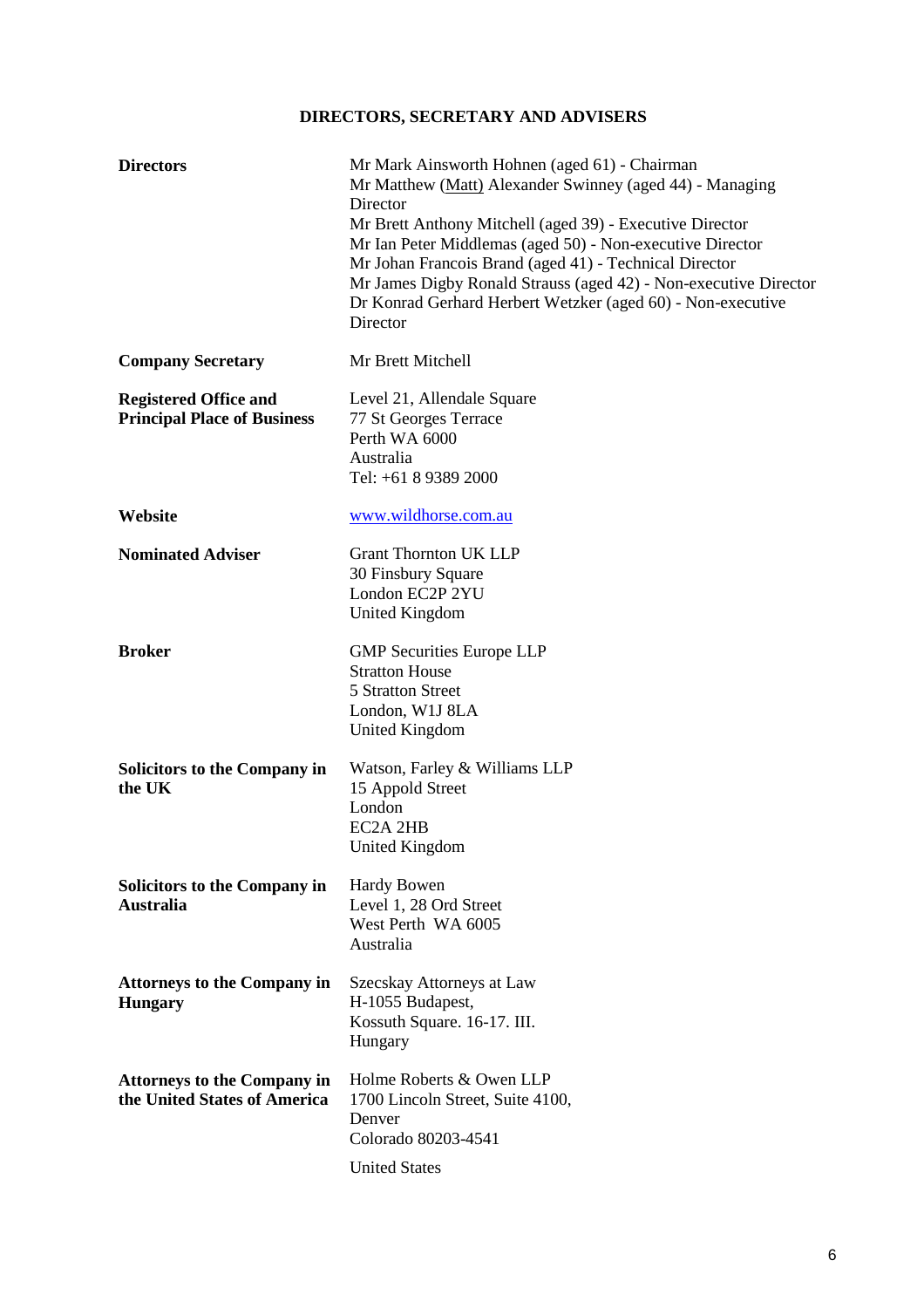| <b>Auditor and Reporting</b><br><b>Accountant to the Company</b> | <b>BDO Chartered Accountants and Advisers Australia</b><br>38 Station St<br>Subiaco WA 6008<br>Australia                    |
|------------------------------------------------------------------|-----------------------------------------------------------------------------------------------------------------------------|
|                                                                  | The partner responsible for audits is a member of the Institute of<br><b>Chartered Accountants.</b>                         |
| <b>Solicitors to the Nominated</b><br><b>Adviser</b>             | Chadbourne & Parke (London) LLP<br>Regis House<br>45 King William Street<br>London EC4R 9AN<br><b>United Kingdom</b>        |
| <b>Competent Persons</b>                                         | <b>Uranium Competent Person</b>                                                                                             |
|                                                                  | Coffey Mining Pty Ltd<br>1162 Hay Street<br>West Perth WA 6005<br>Australia                                                 |
|                                                                  | <b>UCG Competent Person</b>                                                                                                 |
|                                                                  | CSA Global Pty Ltd<br><b>Resource Industry Consultants</b><br><b>PO</b> Box 141<br>West Perth WA 6872<br>Australia          |
| <b>Australian Registrars</b>                                     | Computershare Investor Services Pty Limited<br>Level 2, 45 St Georges Terrace<br>Perth WA 6000<br>Australia                 |
| <b>UK Depositary</b>                                             | Computershare Investor Services plc<br>The Pavilions<br><b>Bridgwater Road</b><br>Bristol BS99 6ZZ<br><b>United Kingdom</b> |
| <b>ASX and AIM Code</b>                                          | <b>WHE</b>                                                                                                                  |
| <b>ISIN Code</b>                                                 | AU000000WHE4                                                                                                                |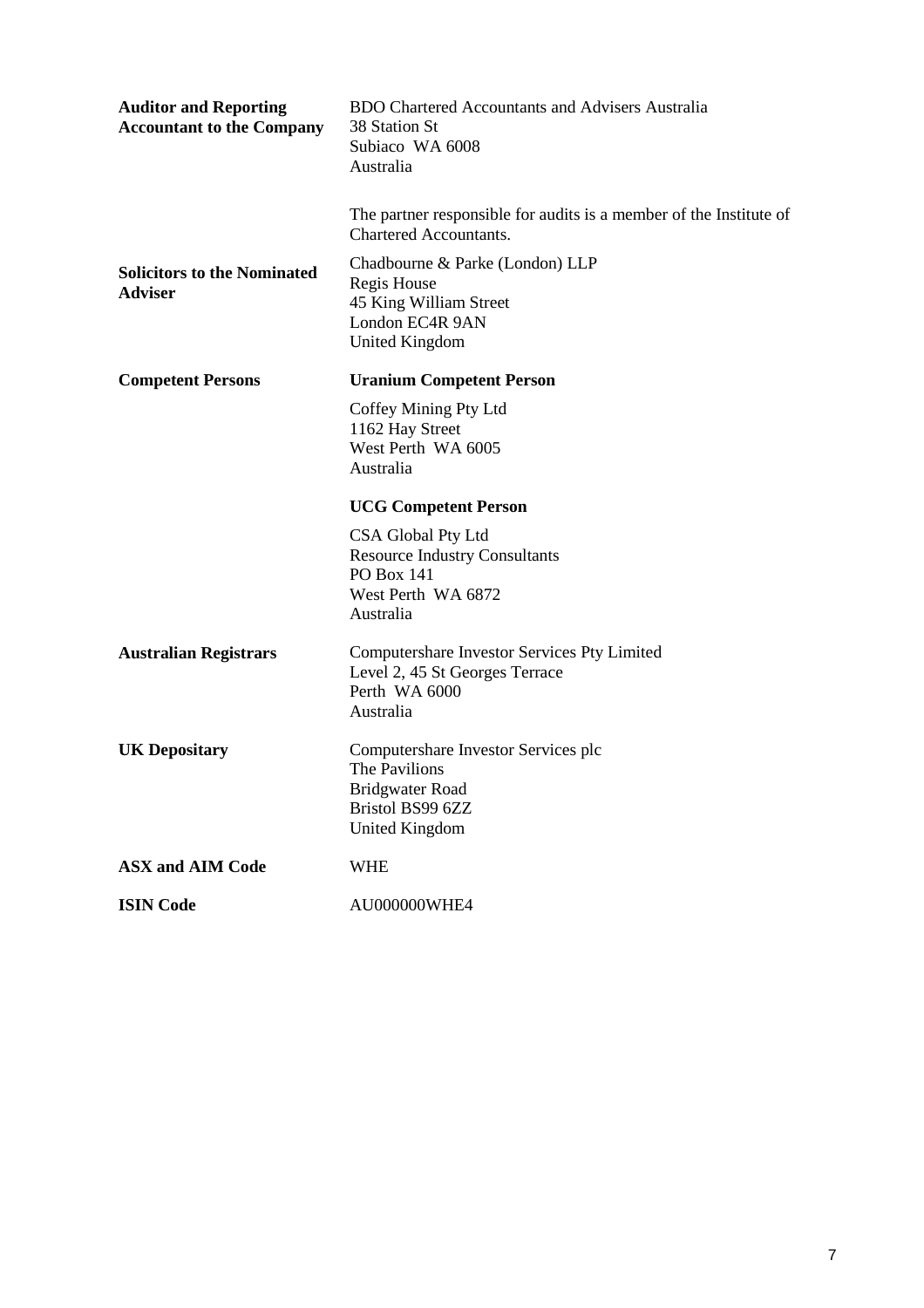#### **ADMISSION STATISTICS**

| Number of Ordinary Shares in issue <sup>(1)</sup>                       | 250,928,627                     |
|-------------------------------------------------------------------------|---------------------------------|
| Approximate market capitalisation of the<br>Company following Admission | A\$75,278,588.10 <sup>(2)</sup> |

(1) This figure assumes that there will be no changes to the issued share capital of the Company between the date of this Appendix and the date of Admission becoming effective.

(2) Based on the Company's share price of A\$0.30 on ASX as of the close of business on 1 July 2011 and assuming that there are no changes to the issued share capital of the Company between the date of this Appendix and the date of Admission becoming effective.

#### **EXPECTED TIMETABLE OF PRINCIPAL EVENTS**

| Publication of this Appendix                     | 4 July 2011   |
|--------------------------------------------------|---------------|
| Admission and commencement of dealings on<br>AIM | 2 August 2011 |

The dates in the expected timetable above are based on the Directors' expectations and may be subject to change.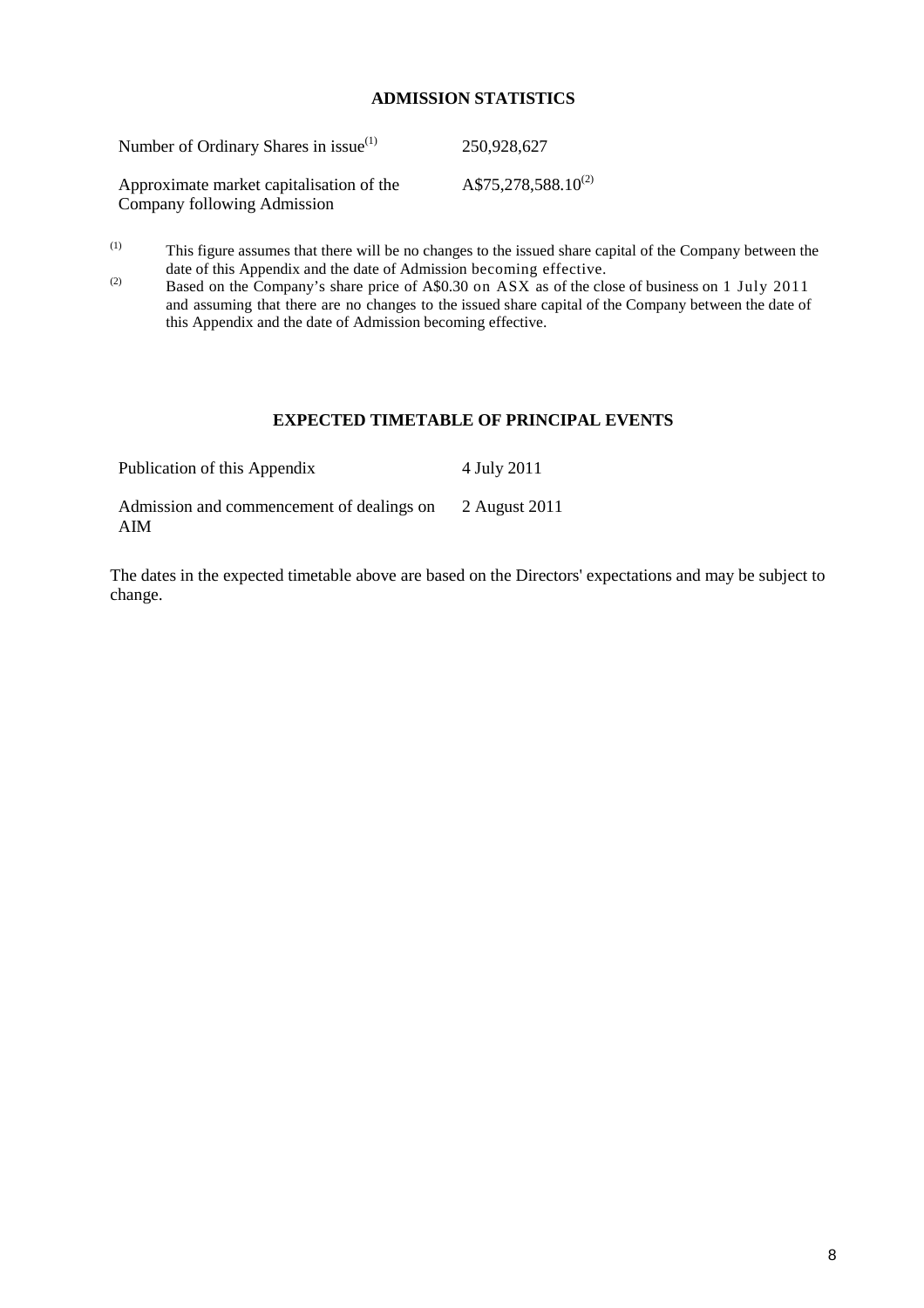# **1. THE COMPANY**

## **1.1 Wildhorse Energy Limited**

Wildhorse is an Australian incorporated and ASX listed company focused on developing UCG projects in Central Europe. The Company's principal portfolio of assets currently consists of:

- (a) the following UCG projects located in Hungary:
	- (i) the Mecsek Hills UCG Project comprising an area of  $420 \text{km}^2$ ;
	- (ii) the Izabela UCG Project comprising an area of  $46.1 \text{km}^2$ ;
	- (iii) the Amelie UCG Project comprising an area of  $25 \text{km}^2$ ; and
	- (iv) the Ciko UCG Project comprising an area of  $48.8 \text{km}^2$ ,

each of which have coal deposits which demonstrate potential suitability for UCG application;

- (b) an interest in the Mecsek Hills Uranium Project which spans the Company's 42.9km<sup>2</sup> Pécs licence area and Mecsek-Öko's neighbouring estimated 19.566km<sup>2</sup> MML-E licence. The MML-E licence is owned by Hungarian state owned entity Mecsek-Öko, which is an unconnected third party of the Wildhorse Group, and is subject to a nonbinding co-operation agreement with the Company (refer to Section 19.2 for further information). The Company does not currently have any rights to the resource in this licenced area. In addition to the Mecsek Hills Uranium Project, the Company also has an interest in three Hungarian uranium exploration projects in Dinnyeberki, Máriakéménd and Bátaszék which cover an aggregate area of 201.6km<sup>2</sup>;
- (c) three uranium projects in Wyoming and Colorado in the United States (being the US Projects) which the Company believes are prospective for uranium and vanadium (in the Colorado area).

The Company also owns intellectual property in UCG technology through its South African subsidiary, Wildhorse Energy (SA) (Pty) Ltd (refer to Section 19.5 for further information about the licence in respect of this intellectual property).

The Company's activities are more fully described on the Company's website (www.wildhorse.com.au) (which contains the UCG CPR and Uranium CPR), in the Company's 2010 Annual Report, and in other announcements made to ASX.

#### **1.2 Corporate Structure**

The Wildhorse Group consists of Wildhorse Energy Limited and its wholly owned and controlled subsidiaries as set out below:

| <b>Name</b>              | <b>Country of Incorporation</b> | $%$ of share<br>capital/membership<br>interests held by<br><b>Wildhorse (directly or</b><br>indirectly) |  |
|--------------------------|---------------------------------|---------------------------------------------------------------------------------------------------------|--|
| Ultimate parent company: |                                 |                                                                                                         |  |
| Wildhorse Energy Limited | Australia                       | N/A                                                                                                     |  |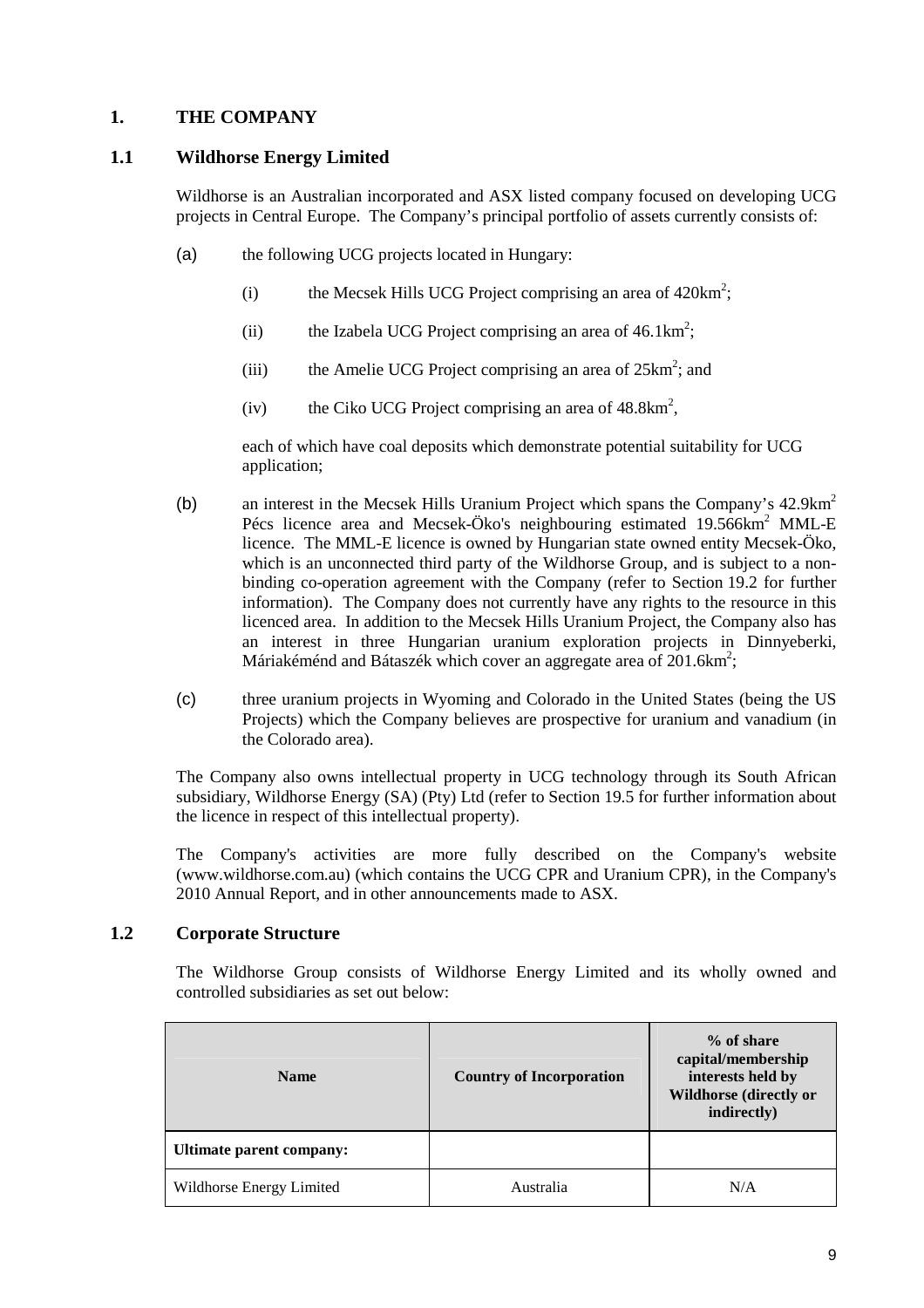| <b>Name</b>                                    | <b>Country of Incorporation</b> | % of share<br>capital/membership<br>interests held by<br><b>Wildhorse (directly or</b><br>indirectly) |  |
|------------------------------------------------|---------------------------------|-------------------------------------------------------------------------------------------------------|--|
| Subsidiaries:                                  |                                 |                                                                                                       |  |
| Golden Eagle Uranium LLC                       | <b>United States</b>            | 80                                                                                                    |  |
| Peak Coal Pty Ltd                              | Australia                       | 100                                                                                                   |  |
| White Coal Energy Holdings Limited             | Hong Kong                       | 100                                                                                                   |  |
| White Coal Energy Limited                      | Hong Kong                       | 100                                                                                                   |  |
| White Coal Energy Pty Ltd                      | Australia                       | 100                                                                                                   |  |
| Wildhorse Development Kft                      | Hungary                         | 100                                                                                                   |  |
| Wildhorse Energy (SA) (Pty) Ltd                | South Africa                    | 100                                                                                                   |  |
| Wildhorse Energy Australia Pty Ltd             | Australia                       | 100                                                                                                   |  |
| Wildhorse Energy CZ s.r.o.                     | Czech Republic                  | 100                                                                                                   |  |
| Wildhorse Energy Exploration SA <sup>(1)</sup> | Ecuador                         | 100                                                                                                   |  |
| Wildhorse Energy Holdings USA Inc              | <b>United States</b>            | 100                                                                                                   |  |
| Wildhorse Energy Hungary Kft                   | Hungary                         | 100                                                                                                   |  |
| Wildhorse Energy Inc                           | <b>United States</b>            |                                                                                                       |  |
| Wildhorse Energy S.A. <sup>(1)</sup>           | Paraguay                        | 100                                                                                                   |  |
| Wildhorse GE Holdings Inc                      | <b>United States</b>            | 100                                                                                                   |  |
| <b>Wildhorse Resources Kft</b>                 | Hungary                         | 100                                                                                                   |  |
| Wildhorse UCG Kft                              | Hungary                         | 100                                                                                                   |  |

(1) These companies do not directly or indirectly hold any assets or liabilities and the Company is in the process of winding them up.

#### **1.3 Projects**

The Company's projects comprise:

(a) Mecsek Hills UCG Project

The Company has coal and coal bed methane exploration licence areas covering an area of approximately  $420 \text{km}^2$  in the Mecsek coal formation in the Pécs region in southern Hungary and these licence areas substantially overlap.

Considerable drilling, exploration and mining activities in relation to coal have been undertaken in the Pécs region and the Company's licence area includes approximately 485 historical drill holes. A review by independent geologists (CSA Global) has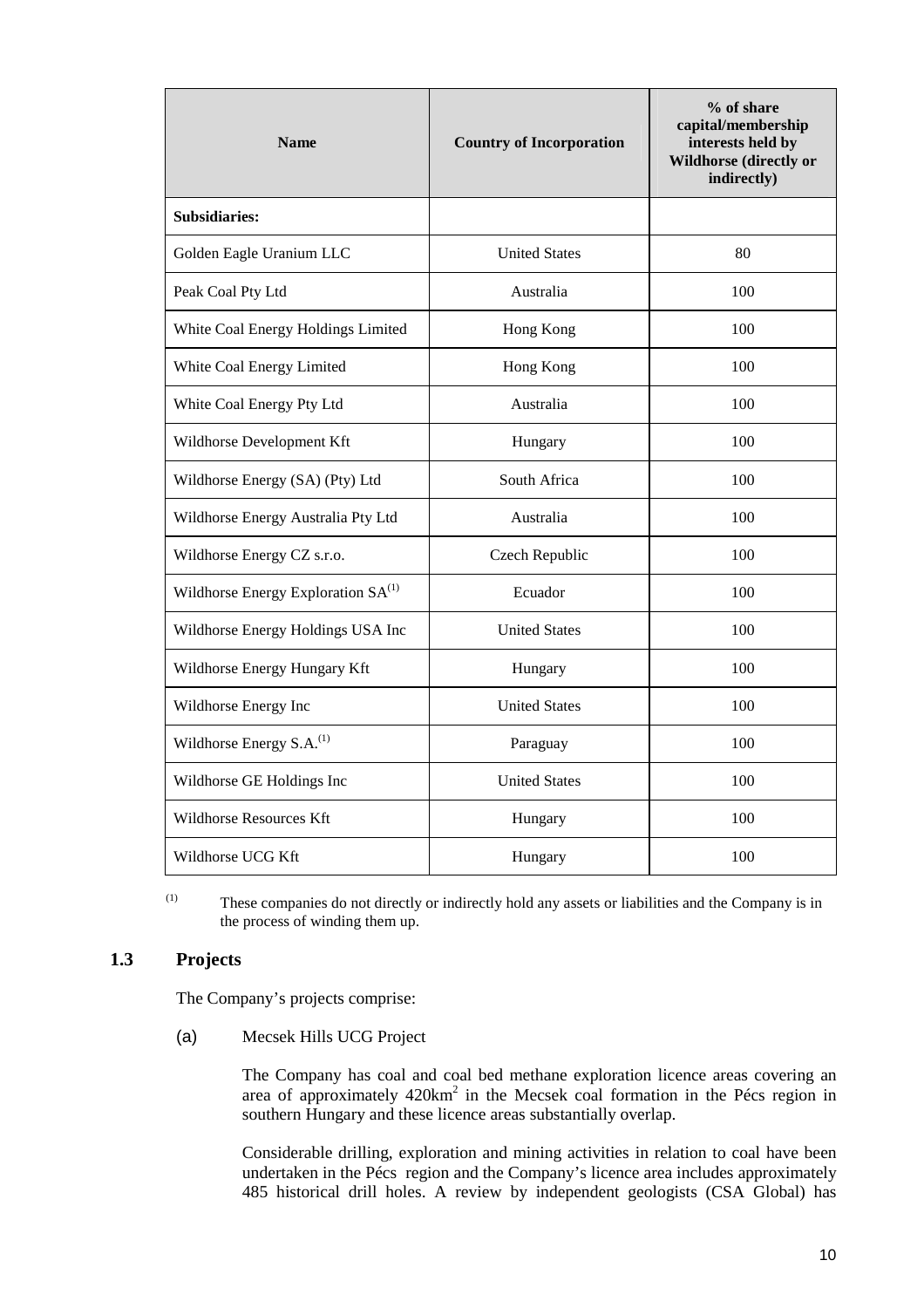resulted in an Exploration Target of 1-1.25 billion tonnes of coal at 18.8 to 29.3 GJ/t for the Mecsek Hills UCG Project. The tonnages and grades are conceptual and are insufficient to define a Mineral Resource and it is not clear if additional exploration will result in defining Mineral Resource.

A scoping study has been completed on the project by consultants engaged by the Company and this has confirmed that substantial financial returns are potentially achievable through the application of UCG to develop syngas as either a gas feedstock for sale to power stations or conversion into synthetic natural gas for distribution through the international pipeline network.

For further details on the Mecsek Hills UCG Project refer to the UCG CPR. A summary of the licences comprising the Mecsek Hills UCG Project is in Schedule 2 of this Appendix.

(b) Izabela UCG Project

The Izabela UCG Project covers a  $46.1 \text{ km}^2$  coal deposit near the town of Dorog in north-west Hungary, a historical coal mining district which has undergone significant exploration. A preliminary review of data from 345 historic drill holes indicates that the coal has significant potential for UCG. Additionally, the project is within proximity of three power stations (one of which is owned by Dalkia, refer to Section 19.1 for further information) and a natural gas pipeline.

The Company is sourcing archive data on this project and is collating and translating the considerable information available on coal quality, geology and structure and converting this into a three dimensional database model. The Company has also secured drill hole locations and coal stratigraphy data for 345 historic exploration drill holes within and adjacent to the licence area of the Izabela UCG Project. Most of the exploration holes collected intersected coal seams, which helps considerably in derisking the exploration phase of the project. The holes intersected coal from depths of 250m to 600m and display good coal continuity. A large area in the south west part of the tenure remains to be tested by drilling.

The coal being targeted by the Company is part of the Eocene Dorog coal formation comprised of three to six flat lying, to gently dipping, sub-bituminous coal seams with calorific values in the 25-28 MJ/KG range. The structural regime is relatively simple with some steep dipping normal and reverse faults known to be present. Within the seam group there are three main seams which range in thickness from 2-8m and these formed the focus for historic mining.

Based on the historic data set, CSA Global has estimated an Exploration Target for the Izabela UCG Project of 140-160 Mt of Coal at 25-28 Mj/Kg. The tonnages and grades are conceptual and are insufficient to define a Mineral Resource and it is not clear if additional exploration will result in defining a Mineral Resource.

For further details on the Izabela UCG Project refer to the UCG CPR. A summary of the licences comprising the Izabela UCG Project is in Schedule 2 of this Appendix.

(c) Amelie UCG Project

The Amelie UCG Project covers  $25 \text{km}^2$  and is located in west Hungary, approximately 120km from Budapest and a power station, owned by Magyar Villamos Mővek Zrt, is located approximately 10km from the licence area. E.ON AG's Gonyu 433MW power station, which is currently under construction, is approximately 80km away and the licence is also in close proximity to major gas distribution pipelines.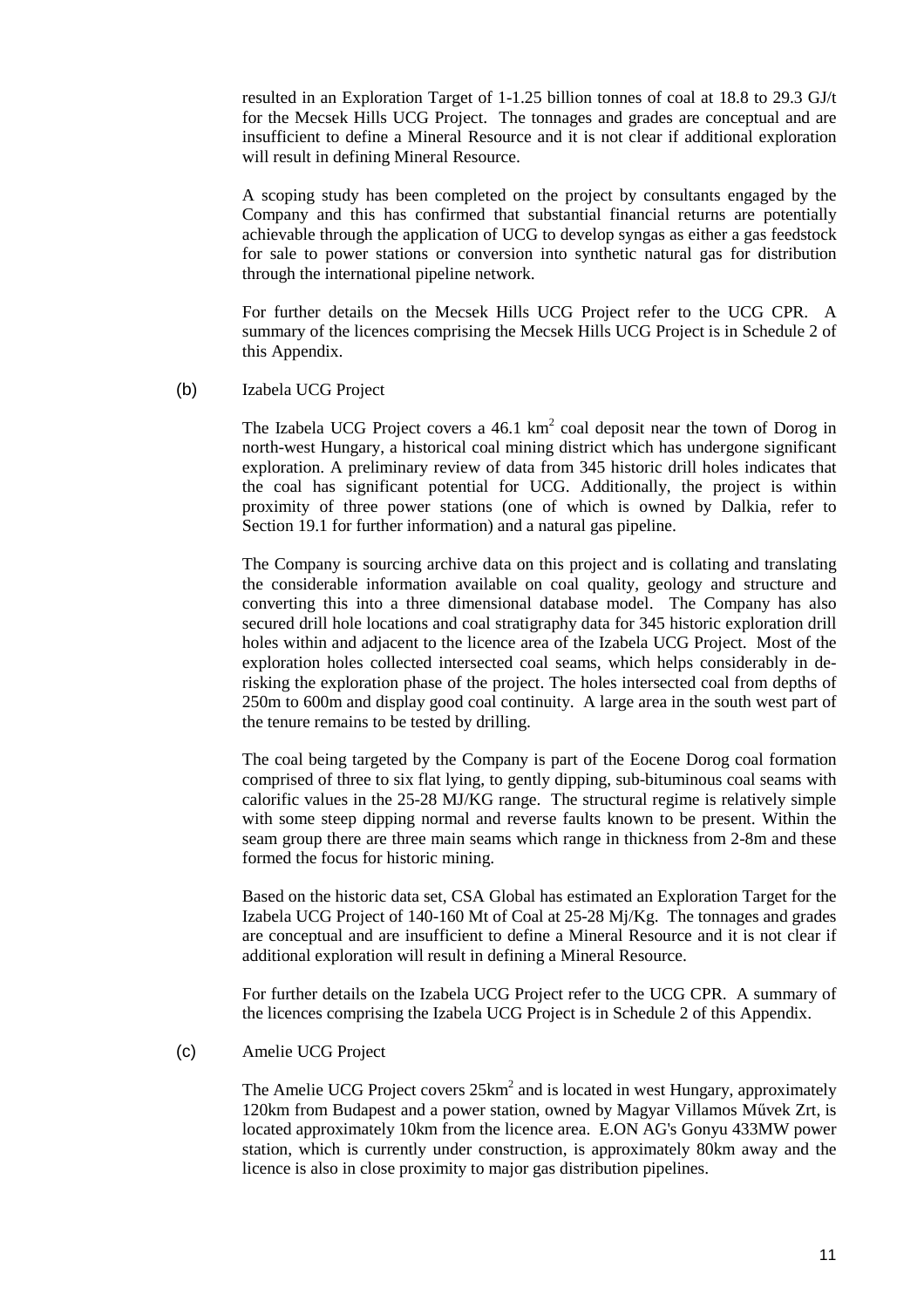The Amelie UCG Project, which has already undergone significant historical exploration, is known to contain sub-bituminous coal deposits which the Company believes are suited to exploitation by UCG.

Initial analysis of data from 84 drill holes within the licence area indicates that 90% of the holes intersect coal at depths of between 160m to 800m and importantly there is good coal continuity. The coal being targeted is comprised of three to five flat lying, to gently dipping, sub-bituminous coal seams with calorific values in the 14-18 MJ/kg range. The structural regime is relatively simple with some steep dipping normal and reverse faults known to be present. Within the seam group there are two main seams which range in thickness from 1.5-5m.

To assist in further evaluating the suitability for UCG and with the aim of producing an Exploration Target, the Company requested that CSA Global review the coal within the licence area of the Amelie UCG Project.

For further details on the Amelie UCG Project refer to the UCG CPR. A summary of the licences comprising the Amelie UCG Project is in Schedule 2 of this Appendix.

(d) Suki UCG Project

On 30 November 2010 Wildhorse Resources Kft was granted a coal exploration licence over the 58km<sup>2</sup> Suki UCG Project. Wildhorse Resources Kft submitted a technical operating plan for the Suki UCG Project on 26 May 2011. However, this was rejected by the Mining Bureau of Hungary on 3 June 2011. On 17 June 2011 Wildhorse Resources Kft lodged an appeal to have the Mining Bureau of Hungary's decision set aside. The Mining Bureau of Hungary's decision on the appeal is currently pending. If the appeal is successful, the decision to reject the technical operating plan will be set aside. However, the grant of the licence will be subject to the Mining Bureau of Hungary's approval of a revised technical operating plan. If the appeal is unsuccessful, Wildhorse Resources Kft may choose to pursue other alternatives including potentially lodging a new application for the licence.

The Suki UCG Project covers  $58 \text{km}^2$  in north east Hungary, approximately 32km from Miskolc. Having already undergone significant exploration, the Suki UCG Project is known to contain sub-bituminous coal deposits and the Company believes that the licence area is likely to be suited to exploitation by UCG.

The existence of historical data de-risks the exploration stage of the Suki UCG Project's development and initial examination of 210 drill holes within the licence area indicates that 90% of the holes intersected coal at depths of between 150m to 400m. The targeted coal is comprised of three to five flat lying, to gently dipping, sub-bituminous coal seams with calorific values in the 13-15 MJ/kg range. The structural regime is relatively simple with some steep dipping normal faults known to be present.

The licence area is in close proximity to multiple power generation plants including the 120MW Borsodi Höerömu power station and the 1,000MW Tiszai Höerömu power station, both owned by AES Corporation; the Sajoszoged plant, which is a 120MW Alstom gas turbine owned by MVM Zrt.; the Borsod Chemical 50MW CCGT facility; and several additional power plants. This concentration of power facilities in the area provides the Company with various potential customers within the locality.

To assist in further evaluating the suitability for UCG and with the aim of producing an Exploration Target, the Company requested that CSA Global review the coal within the licence area of the Suki UCG Project.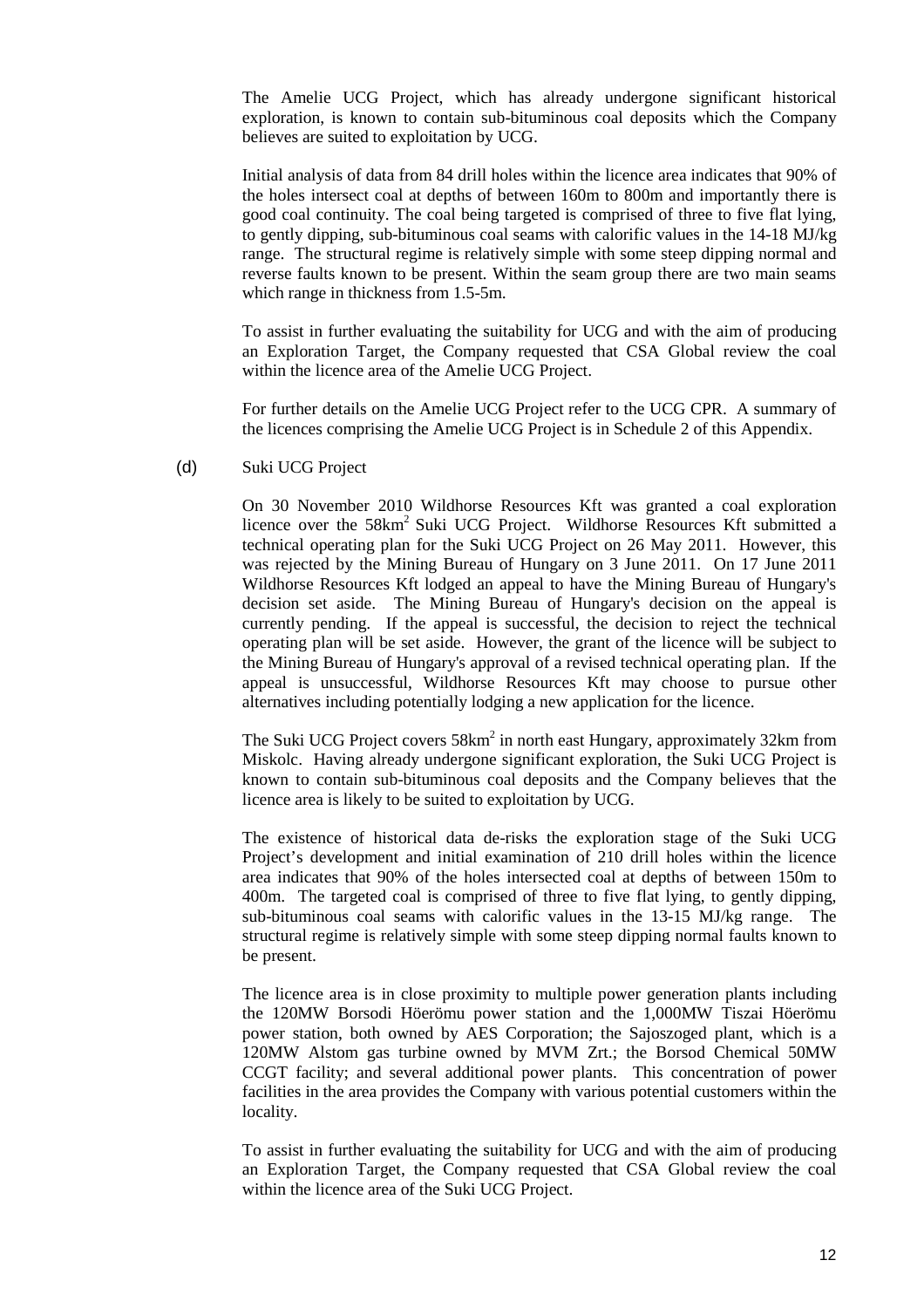For further details on the Suki UCG Project refer to the UCG CPR. A summary of the licence comprising the Suki UCG Project is in Schedule 2 of this Appendix.

#### (e) Ciko UCG Project

The Ciko UCG Project covers  $48.8 \text{km}^2$  in the north eastern edge of the Mecsek coal formation in the Pécs region in southern Hungary, adjacent to the Varalja Block in the Mecsek Hills UCG Project. It is approximately 30km north of the Pecs power generation facilities operated by Dalkia with whom the Company has signed a memorandum of understanding (refer to Section 19.1 for further information).

There are no mines in the Ciko UCG Project area and records indicate that only 5 holes were drilled into the area in the 1980s. No data has yet been compiled on the drilling conducted with the project area. The holes have intersected brown coal and lignite and the thickest reported intercept was 2.5m. Therefore, the coal in this area has been interpreted to be either a poorly developed portion of, or a separate sub-basin to, the Mecsek coal formation. The coal in this tenement is located in a package of six silty coal beds at depths of 200-400m but no coal quality data has been presented for review

The Ciko UCG Project is at an early stage of investigation and is less well understood than some of the Company's other UCG Projects. However CSA Global considers that it is prospective for coal deposits.

To assist in further evaluating the suitability for UCG and with the aim of producing an Exploration Target, the Company requested that CSA Global review the coal within the licence area of the Ciko UCG Project.

For further details on the Ciko UCG Project refer to the UCG CPR. A summary of the licences comprising the Ciko UCG Project is in Schedule 2 of this Appendix.

#### (f) Mecsek Hills Uranium Project

The Mecsek Hills Uranium Project is a prospective uranium project which spans the Company's 42.9km<sup>2</sup> Pécs licence area and Mecsek-Öko's neighbouring estimated 19.6km<sup>2</sup> MML-E licence. The MML-E licence is owned by Hungarian state owned entity Mecsek-Öko, which is an unconnected third party of the Wildhorse Group. The project has a current total Inferred Resource of 48.3Mt at  $0.072\%$  U<sub>3</sub>O<sub>8</sub> for 77Mlbs of  $U_3O_8$  (refer to Table 2 of Section 1.7) and an Exploration Target of an additional 55-90Mlbs of contained  $U_3O_8$  with a grade range of 0.075-0.10%  $U_3O_8$  (refer to Table 3 of Section 1.8). The tonnages and grades are conceptual and are insufficient to define a Mineral Resource and it is not clear if additional exploration will result in defining a Mineral Resource.

The Mecsek Hills is a historical uranium producing region which has undergone exploration and mining, providing the area with existing infrastructure and a skilled workforce. The Company has knowledge of the area, with an extensive historical drill hole data base which includes in excess of 400 holes in the project area. The uranium deposit on the MML-E licence is shallower and offers potential access through uranium bearing sandstones on the concession into the Company's Mecsek Hills Uranium Project.

The Company has a non-binding co-operation agreement in place with Mecsek-Öko and Mecsékerc, both state owned uranium/nuclear related companies, to undertake further negotiations towards the possible creation of a joint venture company to commercialise their common economic interests in the Mecsek Hills Uranium Project. The MML-E licence is owned by Mecsek-Öko, which is an unconnected third party of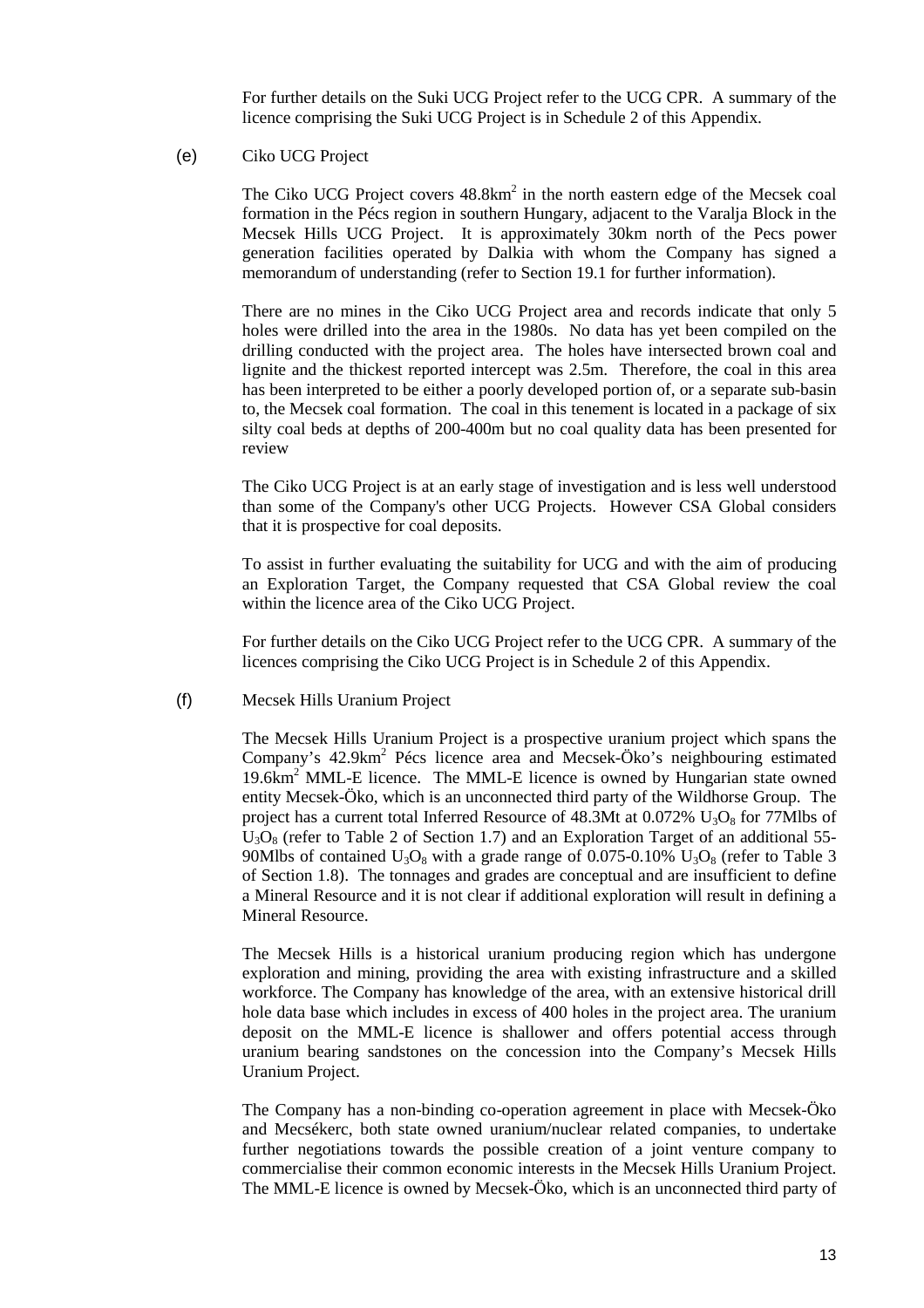the Wildhorse Group, and is subject to a non-binding co-operation agreement with the Company (refer to Section 19.2). The Company does not currently have any rights to this licence (refer to Section 17.1(o) for further details of the risk that the Company may not obtain rights to this licence).

In addition to the Mecsek Hills Uranium Project, the Company also has an interest in three Hungarian uranium exploration projects that are less material to the Company. These projects are located in Dinnyeberki, Máriakéménd and Bátaszék in Hungary and cover an aggregate area of  $201.6 \text{km}^2$ .

For further details on these projects refer to the Uranium CPR. A summary of the licences comprising the Mecsek Hills Uranium Project is in Schedule 2 of this Appendix.

(g) US Projects

Wildhorse has three projects in the United States. The Sweetwater Project and Bison Basin Project are in Wyoming and the Golden Eagle Project is in Colorado. A summary of the licences comprising the Sweetwater Project, the Bison Basin Project and the Golden Eagle Project is in Schedule 1 of this Appendix.

The US Projects are prospective for uranium and vanadium (in the Colorado area) and are hosted in arkosic sediments originally deposited in braided and meandering fluvial sediment systems. In Colorado the sediments are of Jurassic age and in Wyoming the sediments are of Tertiary age. Mineralization in Wyoming is commonly stacked between alternating sandstone and shale/silt layers and the mineralization is related to the precipitation of uranium solutes at geochemical reaction fronts. Individual sandstones (and thus mineralization trends) trend from broad sheetlike bodies to smaller ribbon like occurrences that reflect the parent channel geometry or interbedded sandstone/siltstone geometry.

No resources have been declared for the licence areas reviewed. Historically both areas have had extensive small-scale drift underground mining and in-situ leach recovery methods applied.

(i) Golden Eagle Project – Colorado

Wildhorse indirectly holds an 80% interest in 9 leases in the State of Colorado which are prospective for uranium and vanadium. These are leased from the US Department of Energy, an agency of the United States government, and such leases cover 5,606 Acres. In western Colorado the adjacent properties are held by Denison Mines Corp., Uranium One Inc., and Energy Fuels Inc.

In Colorado historically, uranium was mined in five periods depending on the demand and use of the particular commodity: as used in glass/ceramics (1871-1905), for radium (1905-1925), vanadium (1925-1945), and finally, uranium with government support (1945-1967) and uranium commercially from 1967 onwards. Other than uranium, the Golden Eagle Project has a known endowment in vanadium. The vanadium market is dominated by suppliers from South Africa, China and Russia. Vanadium is a key component to manufacturing high strength, low-alloy quality type steels and most US use has been in the alloy and specialised metals industry.

(ii) Sweetwater and Bison Basin Projects – Wyoming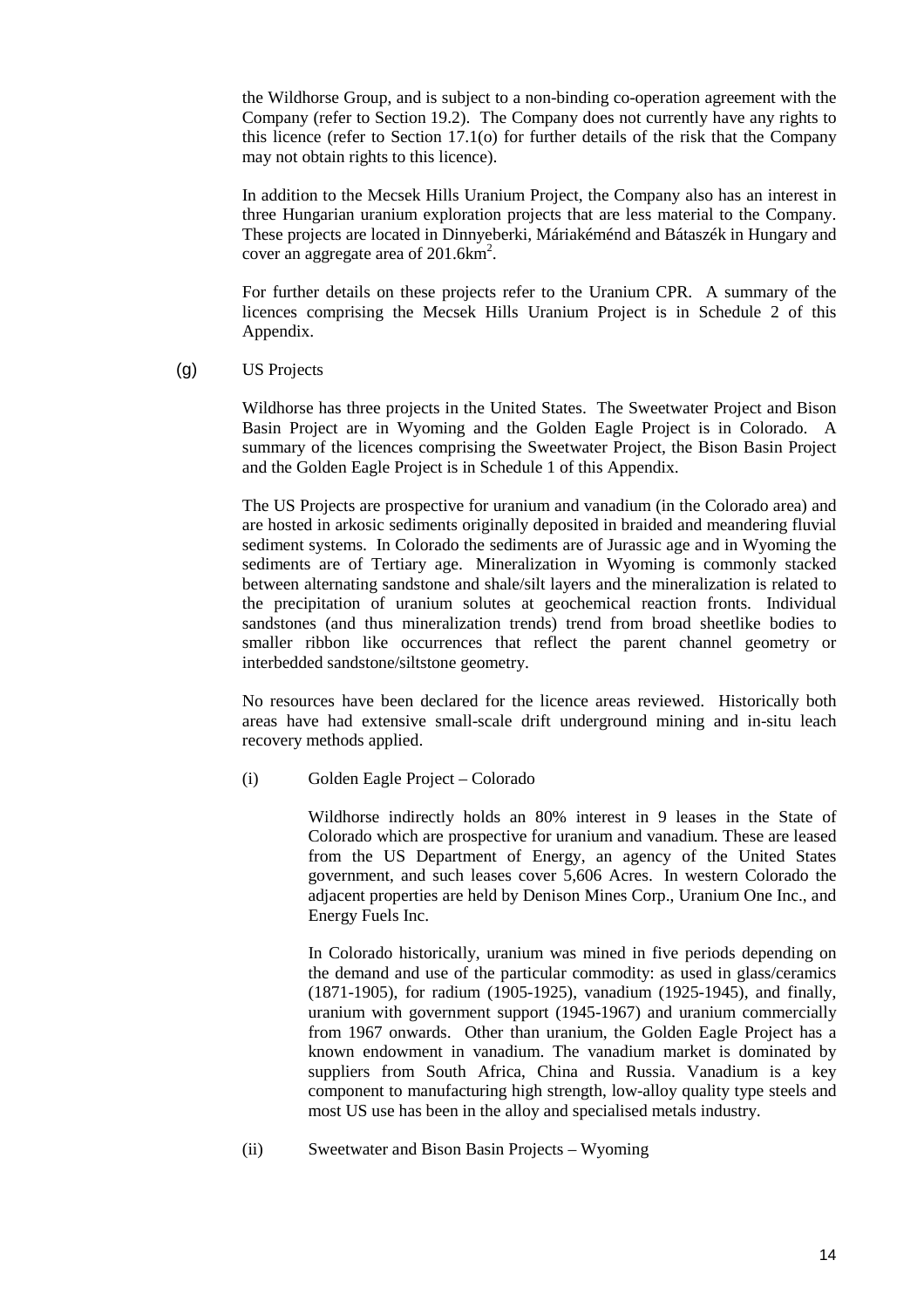Wildhorse also holds directly or indirectly 1,120 unpatented mining claims in the State of Wyoming under the United States Mining Law covering approximately 22,067 Acres. The claims are located as follows: Bison Basin Project, Fremont County; 600 claims covering approximately 12,156 Acres and Sweetwater Project, Sweetwater County; 520 claims covering approximately 9,911 Acres. In Wyoming the exploration and development of projects was initiated in the late 1960's by the Minerals Exploration Company, a subsidiary of Union Oil Company of California, a Chevron company.

The Wyoming deposits are the type area for "roll-front" uranium type mineralization and have a long history of production, development and exploration. In Wyoming the adjacent properties are held by uranium miner majors and developers such as Rio Tinto, Cameco Corporation, Uranium One USA Inc, Uranerz Energy Corporation, Peninsula Energy Limited, Strathmore Minerals Corp., Ur-Energy Corporation and Powertech Uranium Corporation.

#### (iii) Exploration Target

Coffey was recently commissioned by the Company to develop an Exploration Target range for the US Projects, based on data, information and documentation supplied by the Company (refer to Table 1 below). In each case the Exploration Target range was developed from descriptions of mineralisation, maps and results, where available.

| Table 1                                                            |                                          |                             |                           |      |
|--------------------------------------------------------------------|------------------------------------------|-----------------------------|---------------------------|------|
| <b>Wildhorse Energy Limited</b><br><b>Exploration Target Range</b> |                                          |                             |                           |      |
| <b>Project</b>                                                     | <b>Tonnage Range</b><br>(million metric) |                             | Grade Range $(\% U_30_8)$ |      |
|                                                                    | Low                                      | High                        | Low                       | High |
| Golden Eagle $-$ Colorado*                                         |                                          | $\mathcal{D}_{\mathcal{L}}$ | 0.2                       | 0.3  |
| Sweetwater - Wyoming                                               | $\mathfrak{D}$                           | 5                           | 0.05                      | 0.10 |
| $Bison - Wyoming$                                                  |                                          |                             | 0.04                      | 0.09 |
| Total                                                              |                                          | 11                          | 0.29                      | 0.49 |

\* vanadium grade range:  $0.8-1.6\%$  V<sub>2</sub>0<sub>5</sub>, 17-105M Lbs. The Company has an 80% interest in this project. (Source: Uranium CPR Section 7.4)

(iv) Divestment

As announced to ASX on 3 September 2009 and 25 November 2009 the Company's strategy is to dispose of non-core assets and focus on its core asset portfolio of UCG and uranium assets in Central Europe and the Company is reviewing all options to dispose of the US Projects. The Company will be required to obtain the consent of the 20% owner of the Golden Eagle Project in order to dispose of this project.

(h) The Wildhorse Group also has interests in certain other licences that it does not intend to renew.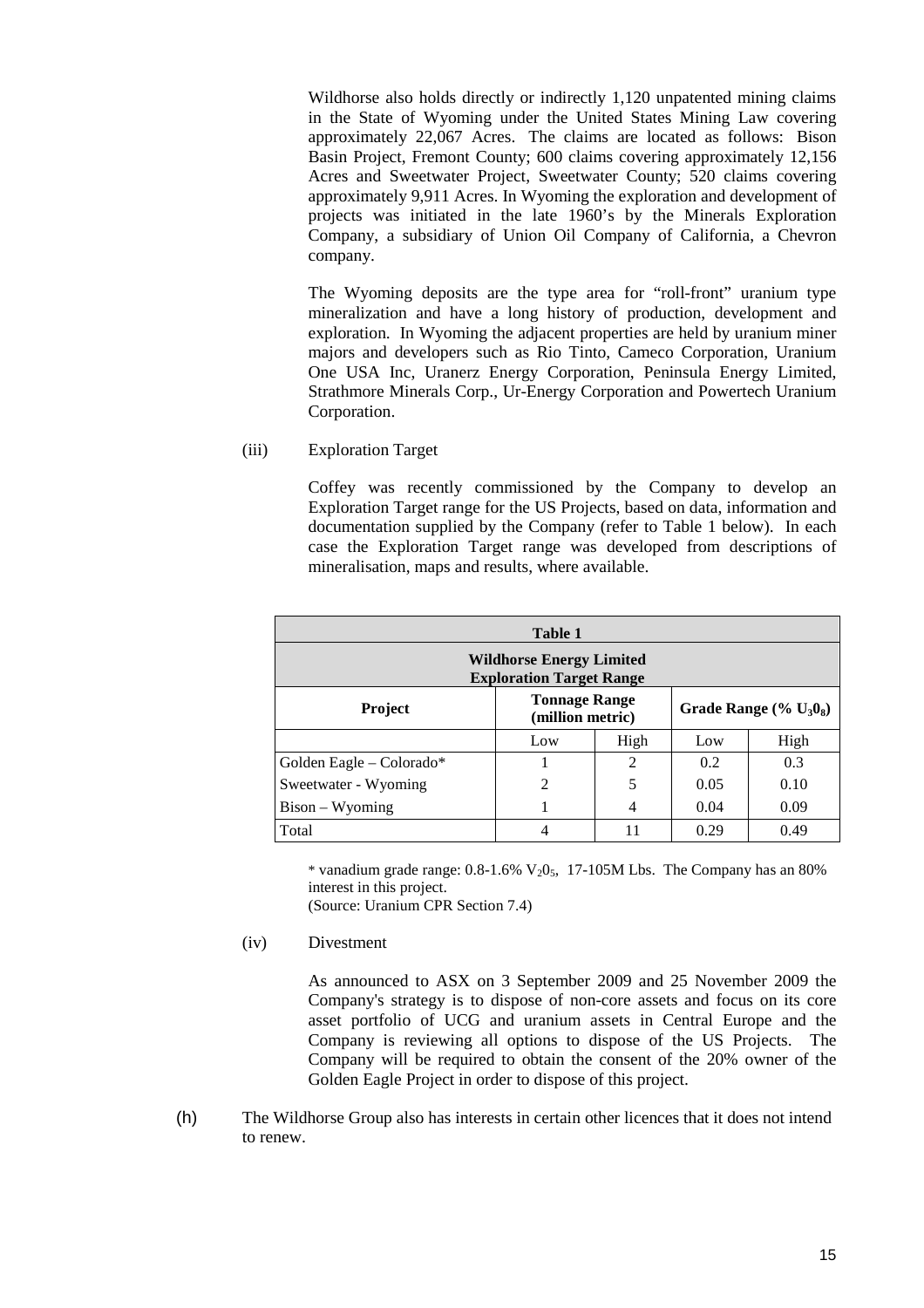#### **1.4 Business Strategy**

The Company's business model is focused on applying UCG technology to convert coal into syngas and then selling the syngas to power stations as a gas feedstock. The business model also includes the potential to develop UCG syngas in synthetic natural gas for distribution through international pipeline networks.

The Company's business strategy is to become a major supplier of gas feedstock to power stations in Central Europe. The Company's project development strategy is based upon acquiring strategic UCG sites in key locations in Central Europe where the Directors believe that gas markets are currently dominated by Russian gas imports, energy security is a major factor for European governments, large scale industrial consumers of gas are prevalent and gas prices are accordingly high.

The Company is also focused on developing its uranium interests in Hungary.

As detailed above, the Company intends to dispose of the US Projects. However, there is no guarantee that it will be able to dispose of the US Projects.

## **1.5 Review of Recent Operations – Highlights**

In the last twelve months the Company:

- (a) along with its subsidiary, Wildhorse UCG Kft, formerly called White Coal Energy Kft, has signed a memorandum of understanding with Dalkia, a European energy services company owned by major international energy companies EDF Energy and Veolia Environment, and its subsidiary Pannonpower Holding Zrt. (refer to Section 19.1 for further information):
- (b) has increased the Inferred Resource at the Mecsek Hills Uranium Project 156% upgrade to 48.3Mt at 0.072%  $U_3O_8$  for 77 Mlbs of  $U_3O_8$  (refer to Section 1.7 for further information);
- (c) has developed a new Exploration Target for the Mecsek Hills Uranium Project of 55 to 90 Mlbs of  $U_3O_8$  with a grade range of 0.075 - 0.10%  $U_3O_8$  (refer to Section 1.8 for further information);
- (d) has signed an extension to the co-operation agreement with Hungarian state owned entities Mecsek-Öko and Mecsekérc Zrt to undertake further negotiations towards the possible creation of a joint venture company to commercialise their common economic interests in the Mecsek Hills Uranium Project (refer to Section 19.2 for further information);
- (e) acquired further coal exploration licences over the 25km<sup>2</sup> Amelie UCG Project, the  $46.1 \text{km}^2$  Izabela UCG Project, the  $58 \text{km}^2$  Suki UCG Project and the  $48.8 \text{km}^2$  Ciko UCG Project;
- (f) continued drilling at the Mecsek Hills UCG Project to evaluate the potential for a JORC compliant resource within the proposed 1-1.25 billion tonnes Exploration Target (at 18.8 to 29.3 GJ/t coal);
- (g) has published an initial JORC compliant Inferred Resource of 81 million tonnes of coal for the Koml $\Box$  target area in the Mecsek Hills UCG Project;
- (h) announced preliminary pre-feasibility study findings for the Mecsek Hills UCG Project; and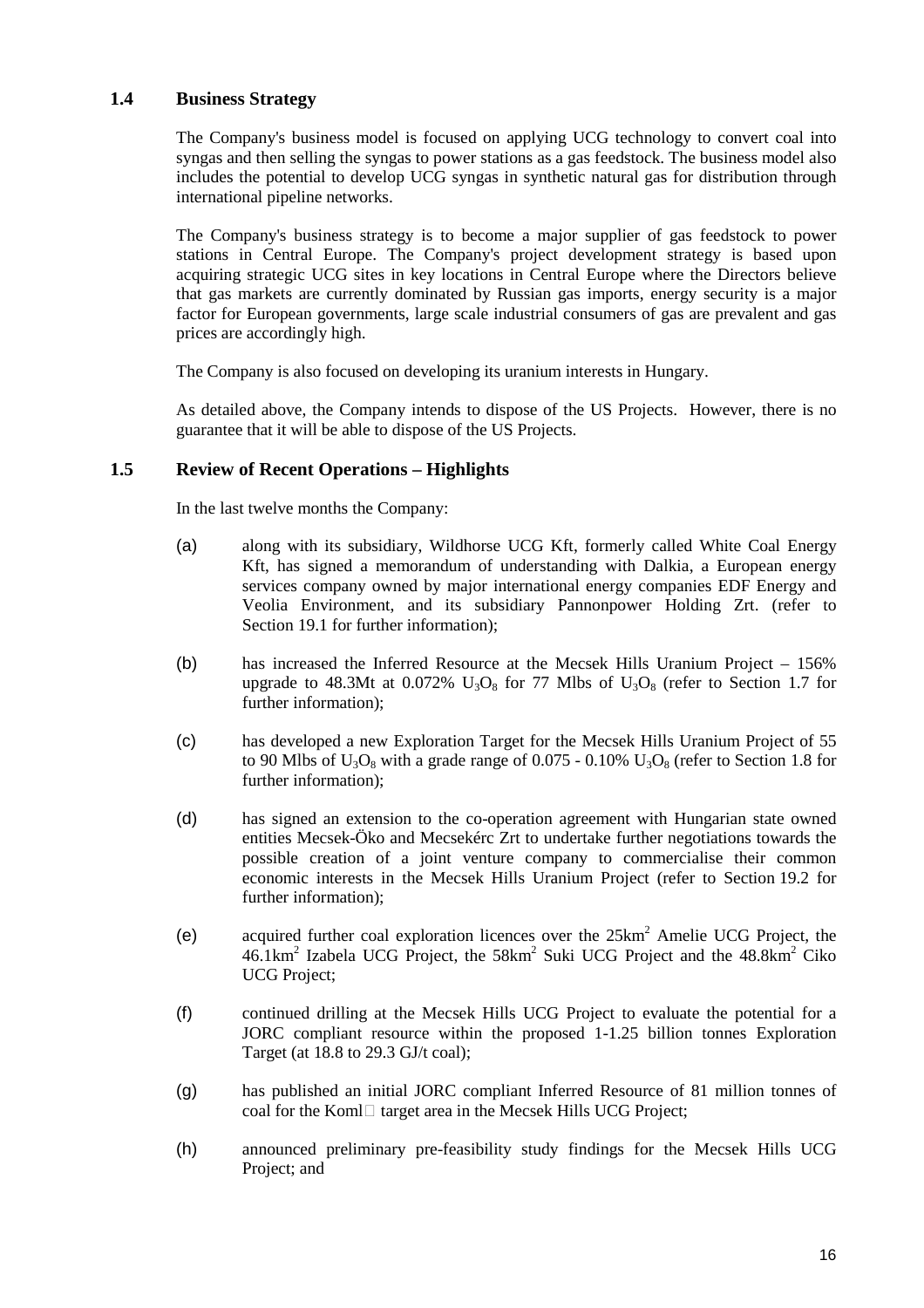(i) completed a placement of 22,677,421 Ordinary Shares each at A\$0.31 to raise approximately A\$7,000,000 (before costs).

#### **1.6 Board and Management Changes**

Since 30 June 2010, the Company has appointed:

- (a) Mr János Csák, who has experience in Central European capital markets and energy, and Mr James Strauss, who specialises in corporate resources, as Non-executive Directors to complement the existing Board and raise the profile of the Company in Central Europe and in key capital markets. Mr Csák resigned as a Non-executive Director in January 2011 due to his appointment as Hungarian Ambassador to the United Kingdom;
- (b) Mr Johan Brand, the Company's UCG director, to the Board as Technical Director. Mr Brand, who was previously the UCG business leader for Sasol Limited has been appointed to the Board in order for the Company to utilise his experience within the UCG sector as the Company develops its portfolio of UCG assets in Hungary and looks to build itself as a leading supplier of fuel in Central Europe through the application of UCG;
- (c) Mr David LeClair as European Chief Operating Officer to strengthen the Company's operational abilities and build the Company's presence in Central Europe. Mr LeClair has previous knowledge of the Central European gas sector and has a network of contacts within the regional energy arena having previously held the position of Manager of Engineering & Production for Hungarian Horizon Energy Limited, which produces 20% of Hungary's gas. Mr LeClair has broad experience in the energy industry in Eastern Europe having spent many years working in the Russian gas sector; and
- (d) Dr Konrad Wetzker as a Non-executive Director to primarily focus on new UCG project acquisitions and development in Hungary, Poland, the Czech Republic and Germany. The Directors believe that Dr Wetzker will bring an understanding of, and network within, the Central European governments and corporate arena with an emphasis on energy.

#### **1.7 Mecsek Hills Uranium Project - Inferred Resource Upgrade**

On 20 December 2010, the Company published an updated resource summary on the Mecsek Hills Uranium Project, increasing the Inferred Resource from 17Mt at  $0.08\%$  U<sub>3</sub>O<sub>8</sub> for 30 Mlbs of  $U_3O_8$  to 48.3Mt at 0.072%  $U_3O_8$  for 77 Mlbs of  $U_3O_8$ .

The Mecsek Hills Uranium Project covers three licence areas, Pécs and Abaliget, which are wholly owned by the Company and the MML-E licence, which is held by Mecsek-Öko, an unconnected third party of the Wildhorse Group. The Pécs licence now has an updated Inferred Resource of 38.5Mt at 0.076%  $U_3O_8$  for 65 Mlbs of  $U_3O_8$ ; and the MML-E licence now has an Inferred Resource of 9.8Mt at 0.057%  $U_3O_8$  for 12 Mlbs of  $U_3O_8$  as set out in the following table:

| Table 2                                                                                                                                                  |                 |      |       |        |    |  |
|----------------------------------------------------------------------------------------------------------------------------------------------------------|-----------------|------|-------|--------|----|--|
| Mecsek Hills Uranium Project - 2010 Resource Estimate                                                                                                    |                 |      |       |        |    |  |
| Contained $U_3O_8$<br>Contained $U_3O_8$<br>Grade<br><b>Tonnes</b><br>$(M$ lbs.)<br>$(\% U_3O_8)$<br><b>Classification</b><br>(Mt)<br><b>Region</b><br>U |                 |      |       |        |    |  |
| Inferred                                                                                                                                                 | $P\acute{e}cs*$ | 38.5 | 0.076 | 29,300 | 65 |  |
| Inferred                                                                                                                                                 | $MMLE**$        | 9.8  | 0.057 | 5,600  |    |  |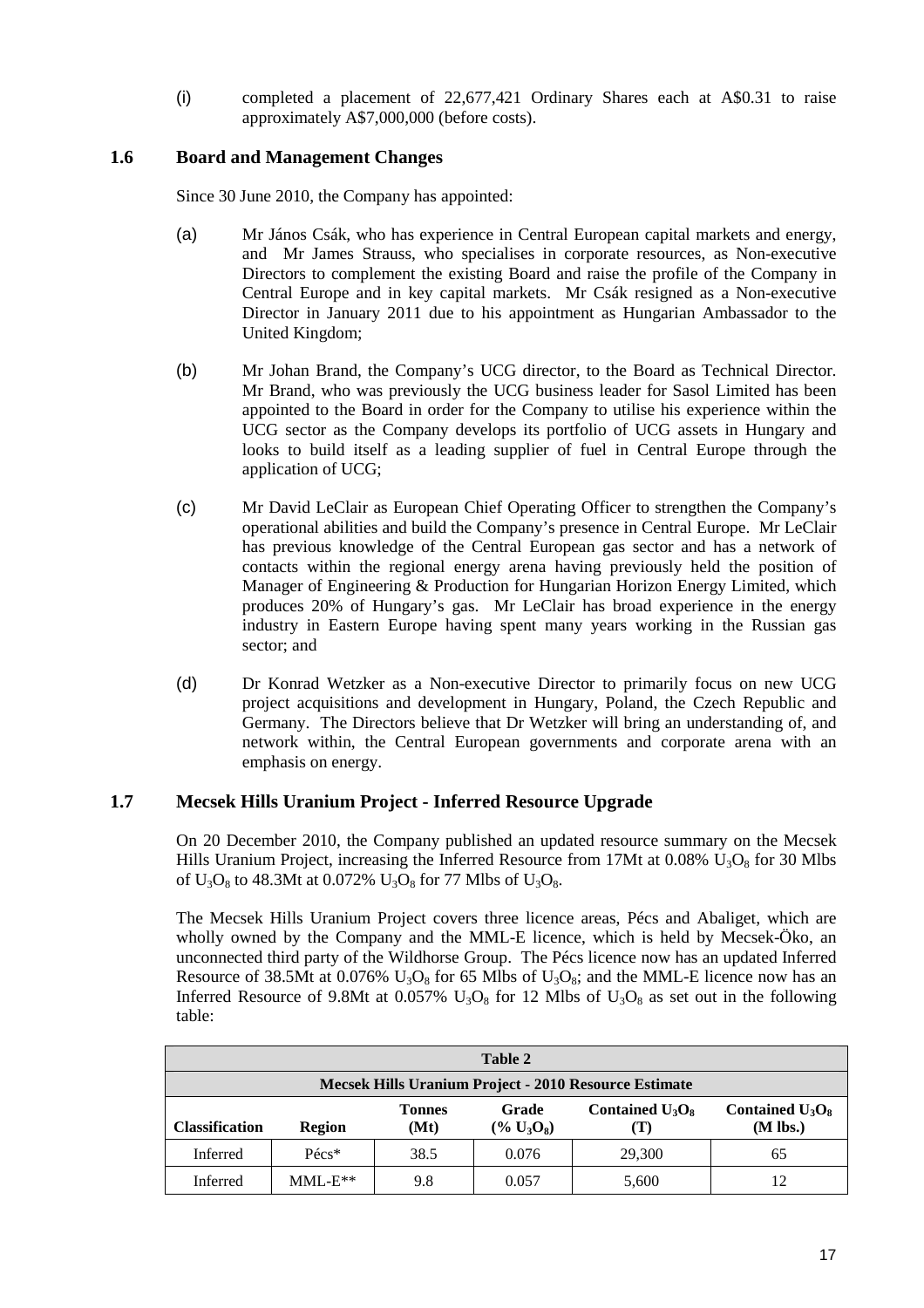|  | $\overline{\phantom{a}}$<br>Inferred<br>Total | 48.3 | $\sim$<br>,,,,, | .900<br>. . | -- |
|--|-----------------------------------------------|------|-----------------|-------------|----|
|--|-----------------------------------------------|------|-----------------|-------------|----|

Note: Figures have been rounded

\* Pećs licence wholly owned by a Hungarian subsidiary of the Company.

\*\* The MML-E Inferred Resource is located on a licence which is owned by Mecsek-Öko and is subject to the non-binding co-operation agreement with the Company (refer to Section 19.2). The Company does not currently have any rights to this resource. (Source: Uranium CPR, Table 1)

#### **1.8 New Exploration Target of 55 to 90 Mlbs for the Mecsek Hills Uranium Project**

The Company announced on 31 January 2011 a new Exploration Target<sup>(1)</sup> of 55 to 90 Mlbs of  $U_3O_8$  with a grade range of 0.075 to 0.10%  $U_3O_8$  for the Mecsek Hills Uranium Project. This follows the recent upgrade of the Inferred Resource referred to at Section 1.7 above and importantly, considers information from the drill holes in the Pécs and MML-E licences that are outside the defined areas of the Inferred Resource. The Company has also:

- (a) analysed the surface drill holes plus several thousand underground drill holes used to delineate the ore body previously mined by the Mecsek Ore Mining Company (now known as Mecsek-Öko) on ground immediately adjacent to the west of the Mecsek Hills Uranium Project;
- (b) gained further confidence of the geological continuity of the mineralised zone, the size and shape of the ore lenses, and the grade distribution at the adjacent historical Mecsek mine that produced 46 Mlbs of uranium which assisted the Company to reconcile the surface drill hole grade estimates to the actual mined pounds; and
- (c) gained further understanding of the geology and nature of uranium mineralisation.

| Table 3                                                                                                             |              |                  |  |  |  |
|---------------------------------------------------------------------------------------------------------------------|--------------|------------------|--|--|--|
| Mecsek Hills Uranium Project – Exploration Target <sup>(1)</sup>                                                    |              |                  |  |  |  |
| <b>Exploration Target</b> <sup>(1)</sup><br>Range of Contained $U_3O_8$ (Mlbs.)<br>Grade Range $(\%U_3O_8)$<br>Area |              |                  |  |  |  |
| $P\acute{e}cs*$                                                                                                     | $25$ to $40$ | $0.07 - 0.09\%$  |  |  |  |
| $MML-E**$                                                                                                           | 30 to 50     | $0.08 - 0.11\%$  |  |  |  |
| Combined                                                                                                            | 55 to 90     | $0.075 - 0.10\%$ |  |  |  |

The Exploration Target can be divided as follows:

\* Pećs licence wholly owned by a Hungarian subsidiary of the Company.

\*\* The MML-E Inferred Resource is located on a licence which is not owned by the Group, but owned by Mecsek-Öko, an unconnected third party, and is subject to the non-binding co-operation agreement with the Company (refer to Section 19.2). The Company does not currently have any rights to this resource. The areas identified that form the Exploration Target<sup>(1)</sup> are adjacent to and/or along trend from the Mecsek Hills Uranium Project's currently defined Inferred Resources. (Source: Uranium CPR, Table 2)

 (1) The size and grade of the Exploration Target is conceptual in nature and it is uncertain if further exploration will result in the determination of a Mineral Resource. There is currently insufficient data to define a JORC compliant Mineral Resource for the Exploration Target. Mr Barnes and Mr Inwood (Competent Persons), have reviewed the historical data available for the Mecsek Hills Uranium Project and both made site visits to the area. They consider the Exploration Target to be reasonable based on the data available. Mr Barnes is an independent consultant and Mr Inwood is a full-time employee of Coffey.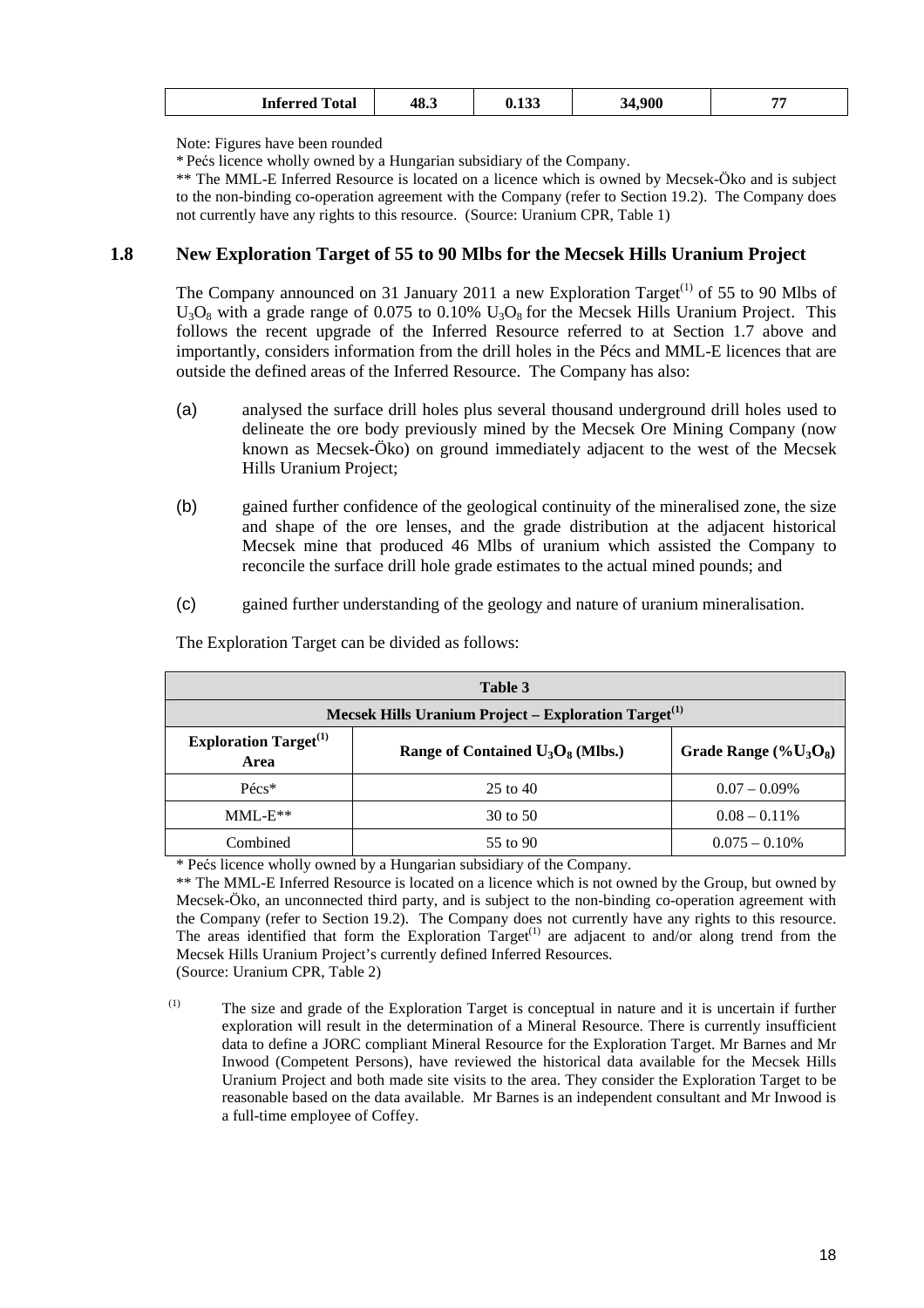# **1.9 Acquisition of new UCG projects**

On 21 June 2010, the Company announced the granting of a coal exploration licence over the  $46.1 \text{km}^2$  Izabela UCG Project in northern Hungary, the Company's second major Hungarian UCG coal asset. The coal being targeted by the Company on the Izabela UCG Project is part of the Eocene Dorog coal formation comprised of three to six flat lying, to gently dipping, subbituminous coal seams with calorific values in the 25-28 MJ/KG range. The structural regime is relatively simple with some steep dipping normal and reverse faults known to be present. Within the seam group there are three main seams which range in thickness from 2-8m and these formed the focus for historic mining.

On 2 August 2010 the Company acquired an exploration licence over the  $48.8 \text{km}^2$  Ciko UCG Project. Records indicate that only 5 holes were drilled into the area in the 1980s. No data has yet been compiled on the drilling conducted with the project area. The holes have intersected brown coal and lignite and the thickest reported intercept was 2.5m. Therefore, the coal in this area has been interpreted to be either a poorly developed portion of, or a separate sub-basin to, the Mecsek coal formation. The coal in this tenement is located in a package of six silty coal beds at depths of 200-400m but no coal quality data has been presented for review.

In November 2010, the Company announced the successful acquisition of another coal exploration licence in Hungary, with the granting of an exploration licence over the  $25 \text{km}^2$ Amelie UCG Project, adding to the Company's existing portfolio of UCG projects in Hungary. Data from 84 historic drill holes within the Amelie UCG Project area has been analysed which indicate that approximately 90% of holes intersect coal at depths of between 160m to 800m and importantly, there is good coal continuity. The coal being targeted is comprised of three to five flat lying, to gently dipping, sub-bituminous coal seams with calorific values in the 14-18 MJ/kg range. The structural regime is relatively simple with some steep dipping normal and reverse faults known to be present. Within the seam group there are two main seams which range in thickness from 1.5-5m.

On 23 March 2011, the Company announced the acquisition of an additional UCG asset in Hungary, with the granting of a coal exploration licence over the  $58 \text{km}^2$  Suki UCG Project. An initial examination of 210 drill holes within the licence area indicates that 90% of the holes intersected coal at depths of between 150m to 400m. The targeted coal is comprised of three to five flat lying, to gently dipping, sub-bituminous coal seams with calorific values in the 13-15 MJ/kg range. The structural regime is relatively simple with some steep dipping normal faults known to be present.

#### **1.10 Mecsek Hills UCG Project – Inferred Coal Resource**

On 25 May 2011, the Company published an initial JORC compliant Inferred Resource of approximately 81 million tonnes of coal for the Koml $\Box$  target area in the Mecsek Hills UCG Project based on results from 29 historical drill holes and the initial confirmation drill hole CH2A.

The Inferred Resource is held under the Company's CBM licences at Kom $\Box$  and its coal licence at Mecsek Hills East. Drilling on the CBM licence area has provided a resource of 48.2 million tonnes and 32.4 million tonnes for the adjacent Mecsek Hills East coal licence.

The resource has been classified as an Inferred Resource based on the level of confidence in the mapping, geological interpretation, drill spacing, confirmation drilling and geostatistical analysis of drill hole data. CSA Global has based the Inferred Resource on 1m cut off which represents a minimum level that is likely to be extractable using UCG methods. The Inferred Resource is reported for coal likely to be present in a 2km radius of the Koml $\Box$  drill hole, CH2A (and K173), excluding areas already subjected to underground and open cast mining. It is estimated an Inferred Resource of 81 million tonnes of coal is present at Koml $\Box$  with coal quality shown in the table below.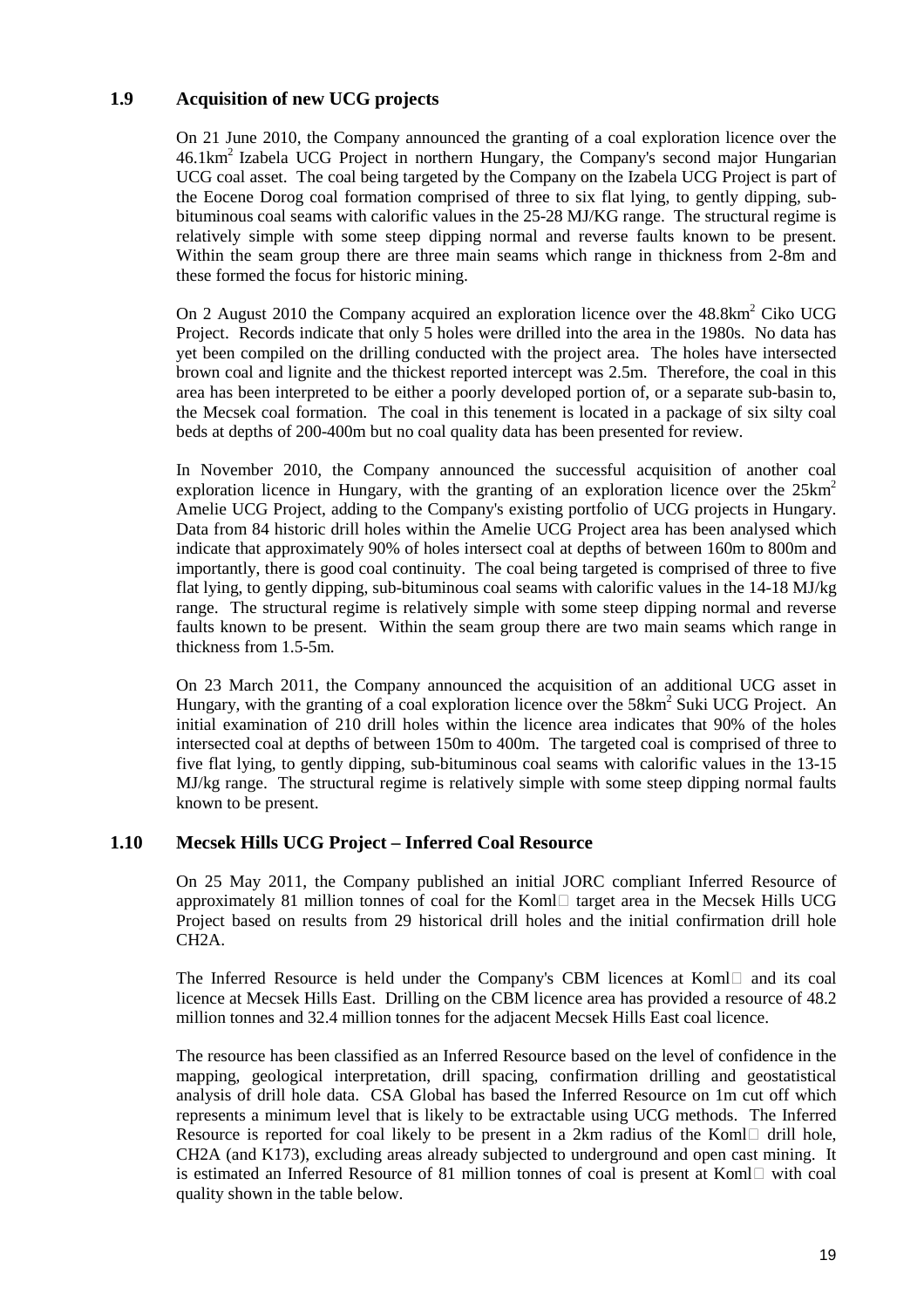| Table 4                                                                     |        |                             |      |        |                         |      |      |
|-----------------------------------------------------------------------------|--------|-----------------------------|------|--------|-------------------------|------|------|
| Mecsek Hills UCG Project – Inferred Resource summary for the Koml<br>target |        |                             |      |        |                         |      |      |
| <b>Inferred</b>                                                             |        | <b>Average Coal Quality</b> |      |        |                         |      |      |
| <b>Resource</b>                                                             | Ash    | <b>GCV</b>                  | VM   | FC     | Rd                      | TM   | TS   |
| (tonnes)                                                                    | $(\%)$ | (MJ/Kg)                     | (%)  | $(\%)$ | (Tonne/m <sup>3</sup> ) | (%)  | (%)  |
| 81,000,000                                                                  | 39.1   | 31.85                       | 18.2 | 38.1   | 1.47                    | 5.00 | 2.13 |

(1) The information in Table 4 above that relates to coal resources is based on information compiled by Adrian Nurcahyo M AusIMM and Dr Bielin Shi MAusIMM, MAIG. Dr Bielin Shi is a full time employee of CSA Global and has sufficient experience relevant to the style of mineralisation and type of deposit under consideration and to the activity which he is undertaking to qualify as a Competent Person as defined in the 2004 Edition of the "Australasian Code for Reporting of Mineral Resources and Ore Reserves". Dr Shi consents to the inclusion of such information in this Appendix in the form and context in which it appears.

#### **1.11 Mecsek Hills UCG Project – Preliminary Pre-Feasibility Study Findings**

On 1 June 2011, the Company announced preliminary key findings in relation to completing a pre-feasibility study ("**PFS**") for the development of the Mecsek Hill UCG Project. Initial analysis indicates what the Directors consider to be attractive economics of the Mecsek Hills UCG Project, which is focussed on the production and supply of UCG syngas as a gas feedstock for power stations.

The PFS focuses on utilising UCG technology and process for a greater than 400 MWt UCG project (refer to the Technical Assumptions section of the Company's ASX Announcement dated 1 June 2011 for more detailed megawatt production profiles) consisting of two distinct development phases:

- (a) Phase I
	- (i) Phase IA: Commercial Demonstration approximately 130 MWt of syngas being supplied to a combined cycle gas turbine ("**CCGT**") to generate approximately 60 megawatt electrical of which around 8 megawatt electrical shall be used internally and approximately 50 megawatt electrical shall be available for electricity sales.
	- (ii) Phase IB: Following the successful demonstration of reliable syngas production and operation of the related CCGT power plant for a period of 6 to 12 months, it is assumed that the CCGT business unit (to be held by a special purpose vehicle) will be sold to a strategic partner. From this point on (Phase IB) the Company will supply the strategic partner with syngas delivered in accordance with a long term gas sales agreement.
- (b) Phase II: Commercial Scale approximately 280 MWt of additionally generated syngas sales to a strategic partner supplied in accordance with a long term gas sales agreement.

The PFS's financial modelling has been performed by KPMG and indicates that the Mecsek Hills UCG Project may produce positive financial returns, and as the gas production capacity increases so will the projected rate of return, i.e. Phase II will produce a significantly greater projected rate of return than Phase I. Because site selection and confirmation of the related UCG design are being finalised, the Company is not currently in a position to release the full results of its Mecsek Hills UCG Project financial modelling.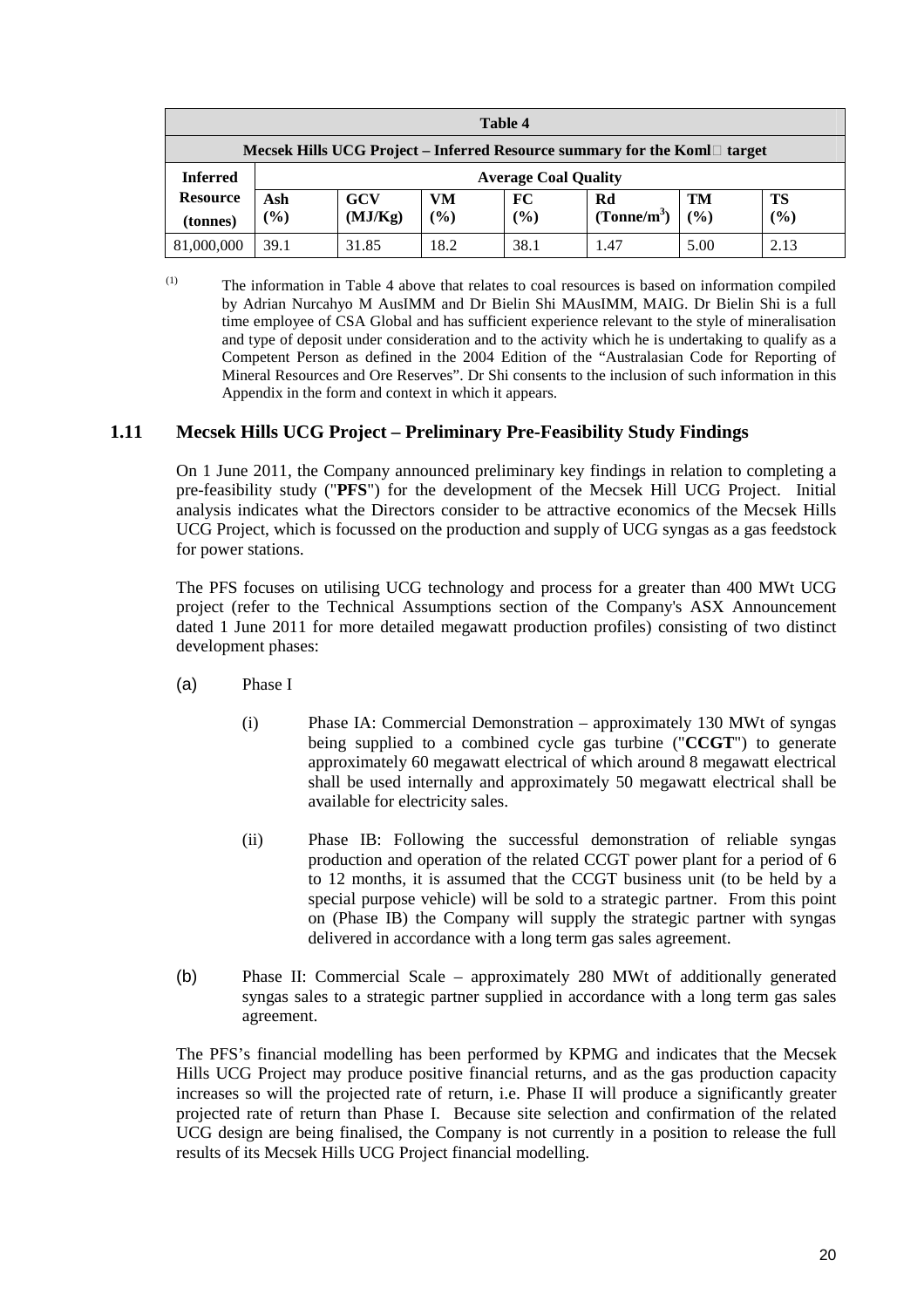With regards to coal quantity, the PFS assumes maximum coal consumption of approximately 780,000 tonnes per annum for both Phases combined. Over a 25 year project life this equates to approximately 20 million tonnes. The Mecsek Hills UCG Project Area contains an Exploration Target of 1-1.25 billion tonnes of bituminous coal, with coal quality in the range 18-29MJ/kg. The potential quantity and grade is conceptual in nature, and there has been insufficient exploration to define a Mineral Resource and it is uncertain if further exploration will result in the determination of a Mineral Resource. The Company has defined a maiden JORC Inferred Resource of coal at its Koml $\Box$  licence within the Exploration Target area of 81 million tonnes.

Sampling data from the initial confirmatory borehole provided a coal energy content of 24.49 MJ/kg to 30.93 MJ/kg. This exceeds the assumed coal energy content of 22 MJ/kg used in the UCG design parameters within the PFS. Because site selection and confirmation of the relating UCG design are being finalised, the Company is currently not in a position to release the full results of its project financing modelling.

For further information on the preliminary PFS findings refer to the Company's ASX announcement dated 1 June 2011.

#### **1.12 Placement**

On 20 June 2011, the Company completed a placement of 22,677,421 Ordinary Shares each at A\$0.31 to raise approximately A\$7,000,000 (before costs).

GMP acted as manager to the Placement and received its fees in Ordinary Shares and Options issued on 23 June 2011 as follows:

- (a) 1,133,871 Ordinary Shares;
- (b) 377,957 Options each exercisable at \$0.31 on or before 20 June 2013;
- (c) 377,957 Options each exercisable at \$0.372 on or before 20 June 2013;
- (d) 377,957 Options each exercisable at \$0.434 on or before 20 June 2013.

## **1.13 Technical Terms**

For a glossary of the technical terms used in this Section 1 please refer to the glossary of technical terms in the UCG CPR or the Uranium CPR as appropriate.

#### **2. INCORPORATION**

The Company is incorporated in Australia and its Australian Business Number is 98 117 085 748. The Company was formed and operates under the Corporations Act.

The Company was registered in Western Australia as an Australian public company on 10 November 2005.

The Company has been listed on ASX since 2 November 2006.

## **3. AUSTRALIAN CORPORATIONS ACT**

Below is a general description of relevant corporate law and policy in Australia. This should not be relied upon by Shareholders or any other person. The law, policies and practice are subject to change from time to time. It does not purport to be a comprehensive analysis of all the consequences resulting from holding, acquiring or disposing of Ordinary Shares and interests in Ordinary Shares. If you are in any doubt as to your own legal position, you should seek independent advice without delay.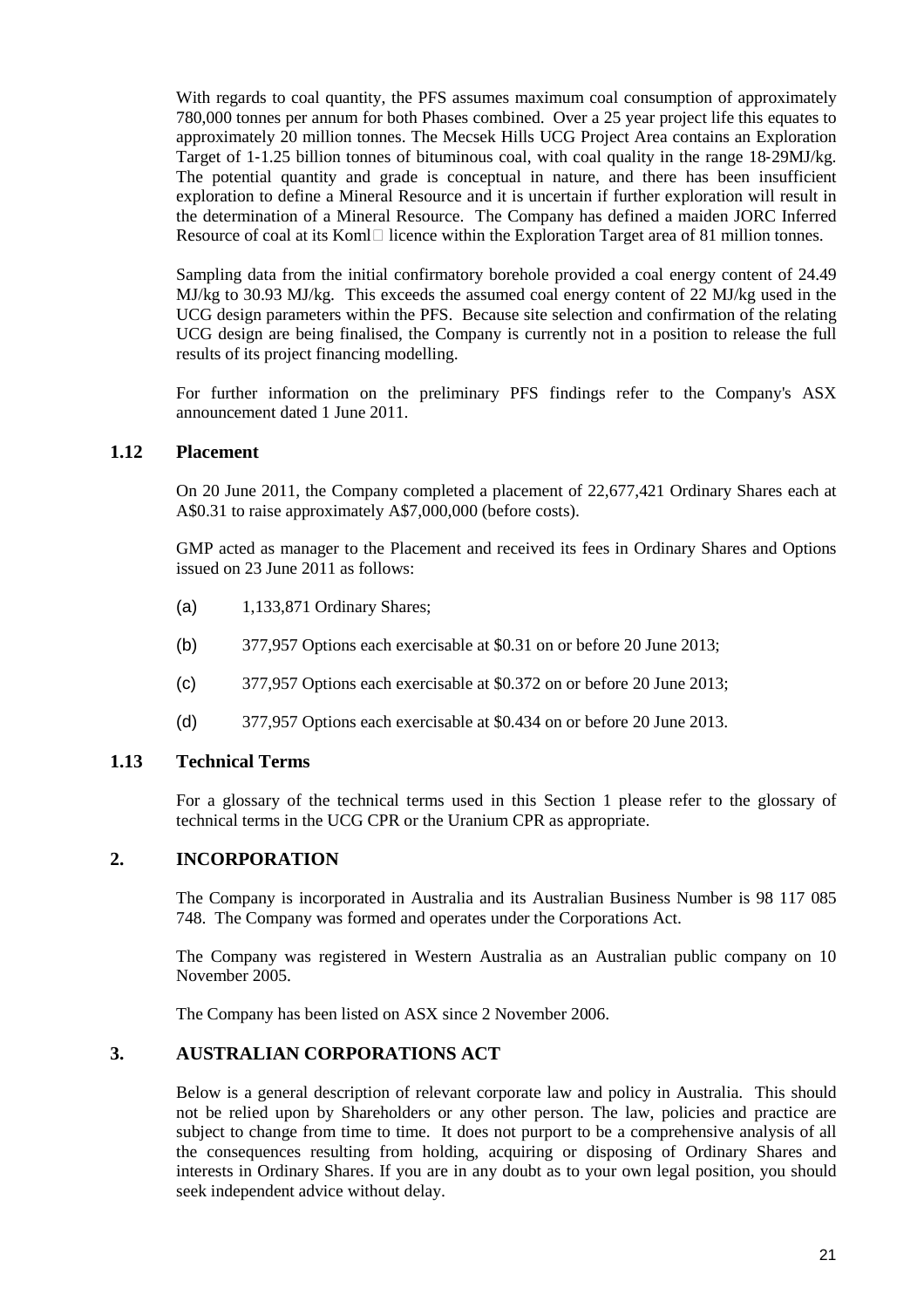The Company is obliged to comply with the Corporations Act and also with specific obligations arising from other laws that relate to the Wildhorse Group's activities.

#### **3.1 Takeovers**

As an Australian publicly listed company, a takeover of the Company is governed by the Corporations Act. The Corporations Act contains a general rule that a person must not acquire a relevant interest in issued voting shares of a company as a result of a transaction in relation to securities entered into by or on behalf of the person if, because of the transaction, a person's voting power in the company:

- (a) increases from 20 per cent or below to more than 20 per cent; or
- (b) increases from a starting point which is above 20 per cent but less than 90 per cent.

A person's voting power is deemed to be that of that person and his/her Associates. Certain acquisitions of relevant interests are exempt from the above rule including, among others, acquisitions under takeover bids, acquisitions approved by Shareholders, acquisitions of less than 3 per cent in any 6 month period, rights issues, dividend reinvestment schemes and underwritings.

If a person wishes to acquire more than 20 per cent of a company, or increase a holding which is already beyond 20 per cent, the person must do so under one of the exemptions (as noted above) which includes undertaking a takeover bid in accordance with the Corporations Act.

A person who holds more than 90 per cent of the shares in a company may conduct a compulsory acquisition of all remaining shares under the Corporations Act. There is no provision under the Corporations Act for minority shareholders to require a person who holds more than 90 per cent of the shares in a company to buy them out.

#### **3.2 Substantial Shareholdings**

A person has a "substantial holding" if that person and that person's Associates have a relevant interest in 5 per cent or more of voting shares in a company.

A person who:

- (a) begins to or ceases to have a substantial holding in a company; or
- (b) has a substantial holding in a company and there is movement by at least one per cent in their holding,

must give notice to the Company and to ASX. The contents of the notice are prescribed in Section 671B(3) of the Corporations Act.

#### **3.3 Foreign Investment**

In Australia, foreign investment in, and ownership of, companies and property is regulated by the Foreign Acquisitions and Takeovers Act 1975 (Cth) ("**FATA**"), which is administered by the Foreign Investment Review Board ("**FIRB**"), a division of the Treasury department of the Australian federal government. FIRB's functions are advisory only, and responsibility for making decisions on proposals rests with the Treasurer of the Australian federal government.

FATA provides a notification and approval process for proposed investments in Australia by "foreign persons" (individuals, corporations or trusts), which may result in foreign control or ownership of Australian businesses or companies. Small proposals are generally exempt from notification, and larger proposals are approved unless judged contrary to the national interest.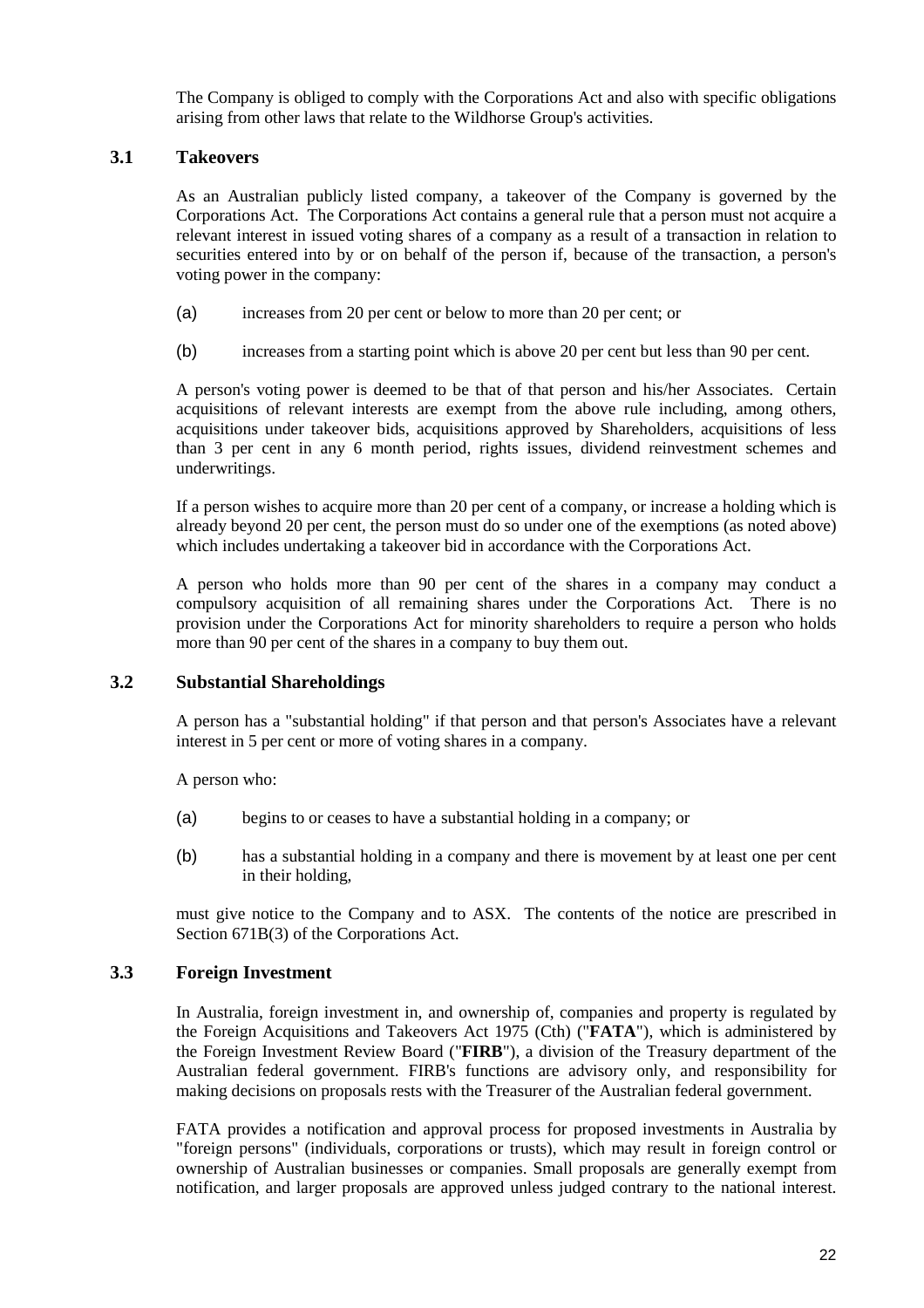The threshold requirements for notification vary according to the nature of the business to be acquired and the aggregate Australian land holdings of that business.

Generally, FATA only requires a foreign person to notify FIRB where:

- (a) a single foreigner (and any Associates), proposes to acquire a 15 per cent or more interest in an Australian corporation or business; or
- (b) several foreigners (and any Associates), propose to acquire an aggregate interest of 40 per cent or more in an Australian corporation or business,

and either:

- (c) the total value of the assets of such Australian corporation or business exceeds A\$231 million; or
- (d) the proposal values the business of such Australian corporation or corporate group at over A\$231 million.

#### **3.4 Listing Rules**

As a company admitted to the official list of ASX, the Company is bound to comply with the Listing Rules, as they exist from time to time. The Listing Rules address such matters as admission to listing, quotation of securities, continuous disclosure, periodic disclosure, certain requirements for terms of securities, issues of new capital, transfers of securities, escrow (lockin) arrangements, transactions with related/controlling parties, significant transactions, shareholder meetings, trading halts and suspensions and fees payable. ASX also publishes guidance notes regarding the interpretation of parts of the Listing Rules.

The Listing Rules and guidance notes can be found at www.asx.com.au.

#### **4. THE CITY CODE**

The Company is incorporated in Australia. Accordingly, the Company will not be subject to the provisions of the City Code. There are, however, provisions under Australian law and regulations applicable to the Company, particularly Chapter 6 of the Corporations Act (described briefly in Sections 3.1 and 3.2 above), that are similar, or analogous, to certain provisions of the City Code.

#### **5. SHARE CAPITAL**

All Ordinary Shares are currently admitted to dealing on ASX. The Ordinary Shares have been traded on ASX since 3 November 2006. The Ordinary Shares have been recorded on the Company's register of members which contains information about the Shareholders and the shares existing in the Company.

The Company, as at the date of this Appendix, has issued 250,928,627 Ordinary Shares. The Ordinary Shares have no nominal or par value and are recorded in the accounts of the Company at their issue price less expenses associated with their issue. Shareholders have no further liability in respect of their Ordinary Shares.

The International Securities Identification Number for the Ordinary Shares is AU000000WHE4.

The Company intends to make an application for all of its Ordinary Shares to be admitted to trading on AIM.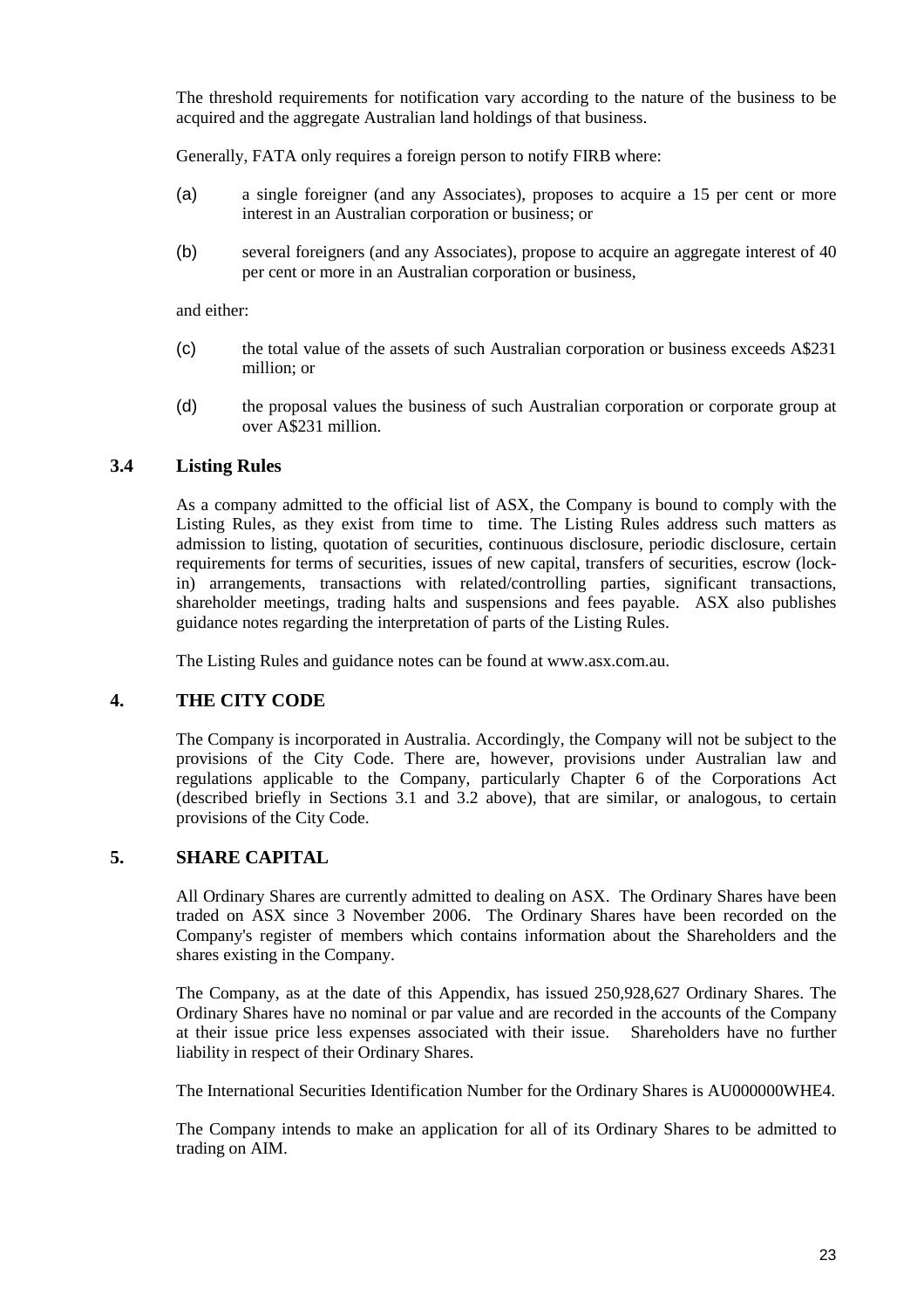The Company does not have any authorised share capital. This concept was abolished by the Australian Company Law Review Act 1998. There is generally no limit in the Corporations Act or the Constitution on the power of the Directors to issue shares. In particular, the concept under English law that, in the absence of a resolution dis-applying such rights, existing shareholders in a public company have a statutory pre-emption right to be offered new shares to be issued wholly for cash in the company *pro-rata* to their existing shareholdings before such shares can be offered to new investors does not apply to Australian companies unless it is specifically included in their constitution, which is not the case in respect of the Company. However, the "unlimited" power of the Directors to issue shares is subject to certain exceptions (including those in respect of *pro rata* rights and issues under employee schemes):

- (a) Rule 7.1 of the Listing Rules prohibits a company which is listed on ASX from issuing or agreeing to issue shares or options representing more than 15 per cent of its issued capital in any 12 month period without shareholder approval. Such shareholder approval requires an ordinary resolution passed by a simple majority;
- (b) Chapter 6 of the Corporations Act forbids the acquisition of a "relevant interest" in voting shares in a company (whether by transfer or issue) if, as a result, the "voting power" of the acquirer (or any other person) would increase:
	- (i) from 20 per cent or below to more than 20 per cent; or
	- (ii) at all from a starting point which is above 20 per cent but less than 90 per cent; and
- (c) the Corporations Act contains provisions governing the disclosure obligations of a company making an offer/issue of securities. The general rule is that an offer of securities must be accompanied by disclosure to potential investors in a prescribed document (either a prospectus, a short form prospectus, a profile statement or an offer information statement) unless the type of offer falls within an exemption. Types of offer which do not require disclosure include offers to sophisticated investors and professional investors, offers to people associated with the company, certain offers to existing holders of securities and issues for no consideration.

As at the date of this Appendix, the Company has issued the following securities:

|                                         | <b>Number of Ordinary Shares</b> | <b>Number of Options</b> |
|-----------------------------------------|----------------------------------|--------------------------|
| Balance at the date of this<br>Appendix | 250,928,627                      | $49,895,528^{(1)}$       |

**Note:** 

- 1. The 49,895,528 Options comprise:
	- (a) Options to subscribe for 1,039,000 Ordinary Shares, exercisable at A\$1.97 per Option and expiring on 21 August 2011;
	- (c) Options to subscribe for 562,630 Ordinary Shares, exercisable at A\$0.90 per Option and expiring on 30 May 2012;
	- (d) Options to subscribe for 3,333,336 Ordinary Shares, exercisable at A\$0.60 per Option and expiring on 31 December 2011;
	- (e) Options to subscribe for 8,333,332 Ordinary Shares, exercisable at A\$0.50 per Option and expiring on 26 February 2014;
	- (f) Options to subscribe for 8,633,332 Ordinary Shares, exercisable at A\$0.60 per Option and expiring on 26 February 2014;
	- (g) Options to subscribe for 4,000,000 Ordinary Shares, exercisable at A\$0.70 per Option and expiring on 26 February 2014;
	- (h) Options to subscribe for 666,666 Ordinary Shares, exercisable at A\$0.60 per Option and expiring on 16 February 2014;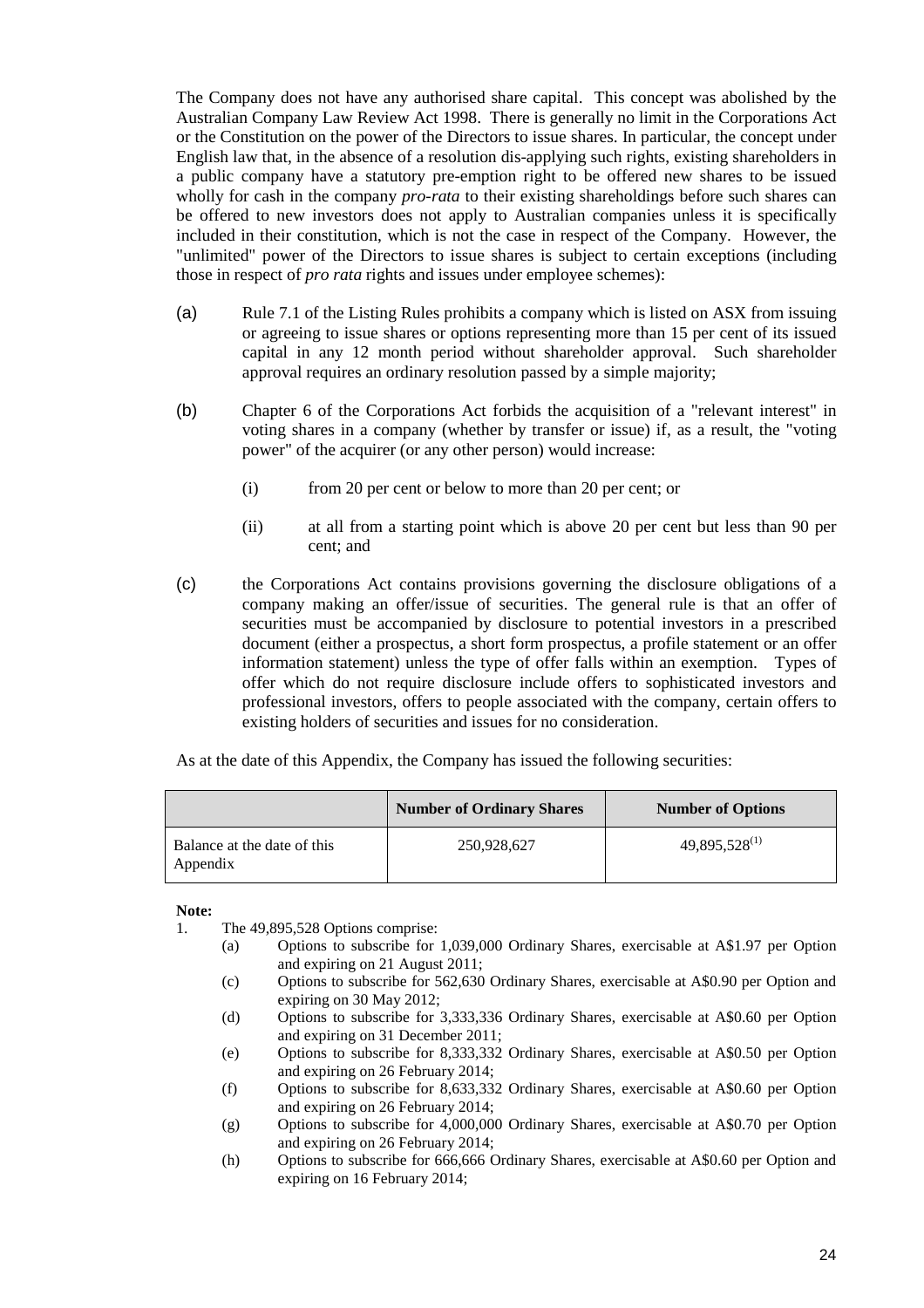- (i) Options to subscribe for 333,333 Ordinary Shares, exercisable at A\$0.90 per Option and expiring on 16 February 2014;
- (j) Options to subscribe for 333,333 Ordinary Shares, exercisable at A\$1.20 per Option and expiring on 16 February 2014;
- (k) Options to subscribe for 333,333 Ordinary Shares, exercisable at A\$1.50 per Option and expiring on 16 February 2014;
- (l) Options to subscribe for 3,193,362 Ordinary Shares, exercisable at A\$0.34 per Option and expiring on 1 June 2012;
- (m) Options to subscribe for 2,200,000 Ordinary Shares, exercisable at A\$0.50 per Option and expiring on 1 June 2014;
- (n) Options to subscribe for 2,200,000 Ordinary Shares, exercisable at A\$0.60 per Option and expiring on 1 June 2014;
- (o) Options to subscribe for 4,600,000 Ordinary Shares, exercisable at A\$0.70 per Option and expiring on 1 June 2014;
- (p) Options to subscribe for 2,000,000 Ordinary Shares, exercisable at A\$0.225 per Option and expiring on 30 June 2014;
- (q) Options to subscribe for 1,333,333 Ordinary Shares, exercisable at A\$0.30 per Option and expiring on 22 November 2014;
- (r) Options to subscribe for 1,333,334 Ordinary Shares, exercisable at A\$0.40 per Option and expiring on 22 November 2014;
- (s) Options to subscribe for 333,340 Ordinary Shares, exercisable at A\$0.50 per Option and expiring on 22 November 2014;
- (t) Options to subscribe for 1,666,663 Ordinary Shares, exercisable at A\$0.60 per Option and expiring on 22 November 2014;
- (u) Options to subscribe for 333,330 Ordinary Shares, exercisable at A\$0.70 per Option and expiring on 22 November 2014;
- (v) Options to subscribe for 666,667 Ordinary Shares, exercisable at A\$0.50 per Option and expiring on 30 June 2015;
- (w) Options to subscribe for 666,667 Ordinary Shares, exercisable at A\$0.60 per Option and expiring on 30 June 2015;
- (x) Options to subscribe for 666,666 Ordinary Shares, exercisable at A\$0.70 per Option and expiring on 30 June 2015;
- (y) Options to subscribe for 377,957 Ordinary Shares, exercisable at A\$0.31 per Option and expiring on 20 June 2013;
- (z) Options to subscribe for 377,957 Ordinary Shares, exercisable at A\$0.372 per Option and expiring on 20 June 2013; and
- (aa) Options to subscribe for 377,957 Ordinary Shares, exercisable at A\$0.434 per Option and expiring on 20 June 2013.

The Options above are not listed on ASX. No application is to be made for such Options to be listed on ASX or any other market and no application is to be made for the Options to be admitted to trading on AIM. However, application will be made for any Ordinary Share issued on the exercise of an Option to be listed on ASX and admitted to trading on AIM.

In June 2010, Shareholders approved the establishment of the Wildhorse Energy Employee Performance Rights Plan (the "**Performance Rights Plan"**). The Performance Rights Plan provides for the issuance of performance rights (the "**Performance Rights**") which, upon a determination by the Board that the performance conditions attached to the Performance Rights have been met, are convertible into Ordinary Shares. Eligible participants under the Performance Rights Plan are employees, key personnel and Directors of the Company determined by the Board to be eligible to receive grants of Performance Rights. Please refer to the Company's notice of meeting lodged with ASX on 23 April 2010 for further information about the Performance Rights Plan. Save as disclosed above in relation to Options, no performance rights have been issued.

Save as disclosed in this Appendix or in the Public Record:

(a) no Ordinary Share has been issued or is now proposed to be issued, fully or partly paid, either for cash or for a consideration other than cash;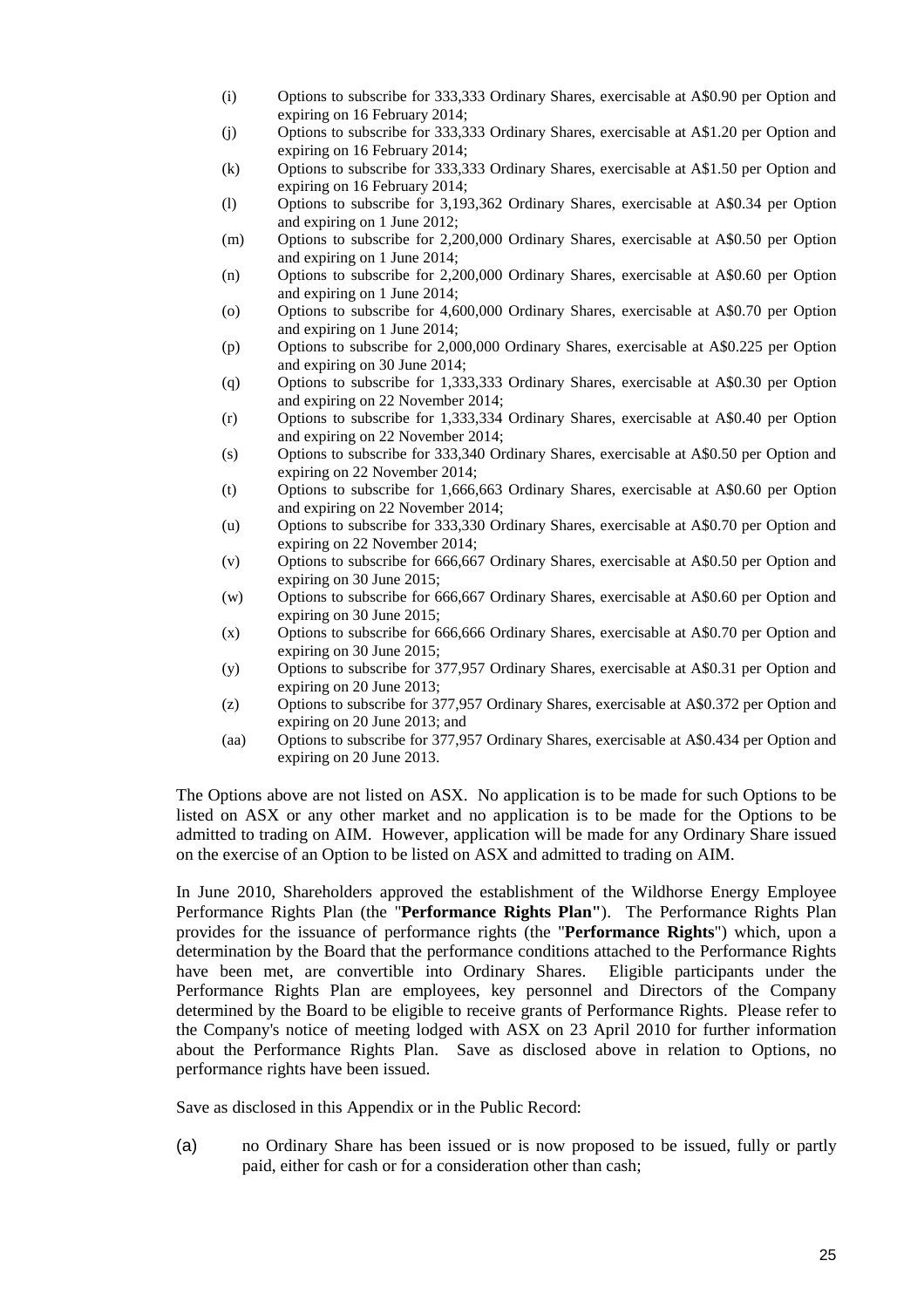- (b) no Ordinary Share is under option or is agreed conditionally or unconditionally to be put under option;
- (c) no commission, discount, brokerage or other special term has been granted by the Company or is now proposed in connection with the issue or sale of any part of the Ordinary Shares;
- (d) no founder, management or deferred shares have been issued by the Company; and
- (e) no amount or benefit has been paid or is to be paid or given to any promoter of the Company.

#### **6. COMPLIANCE AND CORPORATE GOVERNANCE**

The Company, as an Australian incorporated company, must comply with the Corporations Act and, as a listed entity on ASX, must comply with the Listing Rules. The Listing Rules require the Company to report on the extent to which it has followed the Corporate Governance Recommendations published by ASX Corporate Governance Council. The Company will disclose any departures from the Corporate Governance Recommendations in its annual report, together with the reasons for such departure. Refer to the Corporate Governance Statement in the Company's 2010 annual report lodged with the ASX on 27 October 2010 for further information on the Company's compliance with the Corporate Governance Recommendations including the limited recommendations that the Company has determined not to comply with, largely due to the recommendation being considered by the Board to be overly onerous for a company of its size.

The Directors recognise the importance of sound corporate governance and intend to observe the requirements of the UK Corporate Governance Code published by the Financial Reporting Council in May 2010 to the extent they consider appropriate in light of the Company's size, stage of development and resources. The Company further intends to comply with the principles of the QCA Guidelines for AIM Companies published by the Quoted Companies Alliance in 2010.

The Company has established an Audit Committee and a Remuneration Committee but it has not established a nomination committee due to the size and scale of its operations.

The Company confirms, following due and careful enquiry, that it has adhered to all legal and regulatory requirements involved in having its securities traded on ASX. There is no material information concerning the Company which has not been announced to ASX as at the date of this Appendix. The Company has complied with all the continuous disclosure requirements of ASX.

#### **6.1 Audit Committee**

The Audit Committee comprises Messrs Ian Middlemas and Brett Mitchell. It is responsible for providing formal and transparent arrangements for considering how to apply suitable financial reporting and internal control principles having regard to good corporate governance and maintaining an appropriate relationship with the Company's auditors. A charter setting out the responsibilities of the Audit Committee is posted on the Company's website.

#### **6.2 Remuneration Committee**

The Remuneration Committee comprises Messrs Mark Hohnen and James Strauss. The Remuneration Committee is responsible for establishing a formal and transparent procedure for developing policy on executive remuneration and to set the remuneration packages of individual directors. This includes agreeing with the Board the framework for remuneration of all executive directors, the Company Secretary and such other members of the executive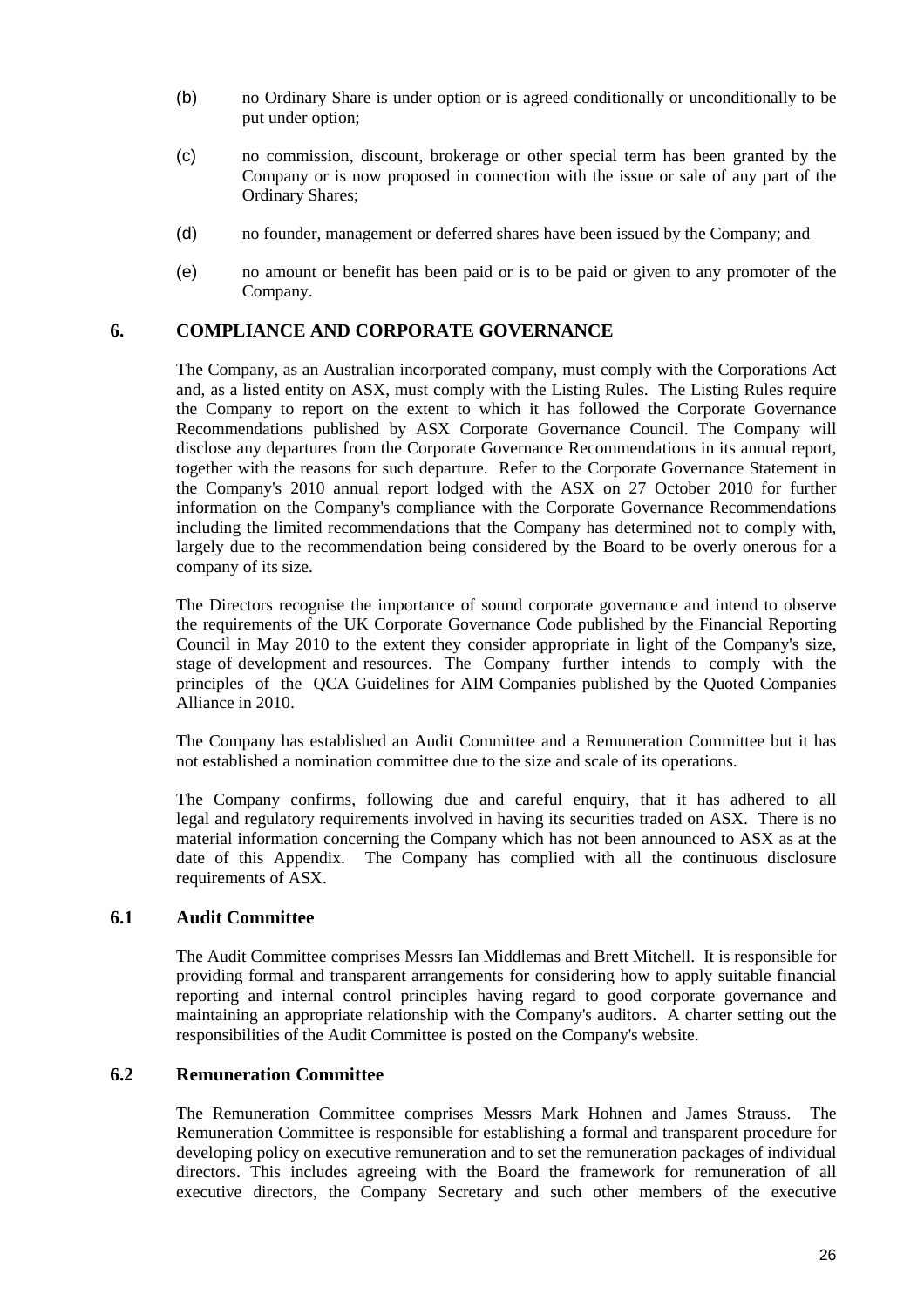management of the Company as it is designated to consider. It is furthermore responsible for determining the total individual remuneration packages of each Director including, where appropriate, bonuses, incentive payments and share options. A charter setting out the responsibilities of the Remuneration Committee is posted on the Company's website.

#### **6.3 Nominations**

Due to the size of the Company, nomination issues will be addressed by the Board. As the Company grows the Board will consider establishing a nomination committee and will consider developing further policies and procedures which reflect the principles of good governance and the principles of the Corporate Governance Guidance for AIM Companies published by the Quoted Companies Alliance.

#### **6.4 Bribery Act 2010**

The Bribery Act 2010 ("**Bribery Act**"), which came into force in the UK on 1 July 2011, prescribes criminal offences for individuals and businesses relating to the payment of bribes and, in certain cases, a failure to prevent the payment of bribes. Whilst the Directors believe that the Wildhorse Group conducts its affairs in a manner which means that either the Bribery Act will not (when it comes into force) apply to any member of the Wildhorse Group or which would in any event not result in any criminal offence being committed by any member of the Wildhorse Group or any of its directors, the Directors nonetheless intend to establish procedures designed to ensure that no member of the Wildhorse Group engages in conduct for which a prosecution under the Bribery Act may result.

## **7. ADMISSION, SETTLEMENT (CREST) AND DEALINGS**

To be traded on AIM, securities must be able to be transferred and settled through the "CREST" system, a UK computerised paperless share transfer and settlement system, which allows shares and other securities, including Depositary Interests, to be held in electronic form rather than in paper form. The Australian equivalent of this system is called "CHESS". For certain foreign securities, in this case the Ordinary Shares, to be transferred and settled through CREST, they need to be in the form of "Depositary Interests".

The Company, through its UK Depositary, will have a facility whereby (pursuant to a depositary deed executed by the UK Depositary) Depositary Interests, representing Ordinary Shares, will be issued by the UK Depositary to persons who wish to hold the Ordinary Shares in electronic form within the CREST system. Under the depositary deed, the UK Depositary (or its nominee) will hold Ordinary Shares in certificated form on trust for shareholders and it will issue uncertificated Depositary Interests (on a one-for-one basis) representing those underlying Ordinary Shares and provide the necessary custodian services. The relevant Shareholders will retain the beneficial interest in the Ordinary Shares held through the Depositary Interest facility and voting rights, dividends or any other rights relating to those Ordinary Shares will be passed on by the UK Depositary (or its nominee) in accordance with the terms of the depositary deed. The Depositary Interests can then be traded and settlement can be effected within the CREST system in the same way as any other CREST security. It is intended that the Company will apply for the Depositary Interests, representing Ordinary Shares, to be admitted to CREST with effect from Admission. Accordingly, settlement of transactions in Depositary Interests representing the Ordinary Shares following Admission may take place within the CREST system if a Shareholder so wishes.

The Ordinary Shares will remain listed and traded on ASX, with trades settled electronically on the Australian registry through the CHESS system.

Subject to CREST Regulations and ASTC Settlement Rules, Ordinary Shares held through CHESS on the Australian registry may be transferred into Depositary Interests held through CREST on the UK Depositary registry and vice versa. Shareholders wishing to transfer stock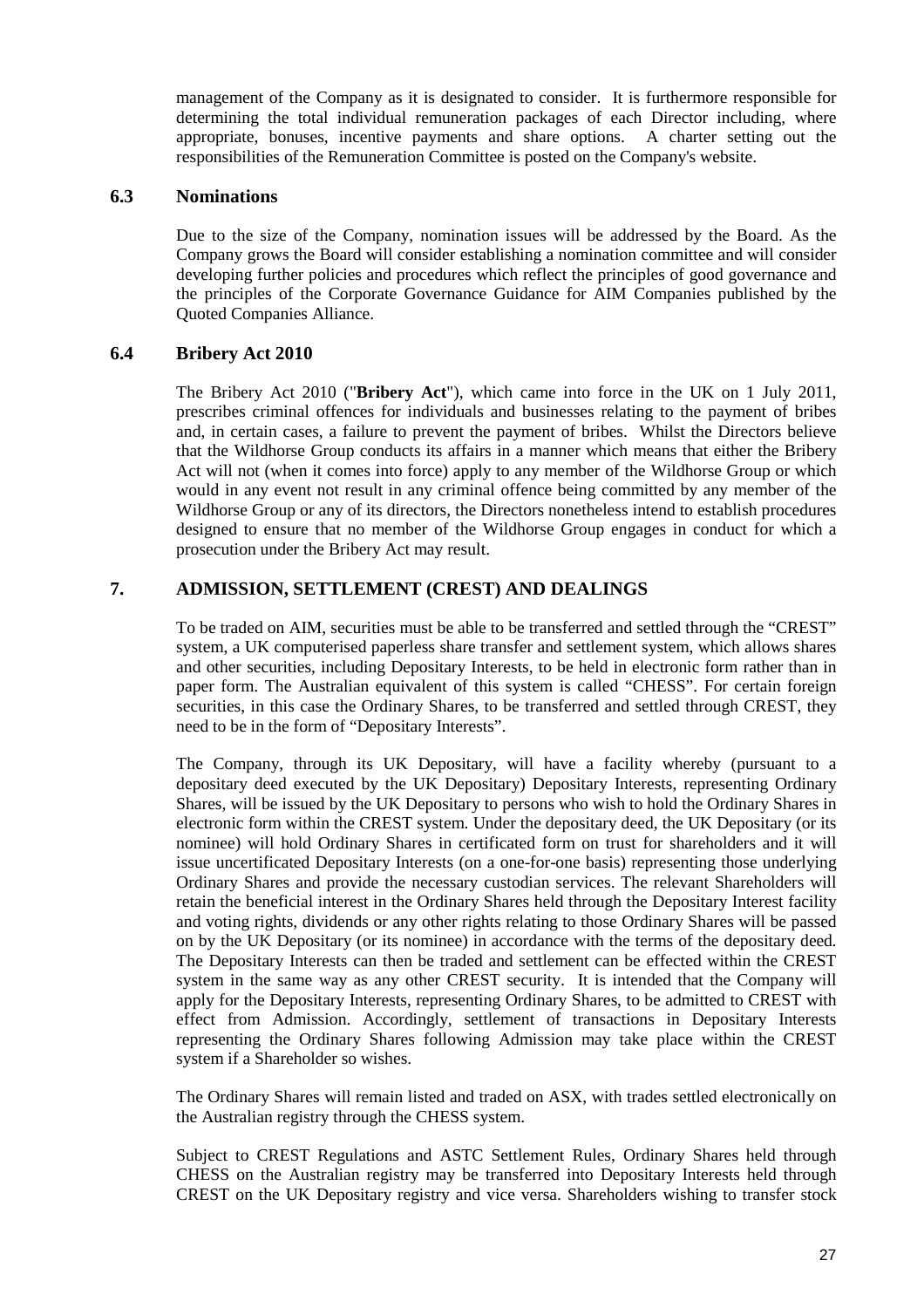from CHESS to a Depositary Interest on CREST can do so through an Australian broker on a same day/next day basis. Movements from CREST to CHESS can be made on a next day basis. Therefore, the Ordinary Shares can be traded on ASX or AIM, irrespective as to which jurisdiction the investor is based in.

It is emphasised that, although the Ordinary Shares will trade on AIM, the Company will not be subject to the City Code. Being an Australian incorporated company, Wildhorse is subject to the takeover and other provisions of the Corporations Act (see Sections 3 and 4 above).

#### **8. LOCK-IN ARRANGEMENTS**

Pursuant to the AIM Rules, the Directors and their related parties (as defined in the AIM Rules) whose interest in Ordinary Shares and Options are detailed in Section 11, have undertaken in accordance with Rule 7 of the AIM Rules to Grant Thornton and the Company not to dispose of any of their interests in Ordinary Shares (including any Ordinary Shares which they may subsequently acquire within twelve months of Admission) or any Options for a minimum period of twelve months following Admission except in the very limited circumstances allowed by the AIM Rules.

The aggregate interests following Admission which shall be subject to the lock-in arrangements as described above shall be:

- (a) 7,303,922 Ordinary Shares, which is equivalent to approximately 2.911% of the Company's share capital at Admission; and
- (b) 29,000,000 Options, which together with the 7,303,922 Ordinary Shares above, is equivalent to approximately 12.969% of the Company's share capital on a fully diluted basis.

#### **9. DIVIDEND POLICY**

To date, the Company has not paid any dividends. The Directors are not able to say when and if dividends will be paid in the future, as the payment of any dividends will depend on the future profitability, financial position and cash requirements of the Company.

#### **10. CONSTITUTION**

A shareholding in the Company is held subject to the Constitution. The Constitution can be accessed on Company's platform on ASX's website, www.asx.com.au, and on the Company's website, www.wildhorse.com.au.

The following is a summary of the principal rights of the holders of Ordinary Shares. This summary is not exhaustive nor does it constitute a definitive statement of the rights and liabilities of the Company's members.

#### **10.1 Voting**

At a general meeting, on a show of hands every member present in person has one vote. At the taking of a poll, every member present in person or by proxy and whose shares are fully paid has one vote for each of his or her shares. On a poll, the holder of a partly paid share has a fraction of a vote with respect to the share. The fraction is equivalent to the proportion which the amount paid or credited bears to the total amount paid and payable (including amounts credited).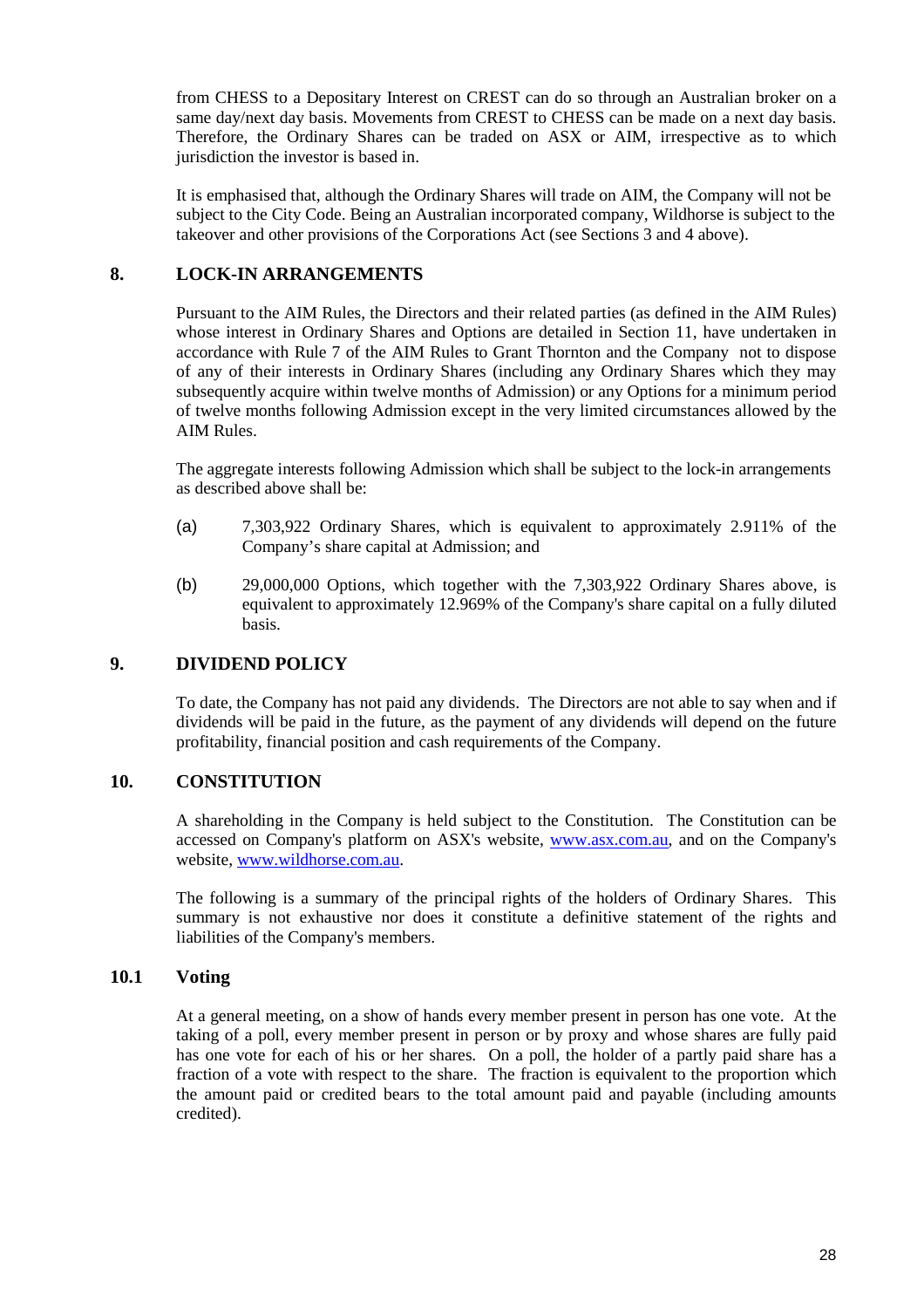#### **10.2 General meetings**

Each member is entitled to receive notice of, attend and vote at general meetings of the Company and to receive all notices, reports and financial reports and other documents required to be sent to members under the Constitution, the Corporations Act and the Listing Rules.

#### **10.3 Calling of member meetings**

Subject to the Corporations Act, the Directors may call a meeting of members at any time and place as the Directors resolve. The Directors must call and arrange to hold a meeting of members on the request of members in accordance with the Corporations Act. The members may call and arrange to hold a meeting of members as provided by the Corporations Act.

#### **10.4 Dividends**

Subject to the Corporations Act, the Listing Rules and any rights or restrictions attached to a class of shares, the Company may pay dividends as the Directors resolve but only out of profits of the Company. The Directors may fix the time for determining entitlements to the dividend and the methods of distribution. Subject to the terms of issue of shares, the Company may pay a dividend on one class of shares to the exclusion of another class and at different rates for different classes of shares.

Each share carries the right to participate in the dividend in the same proportion that the amount for the time being paid on the share (excluding any amount paid in advance of calls) bears to the total issue price of the share.

There are no restrictions on paying dividends to non-resident members.

Neither the Constitution nor the Corporations Act provides a time limit after which entitlement to dividend lapses nor an indication of the person in whose favour the lapse operates.

#### **10.5 Distribution upon winding up of the Company**

Subject to the Corporations Act, the Listing Rules and any rights or restrictions attached to a class of shares in the Company, on the winding up of the Company any surplus must be divided among the members in the proportion which the amount paid (including amounts credited) on the shares of a member bears to the total amount paid and payable (including amounts credited) on the shares of all members.

#### **10.6 Transfer of shares**

Ordinary Shares are freely transferable, subject to formal requirements, and so long as the registration of the transfer does not result in a contravention of or failure to observe the provisions of a law of Australia and the transfer is not in breach of the Corporations Act or the Listing Rules. There are no rights of pre-emption for subscription of securities of the same class

#### **10.7 Conversion of shares**

Subject to the Listing Rules, the Company may, by ordinary resolution passed at a general meeting of members, convert all or any of its shares into a larger or smaller number of shares.

#### **10.8 Reductions of capital and share buy backs**

Subject to the Corporations Act, the Listing Rules and the ASTC Settlement Rules, the Company may:

(a) reduce its share capital; and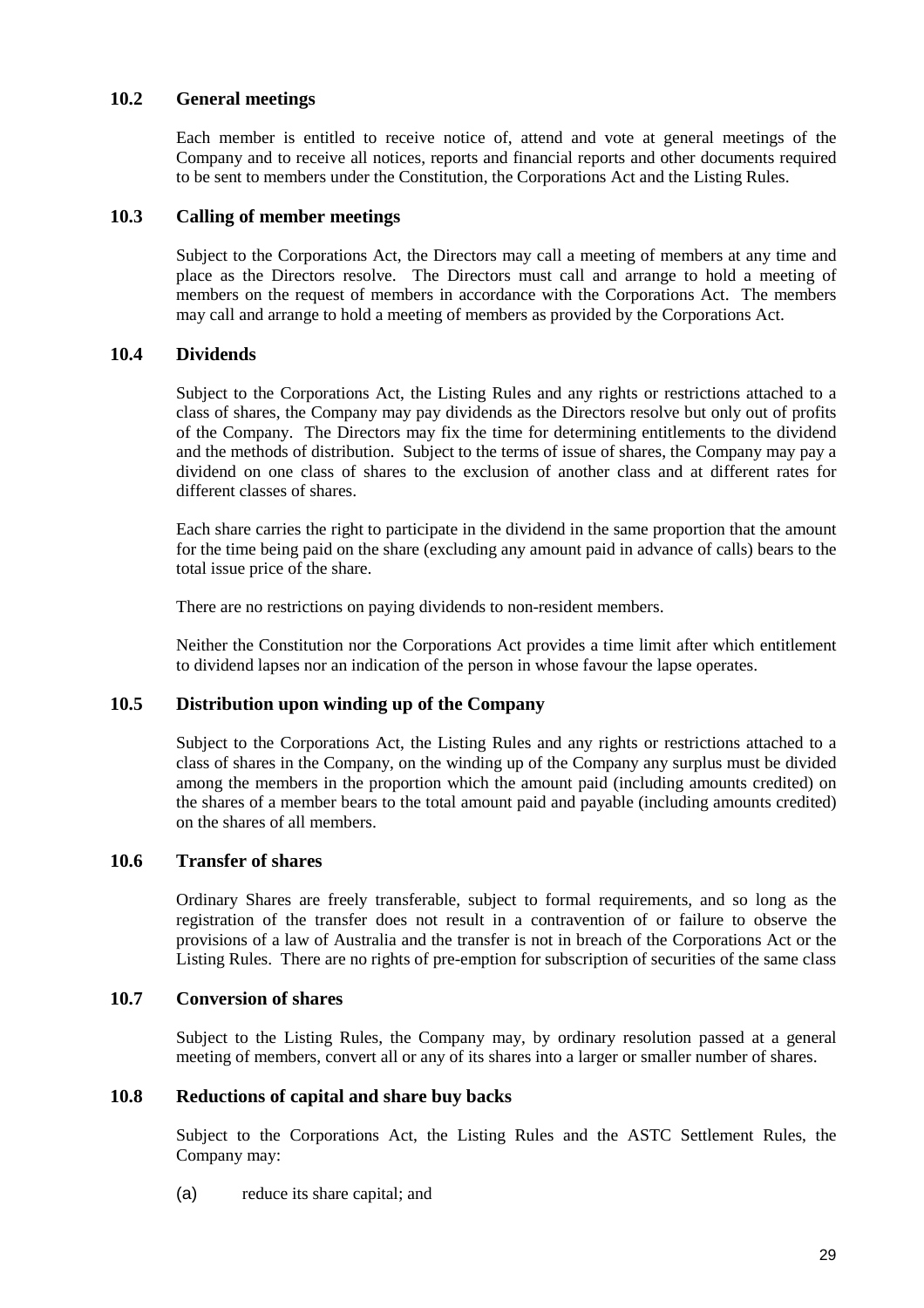(b) buy back shares in itself, on any terms and at any times.

The distribution of any reduction or buy-back in respect of the share capital of the Company may include any or all of the payment of cash, the issue of shares or other securities, the grant of options and the transfer of assets.

The Constitution does not contain provisions relating to the redemption of redeemable shares.

## **10.9 Variation of rights**

Unless otherwise provided by the Corporations Act, the Listing Rules or the ASTC Settlement Rules or by the terms of issue of a class of shares, the rights attached to the shares in any class may be varied or cancelled only with the written consent of the holders of at least three-quarters of the issued shares of the affected class, or by special resolution passed at a separate meeting of the holders of the issued shares of the affected class. This requirement in the constitution is the same as under Australian Law.

#### **10.10 Directors**

The minimum number of Directors is three and the maximum is ten. Currently, there are seven Directors. Directors must retire on a rotational basis so that one-third of Directors must retire at each annual general meeting. A managing director shall not retire by rotation but shall be included for the purposes of determining the number of Directors to retire by rotation. A retiring Director is eligible for re-election. The Directors may appoint a Director in addition to existing Directors and such Director shall not be included for the purposes of determining the number of Directors to retire by rotation.

#### **10.11 Decisions of Directors**

Matters arising at a meeting of Directors are decided by a majority of votes. In the case of an equality of votes on a resolution, the chairman has a casting vote.

#### **10.12 Issue of further shares**

The Directors may, on behalf of the Company, allot and issue shares, and issue options over unissued shares on the terms, at the times and for any consideration that the Directors resolve. However, the Directors must act in accordance with the restrictions imposed by the Corporations Act, the Listing Rules, the ASTC Settlement Rules and any rights attached to a class of shares.

The Directors may issue preference shares, including redeemable preference shares.

#### **10.13 Officers' indemnity**

To the extent permitted by law, the Company must indemnify each officer of the Company against all liabilities incurred by the person as an officer of the Company, including costs and expenses incurred in defending an action for liability incurred by that person.

#### **10.14 Substantial Shareholding**

The Company proposes to seek an amendment to its constitution at its next Annual General Meeting to require Shareholders to comply with AIM Rule 17 which incorporates the shareholders notification rules in Rule 5 of the UK Financial Services Authority's Disclosure and Transparency Rules. This will require any Shareholder to notify the Company when he or she holds, exceeds of falls below the threshold of 3 per cent and each 1 per cent increase above 3 per cent thereafter up to 100 per cent of the Company's issued share capital.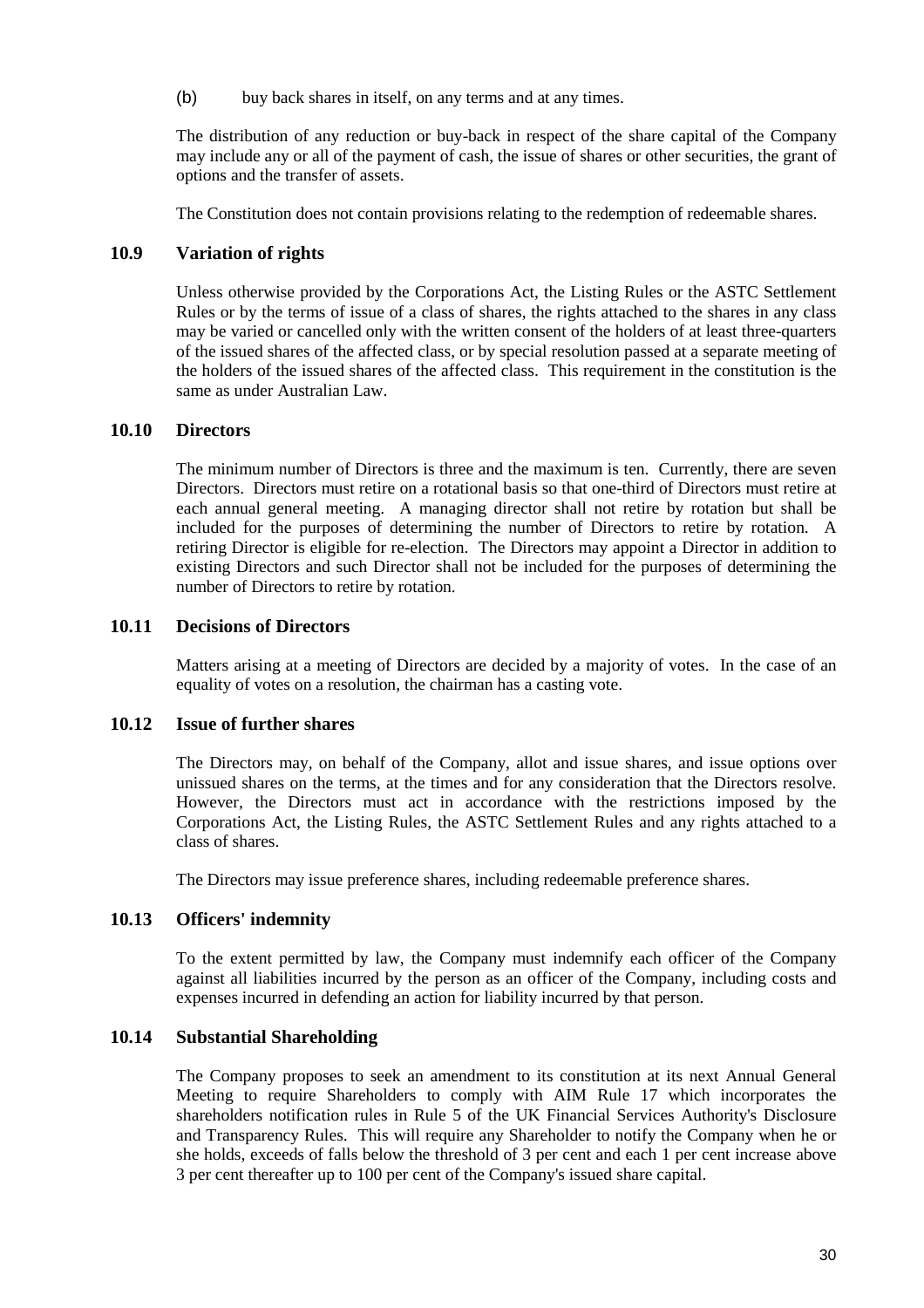# **11. DIRECTORS' INTERESTS IN SHARE CAPITAL**

The interests of the Directors (all of which are beneficial unless stated otherwise), their immediate families and the persons connected with them (within the meaning of Sections 252 to 254 of the Companies Act) in the issued share capital of the Company and the Options, and the existence of which is known to, or could with reasonable due diligence be ascertained by, any Director as at the date of this document are as follows:

| <b>Director</b>                   | <b>No. of Ordinary Shares</b> | % of share capital | <b>No. of Options</b> |
|-----------------------------------|-------------------------------|--------------------|-----------------------|
| <b>Mr Ian Middlemas</b>           | 5,100,000                     | 2.032              | Nil.                  |
| <b>Mr Brett Mitchell</b><br>Nil   |                               | Nil.               | $2,000,000^{(1)}$     |
| Mr Johan Brand                    | $1,470,588^{(2)}$             | 0.586              | $9,000,000^{(3)}$     |
| Mr Mark Hohnen $^{(4)}$           | 666,667                       | 0.266              | $6,000,000^{(5)}$     |
| Mr Matthew Swinney <sup>(6)</sup> | 66,667                        | 0.027              | $7,000,000^{(7)}$     |
| <b>Mr. James Strauss</b>          | N <sub>i</sub>                | N <sub>il</sub>    | $2,000,000^{(8)}$     |
| Dr Konrad Wetzker                 | N <sub>i</sub>                | N <sub>i</sub>     | $2,000,000^{(9)}$     |

1. Options on the following terms:

- (a) 1,000,000 Options exercisable on or before 26 February 2014 at an exercise price of \$0.50 per Option;
- (b) 500,000 Options exercisable on or before 26 February 2014 at an exercise price of \$0.60 per Option; and
- (c) 500,000 Options exercisable on or before 26 February 2014 at an exercise price of \$0.70 per Option.
- 2. Johan Brand has a 50% holding in Joint Blast Extractive Metallurgy (Pty) Ltd which holds 1,470,588 Ordinary Shares.
- 3. Options on the following terms:
	- (a) 1,000,000 Options exercisable on or before 30 June 2014 at an exercise price of \$0.225 per Option;
	- (b) 2,000,000 Options exercisable on or before 1 June 2014 at an exercise price of \$0.50 per Option;
	- (c) 2,000,000 Options exercisable on or before 1 June 2014 at an exercise price of \$0.60 per Option; and
	- (d) 4,000,000 Options exercisable on or before 1 June 2014 at an exercise price of \$0.70 per Option.
- 4. Mark Hohnen also has a call option to acquire 666,667 Ordinary Shares from Mr Liam Flockton exercisable on or before 11 December 2012 at an exercise price of \$0.30 per Ordinary Share.
- 5. Options on the following terms:
	- (a) 3,000,000 Options exercisable on or before 26 February 2014 at an exercise price of \$0.50 per Option;
	- (b) 1,500,000 Options exercisable on or before 26 February 2014 at an exercise price of \$0.60 per Option; and
	- (c) 1,500,000 Options exercisable on or before 26 February 2014 at an exercise price of \$0.70 per Option.
- 6. Matthew Swinney also has call options to acquire:
	- (a) 666,667 Ordinary Shares from Mr Kieran Flockton exercisable on or before 11 December 2012 at an exercise price of \$0.30 per Ordinary Share; and
	- (b) 833,333 Ordinary Shares from Mr Liam Flockton exercisable on or before 11 December 2012 at an exercise price of \$0.30 per Ordinary Share.
- 7. Options on the following terms:
	- (a) 3,000,000 Options exercisable on or before 26 February 2014 at an exercise price of \$0.50 per Option;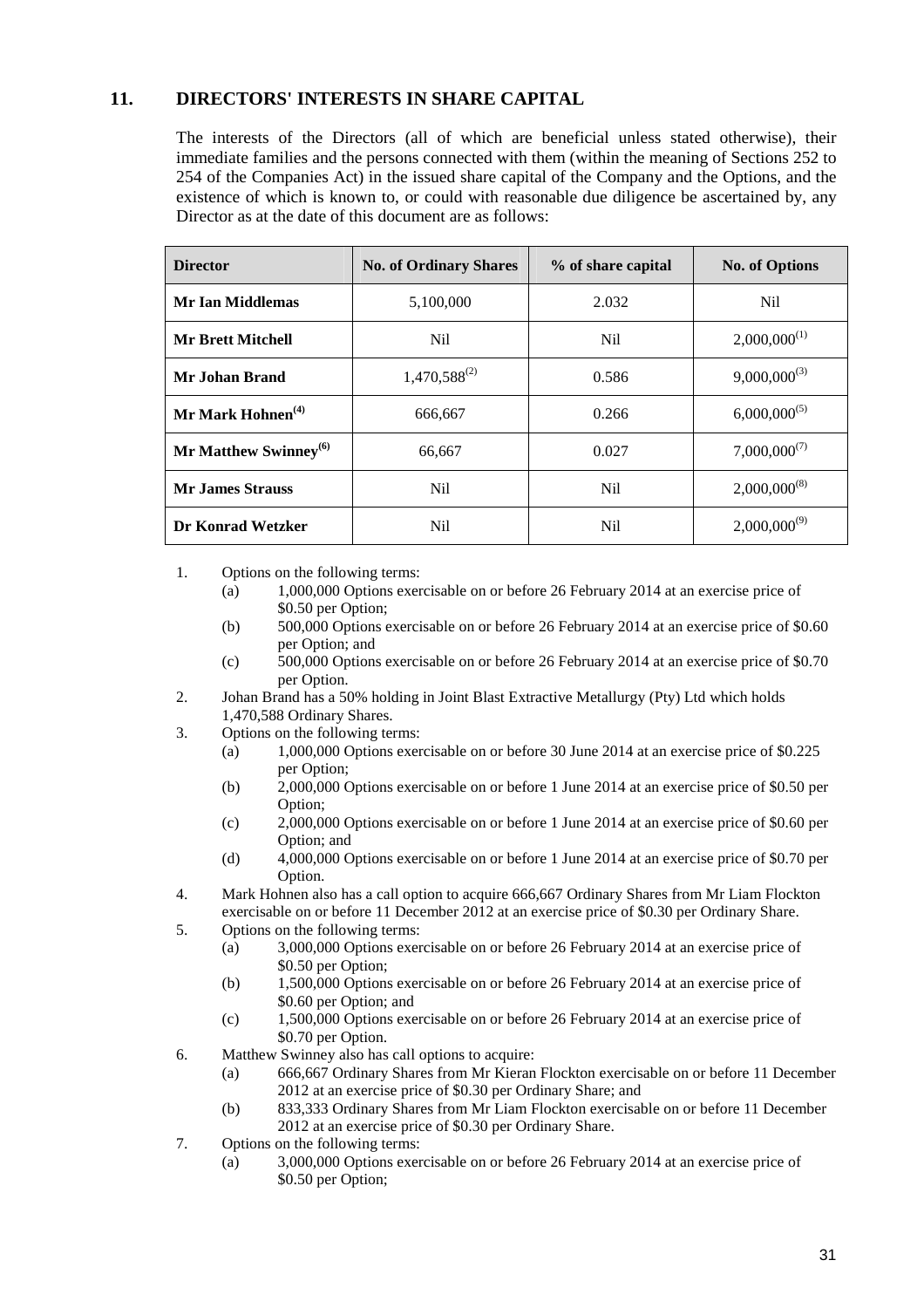- (b) 2,000,000 Options exercisable on or before 26 February 2014 at an exercise price of \$0.60 per Option; and
- (c) 2,000,000 Options exercisable on or before 26 February 2014 at an exercise price of \$0.70 per Option.
- 8. Options on the following terms:
	- (a) 666,666 Options exercisable on or before 22 November 2014 at an exercise price of \$0.30 per Option;
	- (b) 666,667 Options exercisable on or before 22 November 2014 at an exercise price of \$0.40 per Option; and
	- (c) 666,667 Options exercisable on or before 22 November 2014 at an exercise price of \$0.60 per Option.
- 9. Options on the following terms:
	- (a) 666,667 Options exercisable on or before 1 March 2015 at an exercise price of \$0.50 per Option;
	- (b) 666,667 Options exercisable on or before 1 March 2015 at an exercise price of \$0.60 per Option; and
	- (c) 666,666 Options exercisable on or before 1 March 2015 at an exercise price of \$0.70 per Option.

#### **12. ADDITIONAL INFORMATION ON THE DIRECTORS**

| <b>Director</b>                                                                | <b>Additional Information</b>                                                                                                                                                                                                                                                                                                                                                                                                                                                                       |  |
|--------------------------------------------------------------------------------|-----------------------------------------------------------------------------------------------------------------------------------------------------------------------------------------------------------------------------------------------------------------------------------------------------------------------------------------------------------------------------------------------------------------------------------------------------------------------------------------------------|--|
| <b>Mr Mark Hohnen</b><br>Chairman                                              | Mr Hohnen has been involved in the mineral business since the late<br>1970s and has held a number of directorships in both public and private<br>companies and was founding Chairman of Cape Mentelle and Cloudy<br>Bay wines, as well as the oil and coal company Anglo Pacific<br>Resources Plc. Mr Hohnen is Chairman of Kalahari Minerals Plc.                                                                                                                                                  |  |
| <b>Mr Matt Swinney</b><br><b>Managing Director</b>                             | Mr Swinney has 20 years experience in business and project<br>development, project finance and business start-up situations across a<br>number of industries, including the development of greenfield energy<br>projects in emerging markets. Mr Swinney has specific international<br>corporate experience and has worked with companies in numerous<br>sectors including agriculture, food and beverages, energy, financial<br>services, property, retail and automotive parts during his career. |  |
| <b>Mr Brett Mitchell</b><br><b>Executive Director and</b><br>Company Secretary | Mr Mitchell has specific experience in the financial markets and<br>resources sectors. He is currently an executive director and Company<br>Secretary of Transerv Energy Limited and a non-executive director and<br>Company Secretary of Quest Petroleum NL.                                                                                                                                                                                                                                       |  |
| <b>Mr Johan Brand</b><br><b>Technical Director</b>                             | Mr Brand was previously an employee of Sasol Limited for 13 years<br>and between the years of 2006 and 2009 held the position of UCG<br>Business Manager. In that role, he was responsible for the<br>establishment and management of UCG as a business unit. He has coal<br>mining and coal gasification experience in the field of UCG. Mr Brand<br>has a degree in mechanical engineering from the University of Pretoria<br>and an MBA from North West University, both in South Africa.        |  |
| <b>Mr Ian Middlemas</b><br>Non-Executive Director                              | Mr Middlemas is a Chartered Accountant. He acted as senior group<br>executive for Normandy Mining Group for 10 years and has had<br>extensive corporate and management expertise. He is currently a<br>director with a number of publicly listed companies in the resources<br>sector including Chairman of Mantra Resources Ltd.                                                                                                                                                                   |  |
| <b>Mr James Strauss</b><br>Non-Executive Director                              | Mr Strauss has worked for 25 years as a stockbroker in The City of<br>London, specialising in the corporate resource arena.<br>Having left<br>BMO Capital Markets as Managing Director of UK in 2009, he is<br>currently a director of mining finance boutique, Strauss Partners. Mr.<br>Strauss has raised in excess of \$1bn in recent years for projects                                                                                                                                         |  |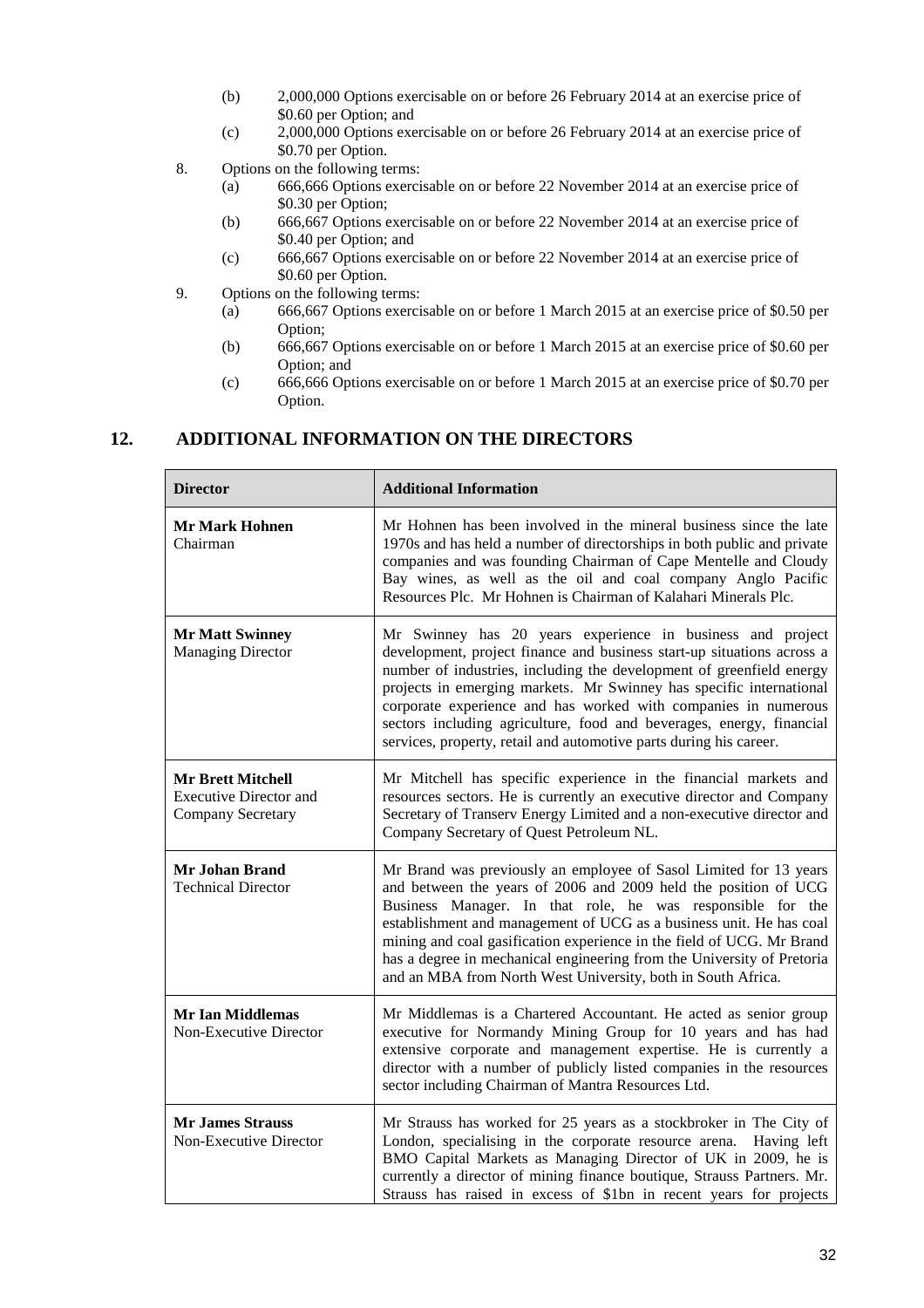| <b>Director</b>                             | <b>Additional Information</b>                                                                                                                                                                                                                                                                                                                                                                                                                                                     |  |
|---------------------------------------------|-----------------------------------------------------------------------------------------------------------------------------------------------------------------------------------------------------------------------------------------------------------------------------------------------------------------------------------------------------------------------------------------------------------------------------------------------------------------------------------|--|
|                                             | spanning the globe in both the energy and mineral world from leading<br>institutions in North America, Australia and Europe. Mr Strauss has<br>been a committee member of the Association of Mining Analysts for<br>the last four years.                                                                                                                                                                                                                                          |  |
| Dr Konrad Wetzker<br>Non-Executive Director | Dr Wetzker has a Doctorate in Economics and has worked with the<br>international management consultancy, The Boston Consulting Group<br>for almost 20 years prior to his retirement at the end of 2010. Dr<br>Wetzker has been involved in the Central European Energy market,<br>both commercially and politically. Dr Wetzker is the Chairman of<br>Corvinus School of Management and has lectured at leading<br>universities including Harvard, Cambridge, ESSEC and Mannheim. |  |

The current directorships and partnerships of the Directors, other than of the Company, and within the five years preceding the date of this Appendix are as detailed below:

| <b>Name</b>                    | <b>Current</b><br><b>Directorships/Partnerships</b>      | <b>Past Directorships/Partnerships (in</b><br>the last 5 years)    |  |
|--------------------------------|----------------------------------------------------------|--------------------------------------------------------------------|--|
| <b>Mr Mark Hohnen</b>          | Australian Insurance Exchange Pty<br>Ltd ACN 092 048 872 | Coronet Resources Pty Ltd ACN 009<br>056 044                       |  |
|                                | Cedarvale Investments Pty Ltd<br>ACN 056 782 024         | Frankland River Olive Company Ltd<br>ACN 089 521 997               |  |
|                                | Fernan Pty Ltd ACN 009 468 517                           | G.A.S.S. Pty Ltd ACN 060 136 110                                   |  |
|                                | Gnarabup Beach Pty Ltd ACN 057<br>494 881                | Gingin Land Company Limited ACN<br>087 324 445                     |  |
|                                | Halsbrook Holdings Pty Ltd ACN<br>057 266 430            | Leadlight Holdings Pty Ltd ACN 009<br>387 295                      |  |
|                                | Harley (WA) Pty Ltd ACN 137 754<br>799                   | Melbourne Management (WA) Pty<br>Ltd ACN 054 091 155               |  |
|                                | Hohnen Investments Pty Ltd ACN<br>107 591 033            | Milligan Street Nominees Pty Ltd<br>ACN 115 178 197                |  |
|                                | Kalahari Minerals Plc ARBN 112<br>843 151                | Myola Holdings Pty Ltd ACN 009<br>389 360                          |  |
|                                | Kumla Pty. Limited ACN 008 579<br>637                    | Premium Olive Marketing Pty Ltd<br>ACN 086 002 824                 |  |
|                                | North River Resources Plc                                | Premium Olive Managers Ltd ACN                                     |  |
|                                | Oakhampton Pty Ltd ACN 009 116<br>607                    | 084 997 008<br>Premium Olive Processing Pty Ltd<br>ACN 086 002 753 |  |
|                                |                                                          |                                                                    |  |
|                                | Peak Coal Pty Ltd ACN 125 884<br>031                     | The Melbourne Hotel (WA) Pty Ltd<br>ACN 009 002 742                |  |
|                                | The Vines (WA) Pty Ltd ACN 009<br>274 720                | Wellbrook Enterprises Pty Ltd ACN                                  |  |
| Vynben Pty Ltd ACN 009 049 307 |                                                          | 057 266 574                                                        |  |
| <b>Mr Matt Swinney</b>         | BB1 Investments Pty Ltd ACN 128<br>978 370               | Nil                                                                |  |
|                                | <b>Bluesail Holdings Pty Ltd ACN</b><br>077 682 921      |                                                                    |  |
|                                | Capital Marketing Pty Ltd ACN                            |                                                                    |  |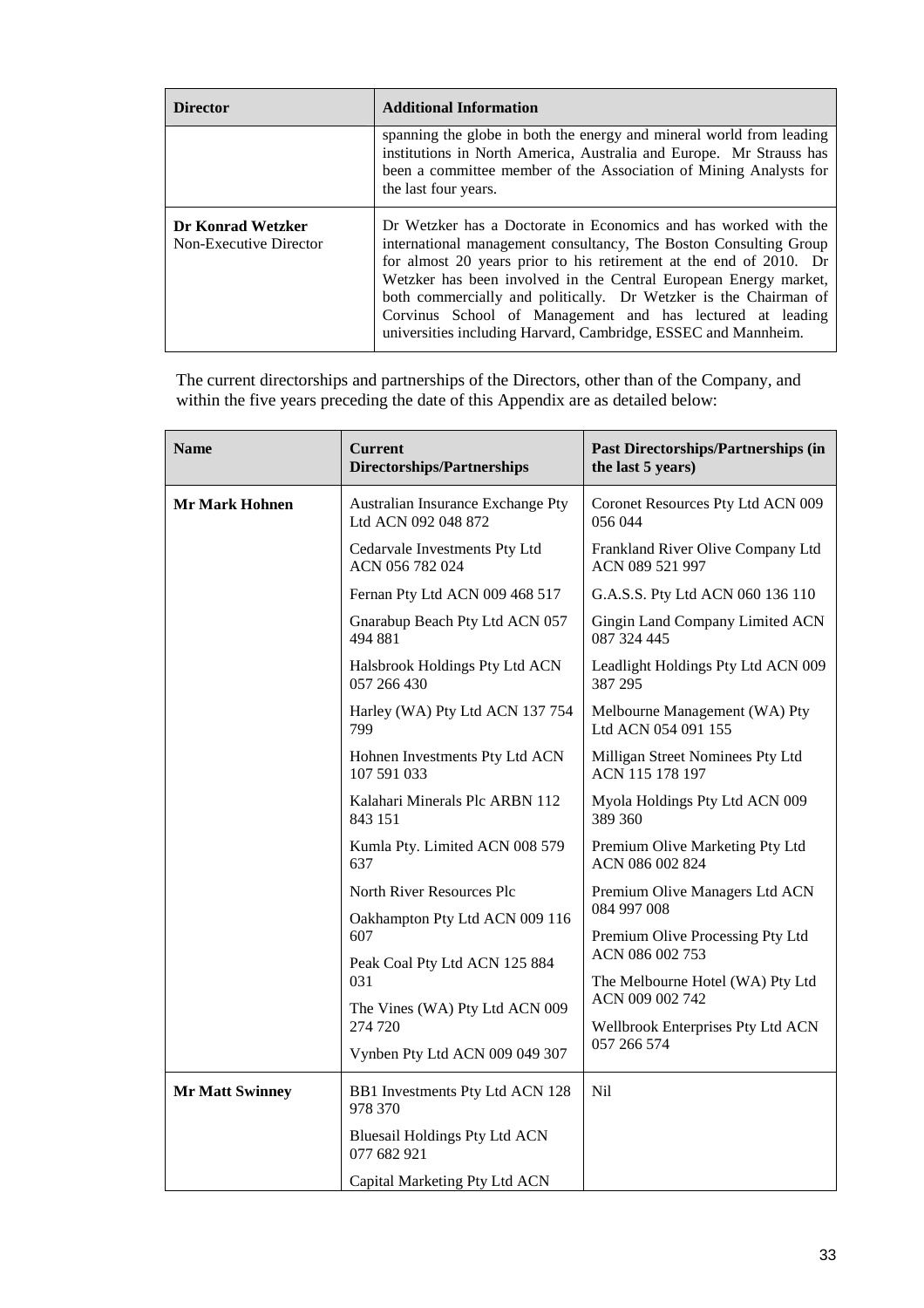| <b>Name</b>              | <b>Current</b><br><b>Directorships/Partnerships</b>                 | <b>Past Directorships/Partnerships (in</b><br>the last 5 years)  |  |  |
|--------------------------|---------------------------------------------------------------------|------------------------------------------------------------------|--|--|
|                          | 092 749 507                                                         |                                                                  |  |  |
|                          | <b>International Hill Vineyard</b><br>(Partnership)                 |                                                                  |  |  |
|                          | Peak Coal Pty Ltd 125 884 031                                       |                                                                  |  |  |
|                          | Redsail Holdings Pty Ltd ACN 086<br>136 709                         |                                                                  |  |  |
|                          | White Coal Energy Pty Ltd ACN<br>130 344 491                        |                                                                  |  |  |
|                          | White Coal Energy Limited                                           |                                                                  |  |  |
|                          | White Coal Energy Holdings<br>Limited                               |                                                                  |  |  |
|                          | Wildhorse Development Kft                                           |                                                                  |  |  |
|                          | Wildhorse Energy Australia Pty Ltd<br>ACN 116 571 272               |                                                                  |  |  |
|                          | Wildhorse Energy (SA) (Pty) Ltd                                     |                                                                  |  |  |
|                          | Wildhorse UCG Kft                                                   |                                                                  |  |  |
|                          | Wilson's Pool Pty Ltd ACN 078<br>549 854                            |                                                                  |  |  |
|                          | Wilson's Pool Vineyard<br>(Partnership)                             |                                                                  |  |  |
| <b>Mr Brett Mitchell</b> | Broadway Investments (WA) Pty<br>Ltd ACN 052 506 260                | Argonaut Tejon Pty Ltd ACN 120<br>315 657                        |  |  |
|                          | Guv Pty Ltd ACN 127 537 035                                         | Cool Energy Limited ACN 097 929                                  |  |  |
|                          | Lantana Petroleum Pty Ltd ACN<br>143 593 908                        | 461<br>Energy Ventures Ltd ACN 106 523                           |  |  |
|                          | Luissi Investments Pty Ltd ACN<br>115 066 585                       | 611<br>Frontier Bonaparte Pty Ltd ACN 076                        |  |  |
|                          | Mitchell Lodge Australia Pty Ltd<br>ACN 008 989 526                 | 955 078<br>Inke Petroleum Pty Ltd ACN 116                        |  |  |
|                          | Oakvale Capital Limited ACN 009<br>070 884                          | 528 584<br>MJI Australia Pty Ltd ACN 134 339<br>487              |  |  |
|                          | Quest Petroleum NL ACN 009 171<br>046                               | Newland Resources Ltd ACN 009<br>092 068                         |  |  |
|                          | Sibella Capital Pty Ltd ACN 108<br>289 818                          | Peak Coal Pty Ltd 125 884 031                                    |  |  |
|                          | Trejon Pty Ltd ACN 147 796 432                                      | Solimar Energy Limited ACN 112<br>256 649                        |  |  |
|                          | Transerv Energy Limited ACN 079<br>432 796                          | Swaziore Pty Ltd ACN 130 065 173                                 |  |  |
|                          |                                                                     | Xstate Resources Limited ACN 009                                 |  |  |
|                          |                                                                     | 217 154                                                          |  |  |
|                          |                                                                     | Westrans Services W.A. Pty Ltd<br>ACN 099 451 591                |  |  |
| Mr Johan Brand           | <b>Joint Blast Extractive Metallurgy</b><br>(Pty) Ltd South African | African Carbon Energy (Pty) Ltd<br>South African Registration No |  |  |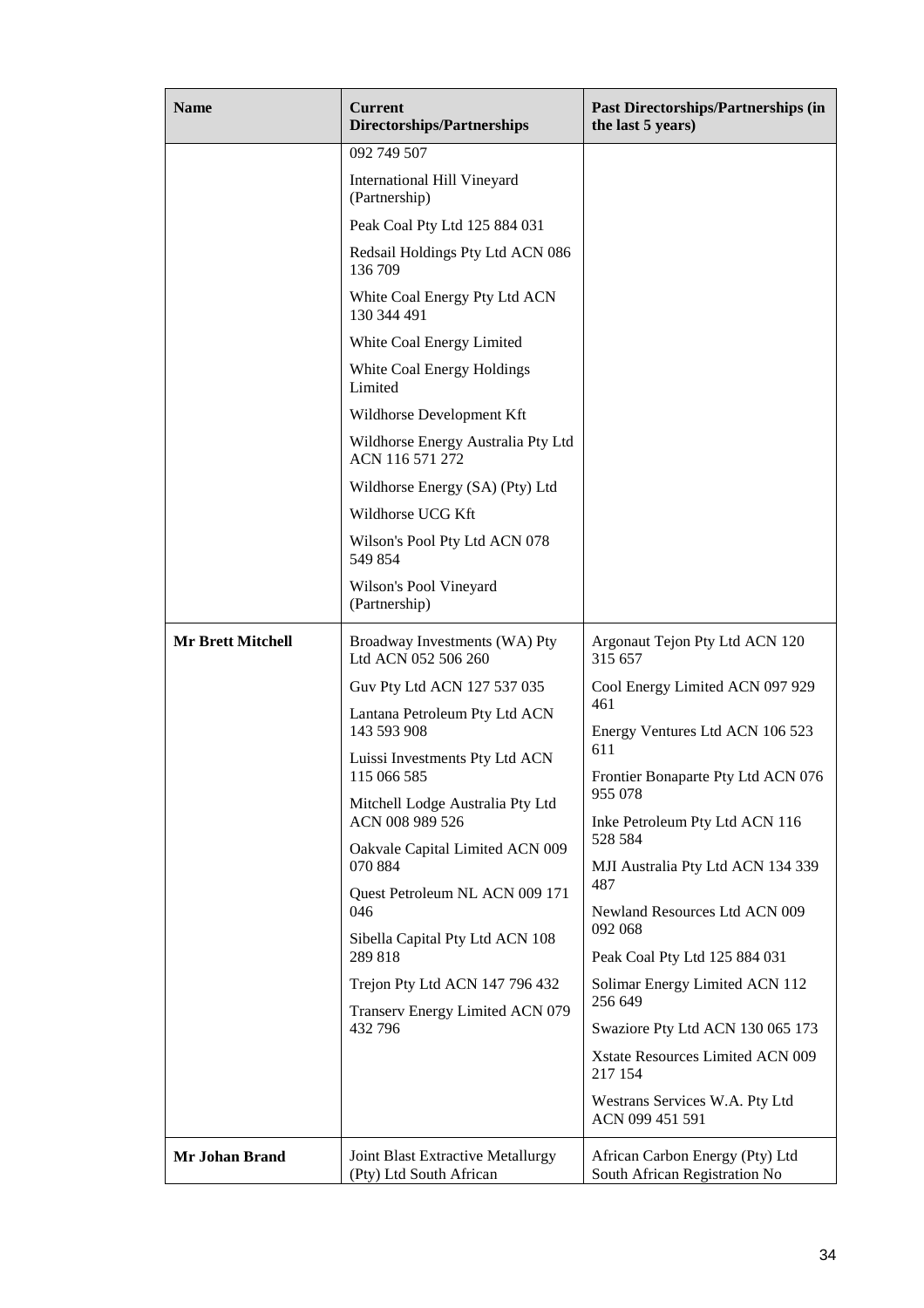| <b>Name</b>             | <b>Current</b><br>Directorships/Partnerships            | <b>Past Directorships/Partnerships (in</b><br>the last 5 years)                         |
|-------------------------|---------------------------------------------------------|-----------------------------------------------------------------------------------------|
|                         | Registration No 2007/015037/07                          | 2007/008355/07                                                                          |
|                         |                                                         | Aqua Alpha Drilling SA (Pty) Ltd<br>South African Registration No<br>2001/023517/07     |
|                         |                                                         | CDE Process (Pty) Ltd South African<br>Registration No 2000/024967/07                   |
|                         |                                                         | New Metalliferous Holdings (Pty)<br>Ltd South African Registration No<br>2008/015037/07 |
| <b>Mr Ian Middlemas</b> | Arredo Pty Ltd ACN 009 256 606                          | A.C.N. 128 288 380 Pty Ltd ACN<br>128 288 380                                           |
|                         | Coalspur Mines Limited ACN 003<br>041 594               | Aguia Resources Limited ACN 128                                                         |
|                         | Dampier Oil Pty Ltd ACN 097 395<br>821                  | 256888<br><b>Berkeley Resources Limited ACN</b>                                         |
|                         | <b>Equatorial Resources Limited ACN</b><br>009 188 694  | 052 468 569<br>Fusion Resources Pty Ltd ACN 100                                         |
|                         | Global Mine Management Pty Ltd                          | 287 385                                                                                 |
|                         | ACN 062 882 633<br>Global Petroleum Limited ACN         | Indo Energy Pty Ltd ACN 124 829<br>232                                                  |
|                         | 064 120 896                                             | Indo Mines Limited ACN 009 245<br>210                                                   |
|                         | Global Petroleum (USA) Pty Ltd<br>ACN 132 953 989       | Indo Mines (Indonesia) Pty Ltd ACN<br>126 676 337                                       |
|                         | Jedan Pty Ltd ACN 009 088 439                           | Janny Pty Ltd ACN 065 666 202                                                           |
|                         | Kep Pty Ltd ACN 008 623 738                             | Mantra Resources Limited ACN 116                                                        |
|                         | Latitude Energy Pty Ltd ACN 119<br>354 568              | 478 703                                                                                 |
|                         | Latitude Energy (Services) Pty Ltd<br>ACN 118 518 175   | Mavuzi Minerals Pty Ltd ACN 123<br>447 110                                              |
|                         | Mt Phillips Exploration Pty Ltd<br>ACN 089 031 845      | Mavuzi Resources Pty Ltd ACN 123<br>438 335                                             |
|                         | Odyssey Energy Limited ACN 116<br>151 636               | Mini Scrips Pty Ltd ACN 009 220<br>026                                                  |
|                         | Pacific Ore Limited ACN 123 867<br>765                  | Neon Energy Limited ACN 002 796<br>974                                                  |
|                         | Petersview Pty Ltd ACN 009 279<br>663                   | Omegacorp Limited ACN 094 212<br>307                                                    |
|                         | Renewable Energy Corporation Pty<br>Ltd ACN 111 425 202 | Pacific Energy Limited ACN 009 191<br>744                                               |
|                         | Sierra Mining Limited ACN 118<br>060 441                | PEL Iron Ore Pty Ltd ACN 115 382<br>753                                                 |
|                         | Siti Investments Pty Ltd ACN 009<br>223 858             | REL Australia Pty Ltd ACN 111 425<br>195                                                |
|                         | Sovereign Metals Limited ACN                            | Syngas Limited ACN 062 284 084                                                          |
|                         | 120 833 427                                             | Syngas Resources Pty Ltd ACN 128<br>277 869                                             |
|                         | Waratah Rise Pty Ltd ACN 114 376<br>297                 | Terrace Gold Pty Ltd ACN 072 608                                                        |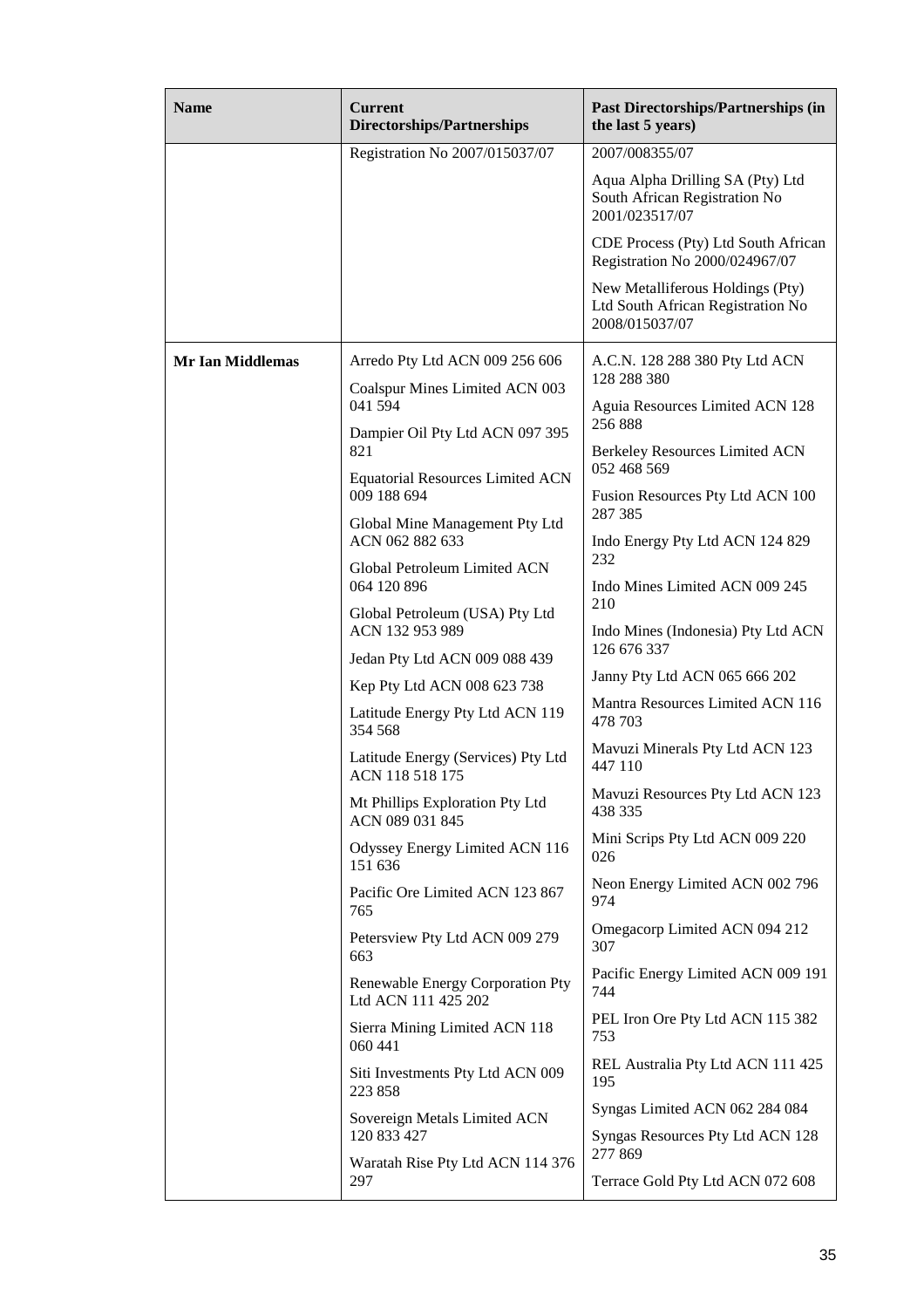| <b>Name</b>              | <b>Current</b><br><b>Directorships/Partnerships</b>                                                                                                                                                       | <b>Past Directorships/Partnerships (in</b><br>the last 5 years)                                                                          |  |  |
|--------------------------|-----------------------------------------------------------------------------------------------------------------------------------------------------------------------------------------------------------|------------------------------------------------------------------------------------------------------------------------------------------|--|--|
|                          | WCP Copper Pty Ltd ACN 120 676<br>502<br>WCP Energy Pty Ltd ACN 120 262<br>151<br>WCP Gold Pty Ltd ACN 120 262<br>188<br>WCP Phosphate Pty Ltd ACN 119<br>250 707<br>WCP Resources Ltd ACN 002 664<br>495 | 952<br><b>Transaction Solutions International</b><br>Limited ACN 057 335 672<br>Wandering Hills Olive Nursery Pty<br>Ltd ACN 091 193 789 |  |  |
| <b>Mr. James Strauss</b> | <b>Altius Minerals Corporation</b><br><b>Extorre Gold Mines Limited</b><br><b>Strauss Partners LLP</b><br><b>Strauss Partners Ltd</b><br><b>Stonehurst Aviation Ltd</b>                                   | <b>BMO Capital Markets</b><br>Hargreave Hale Ltd                                                                                         |  |  |
| Dr Konrad Wetzker        | E-Star Alternative Energy Service<br>Plc                                                                                                                                                                  | Partner of the Boston Consulting<br>Group                                                                                                |  |  |

None of the Directors has:

- (a) any unspent convictions in relation to indictable offences; or
- (b) been bankrupt or the subject of an individual voluntary arrangement or has had a receiver appointed to the assets of such Director; or
- (c) been a director of any company which, while he was a director or within 12 months after he ceased to be a director, had a receiver appointed or went into compulsory liquidation, creditors voluntary liquidation, administration or company voluntary arrangement, or made any composition or arrangement with its creditors generally or with any class of its creditors save in respect to Mr Ian Middlemas. Mr Middlemas was a non-executive director of View Resources Limited (then called Smartworld Corporation Limited) ("**VRL**"), an ASX listed company, from February 2000 to August 2001. In September 2001, VRL was suspended from its official quotation on the ASX and was placed into voluntary administration. In January 2002, VRL entered into a deed of company arrangement with its creditors and, following the restructuring of its business from a technology focus to exploration, VRL was re-admitted to official quotation on the ASX in April 2002; or
- (d) been a partner of any partnership which, while he was a partner or within 12 months after he ceased to be a partner, went into compulsory liquidation, administration or partnership voluntary arrangement, or had a receiver appointed to any partnership asset; or
- (e) had any public criticism by statutory or regulatory authorities (including recognised professional bodies); or
- (f) been disqualified by a court from acting as a director of a company or from acting in the management or conduct of the affairs of any company.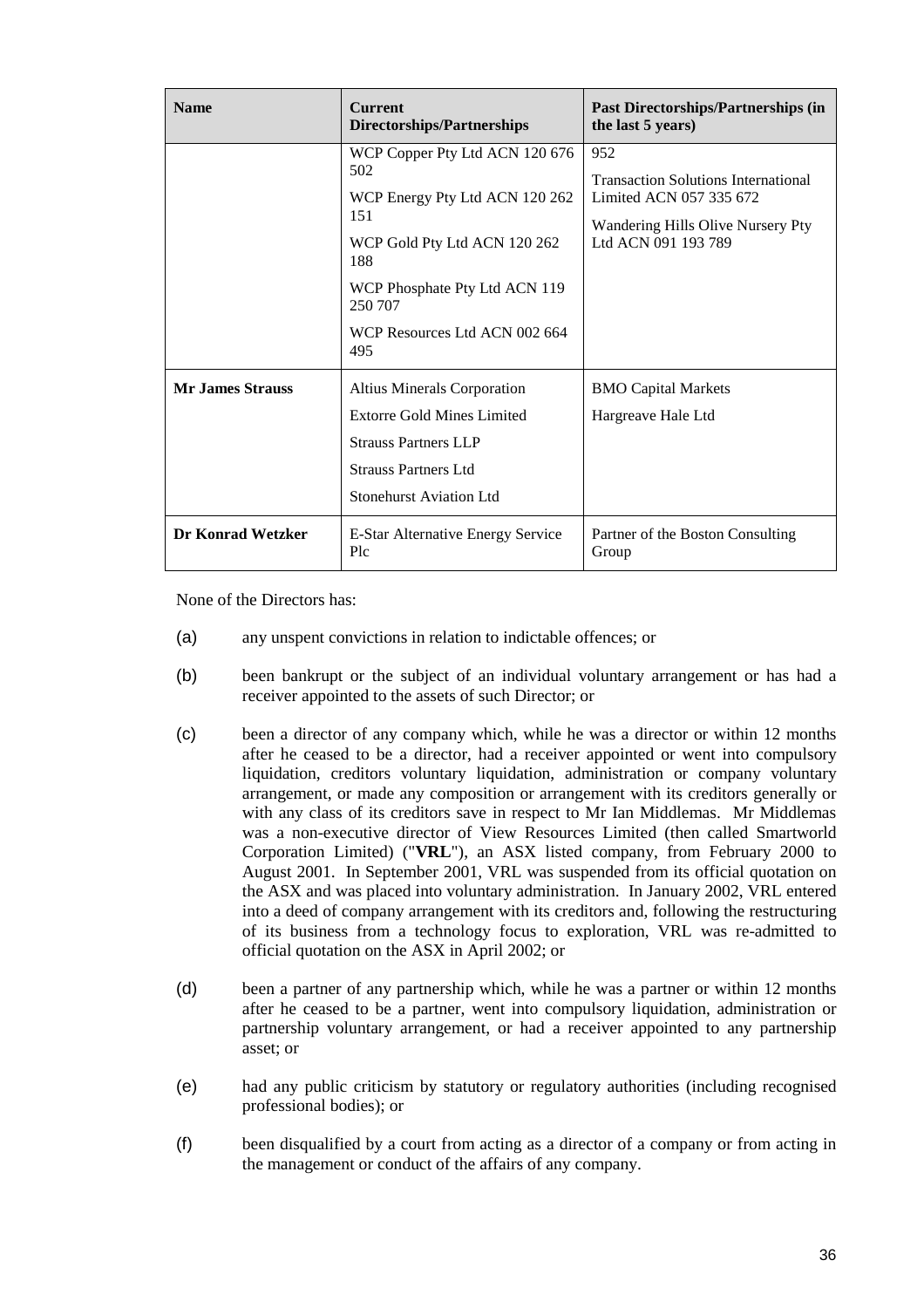# **13. DIRECTORS' SERVICE AND OTHER AGREEMENTS AND REMUNERATION**

Details of the current remuneration arrangements of the Directors and their remuneration for the financial year ending 30 June 2010 are disclosed in the Directors' Report included in the Company's Annual Report for the year ending 30 June 2010.

On appointment to the Board, all non-executive Directors entered into a service agreement with the Company in the form of a letter of appointment. The letter summarises the terms, including compensation, relevant to the office of that Director.

Remuneration and other terms of employment for the executive Directors are also formalised in service agreements. Each of these agreements provide for the provision of bonuses and other benefits including superannuation. Other major provisions of the agreements are set out below:

| <b>Director</b>                                    | <b>Terms of Contract</b>                                                                                                                                                                                                                                  | <b>Current Salary/Fees</b>                                                           |
|----------------------------------------------------|-----------------------------------------------------------------------------------------------------------------------------------------------------------------------------------------------------------------------------------------------------------|--------------------------------------------------------------------------------------|
| <b>Mr Matt Swinney</b><br><b>Managing Director</b> | Executive remuneration package comprising:<br>of<br>(a)<br>A<br>base<br>salary<br>A\$300,000<br>exclusive of superannuation.<br>This<br>includes<br>UK<br>figure<br>a<br>travel<br>allowance of \$50,000; and<br>(b)<br>A UK housing allowance of up to   | Aggregate amount of<br>A\$327,000<br>and<br>£41,600 (annual UK<br>housing allowance) |
|                                                    | £800 per week.<br>Cash bonus of up to 50% of the base salary on<br>the achievement of specified milestones to be<br>agreed between Mr<br>Swinney<br>and<br>the<br>For the period<br>Remuneration Committee.<br>until September 2011 these milestones are: |                                                                                      |
|                                                    | (a)<br>evidence that the management and<br>operations of the Company<br>are<br>working cohesively together;                                                                                                                                               |                                                                                      |
|                                                    | (b)<br>the Company achieving Admission;<br>and                                                                                                                                                                                                            |                                                                                      |
|                                                    | (c)<br>the Company completing a placement<br>of Ordinary Shares or Options prior<br>to Admission.                                                                                                                                                         |                                                                                      |
|                                                    | Bonus of $£1,000,000$ if there is a change of<br>control of the Company recommended by the<br>Board at a price of at least A\$0.75 per<br>ordinary share.                                                                                                 |                                                                                      |
|                                                    | Incentive Options (refer to the table of<br>Director's interests in the issued share capital<br>of the Company and Options in Section 11).                                                                                                                |                                                                                      |
|                                                    | 36 month term. Mr Swinney's employment<br>may be terminated earlier in accordance with<br>the termination provisions in the agreement.                                                                                                                    |                                                                                      |
|                                                    | Termination payment of amount equal to 3<br>months executive remuneration package if Mr<br>Swinney's employment is terminated for any<br>other<br>than<br>illness,<br>reason<br>summary<br>termination or redundancy.                                     |                                                                                      |
| <b>Mr Mark Hohnen</b>                              | No fixed term, subject to re-election as                                                                                                                                                                                                                  | A\$70,000                                                                            |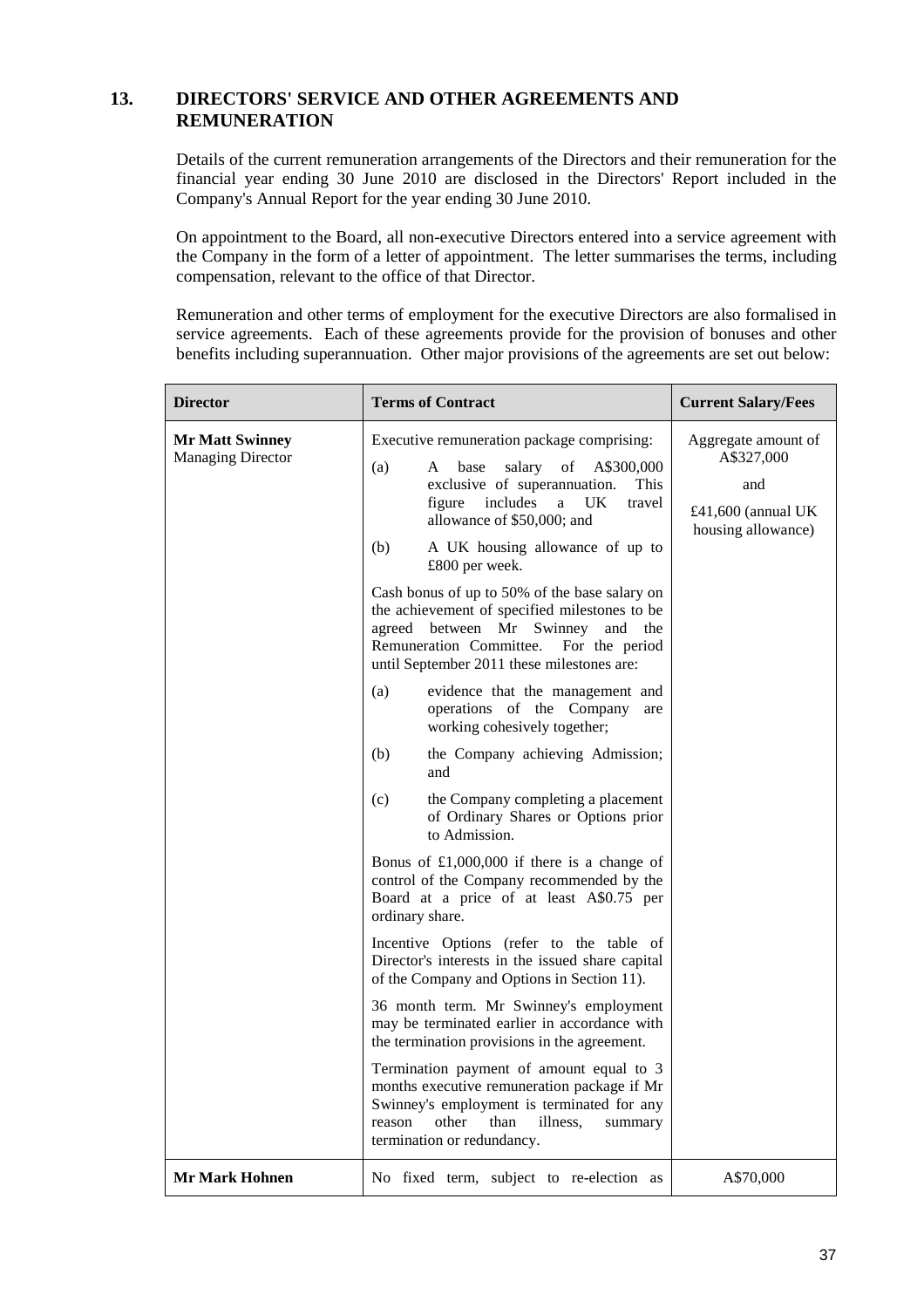| <b>Director</b>                                                                | <b>Terms of Contract</b>                                                                                                                                                                                                  | <b>Current Salary/Fees</b>      |
|--------------------------------------------------------------------------------|---------------------------------------------------------------------------------------------------------------------------------------------------------------------------------------------------------------------------|---------------------------------|
| Chairman                                                                       | required by the Constitution.                                                                                                                                                                                             |                                 |
|                                                                                | No termination benefit is specified in the<br>agreement.                                                                                                                                                                  |                                 |
|                                                                                | Mr Hohnen may resign by advising the Board<br>in writing.                                                                                                                                                                 |                                 |
| <b>Mr Ian Middlemas</b><br>Non-Executive Director                              | No fixed term, subject to re-election as<br>required by the Constitution.                                                                                                                                                 | A\$36,000                       |
|                                                                                | No termination benefit is specified in the<br>agreement.                                                                                                                                                                  |                                 |
|                                                                                | Mr Middlemas may resign by advising the<br>Board in writing.                                                                                                                                                              |                                 |
| <b>Mr Brett Mitchell</b><br><b>Executive Director and</b><br>Company Secretary | Consultancy fee of A\$120,000 paid to Mr<br>Mitchell's consulting company, Sibella Capital<br>Pty Ltd.                                                                                                                    | A\$120,000                      |
|                                                                                | No fixed term. Mr Mitchell's consultancy<br>may be terminated in accordance with the<br>termination provisions in the agreement.                                                                                          |                                 |
|                                                                                | Mr Mitchell can terminate his consultancy by<br>giving the Company 1 month notice.                                                                                                                                        |                                 |
| Mr Johan Brand<br><b>Technical Director</b>                                    | package**<br>Executive<br>remuneration<br>comprising:                                                                                                                                                                     | Aggregate amount of<br>€255,000 |
|                                                                                | A base salary of $\text{£}138,000$ ;<br>(a)                                                                                                                                                                               |                                 |
|                                                                                | Incentive Options (refer to the table<br>(b)<br>of Director's interests in the issued<br>share capital of the Company and<br>Options in Section 11);                                                                      |                                 |
|                                                                                | (c)<br>A travel allowance of up to $\epsilon$ 27,000<br>per annum;                                                                                                                                                        |                                 |
|                                                                                | An educational allowance for his<br>(d)<br>children of up to $\in$ 18,000 per child<br>per annum;                                                                                                                         |                                 |
|                                                                                | A housing allowance of up to $\text{£}3,000$<br>(e)<br>per month; and                                                                                                                                                     |                                 |
|                                                                                | A motor vehicle.<br>(f)                                                                                                                                                                                                   |                                 |
|                                                                                | No fixed term. Mr Brand's employment may<br>terminated in<br>accordance with<br>be<br>the<br>termination provisions in the agreement.                                                                                     |                                 |
|                                                                                | Termination payment of amount equal to 6<br>months executive remuneration package if Mr<br>Brand's employment is terminated for any<br>reason other<br>than illness<br>or<br>summary<br>termination.                      |                                 |
|                                                                                | Mr Brand can terminate his employment by<br>giving the Company 2 months notice.                                                                                                                                           |                                 |
|                                                                                | **It is noted that the Company obtained a<br>report from an executive remuneration<br>consultancy in relation to developing an<br>appropriate remuneration package for the<br>technical team comprising, Mr Brand, Andres |                                 |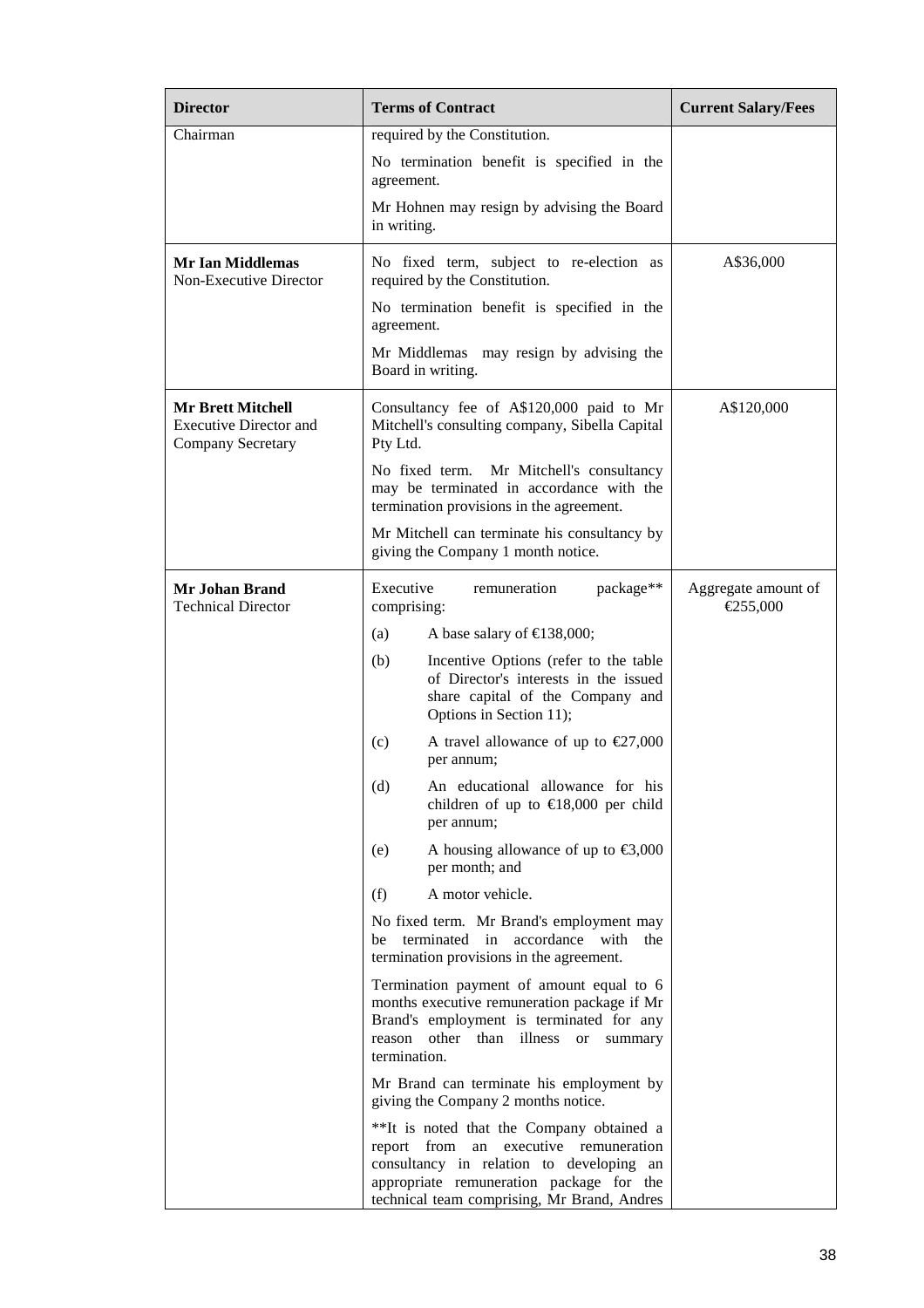| <b>Director</b> | <b>Terms of Contract</b>                                                                                                                                                                                                                                                                                                                                                                                                                                                                                                                    | <b>Current Salary/Fees</b> |
|-----------------|---------------------------------------------------------------------------------------------------------------------------------------------------------------------------------------------------------------------------------------------------------------------------------------------------------------------------------------------------------------------------------------------------------------------------------------------------------------------------------------------------------------------------------------------|----------------------------|
|                 | The<br>du Plooy and Peter van Vuuren.<br>Company<br>has<br>implemented<br>the<br>recommendation on an informal basis and<br>intends to enter into appropriate formal<br>agreements with the parties in due course. As<br>a result, the informal arrangement with Mr<br>Brand currently is:                                                                                                                                                                                                                                                  |                            |
|                 | Salary - Mr Brand's salary has been<br>(a)<br>increased by 10% backdated to<br>February 2011 (and will be increased<br>with modest annual increases in line<br>with inflation in the future);                                                                                                                                                                                                                                                                                                                                               |                            |
|                 | Annual Bonus - Mr Brand has been<br>(b)<br>granted an opportunity to earn a<br>bonus of up to 100% base salary paid<br>shortly after the end of the fiscal<br>year. Its award will be linked to the<br>achievement of key operating goals<br>which must be set and agreed in<br>advance with the CEO. If goals are<br>not achieved in full then it will be the<br>responsibility of the Remuneration<br>Committee with the guidance of the<br>CEO to determine an appropriate<br>award based on the circumstances.                          |                            |
|                 | It is envisaged that up to 50% of the<br>annual bonus may be voluntarily<br>All cumulative deferred<br>deferred.<br>amounts will be entitled to earn a 3:1<br>match upon successful "First Burn"<br>with the match being paid out<br>immediately<br>and<br>the<br>deferred<br>portion(s) being paid out 2 years<br>after deferral. If there has been no<br>successful "First Burn" within 2<br>years then any deferred portions can<br>continue to be held until there is and<br>thereby still be able to receive the<br>performance match. |                            |
|                 | It is envisaged that an annual bonus<br>for the fiscal year end June 2011 will<br>be backdated and awarded at the<br>discretion of the<br>Remuneration<br>Committee (with a weighted average<br>of 2010/2011 salary being used to<br>calculate the bonus opportunity).                                                                                                                                                                                                                                                                      |                            |
|                 | Retention Award. A retention award<br>(c)<br>of £500,000 to be paid in cash after 4<br>years if a 'first burn' has been<br>successful or, at any time after 4<br>years when a successful 'first burn'<br>occurs;                                                                                                                                                                                                                                                                                                                            |                            |
|                 | (d)<br>Premium Priced Options ("PPOs").<br>All PPOs to be retained and continue<br>according to the current<br>to vest<br>vesting schedule; and                                                                                                                                                                                                                                                                                                                                                                                             |                            |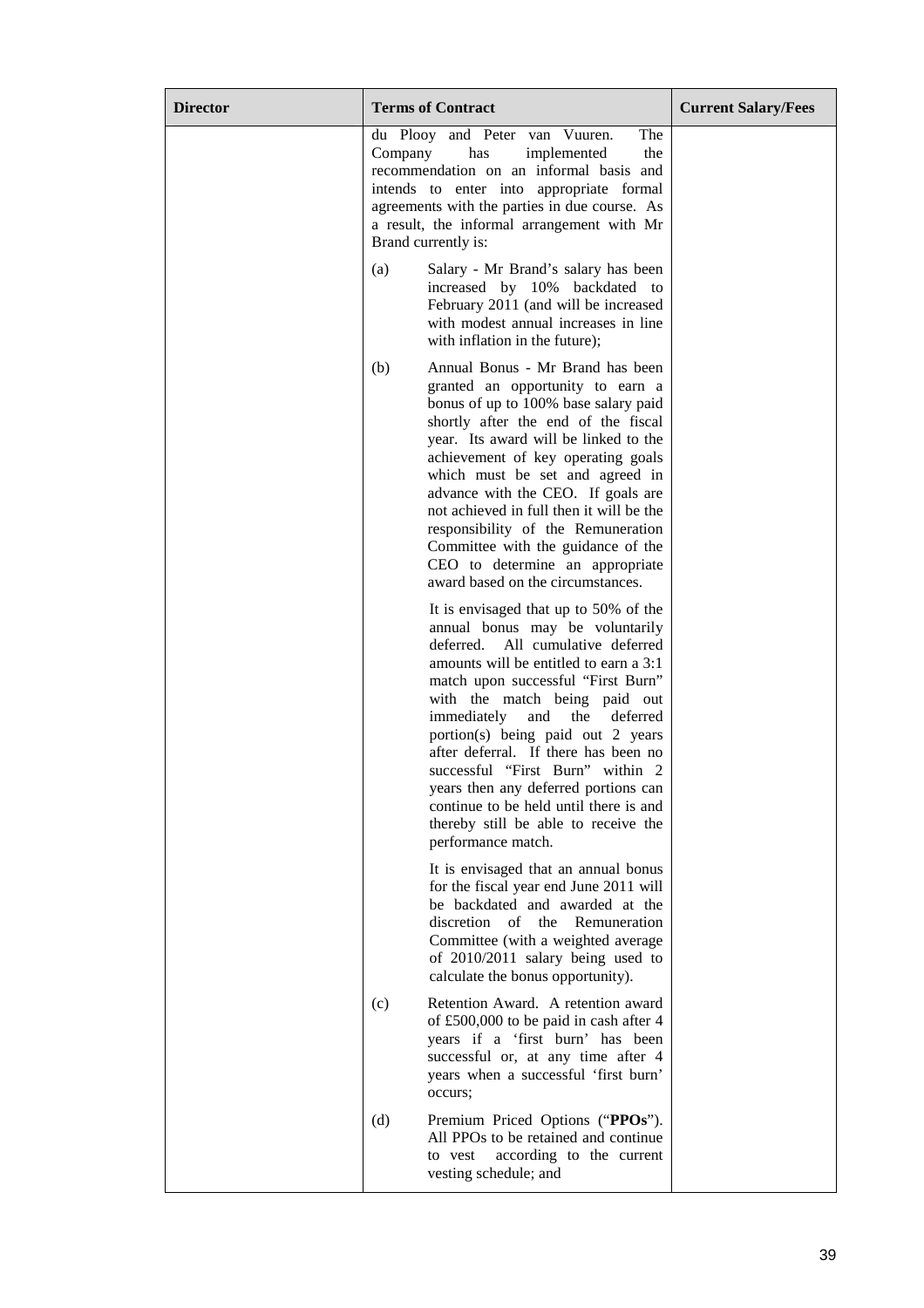| <b>Director</b>                                    | <b>Terms of Contract</b>                                                                                                                                                                                                                                           | <b>Current Salary/Fees</b> |
|----------------------------------------------------|--------------------------------------------------------------------------------------------------------------------------------------------------------------------------------------------------------------------------------------------------------------------|----------------------------|
|                                                    | Housing Allowance.<br>An additional<br>(e)<br>$\epsilon$ 800 per month will be awarded to<br>Mr Brand in respect of his housing<br>allowance.                                                                                                                      |                            |
|                                                    | It is envisaged that in the event of a change of<br>control, all deferred bonus will become<br>immediately payable, the retention award will<br>be paid in full and all the PPOs will vest.<br>Good leaver and bad leaver provisions will<br>also apply.           |                            |
| <b>Mr James Strauss</b><br>Non-Executive Director  | No fixed term, subject to re-election as<br>required by the Constitution.                                                                                                                                                                                          | A\$36,000                  |
|                                                    | No termination benefit is specified in the<br>agreement.                                                                                                                                                                                                           |                            |
|                                                    | granted<br>Incentive Options<br>as<br>part<br>οf<br>remuneration (refer to the table of Director's<br>interests in the issued share capital of the<br>Company and Options in Section 11).                                                                          |                            |
|                                                    | Mr Strauss may resign by advising the Board<br>in writing.                                                                                                                                                                                                         |                            |
| <b>Dr Konrad Wetzker</b><br>Non-Executive Director | No fixed term, subject to re-election as<br>required by the Constitution.                                                                                                                                                                                          | A\$36,000                  |
|                                                    | No termination benefit is specified in the<br>agreement.                                                                                                                                                                                                           |                            |
|                                                    | A further consulting fee of $\epsilon 1,000$ per day<br>may be pre-agreed with the Company in case<br>of projects that require significant time<br>commitments<br>over<br>and<br>above<br>time<br>commitments generally accepted for a non-<br>executive director. |                            |
|                                                    | Incentive Options<br>granted<br>as<br>part<br>of<br>remuneration (refer to the table of Director's<br>interests in the issued share capital of the<br>Company and Options in Section 11).                                                                          |                            |
|                                                    | Dr Wetzker may resign by advising the Board<br>in writing.                                                                                                                                                                                                         |                            |

The Directors are indemnified by the Company in accordance with the Constitution (refer to Section 10).

The Company has a total of 11 employees (including those employed under consultancy and service agreements) as at the date of this Appendix. The employees form the executive management, administration team and technical team of the Company with one employee based in London (although Mr Matt Swinney spends a substantial amount of time in London), four employees based in Hungary and the other six predominantly based in the Company's Perth office.

For the financial year ended 30 June 2009, the Company had a total of 11 employees and for the financial year ended 30 June 2010 the Company had a total of 9 employees. All of these employees were based in Perth.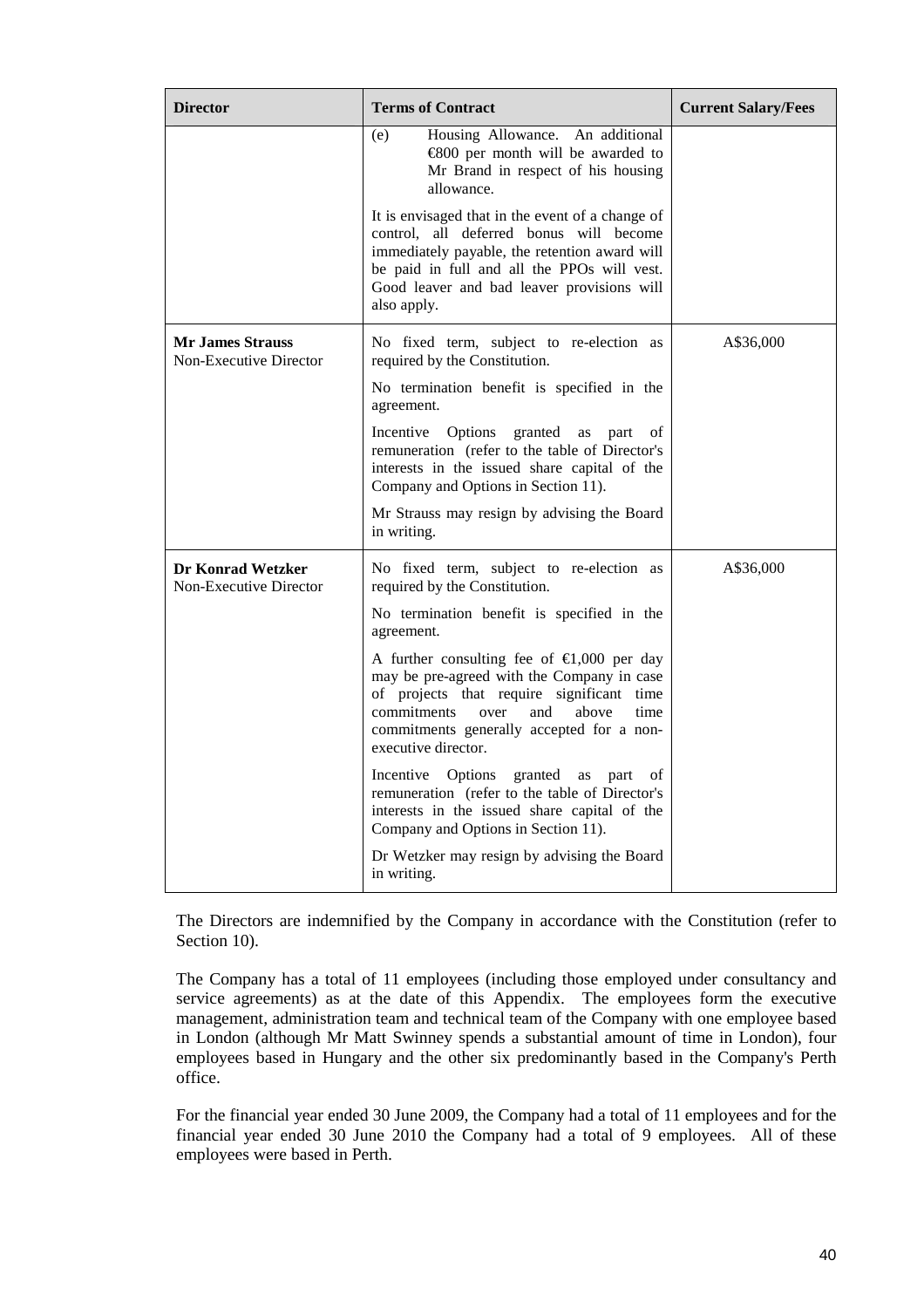# **14. PRINCIPAL HOLDERS OF ORDINARY SHARES**

The Company is aware of the following shareholdings which represent three per cent or more of the Company's issued Ordinary Shares or who exercise or could exercise control over the Company, as at 21 June 2011, being the latest practicable date prior to the issue of this Appendix:

| <b>Name of Shareholder</b>                 | <b>Number of Ordinary</b><br><b>Shares</b> | <b>Percentage of Ordinary</b><br><b>Shares</b> |  |
|--------------------------------------------|--------------------------------------------|------------------------------------------------|--|
| <b>PSL Client Safe Custody Asset</b>       | 26,326,348                                 | 10.49                                          |  |
| Capital Research and Management<br>Company | 16,227,016                                 | 6.47                                           |  |
| Genesis Asset Managers LLP                 | 12,483,871                                 | 4.98                                           |  |
| Credit Suisse Securities Europe Ltd        | 9,500,000                                  | 3.79                                           |  |
| JP Morgan Nominees Australia Limited       | 8,538,805                                  | 3.40                                           |  |
| RBC (Channel Islands) Limited              | 8,518,464                                  | 3.39                                           |  |
| NEFCO Nominees Pty Ltd                     | 7,995,833                                  | 3.19                                           |  |

None of the Company's Shareholders has voting rights that are different from the other Shareholders.

Save as disclosed in this Appendix or in the Public Record, the Directors are not aware of any person who either, at the date of this Appendix or immediately following Admission, exercise, or could exercise, directly or indirectly, jointly or severally, control over the Company.

The Directors are not aware of any arrangements in place or under negotiations which may, at a subsequent date, result in a change of control of the Company.

# **15. FINANCIAL INFORMATION**

The Company's consolidated audited financial statements for the periods ended 30 June 2008, 30 June 2009 and 30 June 2010 together with the reviewed consolidated interim financial report for the six months ended 31 December 2010 and the unaudited and unreviewed quarterly activity and cashflow reports for the periods ended 30 September 2010, 31 December 2010 and 31 March 2011 are available on the Company's website (www.wildhorse.com.au).

## **16. WORKING CAPITAL**

The Directors have no reason to believe, after making due and careful enquiry that the working capital available to the Company and the Wildhorse Group will be insufficient for at least 12 months from the date of Admission.

## **17. RISK FACTORS**

Activities of the Company and the Wildhorse Group, as in any business, are subject to risks, which may impact on the Company's future performance. The Company and the Wildhorse Group believe that they have implemented appropriate strategies, actions, systems and safeguards for known risks, however, some are outside their control.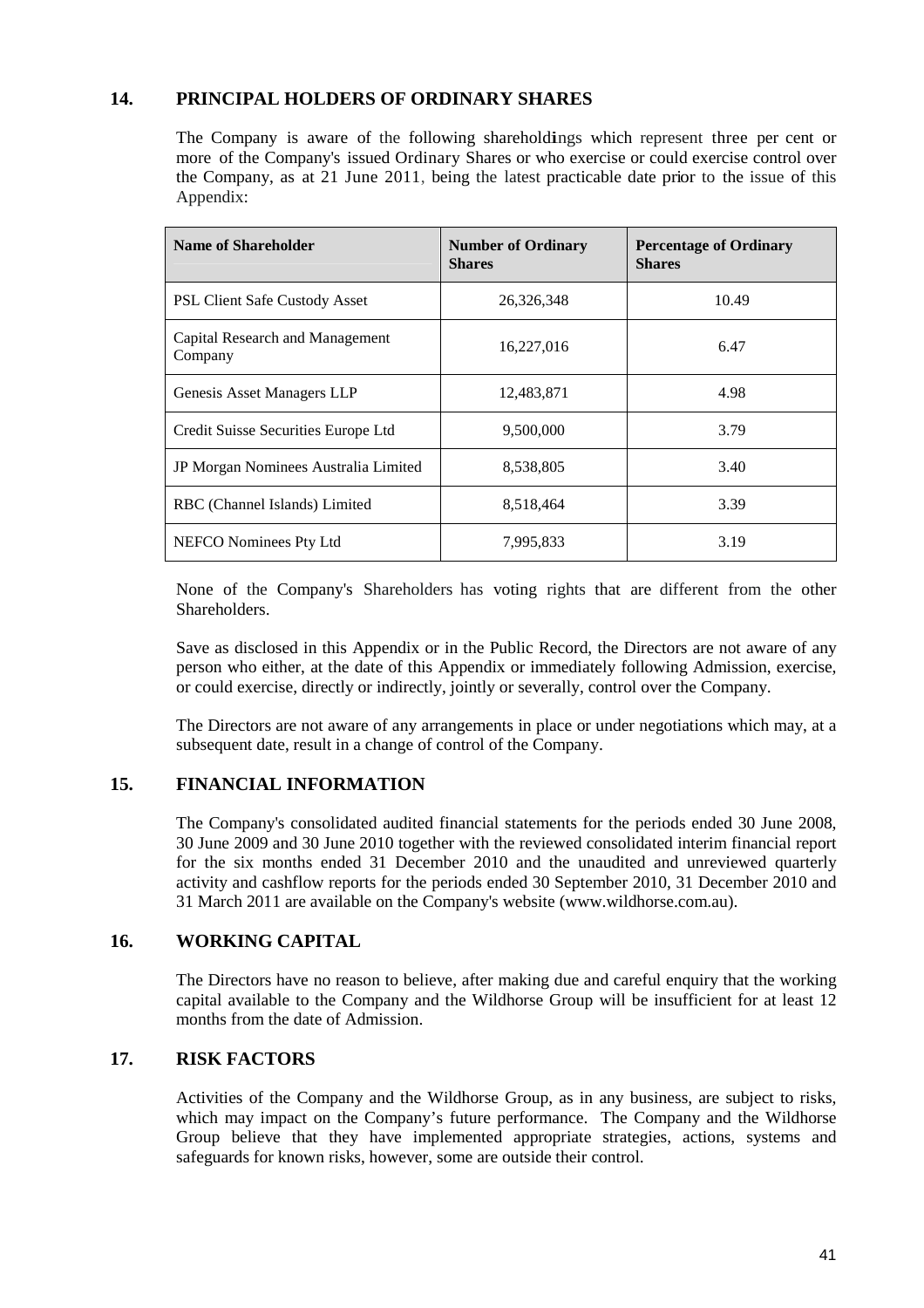The Directors consider that the following summary, which is not exhaustive, represents risk factors which prospective investors need to be aware of in evaluating the Company's business and relating to existing or future investment in the Company. Prospective investors should carefully consider the following factors in addition to the other information presented in this Appendix and the Public Record as any one or more of the risks set out below could have a material adverse effect on the value of any investment in the Company and the business, financial position or operating results or prospects of the Wildhorse Group and should be taken into account in assessing the Wildhorse Group's activities.

The principal risks include, but are not limited to, the following:

#### **17.1 Company Specific Risks**

(a) Production and Exploration Risks

The business of resource exploration, project development and production involves risks by its very nature. To prosper, it depends on the successful exploration, appraisal and development of economic mineral reserves. Operations such as design and construction of efficient recovery and processing facilities, competent operational and managerial performance and efficient distribution and marketing services are required to be successful. In particular, exploration is a speculative endeavour whilst production operations can be hampered by force majeure circumstances, engineering difficulties, cost overruns, inconsistent recovery rates and other unforeseen events.

UCG, coal and uranium production may be curtailed or shut down for considerable periods of time due to any of the following factors:

- (i) disruptions to the transport chain being road, rail, port infrastructure and ocean freight;
- (ii) a lack of market demand;
- (iii) government regulation;
- (iv) production allocations; or
- (v) force majeure.

These curtailments may continue for a considerable period of time resulting in a material adverse effect on the results of operations and financial condition of the Company and the Wildhorse Group.

The exploration for and production of coal involves certain operating hazards, such as:

- (i) failure and/or breakdown of equipment;
- (ii) adverse geological, seismic and geotechnical conditions;
- (iii) industrial accidents;
- (iv) labour disputes; and
- (v) other environmental hazards and risks.

Any of these hazards could cause the Company and the Wildhorse Group to suffer substantial losses if they occur. As a result, substantial liabilities to third parties or governmental entities may be incurred, the payment of which could reduce or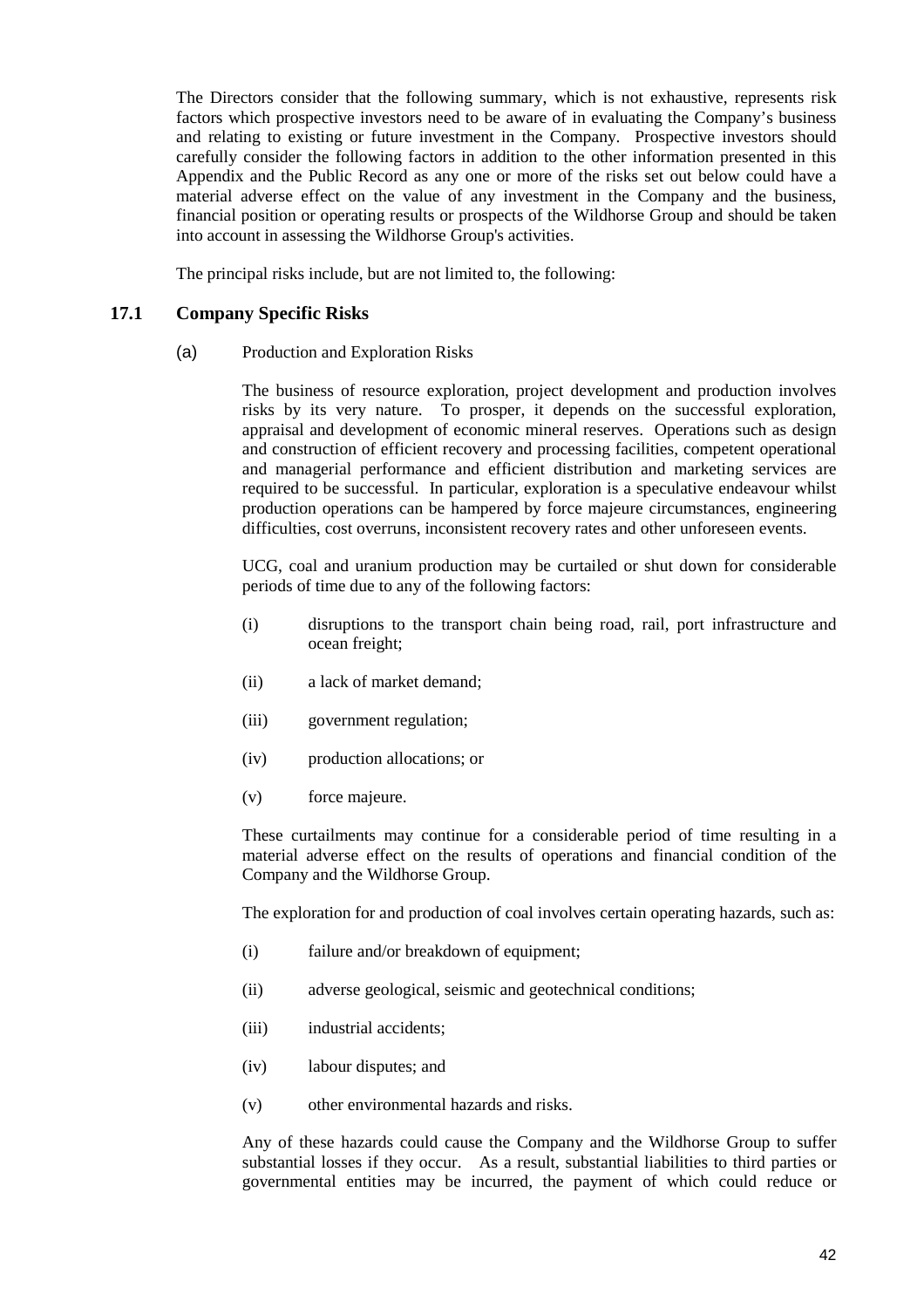eliminate funds available for acquisitions, exploration and development and result in financial losses.

Exploration involves numerous risks, including the risk that there will not be a discovery of commercially productive resource reserves. The cost of exploration is often uncertain, and a number of factors can delay or prevent drilling operations, including:

- (i) unexpected drilling conditions;
- (ii) inability to access drilling equipment;
- (iii) equipment failures or accidents;
- (iv) adverse weather conditions;
- (v) compliance with governmental requirements;
- (vi) inability to acquire sufficient and appropriate insurance;
- (vii) shortages or delays in the availability of drilling rigs and the delivery of equipment; and
- (viii) availability of specialised personnel.
- (b) Operational and Technical Risks

The successful implementation of the Wildhorse Group's business and objectives could be adversely affected by the following factors:

- (i) insufficient or unsuitable coal or uranium reserves;
- (ii) inappropriate coal seam structures;
- (iii) inconsistent gas or uranium quality or inadequate gasification characteristics;
- (iv) variable gas quantity;
- (v) interruption in gas supply due to underground processing problems;
- (vi) location of water aquifers or other sensitive environmental structures and leakage into or from the Company's exploration areas;
- (vii) subsidence of surrounding grounds;
- (viii) breach of a supply contract due to inconsistent product production;
- (ix) inadequate ability to deal with carbon dioxide or other emissions; or
- (x) the existence and extent of existing underground workings.

If any of these issues were to arise this could have a detrimental effect on the Wildhorse Group's operations.

In particular, whilst the UCG CPR indicates that the data on which it is based is thought to be indicative of the coal quality parameters, the quality of the majority of this data has not been, or cannot be, verified. Similarly, the Uranium CPR identifies that additional work is required to advance the uranium projects to a full scoping level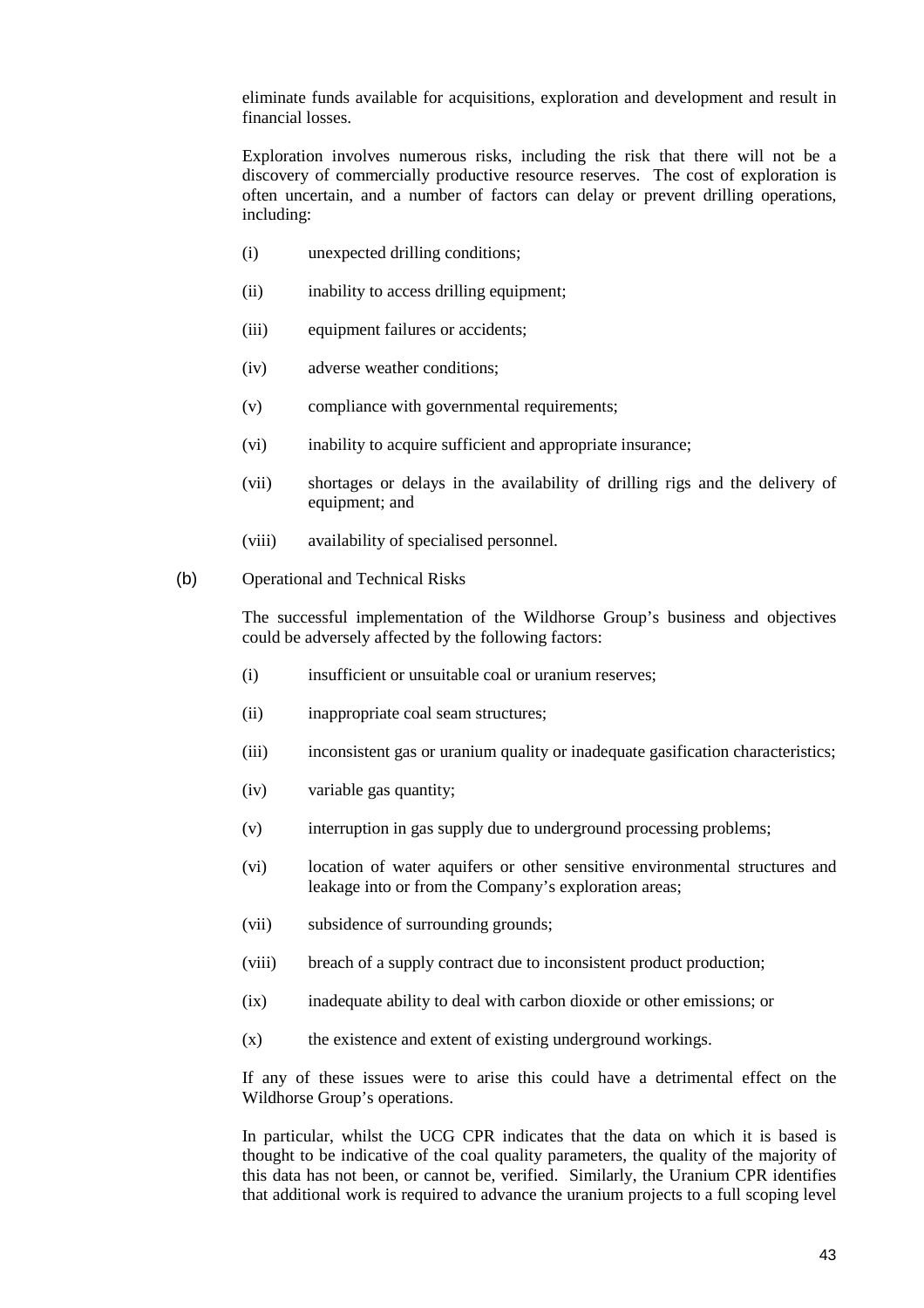of detail or evaluate their potential. If any data relied upon to date were to prove misleading or incorrect, this could materially adversely affect the Company's exploration plans.

In addition, there is a risk that the syngas produced by UCG may not be able to be successfully used by customers. If this occurs, the Company may require additional capital to purchase further plant and equipment to clean up the syngas in order to allow it to be used by customers. There is no guarantee that such additional expenditure will achieve the intended result.

UCG industry operating risks include fire, explosions and breakdowns of plant machinery and equipment. The occurrence of any of these risks could result in legal proceedings being initiated against the Company and substantial losses due to injury or loss of life, damage to or destruction of property, natural resources, regulatory investigation and penalties or suspension of operations. In addition, damage occurring to third parties may give rise to claims by third parties.

(c) Site Selection – Mecsek Hills UCG Project

In respect of the Mecsek Hills UCG Project, the location of the UCG plant site has not yet been determined. It is uncertain whether further exploration on the Mecsek Hills UCG Project area will result in the determination of a resource of a quantity and grade to permit selection of a suitable site for UCG development purposes to meet the assumptions in the preliminary pre-feasibility study (refer to section 1.11 for further information on the preliminary pre-feasibility study findings). If a suitable site is unable to be located, then the Company will be unable to develop a UCG plant on the Mecsek Hills UCG Project area.

Site selection will be determined after completion of the drilling program and assessment of factors including:

- (i) geological structure;
- (ii) coal suitability;
- (iii) environmental permitting;
- (iv) hydrogeology; and
- (v) regulatory confirmation as to what mining licence(s) shall be required to permit conversion of coal into syngas utilising UCG technology.

The Company is evaluating drilling data on both its coal and CBM licences in order to fully understand the distribution of coal within the Mecsek Hills UCG Project area. The Company has not yet determined whether to operate on the coal or CBM licence (refer to Section 17.1(u) for further information on the risks to the Company associated with regulation by the Hungarian Government).

(d) Political Risk – Hungary

Hungary is a parliamentary democracy. Having embraced gradual reforms during the 1980's, the country embarked on a path towards democracy and market liberalisation during the early 1990's. Hungary applied for European Union membership in 1994 and was accepted with the first wave of accession candidates from Central Europe in 1998, becoming a member in May 2004.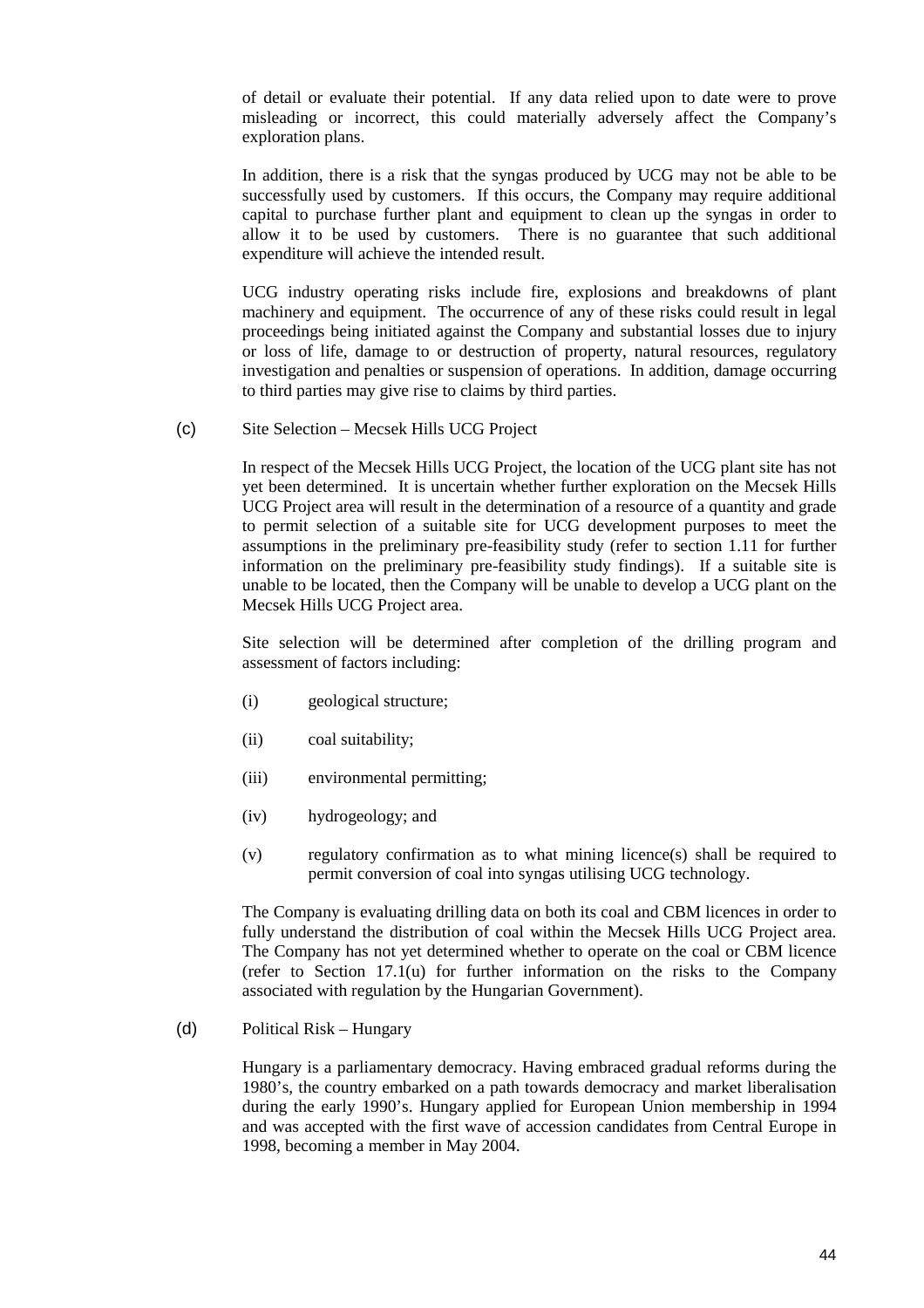Hungary is a member of the Organisation for Economic Co-operation and Development, the World Trade Organisation, United Nations Conference on Trade and Development, and has a free trade agreement with the European Free Trade Association. Despite being a parliamentary democracy, changes may occur, such as a change in government, that may have an adverse economic effect on the Company's operations.

(e) Expropriation Risk – Hungary

While the Wildhorse Group does not currently own any real property in Hungary, it may do so in the future. The competent authorities in Hungary may order the expropriation of real property for the benefit of the State or local municipality. Therefore there is a risk that the Wildhorse Group's real property in Hungary could be expropriated by the competent authorities. However, expropriation may only occur in circumstances where certain conditions are met and in accordance with due process. If real property is expropriated then appropriate compensation would be payable.

(f) Licensing and Government Regulation

Uranium and UCG activities and mining in Hungary, the United States and other jurisdictions are subject to various rules and regulations which may include exploration, development, production, taxes and royalties, labour standards, occupational health, waste disposal, environmental obligations, mine safety, toxic and radioactive substances, native title and other matters.

In Hungary the export and transportation of uranium is subject to obtaining a licence issued by the Hungarian Atomic Energy Authority or such other designated Hungarian authority. An exception is to export to European Union countries.

Uranium mining in Wyoming is subject to dual licensing regulation by the federal Nuclear Regulatory Commission and the Wyoming Department of Environmental Quality. One of the requirements to obtaining such licensing is acceptance of a full environmental impact statement. The Company's 80% interest in leases in the State of Colorado are leased from the US Department of Energy. The Nuclear Regulatory Commission additionally regulates the export of uranium from the United States by a system of licensing in accordance with United States foreign policy and regulates the movement of nuclear materials in the United States.

These regulatory burdens increase the cost of doing business and affects profitability in the event of production. There is a risk that new rules and regulations will be enacted or that existing rules and regulations may be applied in a manner which could limit or curtail future production or development.

Under the exploration licences and certain other contractual agreements to which the Company is or may in the future become a party, the Company is or may become subject to payment and other obligations. In particular, licence holders are required to expend the funds necessary to meet the minimum work commitments attaching to the licences. Failure to meet these work commitments will render the tenement or licence liable to be cancelled. Further, if any contractual obligations are not complied with when due, in addition to any other remedies that may be available to other parties, this could result in dilution, or forfeiture, of the interest held by the Company.

#### (g) Suki UCG Project

As referred to in Section 1.3(d), Wildhorse Resources Kft lodged an appeal on 17 June 2011 to have the Mining Bureau of Hungary's decision (in respect of the rejection of the submitted technical operating plan for the Suki licence) set aside. It is noted that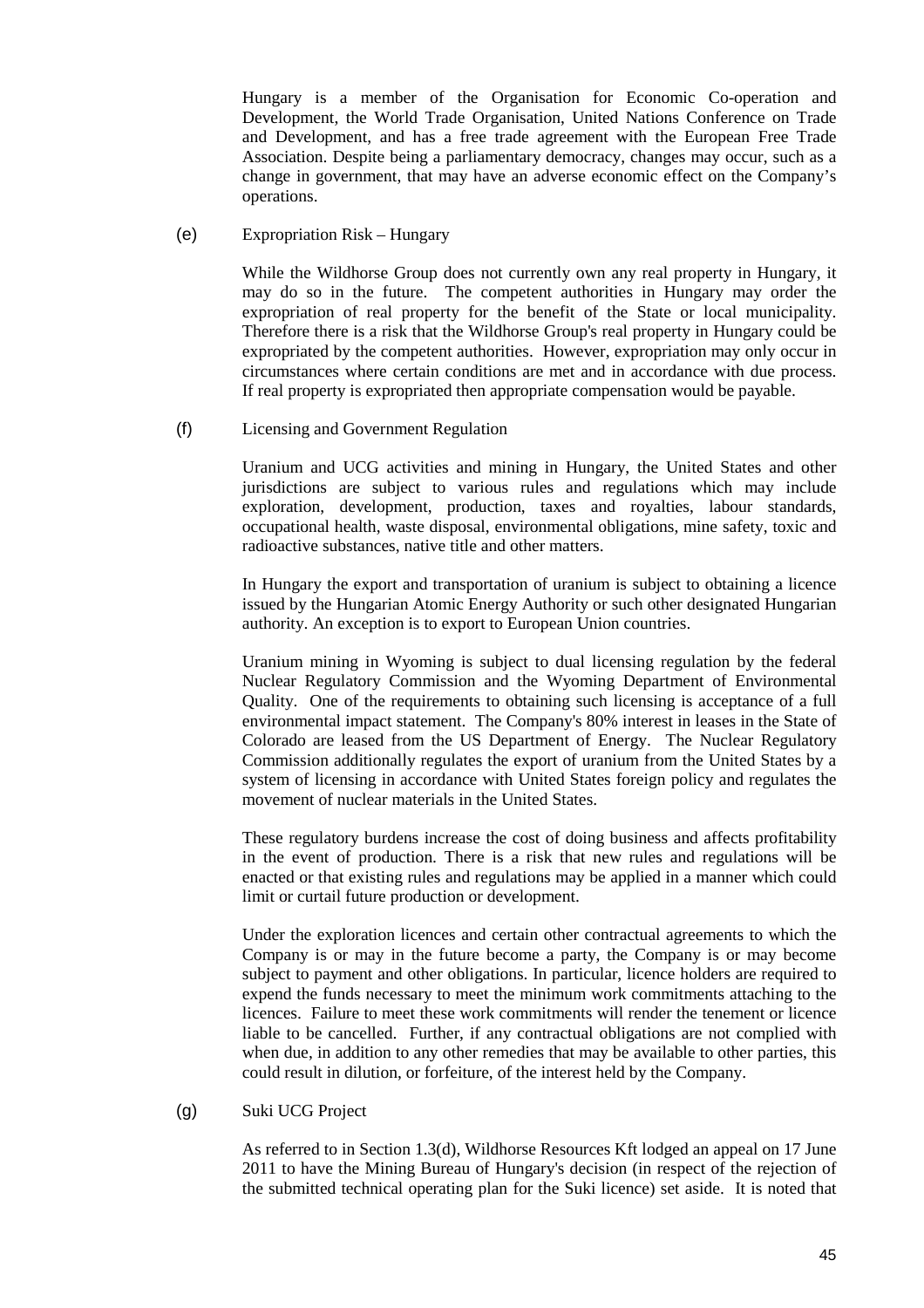there is no guarantee that the appeal will be successful. However, whether or not the appeal is successful, it is noted that the Company does not, at present, believe the Suki UCG Project to be material.

(h) Exploration Risks

Resources exploration and development is a high-risk undertaking. There can be no assurance that the exploration and evaluation activities at the Company and its subsidiaries' licence areas or licence areas that may be acquired in the future will result in the exploration of economic reserves.

Resource exploration activity by its nature contains significant risks. Exploration may be unsuccessful, or may prove more costly or time consuming than expected. In addition, any estimation of the possible recoverable amount of energy from reserves defined by the Company may be proved incorrect by future exploration and/or production.

(i) Exploration and Appraisal Expenditure

Exploration and appraisal is a process subject to unforeseen contingencies. Exploration programs must be flexible enough to respond to results obtained. The actual scope and cost of exploration programs may differ substantially from those planned. Financial failure or default by any future alliance or joint venture partner of the Company or its subsidiaries may require the Company to face unplanned expenditure or risk forfeiting interests in relevant areas.

#### (j) Environment Risks

Uranium mining and UCG production are industries that have become subject to increasing environmental responsibility and liability. The potential for environmental liability is an ever present risk. Future legislation and regulations governing uranium and UCG production may impose significant environmental obligations on the Wildhorse Group in relation to its operations.

The Company's projects are subject to various government laws and regulations regarding environmental matters. As with all exploration projects and mining operations, the Company's activities are expected to have an impact on the environment, particularly if mine development proceeds. Development of any of the Company's projects will be dependent on the Company and/or its subsidiaries (where relevant) satisfying environmental guidelines and, where required, being approved by government authorities.

The cost and complexity of complying with the applicable environmental laws and regulations may prevent the Company from being able to develop potentially economically viable mineral deposits.

Although the Company believes that it is, and intends to remain, in compliance in all material respects with all applicable environmental laws and regulations, there are certain risks inherent to its activities, such as accidental spills, leakages, groundwater contamination, productive soil contamination or other unforseen circumstances, which could compromise the Company's environmental performance and subject the Company to extensive liability.

Further, the Company may require approval from the relevant authorities before it can undertake activities that are likely to impact the environment. Failure to obtain such approvals will prevent the Company from undertaking its desired activities.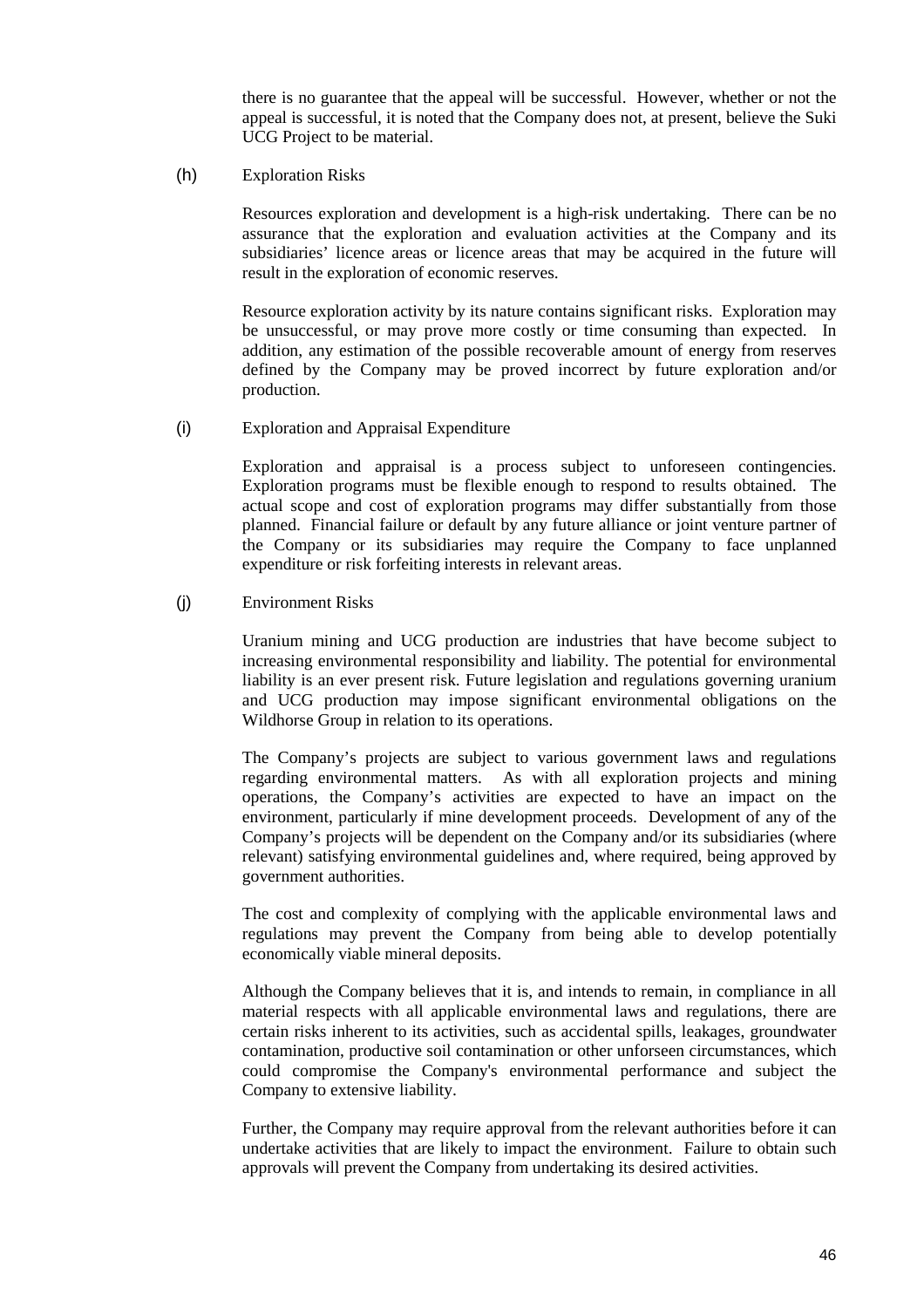There can be no assurances that new environmental laws, regulations or stricter enforcement policies, once implemented, will not oblige the Company to incur significant expenses and undertake significant investments in such respect which could have a material adverse effect on the Company's business, financial condition and results of operations.

(k) Reserve and Resource Estimates and Exploration Targets

Reserve and resource estimates are expressions of judgement based on knowledge, experience and industry practice. Estimates which were valid when originally calculated may alter significantly when new information or techniques become available. In addition, by their very nature, resource and reserve estimates are imprecise and depend to some extent on interpretations, which may prove to be inaccurate. Exploration targets are based on significantly more limited data, and are therefore more imprecise, than reserve and resources estimates. As further information becomes available through additional drilling and analysis, the estimates or targets are likely to change. This may result in alterations to exploration plans which may, in turn, adversely affect the Company's operations.

(l) Commodity Price Risk

If the Company achieves success leading to the delineation of an economic reserve of coal or uranium suitable for development, the revenue it may derive through the sale of energy could expose the Company's potential income to energy price variations.

Energy prices fluctuate and are affected by many factors beyond the control of the Company. Such factors include supply and demand fluctuations, technological advancements, forward selling activities and other macro-economic factors.

(m) Uranium industry

In March 2011, following a natural disaster, there was a serious incident at a nuclear power plant in Fukushima, Japan. These events have led to intense world-wide coverage of the nuclear industry and its regulation. Any decrease in demand for uranium as a result of these events may have an ongoing adverse impact on the Company's future performance including its ability to raise capital for further work on its Mecsek Hills Uranium Project and the price it may receive if it sells the US Projects.

(n) Foreign Exchange Risk

The Company's main business undertakings will be in Hungary, and as a result, revenues, cash inflows, expenses, capital expenditure and commitments will be primarily denominated in Euros and Hungarian Forints. The Company also makes payments denominated in British Pounds, Hong Kong Dollars and US Dollars.

As a result, the income, expenditure and cash flows of the Company are exposed to the fluctuations and volatility of the rate of exchange between the Euro, the Hungarian Forint, British Pounds, US Dollars and the Australian Dollar, as determined in international markets.

(o) Title Risk

#### *Hungary*

The exploration licences granted in Hungary in favour of the relevant indirect subsidiaries of the Company, are subject to a number of specific legislative conditions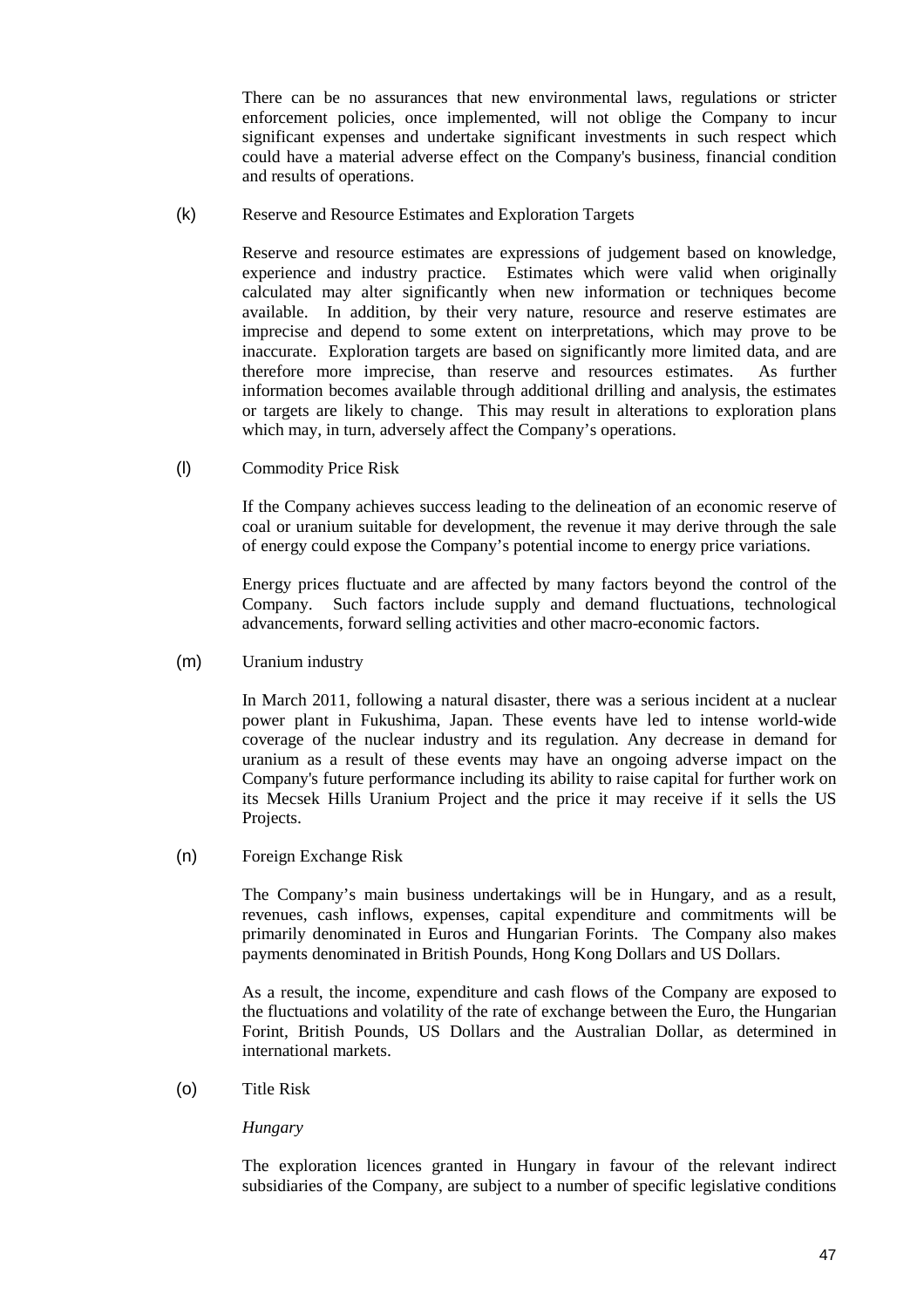including matters such as meeting minimum work commitments. The inability to meet these conditions could affect the standing of a licence or restrict its ability to be renewed. As noted in Section 21.1, the Public Record and the UCG CPR, one block forming part of the Mecsek Hills UCG Project is subject to dispute. Whilst the Company is pursuing commercial and legal avenues to obtain ownership via a licence transfer or co-operation agreement, and/or claim for compensation, there is no guarantee that it will succeed with any such avenues (refer to Section 21.1 for further information).

The co-operation agreement between the Company, Mecsek-Öko and Mecsekérc Zrt which relates to the MML-E licence in the Mecsek Hills Uranium Project is nonbinding (refer to Section 19.2 for further information). Unless and until the parties enter into a binding agreement in line with the existing agreement, the Company has no interest in the MML-E licence and there is no guarantee that such a binding agreement will be entered into on the terms proposed or at all.

#### *United States*

The US Projects held by the relevant wholly or partly owned indirect subsidiaries of the Company are similarly subject to a number of specific legislation conditions. These include particular conditions that relate to the United States Department of Energy uranium leasing program, as well as the unpatented mining claims. In particular, these subsidiaries do not have absolute legal title but indirect leasehold or equitable title and such title is subject to performance of all relevant lease requirements and, in the case of unpatented mining claims, conditions such as maintenance of those claims, payments of all relevant fees, risk of competing claims, proof of claims or further proof of claims and discovery as and when development or production is planned, the type of claim (dependent on whether it is a lode or placer claim), fulfilment of notice or monument requirements, third party possession rights and multiple mineral development rights. Any non-performance of the relevant obligations or failure properly to effect, register, prove, maintain, pursue or enforce the relevant rights, or the existence of other claims or rights, could negate or materially adversely affect the rights of the relevant holder thereof.

#### *General*

All of the tenements or licences in which the Company has or may earn an interest in will be subject to applications for renewal or grant (as the case may be). The renewal or grant of the terms of each tenement or licence is usually at the discretion of the relevant government authority.

Additionally, tenements or licences are subject to a number of US State specific legislative conditions including matters such as payment of rent and meeting minimum work commitments. The inability to meet these conditions could affect the standing of a tenement and restrict its ability to be renewed.

If a tenement or licence is not renewed or granted, the Company may suffer significant economic loss through the loss of the opportunity to develop and discover any coal or uranium resources on that tenement or licence.

There may also be other licences required from time to time including, but not limited to drilling permissions, pipeline easements, and access to private property. The ability of the Wildhorse Group to acquire these rights is not guaranteed.

(p) Reliance on Key Personnel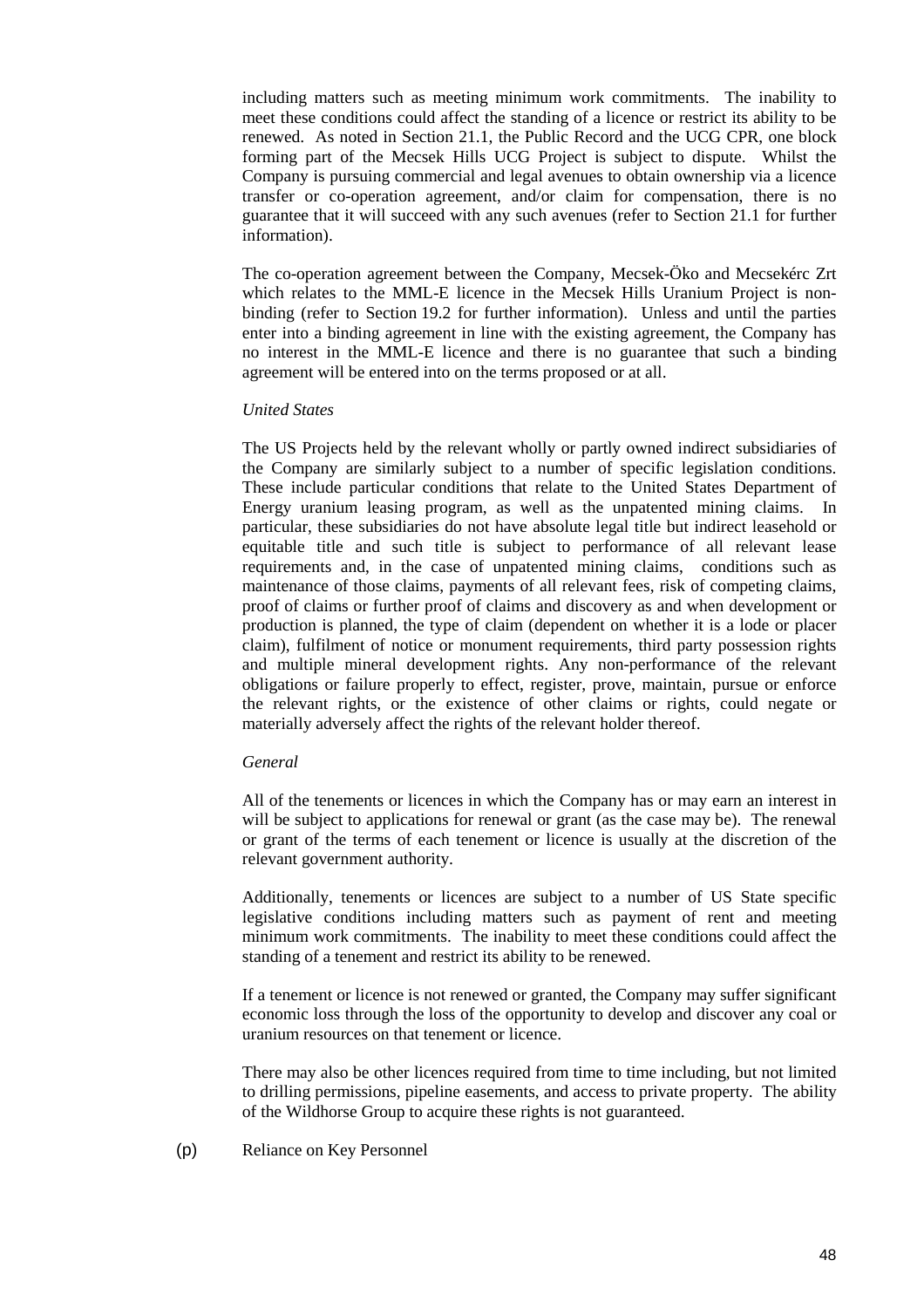The Company's success largely depends on the core competencies of its directors, management and core consultants and their familiarisation with, and ability to operate in, the energy industry. As such, the Company will be dependent on its ability to retain its key executives and the Company may suffer a material loss should it not retain some of its core consultants.

(q) Future Capital Needs and Additional Funding

The Company has limited working capital. The Company anticipates that it will be required to raise additional equity and/or debt capital to finance its future activities, whether or not the proposed sale of the US Projects proceeds. The Company's ability to raise further capital within an acceptable time, of a sufficient amount and on terms acceptable to the Company will vary according to a number of factors, including prospectivity of projects (existing and future), the results of exploration, subsequent feasibility studies, development and mining, stock market and industry conditions and the price of relevant commodities and exchange rates.

No assurance can be given that future funding will be available to the Company on favourable terms (or at all). If adequate funds are not available on acceptable terms the Company may not be able to further develop its projects and it may impact on the Company's ability to continue as a going concern.

(r) Retention of key business relationships

The Wildhorse Group relies on strategic relationships with other entities and also on good relationships with regulatory and government departments. It also relies upon third parties to provide essential contracting services.

While the Directors have no reason to believe otherwise, there can be no assurance that the Wildhorse Group's existing relationships will continue to be maintained or that new ones will be successfully formed. The Wildhorse Group, its business, operating results and prospects could be adversely affected by changes to such relationships or difficulties in forming new ones.

(s) Technology and Intellectual Property Risks

Any development by the Wildhorse Group will likely involve the use of the intellectual property and technology of third party technology providers. There is no guarantee that the Wildhorse Group will be able to source such technology and intellectual property on favourable terms or at all.

To date, there has been limited commercial scale UCG development around the world and there is also a risk that the Wildhorse Group may not be able to utilise existing technology for the production of fuels using UCG syngas and the Wildhorse Group may need to enter into agreements with technology providers in order to obtain appropriate technology. There is no guarantee that the Company will be able to source such technology on favourable terms or at all.

Although the Company is not aware of any adverse third party interests in relation to its intellectual property and has taken steps to protect and confirm the ownership of the intellectual property, there is always a risk of third parties bringing a claim in relation to any aspect of the intellectual property. If any disputes arise, this could adversely affect the financial affairs of the Company. There can be no assurance that the Wildhorse Group's intellectual property will afford the Wildhorse Group commercially significant, or indeed, any protection, or that competitors will not develop competing technologies that circumvent such intellectual property.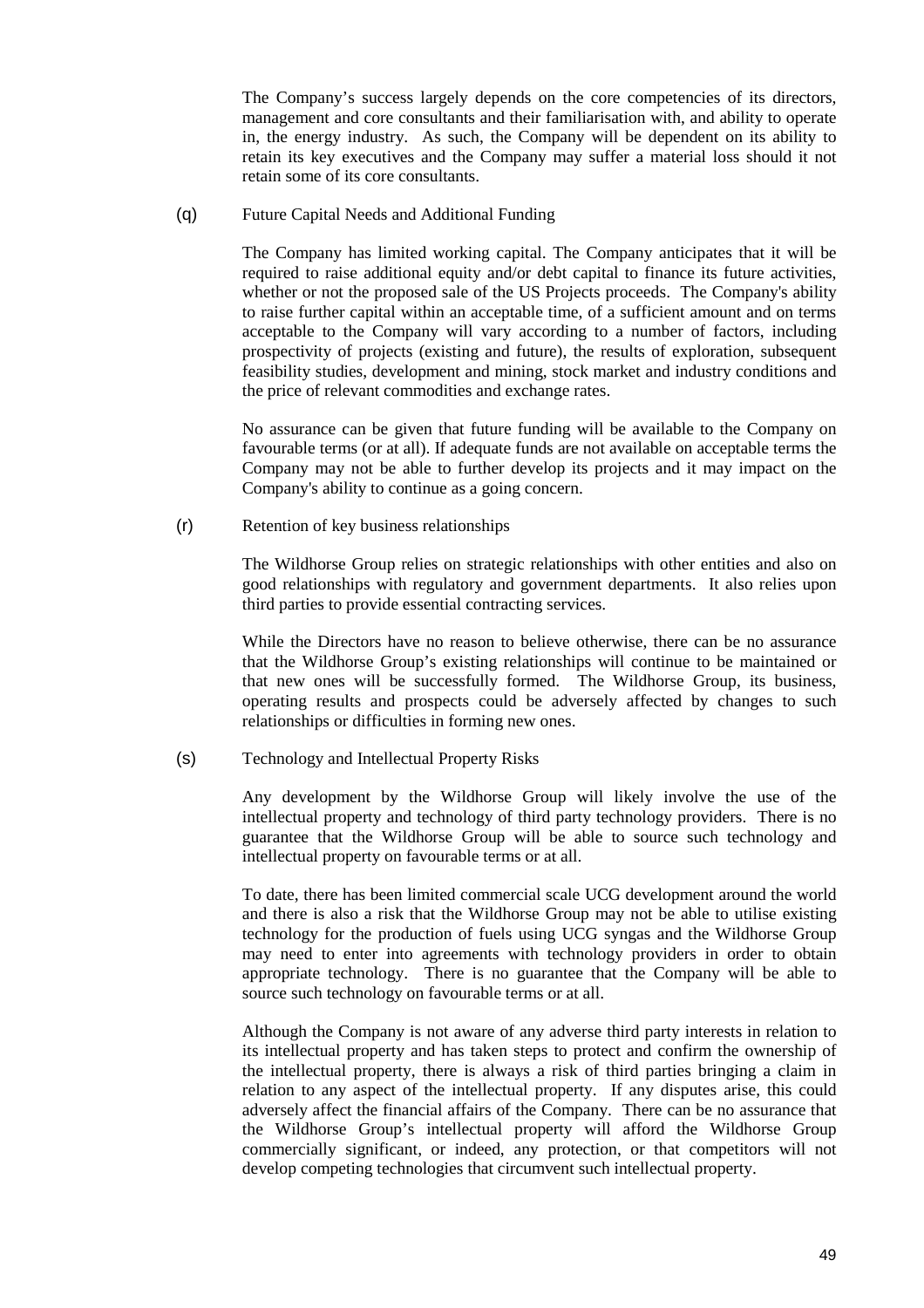Although the Company will use reasonable endeavours to protect the Group's interest in its intellectual property, there can be no assurance that these measures have been, or will be, sufficient. In addition, the ability of technology providers and intellectual property owners to protect their intellectual property rights involves complex legal, scientific and factual questions and uncertainties. Intellectual property rights owned by those entities may be challenged by their competitors or other third parties. The success of an action may delay or prevent the Company from undertaking its business plan.

(t) Product Marketing and Prices

The marketability of the potential outputs of UCG production (including Syngas, electricity, pipeline quality gas, liquids (gasoline or diesel)) depends upon the requirement and demand from the domestic and international marketplace.

Customers may default on their contractual obligations with the Company and/or its subsidiaries. Potential contractual defaults may include non-payment for products or failure to take delivery of contracted volumes. Should such a default occur, it may be difficult or impossible to find other customers.

Future revenues, operating results, profitability, future rate of growth and the carrying value of the properties of the Company depend heavily on prevailing market prices for any products produced. Any substantial or extended decline in the price of these products would have a material adverse effect on the financial condition and results of operations.

Various factors beyond the control of the Company will affect these prices, including:

- (i) exchange rates as the products will typically be sold in Euros, Hungarian Forints or US dollars and a strengthening of the Australian dollar relative to these currencies will adversely impact upon Australian dollar returns;
- (ii) domestic alternative supplies of these products;
- (iii) economic conditions;
- (iv) marketability and quality of production;
- (v) consumer demand;
- (vi) price trends for the product types;
- (vii) the price, availability and acceptance of alternative fuels/energy products;
- (viii) weather conditions; and
- (ix) actions of federal, state, local and foreign authorities.

Hedging transactions may limit potential gains. To manage the exposure of the Company to price risks in the marketing of its products, it may enter into commodity price and/or foreign currency hedging arrangements with respect to its production. While intended to reduce the effects of volatile commodity prices, these arrangements may limit potential gains if commodity prices were to rise substantially over the price established by the hedge. In addition, such transactions may expose the Company to the risk of financial loss.

(u) Regulation of Activities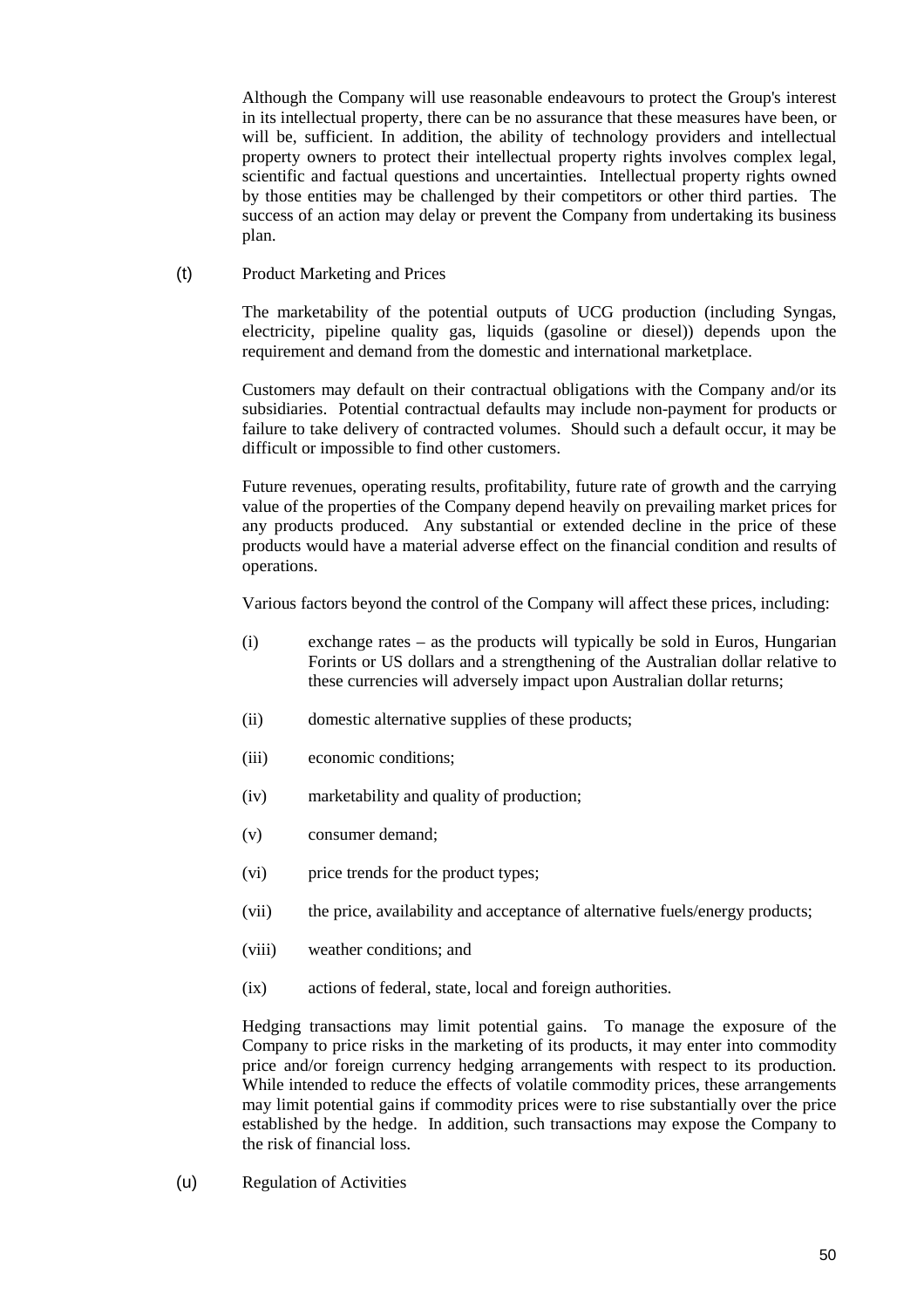The Wildhorse Group is required to obtain numerous government permits, approvals, licences and leases in respect of its exploration, mining and UCG operations. There is a risk that a company does not have, might not obtain, or might lose (or have expropriated) permits, approvals, licences or leases that are essential to the operation of its business. Compliance with these regulatory regimes requires ongoing monitoring and may be costly and time consuming and may delay commencement or continuation of exploration or production operations.

Currently no specific legislation governing UCG applications has been developed by the Hungarian Government. The Company has conducted its drilling within the existing regulatory framework applying to coal and coal bed methane exploitation. There is a risk that the Hungarian Government may legislate UCG specific regulatory requirements and the timing of approvals within such a framework may cause project delays.

It is possible that new legislation or regulations may be introduced in Hungary, the United States or elsewhere which may have a material adverse affect on the operations of the Wildhorse Group.

(v) Insurance Risks

No assurance can be given that insurance coverage maintained by the Wildhorse Group will be sufficient to indemnify itself from replacement costs, lost production, lost revenues, or increased expenses or liabilities to third parties, in the event of a claim or loss. Furthermore, there is no guarantee that sufficient or appropriate insurance can be obtained for all or any of the Wildhorse Group's activities.

(w) Potential Acquisitions

As part of its business strategy, the Company may make acquisitions of or significant investments in other resource projects. Any such transactions would be accompanied by risks commonly encountered in making such acquisitions.

(x) Potential Disposals

As part of its business strategy, the Company is proposing to sell its US Projects and the Company may from time to time decide to sell other assets. The Board cannot forecast what offers it may receive for any or all of the assets and will need to consider a wide range of factors including but not limited to increasing realisable value of the US Projects in deciding whether to accept any offer for the sale of the US Projects. There is no guarantee that such a sale will proceed on terms satisfactory to the Company or at all. Further, such a sale of the US Projects or other assets is, or is likely to be, subject to restrictions on assignment or related consent requirements that may prevent or inhibit such a sale or adversely affect the price of any such sale. The Company will also be required to obtain the consent of the 20% owner of the Golden Eagle Project in order to dispose of this project.

(y) International Operations

International sales and operations are subject to a number of risks, including:

- (i) potential difficulties in enforcing agreements and collecting receivables through foreign local systems;
- (ii) potential difficulties in protecting intellectual property;
- (iii) increases in costs for transportation and shipping; and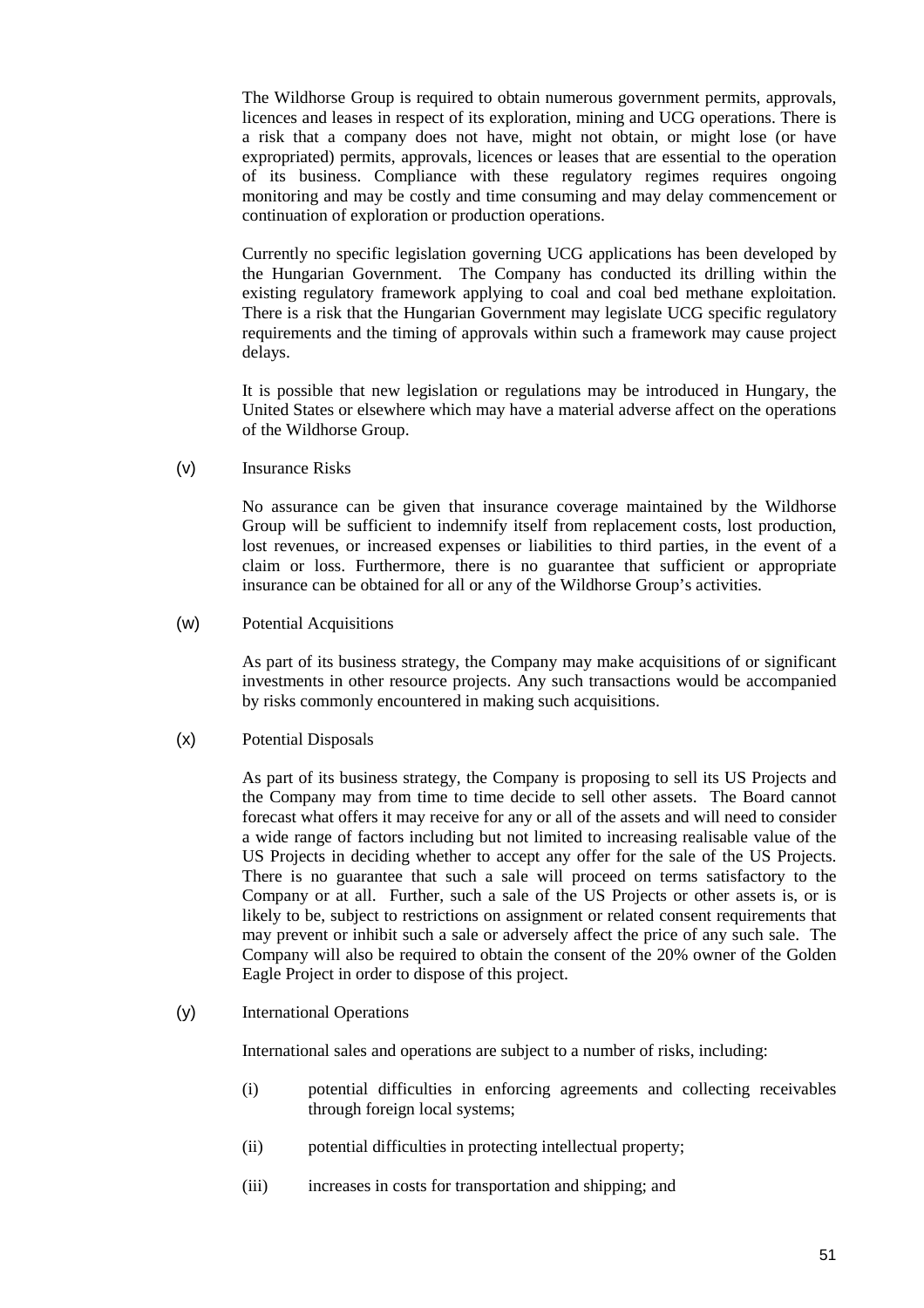(iv) restrictive governmental actions, such as imposition of trade quotas, tariffs and other taxes.

Any of these factors could materially and adversely affect the Company's business, results of operations and financial condition.

(z) Legislative Changes

Changes in relevant taxes, legal and administration regimes, accounting practices and government policies in Australia, the United States and Hungary may adversely affect the financial performance of the Company.

#### (aa) Hungarian Subsidiaries

The Company from time to time may be required to fund certain Wildhorse Group companies in Hungary and/or the convert their legal status to ensure compliance with applicable legislation regarding minimum equity capital requirements under Hungarian law. Although the Company intends to comply with Hungarian legislation, there is no guarantee that inadvertent breaches of legislation may not occur in the future.

# **17.2 General Risks**

#### (a) Share Market Risk

Although the Ordinary Shares are to be admitted to trading on AIM, they will not be listed on the Official List of the London Stock Exchange (the "**Official List**"). An investment in securities traded on AIM may carry a higher risk than securities quoted on the Official List. The trading of the Ordinary Shares on AIM should not be taken as implying that there will be a liquid market in the securities. A return on investment in the Ordinary Shares may, therefore, in certain circumstances be difficult to realise.

Investors should be aware that, following Admission, the market price of the Ordinary Shares may be volatile and may go down as well as up and investors therefore may be unable to recover their original investment. The price at which the Ordinary Shares may trade and the price which investors may realise for the Ordinary Shares will be influenced by a large number of factors, some specific to the Company and some which may affect publicly traded companies generally. This volatility could be attributable to various facts and events, including any regulatory or economic changes affecting the Company's operations, variations in the Company's operating results, changes in commodity prices, developments in the Company's business or those of its competitors, or changes in market sentiment towards the securities, large purchases or sales of securities, liquidity (or absence of liquidity) in the securities, currency fluctuations, legislative or regulatory changes and general economic conditions. In addition, the Company's operating results and prospects from time to time may be below the expectations of market analysts and investors.

At the same time, market conditions may affect the Ordinary Shares regardless of the Company's operating performance or the overall performance of the mining industry. Share market conditions are affected by many factors such as general economic outlook, movements in or outlook on interest rates and inflation rates, currency fluctuations, commodity prices, changes in investor sentiment towards particular market sectors and the demand and supply of capital.

Accordingly, the market price of the Ordinary Shares may not reflect the underlying value of the Company's net assets, and the price at which investors may dispose of their Ordinary Shares at any point in time may be influenced by a number of factors,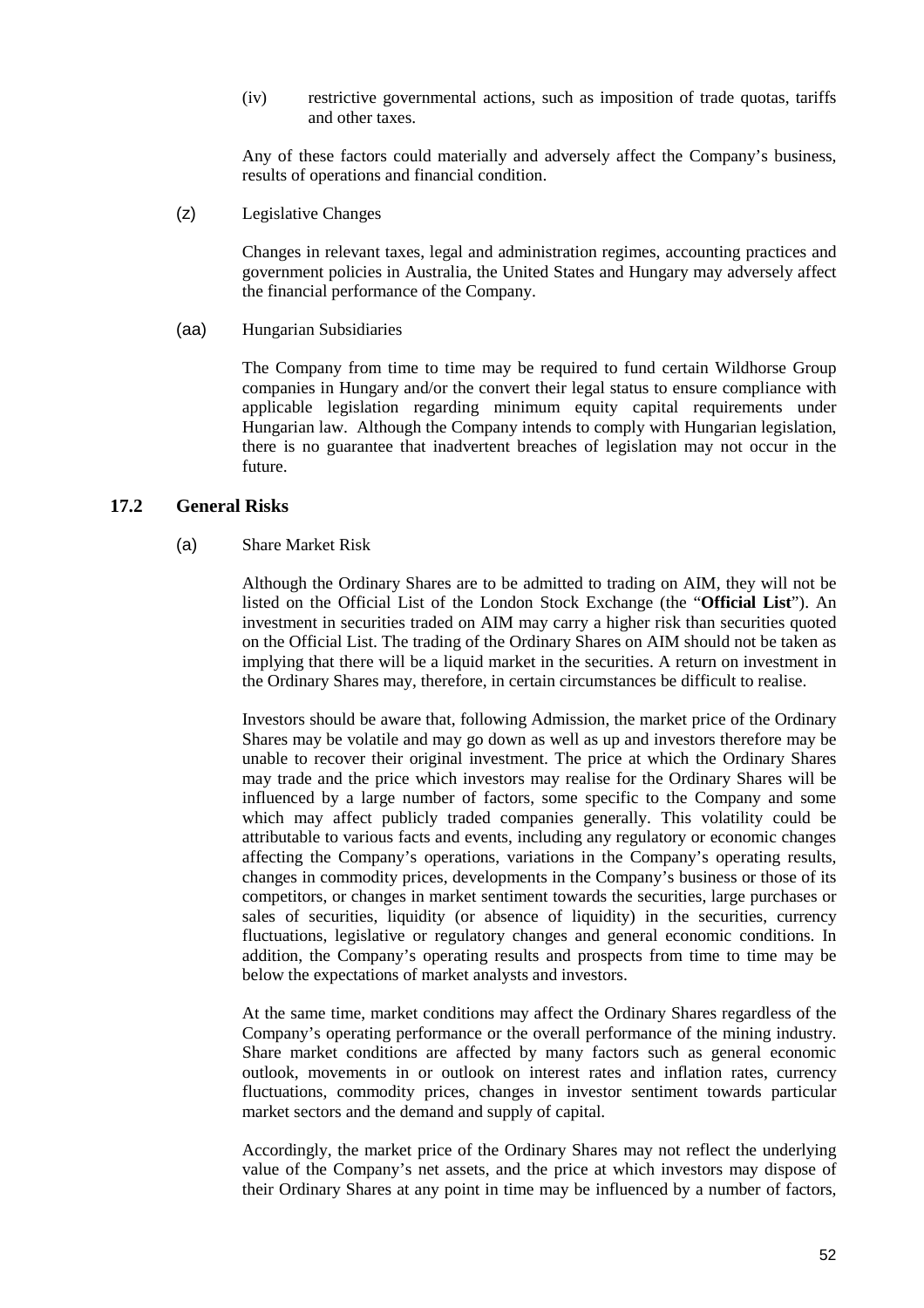only some of which may pertain to the Company while others of which may be outside the Company's control.

Market perception of mining and exploration companies may change, which could impact on the value of investors' holdings and impact on the ability of the Company to raise further funds by the issue of further shares in the Company.

(b) Depositary Interests

Persons holding shares in the form of Depositary Interests may not be able to exercise voting rights. Under the Constitution, only those persons who are Shareholders of record are entitled to exercise voting rights. Persons who hold Ordinary Shares in the form of Depositary Interests will not be considered to be record holders of Ordinary Shares that are on deposit with the UK Depositary and, accordingly, will not be able to exercise voting rights. However, the depositary deed provides that the UK Depositary shall pass on, as far as it is reasonably able, rights and entitlements to vote. In order to direct the delivery of votes, holders of Depositary Interests must deliver instructions to the UK Depositary by the specified date. Neither the Company nor the UK Depositary can guarantee that holders of Depositary Interests will receive the notice in time to instruct the UK Depositary as to the delivery of votes in respect of Ordinary Shares represented by Depositary Interests and it is possible that they will not have the opportunity to direct the delivery of votes in respect of such Ordinary Shares.

In addition, persons who beneficially own Ordinary Shares that are registered in the name of a nominee must instruct their nominee to deliver votes on their behalf. Neither the Company nor any nominee can guarantee that holders of Depositary Interests will receive any notice of a solicitation of votes in time to instruct nominees to deliver votes on behalf of such holders and it is possible that holders of Depositary Interests and other persons who hold Ordinary Shares through brokers, dealers or other third parties will not have the opportunity to exercise any voting rights.

(c) General Economic Risks

Changes in Australian, United States, Hungarian and world economic conditions may adversely affect the financial performance of the Company. Factors such as inflation, currency fluctuations, interest rates, industrial disruption and economic growth may impact on future operations and earnings.

(d) Competitive Market

The activity of exploring mineral resources is competitive and involves a high degree of uncertainty. There can be no assurance that the Company will be able to locate suitable investments and be profitable. It is possible that competition for appropriate mining opportunities may increase, which may reduce the number of opportunities available to the Company and/or adversely affect the terms upon which such activities can be made.

# **18. TAXATION**

The following summary, which is intended as a general guide only, outlines certain aspects of current UK tax legislation, and what is understood to be the current practice of HM Revenue and Customs in the United Kingdom regarding the ownership and disposal of shares.

This summary is not a complete and exhaustive analysis of all the potential UK tax consequences for holders of Ordinary Shares and Depositary Interests of the Company. It addresses certain limited aspects of the UK taxation position of UK resident, ordinarily resident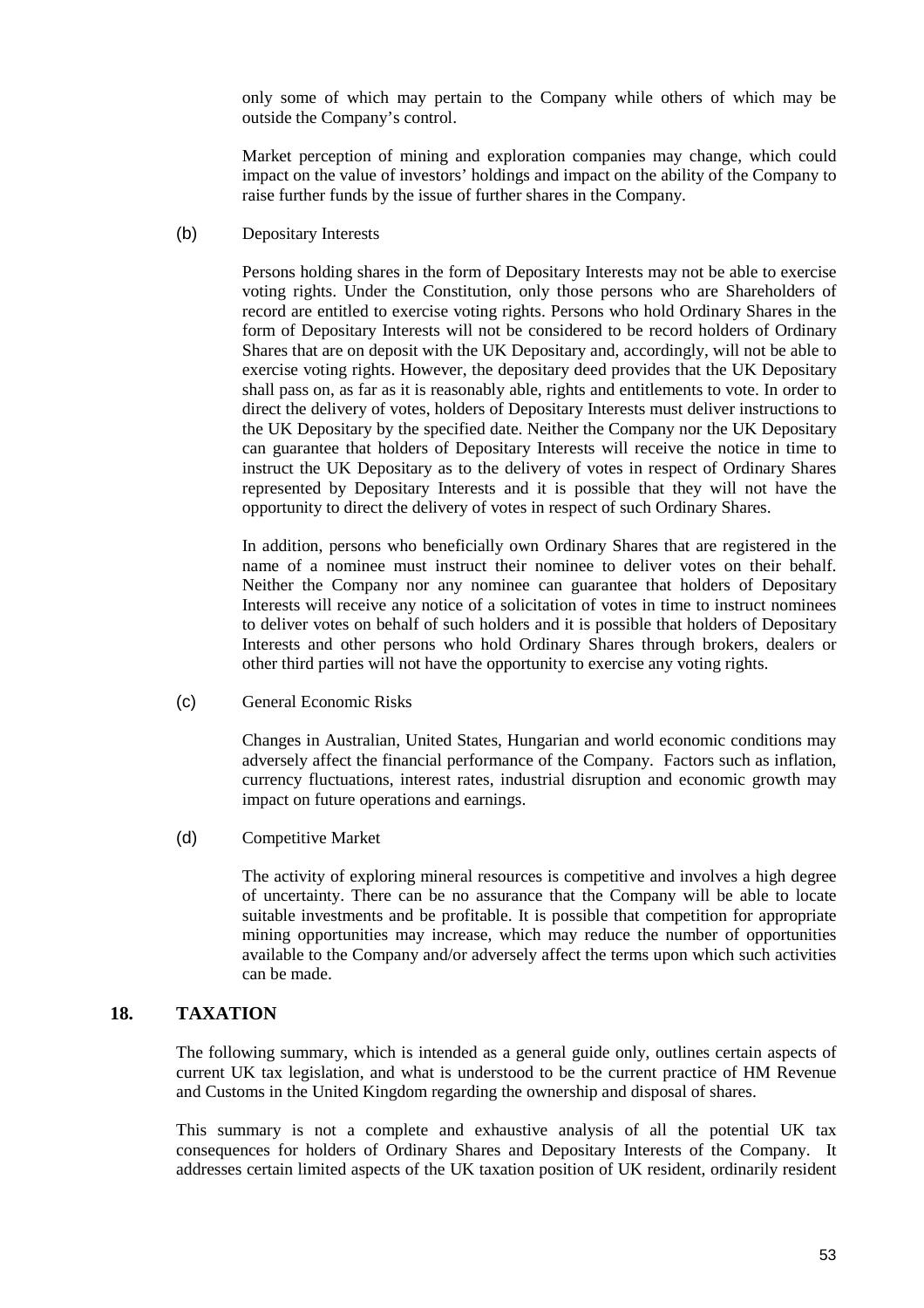and domiciled Shareholders who hold their shares as an investment, as well as the UK tax consequences for those individuals who are non-resident in the UK.

This summary does not address the position of certain classes of Shareholders who (together with associates) have a 10 per cent or greater interest in the Company, or others, such as dealers in securities, market makers, brokers, intermediaries, collective investment schemes, individuals whose shares are held under a personal equity plan or an individual savings account or are "employment related securities" as defined in Section 421B of the Income Tax (Earnings and Pensions) Act 2003.

Any person who is in any doubt as to their tax position, or who is subject to taxation in a jurisdiction other than the UK, should consult their professional advisors immediately as to the taxation consequences of their purchase, ownership and disposition of Ordinary Shares and Depositary Interests. In particular, all Shareholders, including UK tax resident Shareholders are advised to consider the potential impact of any relevant double tax agreements on their shareholding.

This summary is based on current UK tax legislation. Shareholders should be aware that future legislative, administrative and judicial changes could affect the taxation consequences described below.

## **18.1 The Company**

It is the intention of the Directors of the Company to carry on its business activities so that for UK corporation tax purposes it will not be regarded as either resident within the UK, nor carrying on a trade through a permanent establishment located in the UK. On this basis the Company will have no liability in respect of UK corporation tax or capital gains tax.

- (a) Taxation of Chargeable Gains
	- (i) UK Resident Shareholders

A disposal of Ordinary Shares or a Depository Interest in the Company by a Shareholder who is (at any time in the relevant UK tax year) resident or ordinarily resident in the UK may give rise to a chargeable gain or allowable loss for the purpose of UK taxation of chargeable gains.

For the purpose of UK tax on chargeable gains, the issue of Ordinary Shares or Depository Interests in the Company will be regarded as an acquisition of a new holding in the share capital of the Company. The date of issue will be treated as the date of acquisition under the chargeable gains regime.

The amount paid for the Ordinary Shares or Depository Interests in the Company will constitute the base cost of a Shareholder's holding. If a Shareholder disposes of all or any of the Ordinary Shares or Depository Interests in the Company, he may incur a liability to tax on chargeable gains depending on the Shareholder's individual circumstances.

For UK individuals and trustees, capital gains are chargeable at a flat rate of 18 per cent or 28 per cent depending on the individual's total taxable income and gains subject to certain reliefs and exemptions. For UK corporates, any gain would be taxable at a maximum rate of 26 per cent. Indexation may apply to reduce any such gain (though indexation is no longer available to individuals and trustees).

(ii) Non-UK Resident Shareholders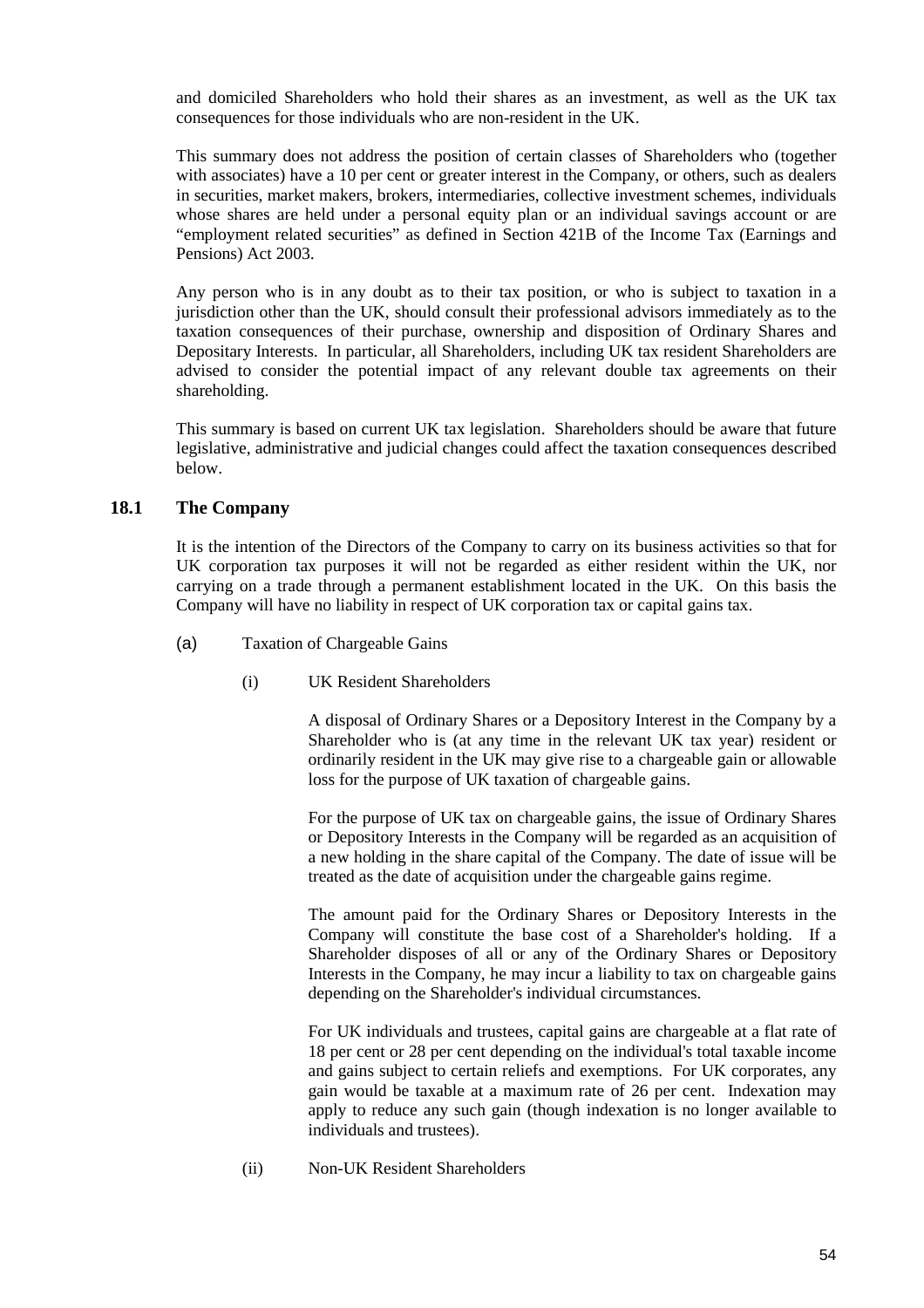As the Company's principal share register is situated in Australia, the Ordinary Shares and Depository Interests are considered to be located abroad for UK capital gains tax purposes. Non-UK domiciled individual Shareholders who are not resident but ordinarily resident in the UK will therefore only be subject to UK capital gains tax on profits realised on the sale of Ordinary Shares or Depository Interests held in the company to the extent that these profits are remitted to the UK. Dealings in the Company's Ordinary Shares on AIM may give rise to remitted profits which would therefore be taxable.

A Shareholder who is not resident in the UK for tax purposes but who carried on a trade, profession or vocation in the UK through a branch or agency and has used, held or acquired the Ordinary Shares for the purpose of such trade, profession or vocation may also be subject to UK taxation on a disposal of those Ordinary Shares. Special rules may apply to tax gains on disposals made by individuals at a time when they are temporarily not resident nor ordinarily resident in the UK.

In addition, a holder of Ordinary Shares or Depository Interests who has previously been a resident or ordinary resident in the UK may in some cases be subject to UK tax on capital gains in respect of a disposal of this investment.

(b) Dividends

Dividends payable by the company may suffer withholding tax ("WHT"). If the dividend has been subject to Australian dividend withholding tax, the amount of the dividend received plus the WHT will be included in the assessable income of the UK Shareholder. In these circumstances the Shareholder should be entitled to a credit for the WHT. The credit would be limited to the lesser of the WHT or the UK tax payable on the combined amount of the dividend plus WHT, subject to a maximum of 15 per cent of the gross dividend.

The Company will not be required to withhold UK tax from dividends paid on the Ordinary Shares. Any holder of Ordinary Shares who is resident in the UK, or who carries on a trade, profession or vocation in the UK to which the Ordinary Shares are attributable, will generally be subject to UK tax on income in respect of any dividends paid on the Ordinary Shares.

UK resident individual Shareholders will generally be taxed on the gross dividend, which will be regarded as the top slice of the Shareholder's income.

An individual Shareholder who is resident in the UK for tax purposes and who is liable to income tax at no more than the basic rate will be subject to income tax at a rate of 10 per cent on the gross dividend. This liability will however be fully met by the notional tax credit attached to the dividend.

An individual Shareholder who is resident in the UK for tax purposes and who is liable to income tax at the higher rate of 40 per cent will suffer tax at a rate of 32.5 per cent on the gross dividend income.

UK Shareholders receiving dividends within the 50 per cent band will suffer tax at a rate of 42.5 per cent on the gross dividend income.

A corporate Shareholder resident in the UK (for tax purposes) should generally not be subject to Corporation tax on dividend payments received from the Company.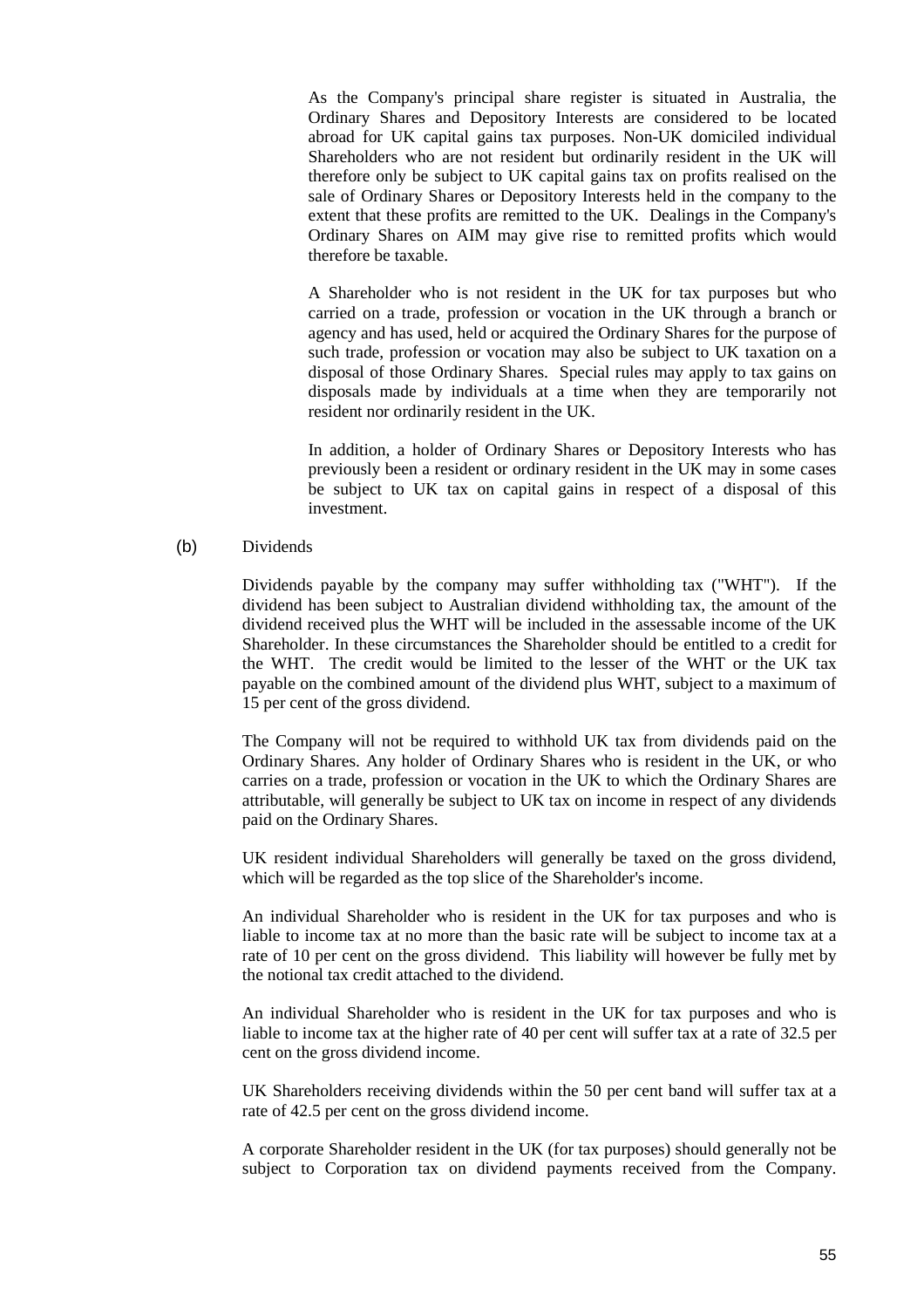Corporate Shareholders will not, however, be able to claim repayment of tax credits attaching to the dividend payment.

## **18.2 Inheritance Tax**

Under UK inheritance tax law, registered Ordinary Shares and Depository Interests are located where they are registered, which is generally the place where the share register is maintained and where transfer of the Ordinary Shares can legally be executed. In the case of the Company, the principal register is maintained in Australia and, therefore, Ordinary Shares and Depository Interests held in the Company will not have a UK location and hence will be excluded from the estate of non-UK domiciled Shareholders for UK Inheritance Tax purposes.

The value of the Ordinary Shares and Depository Interests will form part of the estate of a UK domiciled Shareholder.

## **18.3 UK Stamp Duty and Stamp Duty Reserve Tax**

The following comments do not apply to Ordinary Shares issued or transferred into depositary or clearance arrangements, to which special rules apply.

There is generally no charge to stamp duty or Stamp Duty Reserve Tax ("**SDRT**") on the issue of Ordinary Shares, subject to the special rules referred to below.

To the extent that documents for transfer are executed in the UK or brought into the UK, the transfer or sale of Ordinary Shares or Depository Interests will be liable to ad valorem stamp duty, generally at a rate of 0.5 per cent, (rounded up to the next multiple of five pounds  $(f5)$ ) of the amount or value of consideration paid, where this is over £1000. Stamp duty is normally the liability of the purchaser or transferee of the New Shares.

As the Ordinary Shares or Depository Interests are being issued by a non-UK Company, provided certain conditions are satisfied, including that the shares are registered on a register outside the UK and are not paired with shares issued or raised by a UK company, the shares are not chargeable securities for SDRT purposes and therefore there would be no SDRT on an agreement to transfer such shares.

The comments set out above are intended only as a general guide to the current tax position in the UK at the date of this document. The rates and basis of taxation can change and will be dependent on a Shareholder's personal circumstances.

Neither the Company nor its advisers warrant in any way the position outlined above which, in any event, is subject to changes in the relevant legislation and its interpretation and application.

#### **19. MATERIAL CONTRACTS**

In addition to the agreements summarised in the Public Record, the following contracts, not being contracts entered into in the ordinary course of business, have been entered into by the Wildhorse Group during the two years immediately preceding the date of this Appendix and are, or may be, material as at the date of this Appendix:

## **19.1 Memorandum of Understanding**

A non-binding memorandum of understanding between the Company, Wildhorse UCG Kft, formerly White Coal Energy Kft ("**WHE Kft**"), Dalkia, a European energy services company, and it subsidiary, Pannonpower Holding Zrt. ("**Pannonpower**"), dated 6 August 2010. This non-binding memorandum of understanding establishes the key principles and timelines for the development of a proposed business relationship between the parties which may include: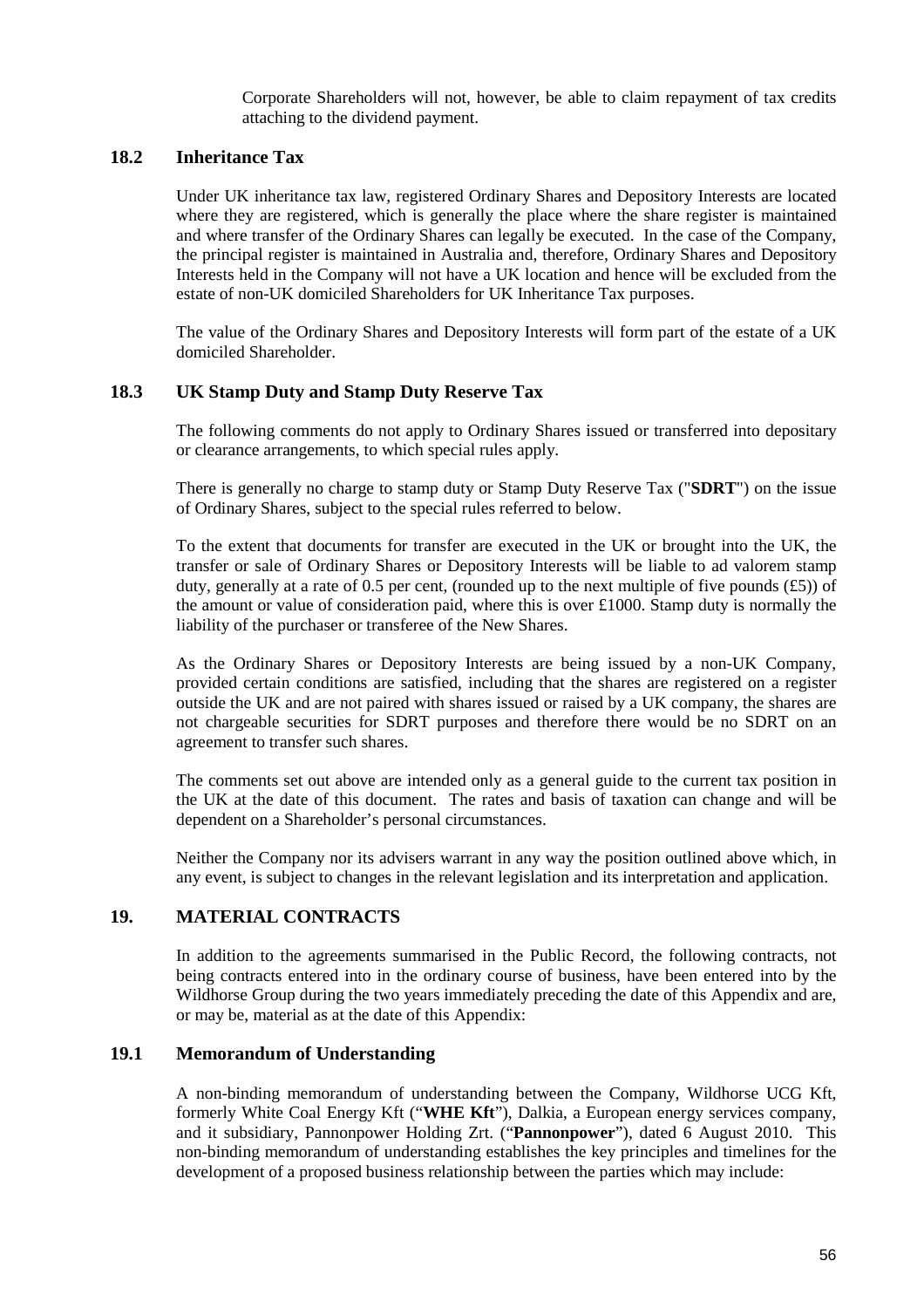- (a) a strategic equity investment by Pannonpower in the Company of between 5% and 15% of the Company's share capital. Pannonpower and WHE Kft have also agreed to exchange non-price sensitive information to enable an investment valuation to be performed and have scheduled times for related discussions and negotiations to be conducted;
- (b) a 20 year gas (syngas) sales agreement for the Company's Mecsek Hills UCG Project. The memorandum of understanding specifies that the potential syngas sales agreement is to be based on the Company supplying approximately 250 MWt of syngas to Pannonpower's power station in Pécs, Hungary. This is expected to equate to approximately 7.7 PJ of syngas sales per annum once the Mecsek Hills UCG project is in full commercial production; and
- (c) collaboration between the parties on the potential supply of UCG syngas to Dalkia power stations located in Central Europe including Austria, the Czech Republic, Germany, Hungary, Poland, Slovenia, Slovakia, Bulgaria and Romania.

## **19.2 Non-binding Co-operation Agreement**

An exclusive non-binding co-operation agreement between the Company, Mecsek-Öko and Mecsekérc Zrt dated 21 December 2010 to undertake further negotiations towards the establishment of a joint venture vehicle to promote their common economic interests in the Mecsek Hills UCG Project. Mecsek-Öko and Mecsekérc Zrt are Hungarian state-owned uranium/nuclear related companies that hold a licence that forms part of the Mecsek Hills UCG Project. This agreement replaced a previous non-binding co-operation agreement between the parties which had expired. The items to be negotiated by the Company include:

- (a) the terms of a formal joint venture agreement with Mecsek-Öko and Mecsekérc Zrt
- (b) the transfer of the Company's uranium ore exploration licences in Pécs and Abaliget and the MML-E uranium ore exploration licence to the joint venture vehicle;
- (c) the funding obligations of the joint venture participants; and
- (d) a possible agreement for the provision of services by Mecsek-Öko and Mecsekérc Zrt (for example, consulting and engineering services), until the establishment of a joint venture company between the parties.

In addition, the Company has agreed to make an active contribution to public communication and relations in respect to uranium ore mining and exploration in the Mecsek Hills.

## **19.3 Drilling Agreement**

A drilling agreement between Wildhorse UCG Kft ("**WHE Kft**") and Rotaqua Kft ("**Rotaqua**") dated 15 October 2010. This agreement relates to a previous agreement between WHE Kft and Mr Csécsei Tamás Zoltán dated 15 October 2010 for the grant of drilling rights and rights of first refusal on the basis of which Mr Csécsei was entitled to conduct drilling operations on 50% of the drilling holes in WHE Kft's drilling program, or appoint an entity to do so. Mr Csécsei has appointed Rotaqua as the contractor to conduct the drilling work for WHE Kft.

Pursuant to the drilling agreement, Rotaqua will drill a series of triple tube drill holes in WHE Kft's Mecsek projects. Rotaqua carries out its activities at its own risk but subject to WHE Kft's instructions. The agreed drilling penetration is 50 metres per day and Rotaqua is to complete the drilling within 8 months (by 15 June 2011). If the drilling is not completed by this date, WHE Kft shall have the right to terminate the agreement and, at its discretion, and at the costs and expenses of Rotaqua, either: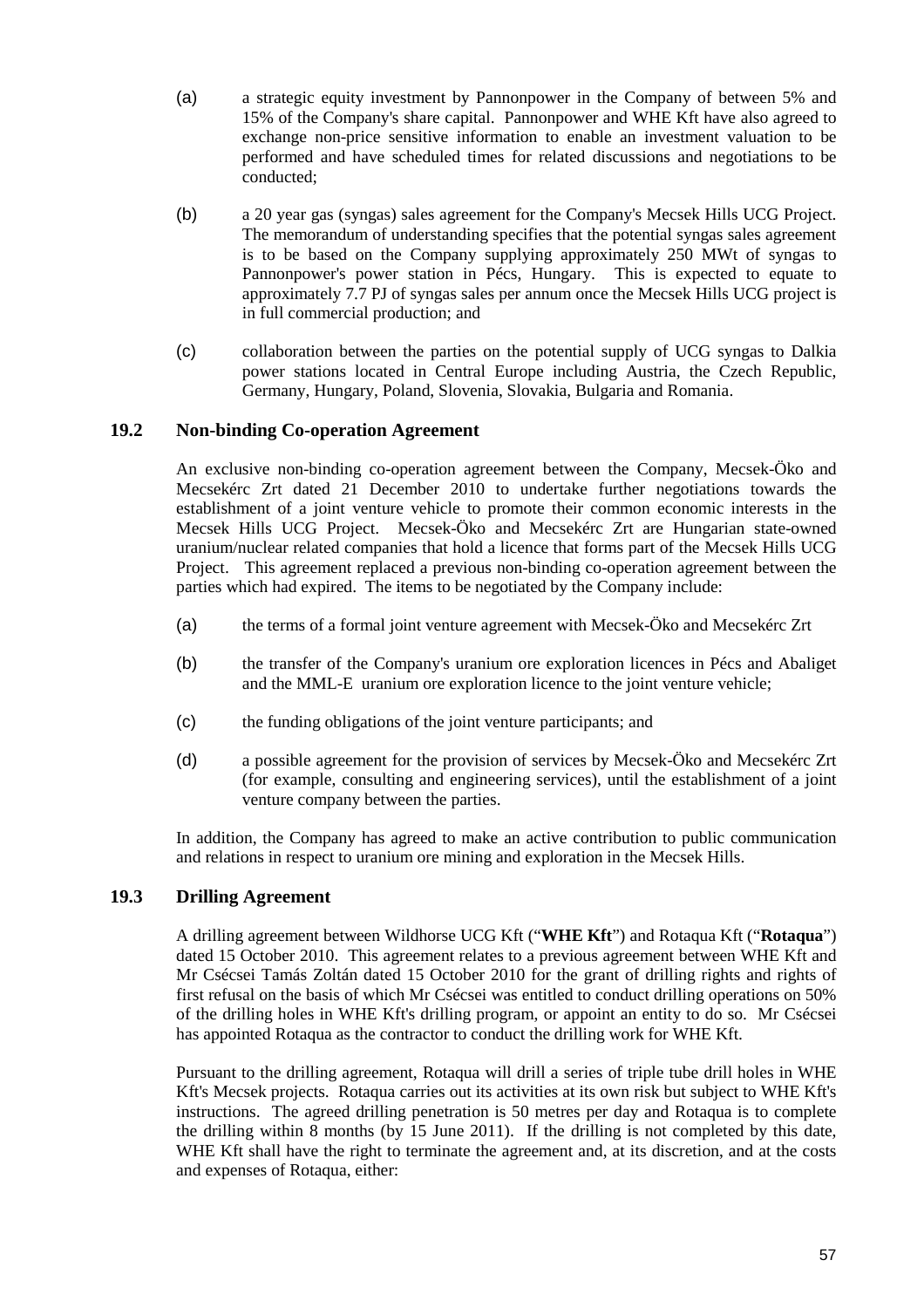- (a) require Rotaqua to move more drills and crews on to the project; or
- (b) reduce the meterage which Rotaqua is to drill pursuant to the agreement and hire another company to drill the remainder.

In addition to the remedies above, WHE Kft may also be able to seek remedies based on the Hungarian Civil Code for damages caused by the delay and attributable to Rotaqua.

Rotaqua will receive a fee of  $\epsilon$ 12,750 per drilling rig for the installation work and  $\epsilon$ 90-275 per drilled meter for the drilling activity. WHE Kft will also reimburse Rotaqua for lost casing material. Any non-drilling related activity performed by Rotaqua will be charged at an hourly rate of  $\in 295$ .

WHE Kft is responsible for obtaining the permits and licences necessary for the drilling. If WHE Kft does not obtain the necessary drilling permits, it may suspend the agreement for 21 days. If the permits are not obtained during the suspension, WHE Kft may terminate the agreement but will be liable for 50% of Rotaqua's costs calculated for the remaining part of the drilling program.

WHE Kft currently has permits for six wells. These cover the areas of Komlo, Pecs, and Varalja. Additionally, WHE Kft has applied for more drilling permits in the Varalja area and it does not anticipate any problems in obtaining the drilling permits

The agreement contains detailed provisions on sample drilling holes, rules of abandonment, cavities, responsibility and insurance. WHE Kft may terminate the agreement with immediate effect in the case of non-performance of any material covenant and obligation of Rotaqua.

## **19.4 Sale of Intellectual Property Agreement**

A sale of intellectual property agreement between Wildhorse Energy (SA) (Pty) Ltd (a wholly owned subsidiary of the Company, formerly called Friedshelf 1186 (Proprietary) Limited) ("**WHE (SA)**"), African Carbon Energy (Proprietary) Limited ("**Africary**") (a related party of Johan Brand), Johan Francois Brand and Eliphus Oki Monkoe dated on or about 17 June 2010. Pursuant to the agreement, WHE (SA) acquired UCG technology intellectual property from Africary consisting of UCG related drawings, designs, models, methods, standards and specifications.

WHE (SA) paid the following consideration for the intellectual property:

- (a) the South African rand equivalent on the date of payment of A\$1,200,000;
- (b) 360,000 South African rand;
- (c) A\$500,000 worth of Ordinary Shares calculated on an issue price of \$0.34 per share; and
- (d) 200,000 Options with an exercise price equal to the average weighted market price of Ordinary Shares for the five day period preceding the grant and an expiry date four years from the date of grant.

Mr Johan Brand and Mr Eliphus Monkoe, as the shareholders of Africary, provided warranties in respect of the transaction.

## **19.5 Licence Agreement**

A licence agreement between WHE (SA) and Joint Blast dated 18 June 2010 pursuant to which WHE (SA) has granted Joint Blast (a company owned by Mr Eliphus Monkoe and Mr Johan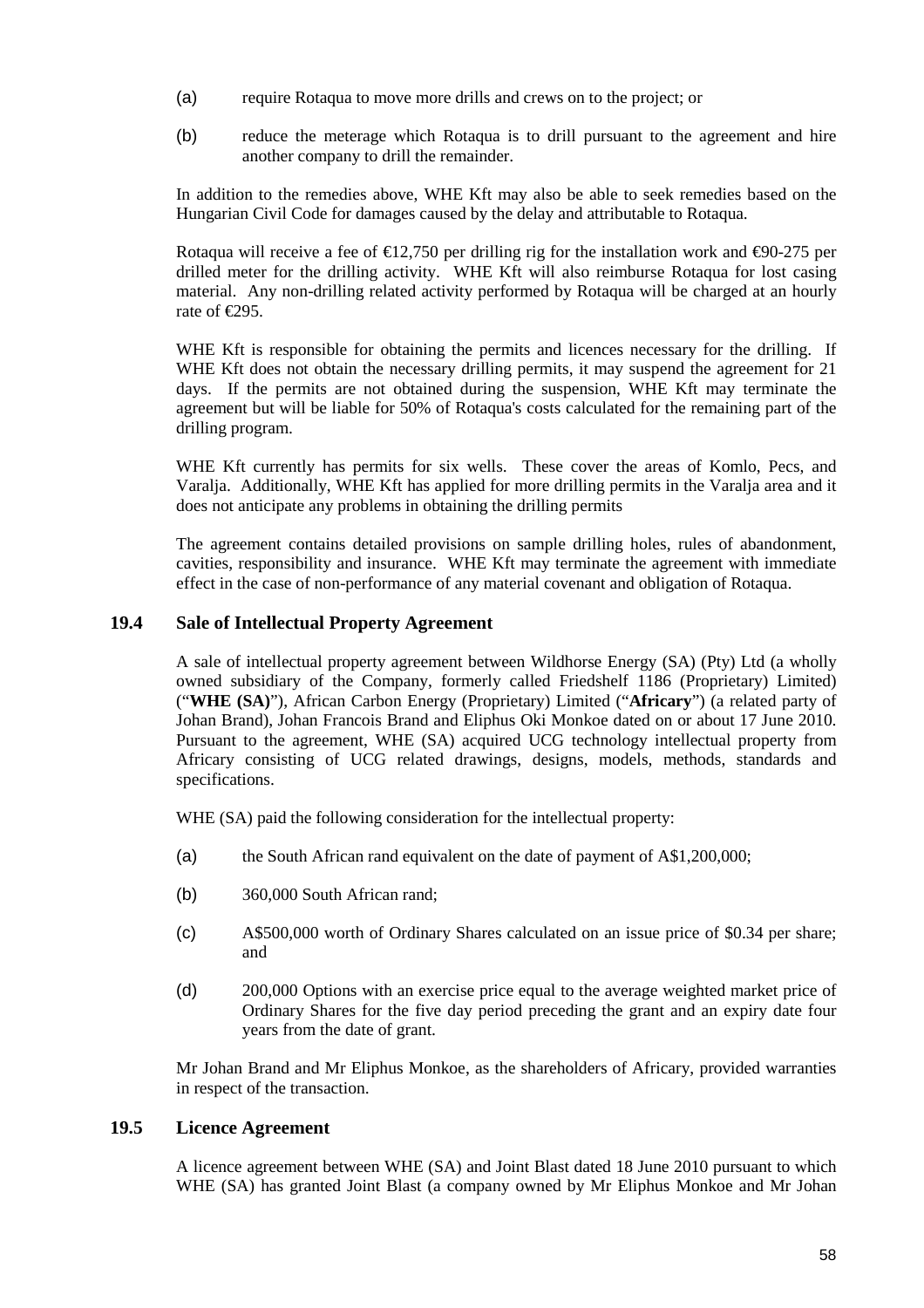Brand) an exclusive licence in South Africa and in respect of a number of specified UCG projects in Africa to use the intellectual property purchased under the sale of intellectual property agreement in Section 19.4 above. The licence is for an indefinite period. Joint Blast will pay WHE (SA) a royalty for the first three years of the lesser of 3% of the net sales value (as defined in the licence agreement) or ZAR 50,000. At the end of the first three year period the parties will meet in good faith to consider whether a royalty should continue to be payable in the next succeeding three years.

#### **19.6 Nominated Adviser Agreement**

An agreement between the Company and Grant Thornton dated on or around the date of this document pursuant to which the Company has engaged Grant Thornton exclusively as its nominated adviser in respect of the term following Admission. The engagement takes effect from Admission and until terminated in accordance with the terms of the agreement. In its role as nominated adviser, Grant Thornton will provide a number of services to the Company.

If the parties undertake any transactions beyond the scope of the services in the agreement then they shall enter into a separate agreement setting out the scope of Grant Thornton's work and the fee structure.

The Company provides certain undertakings and indemnities to Grant Thornton under the agreement.

## **19.7 Broker Letter of Engagement**

An agreement between the Company and GMP dated 10 May 2011 pursuant to which the Company has engaged GMP as its lead corporate broker. The engagement takes effect from Admission and continues until terminated in accordance with the terms of the agreement. Under the agreement, the Company is permitted to appoint such other brokers as it sees fit to act as joint brokers along with GMP.

Pursuant to this agreement, the Company has agreed to give GMP the first right of refusal to act as a financial adviser, lead broker and sole book runner in the event that the Company undertakes a placement of new Ordinary Shares to institutional investors during the term of engagement. The Company has agreed to pay placement fees to GMP, and any other broker acting for the Company, in the event that the Company undertakes a placement of Ordinary Shares to institutional investors.

The Company provides certain indemnities to GMP under the agreement.

# **19.8 Broker Comfort Letter**

In addition to the agreement in Section 19.7, the Company has entered into an agreement with GMP pursuant to which the Company provides various undertakings, representations and warranties to GMP in relation to GMP's role in respect of the Placement.

# **19.9 Registrar and Depositary Agreements**

The Company has entered into an agreement with Computershare Investor Services plc for the provision of services as custodian and in its capacity as Depositary, in respect of the Depositary Interests. The Company has entered into an agreement with Computershare Investor Services Pty Limited for the provision of registrar services in Australia. The contractual arrangements fall within normal commercial terms and the remuneration payment is not material for the purposes of this disclosure.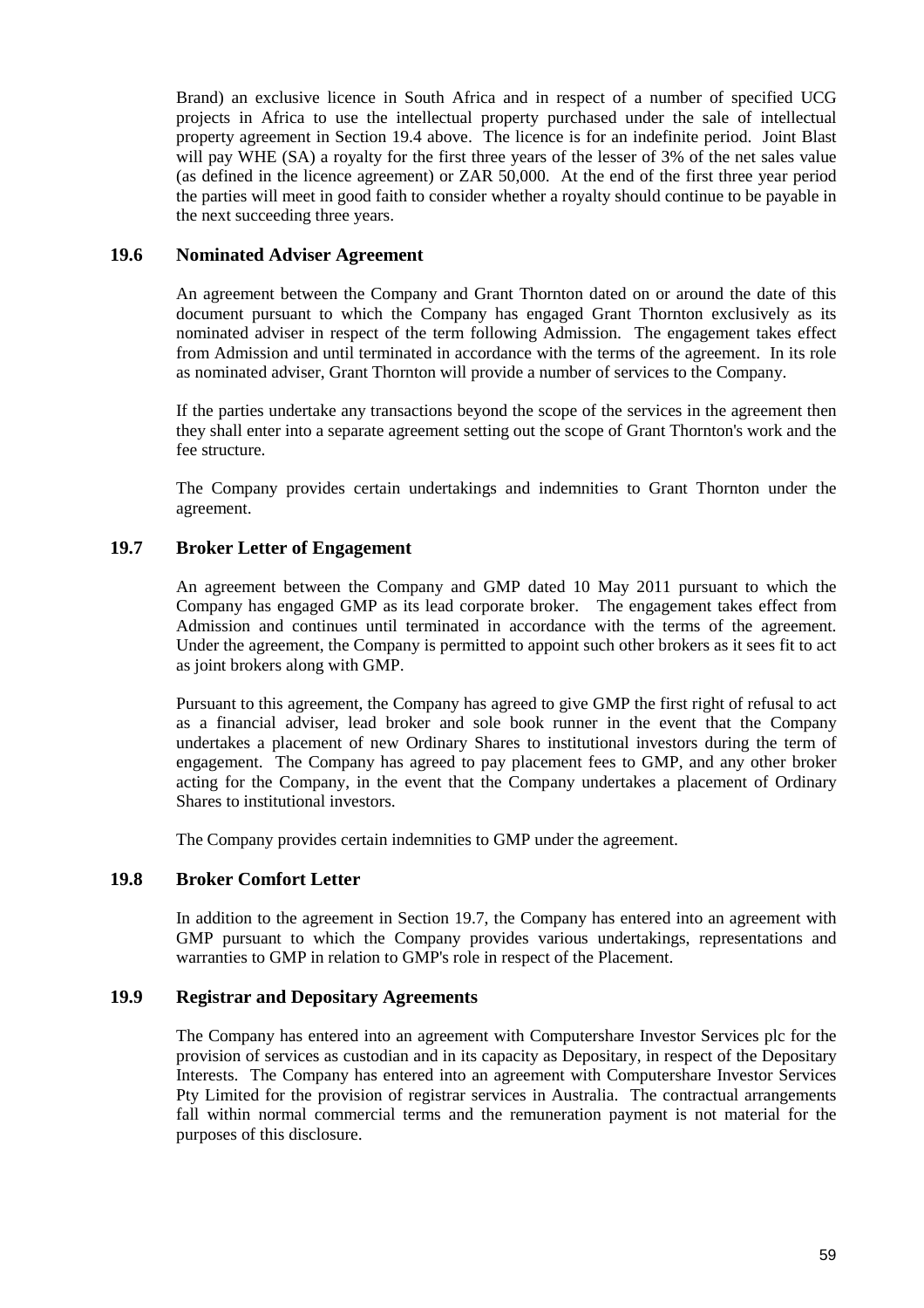# **19.10 Lock-in Deed**

Pursuant to a lock-in deed dated on or around the date of this document, the Directors, Joint Blast, Vynben Pty Ltd (a company related to Mr Mark Hohnen), Bluesail Holdings Pty Ltd (a company related to Mr Matt Swinney) and Arredo Pty Ltd (a company related to Mr Ian Middlemas) as required by Rule 7 of the AIM Rules (the "**Locked-in Persons**") have undertaken to the Company and Grant Thornton that they will not dispose of any interest in Ordinary Shares (including any Ordinary Shares which they may subsequently acquire within 12 months of Admission) or Options held by them for a minimum period of 12 months from the date of Admission (the "**Lock-in Period**") save in those circumstances expressly permitted by the AIM Rules, as set out below.

The provisions of the arrangements outlined above will not apply to transfers of Ordinary Shares in the following circumstances:

- (a) in the case of an individual, by the personal representatives of the Locked-in Persons if they shall die;
- (b) pursuant to the acceptance of an offer for all the Ordinary Shares; and
- (c) pursuant to any sale or transfer required for a court order.

The lock-in deed is governed by English law and the parties irrevocably submit to the exclusive jurisdiction of the English courts.

## **19.11 Licences**

The Company has a number of licences in respect of the US Projects and its projects in Hungary. For further information on the licences in the US please refer to Schedule 1. For further information on the licences in Hungary please refer to Schedule 2.

#### **19.12 Entrepreneurial Agreement**

The Company has entered into an entrepreneurial agreement with Mr Csaba Bokor, the recently appointed managing director of Wildhorse Energy Hungary Kft and Wildhorse Resources Kft, dated 23 June 2011. Pursuant to the agreement, the Company will pay Mr Bokor fees, up to a maximum of A\$1,100,000, on the achievement of certain milestones including (amongst other things):

- (a) execution of a joint venture agreement between the Company, Mecsek-Öko, Mecsekérc Zrt and MVM Zrt;
- (b) completion of a bankable (definitive) feasibility study which enables the Company or any of its Hungarian subsidiaries to commence commercial uranium production; and
- (c) finalisation of a long term supply agreement between the Company (or any of its Hungarian subsidiaries), MVM Zrt and Paksi Atomeromu Zrt.

Mr Bokor shall bear all of the costs in connection with the achievement of the milestones set out in the agreement. The agreement can be terminated by either party giving one month notice although the Company may not terminate the agreement in bad faith solely to avoid paying the fees relating to any achieved milestones. Either party can terminate the agreement immediately for any substantial breach of the agreement.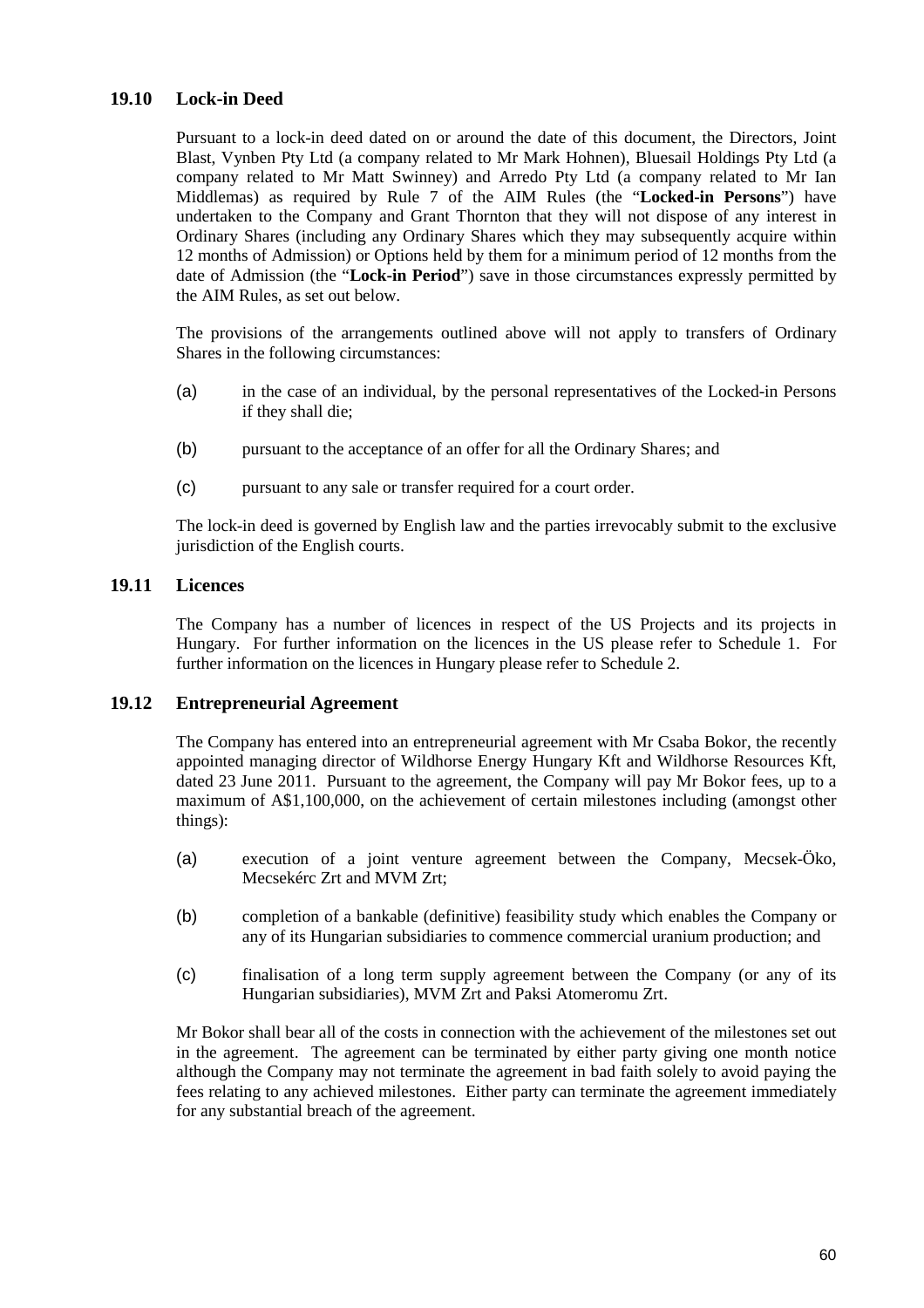# **20. RELATED PARTY TRANSACTIONS**

One of the Directors, Mr Johan Brand, is a director of, and holds 50% of the shares in, Joint Blast which owns 100% of African Carbon Energy (Pty) Ltd.

Therefore, the transactions in Sections 19.4 and 19.5 above were with related parties of the Company. It is noted that the transaction referenced in Section 19.12 was also with a related party of the Company.

Refer to the Annual Report for the year ended 30 June 2010, including the notes to the financial statements (page 62) and the half yearly financials for the half year ended 31 December 2010 (note 15) for further details regarding related parties of the Company.

# **21. LITIGATION**

Other than as disclosed in the Public Record and this Appendix, the Company is not, and has not in the previous 12 months, engaged in any governmental, legal or arbitration proceedings, nor so far as the Directors are aware, are there any legal or arbitration proceedings active, pending or threatened by or against the Company or any other members of the Wildhorse Group which are having, may have or have had a significant effect on the financial position of the Company of any other members of the Wildhorse Group.

## **21.1 Block 8 Dispute with BVH**

The Company is in continued negotiations with Bányavagyon-hasznosító Kht. ("**BVH**") regarding Block 8, a 2.62  $km^2$  portion of the 14.95  $km^2$  Vasas Nyugat licence block, in respect to the Mecsek Hills UCG Project ("**Block 8**") following the Hungarian Mining Authority's revocation of the grant of the Vasas Nyugat licence due to a mapping and licensing error by the Hungarian Mining Authority in favour of BVH. The Company holds a contiguous  $466.54 \text{ km}^2$ of licences for coal and coalbed methane exploration in the Mecsek Hills area near the city of Pécs.

Upon the advice of the relevant Wildhorse Group company's Hungarian counsel, the relevant Wildhorse Group company commenced action in the County Court of Baranya in Pécs to overturn the Hungarian Mining Authority's revocation. The action was brought in order to permit an eventual claim for compensation in the event that an agreement with BVH for the transfer of the coal licence area back to the relevant Wildhorse Group company was not reached. As anticipated, the action was not successful in overturning the revocation but its conclusion now permits the relevant Wildhorse Group company to bring a claim for compensation relating to the revocation in the event that agreement on the transfer cannot be reached and if the relevant Wildhorse Group company chose to pursue this action. If an agreement is not reached to transfer the coal licence in respect to the Block 8 area back to the relevant Wildhorse Group company, the relevant Wildhorse Group company 's ability to continue its UCG operations on this particular site solely under the CBM licence is currently unclear, and may require further agreements to be undertaken with BVH. The relevant Wildhorse Group company continues to evaluate the merits of several other potential sites on its other coal and CBM licences making up its Mecsek Hills UCG Project Exploration Target area as part of its existing confirmation drilling and exploration programme.

Negotiations with BVH have been slower than anticipated due in part to personnel changes at BVH following the completion of recent national elections and the subsequent change in government. The relevant Wildhorse Group company is continuing its negotiations in the anticipation of concluding a resolution in favour of the relevant Wildhorse Group company.

It should be restated that due to the relevant Wildhorse Group company's existing CBM licence covering the same area and the heads of agreement with BVH, both parties are working towards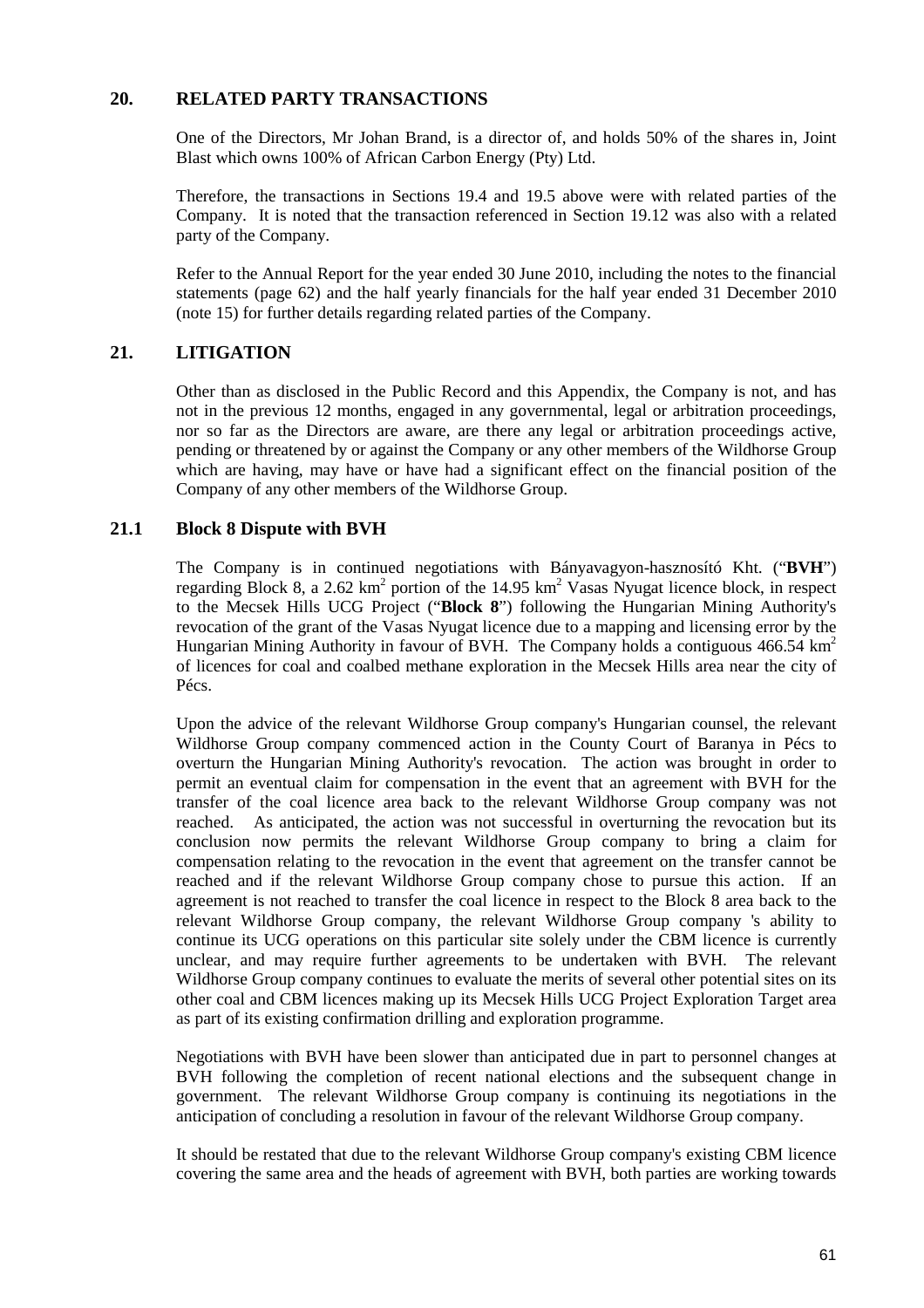a resolution of this issue and continue to co-operate to actively develop the licence potential and complete a final agreement pursuant to a heads of agreement between the parties.

# **22. GENERAL**

- (a) Other than as disclosed in this Appendix or as otherwise disclosed on the Public Record:
	- (i) there have been no interruptions in the Company's business which may have or have had in the last twelve months a significant effect on the Company's financial position;
	- (ii) there are no significant investments by the Wildhorse Group under active consideration;
	- (iii) the Directors are not aware of any exceptional factors which have influenced the Wildhorse Group's activities;
	- (iv) the Company is not aware of any environmental issues or risks affecting the utilisation of the Wildhorse Group's tangible fixed assets or its operations;
	- (v) the Company is not aware of any known trends, uncertainties, demands, commitments or events that are reasonably likely to have a material effect on the Company's prospects for at least the current financial year;
	- (vi) there have been no significant recent trends in production, sales and inventory and the costs and the selling prices of the Company;
	- (vii) there has been no public takeover bid for the whole or any part of the share capital of the Company or any member of the Group prior to the date of this document;
	- (viii) there are no mandatory takeover bids and squeeze out and sell out rules in relation to the Ordinary Shares; and
	- (ix) there has been no significant change in the financial or trading position of the Company since 31 December 2010;
- (b) The Wildhorse Group paid US\$168,657 in annual maintenance fees for the last assessment year to US regulatory authorities in respect of the US Projects. Save as disclosed in this document and in the Public Record, the Wildhorse Group has not made any payments aggregating over £10,000 to any government or regulatory authority or similar body with regard to the acquisition of, or the maintenance of, its assets.
- (c) There are no persons (excluding professional advisers otherwise disclosed in this Appendix or in the Public Record and trade suppliers) who have received, directly or indirectly, from the Company within the 12 months preceding the date of this Appendix nor have entered into contractual arrangements (not otherwise disclosed in this Appendix or the Public Record) to receive, directly or indirectly, from the Company on or after Admission fees or securities in the Company or any other benefit, with a value of £10,000 or more at the time of Admission.
- (d) The costs, charges and expenses payable by the Company in connection with or incidental to Admission, including registration and stock exchange fees, legal fees and expenses are estimated to amount to £360,070 excluding commissions, GST and VAT.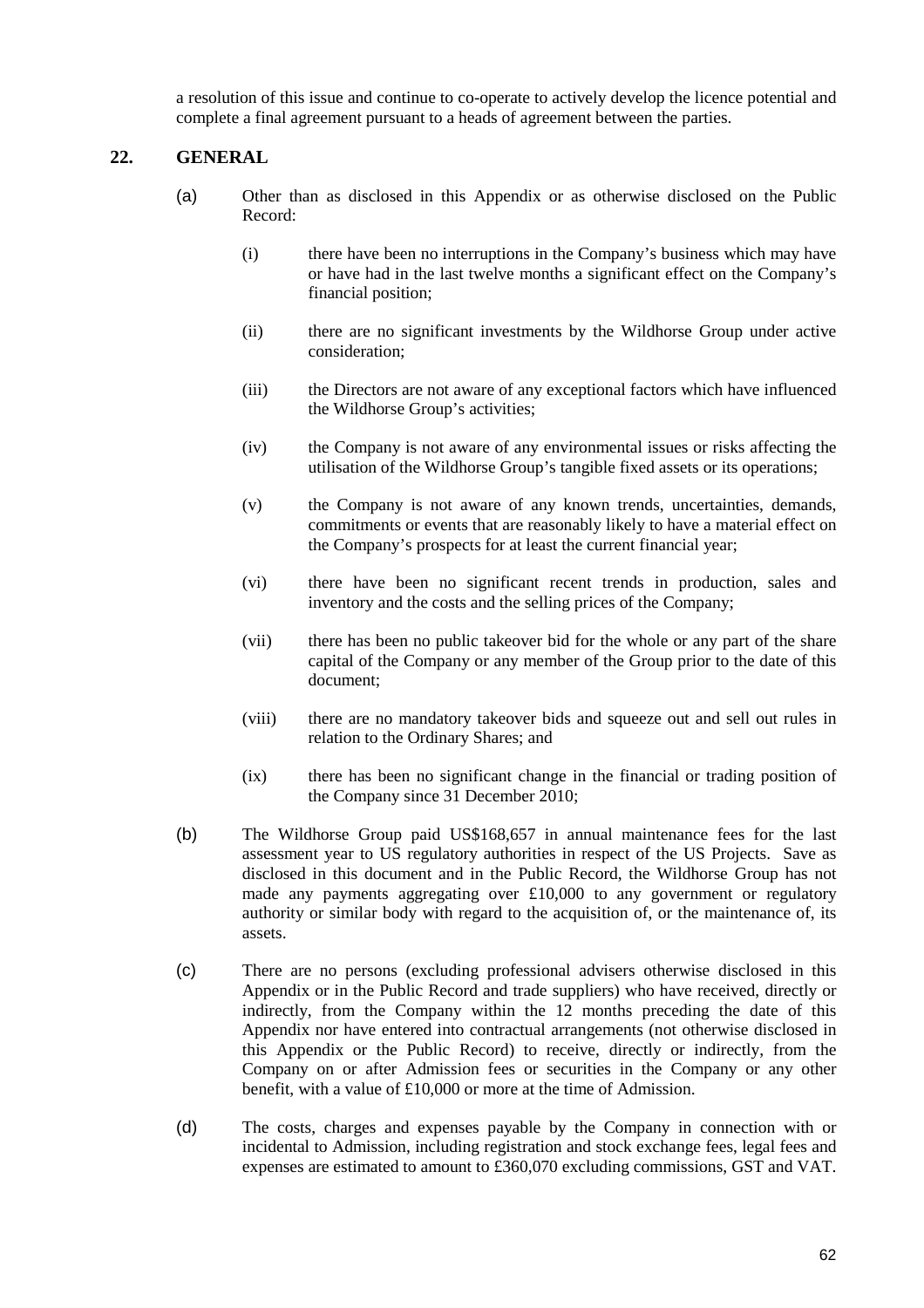(e) Where information contained in this document has been sourced from a third party, the Company confirms that such information has been accurately reproduced and, so far as the Company is aware and is able to ascertain from the information published by that third party, no facts have been omitted which would render the reproduced information inaccurate or misleading.

## **23. CONSENTS**

Grant Thornton UK LLP has given and has not withdrawn its written consent to the inclusion in this document of references to its name in the form and context in which it appears.

GMP Securities Europe LLP has given and has not withdrawn its written consent to the inclusion in this Appendix of references to its name in the form and context in which it appears.

Watson, Farley and Williams LLP has given and has not withdrawn its written consent to the inclusion in this Appendix of references to its name in the form and context in which it appears.

Hardy Bowen has given and has not withdrawn its written consent to the inclusion in this Appendix of references to its name in the form and context in which it appears.

Coffey has given and has not withdrawn its written consent to the inclusion in this Appendix of references to its name in the form and context in which it appears.

CSA Global has given and has not withdrawn its written consent to the inclusion in this Appendix of references to its name in the form and context in which it appears.

Computershare Investor Services Pty Limited has given and has not withdrawn its written consent to the inclusion in this Appendix of references to its name in the form and context in which it appears.

Computershare Investor Services plc has given and has not withdrawn its written consent to the inclusion in this Appendix of references to its name in the form and context in which it appears.

To the maximum extent permitted by law, each of the persons referred to above expressly disclaims and takes no responsibility for any part of the document other than the references to their name.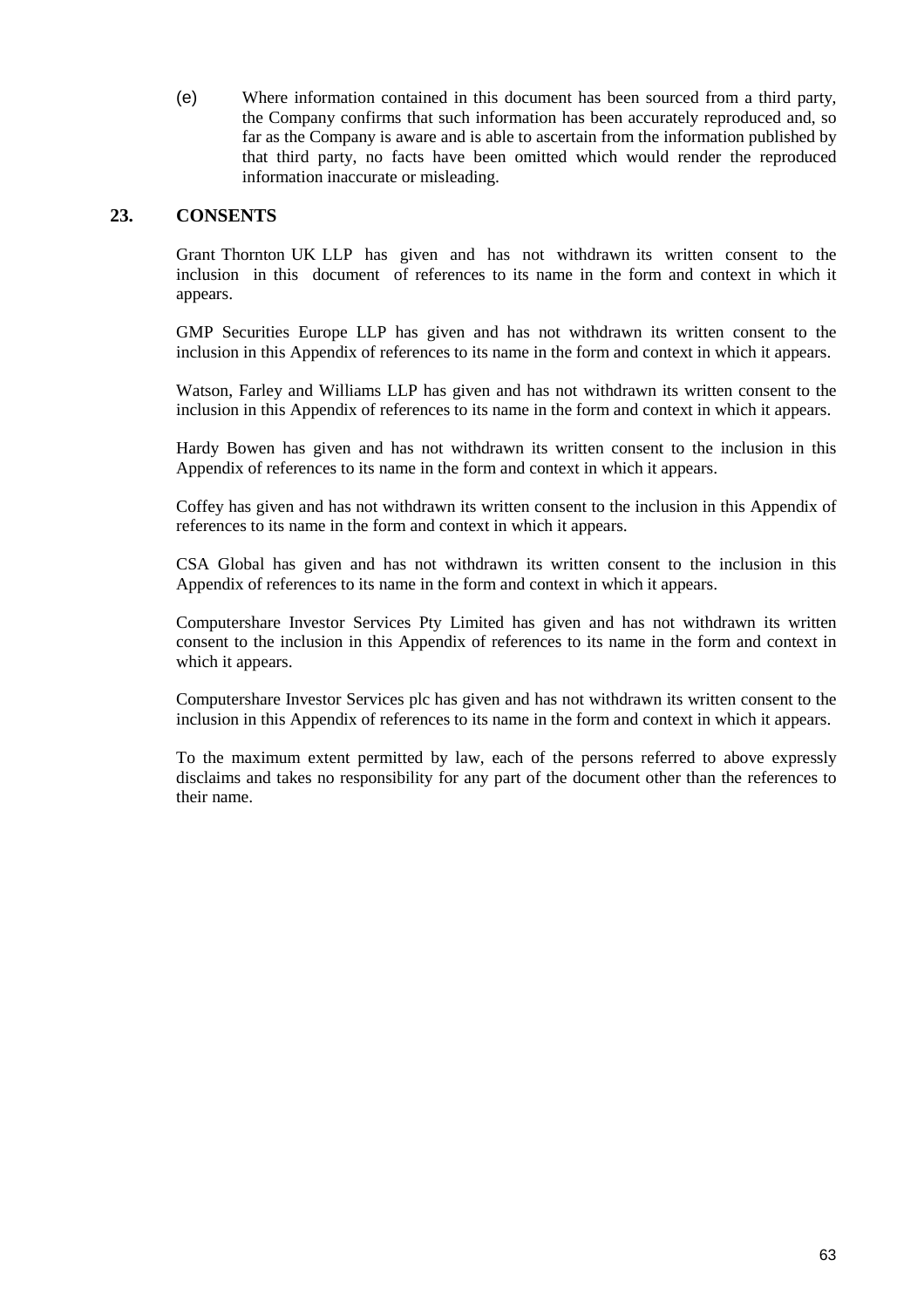# **Schedule 1 - US licences**

#### **Bison Basin Project**

| <b>Serial Number (Note 1)</b> | County  | <b>Claim Name</b>                                                                                                                             | <b>Number</b> | Area/Acreage |
|-------------------------------|---------|-----------------------------------------------------------------------------------------------------------------------------------------------|---------------|--------------|
| WMC227807-WMC227846           | Fremont | Arapahoe 1 - Arapahoe 40                                                                                                                      | 40            | 794          |
| WMC277867-WMC277875           | Fremont | Bison 1 - Bison 9                                                                                                                             | 9             |              |
| WMC277876-WMC277946           | Fremont | Bison $33 -$ Bison 36, Bison<br>47 -Bison 51, Bison 53, Bison<br>55, Bison 57, Bison 59 –<br>Bison 105, Bison $107 -$ Bison<br>117, Bison 120 | 71            | 1,629        |
| WMC277847-WMC277863           | Fremont | Basin 14, Basin 16 - Basin<br>28, Basin 33, 32; Basin 34,                                                                                     | 17            |              |
| <b>WMC278744</b>              | Fremont | Basin 36                                                                                                                                      | $\mathbf{1}$  | 437          |
| WMC277864-WMC277866           | Fremont | Basin 42, Basin 44, Basin 46                                                                                                                  | 3             |              |
| WMC277947-WMC277965           | Fremont | Buffalo $1 - 7$ ; Buffalo 7, 9,<br>11, 13, 15, 9, 21, 23, 25, 27,<br>28, 31                                                                   | 19            | 373          |
| WMC277966-WMC277992           | Fremont | Cheyenne $1 -$ Cheyenne 27                                                                                                                    | 27            | 600          |
| WMC277993-WMC277999           | Fremont | Crow $1 -$ Crow $7$                                                                                                                           | 7             |              |
| WMC278000-WMC278012           | Fremont | $Crow 8 - Crow 20$                                                                                                                            | 13            | 397          |
| WMC278013-WMC278060           | Fremont | Custer $1 -$ Custer 48                                                                                                                        | 48            |              |
| WMC278096-WMC278141           | Fremont | Mohawk 1 - Mohawk 46                                                                                                                          | 46            | 928          |
| WMC278145-WMC278182           | Fremont | Shoshoni 1 - Shoshoni 38                                                                                                                      | 38            | 724          |
| WMC278183-WMC278206           | Fremont | Sioux $1 -$ Sioux 24                                                                                                                          | 24            | 795          |
| WMC278585-WMC278220           | Fremont | Sioux $25 -$ Sioux 39                                                                                                                         | 15            |              |
| <b>WMC261042</b>              | Fremont | GAG 311 (Purchased Oct. 3,<br>2007)                                                                                                           | 1             | 19           |
| WMC295204-WMC295208           | Fremont | $SG 1 - SG 5$                                                                                                                                 | 5             | 37           |
| WMC295150-WMC295203           | Fremont | MH 1 - MH 54                                                                                                                                  | 54            | 1,115        |
| WMC295096-WMC295149           | Fremont | $JL$ 1 – JL 54                                                                                                                                | 54            | 1,115        |
| WMC295209-WMC295262           | Fremont | $SF 1 - SF 54$                                                                                                                                | 54            | 1,115        |
| WMC295042-WMC295095           | Fremont | Emily 1 - Emily 54                                                                                                                            | 54            |              |
|                               |         | <b>Total Number of Claims</b>                                                                                                                 | 600           |              |
|                               |         | <b>Total Number of Acres</b><br>(approximate)                                                                                                 |               | 12,156       |

Notes:

- 1. Numbers designate first and last in sequence. Other numbers in sequence may not be sequential for claims owned by Wildhorse based upon how United State Department of the Interior, Bureau of Land Management assigns numbers to filings - see Number column for number of Wildhorse claims in the sequence
- 2. To avoid expiry, Claimant must pay Annual Maintenance fee (currently \$140/claim) before September 1 of each year.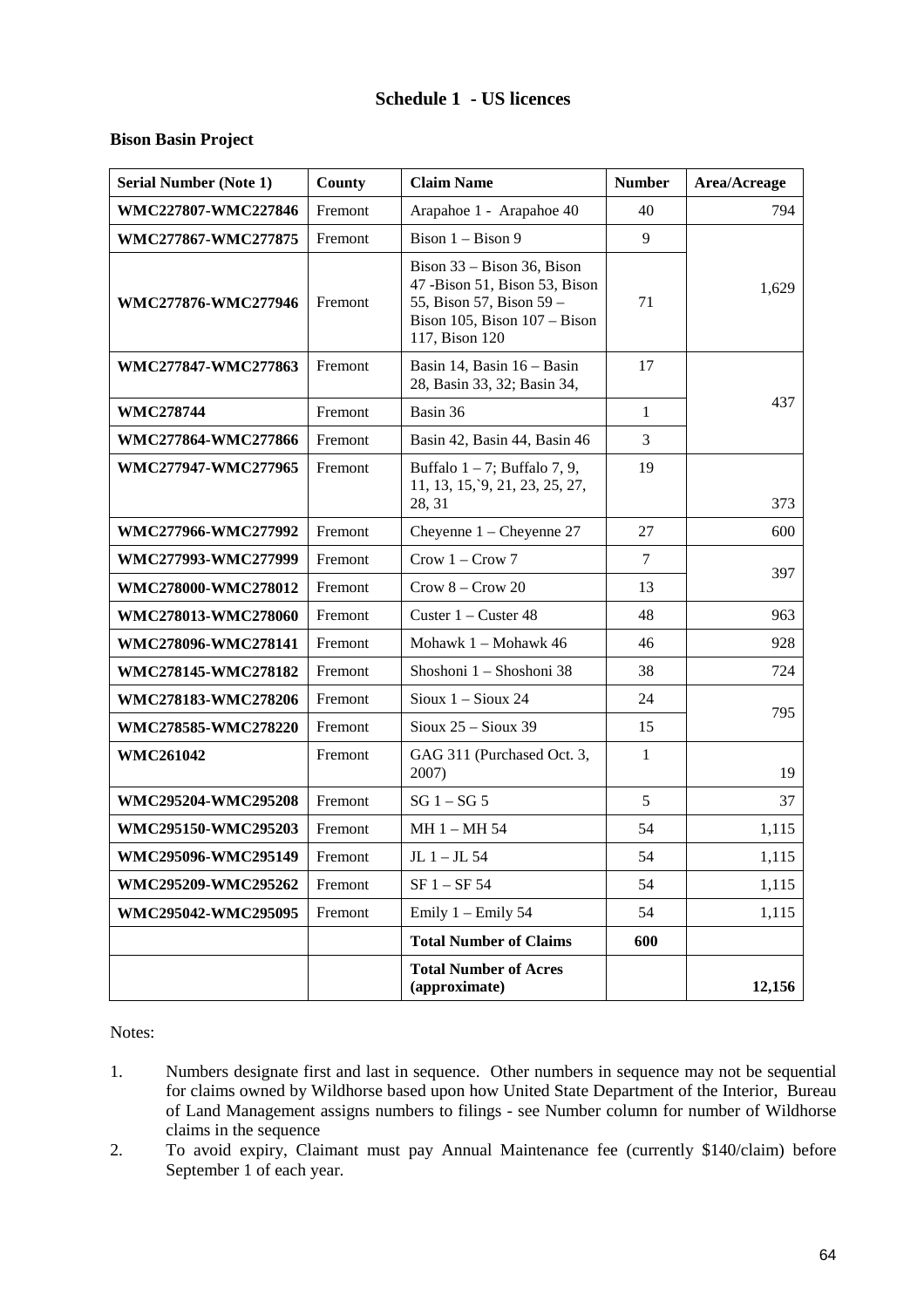3. Please note that this table does not include 50 claims held by the Wildhorse Group under a confidentiality, access and purchase agreement dated 23 January 2007 (effective as of 17 November 2006) between Wildhorse Energy Inc, Harold Smith, Blue Eyed Sheep Resources, LLC and Humphries Corporation (which, in the absence of agreement otherwise, the Wildhorse Group will need to transfer back to Harold Smith) nor does it include 33 protection claims (with similar names) staked by the Wildhorse Group to cover possible fractions, gaps, etc in the prior Harold Smith claim group, all of which are regarded as immaterial due, among other things, to the retransfer obligations.

#### **Sweetwater Project**

| <b>Serial Number (Note 1)</b>         | County     | <b>Mining Claim Name</b>                                           | <b>Number</b>  | Area/Acreage |
|---------------------------------------|------------|--------------------------------------------------------------------|----------------|--------------|
| WMC279281-<br><b>WMC279349</b>        | Sweetwater | REB $1 - 13$ , $15 - 39$ , $44 - 51$ ,<br>REB 61, REB 65 - REB 72  | 55             | 1,169        |
| <b>WMC280535-</b><br><b>WMC280544</b> | Sweetwater | <b>REB 73 - REB 82</b>                                             | 10             |              |
| WMC280515-<br><b>WMC280534</b>        | Sweetwater | Kenn 1 - Kenn 4, Kenn 21 -<br>20<br>Kenn 36                        |                | 363          |
| <b>WMC273820-</b><br><b>WMC273878</b> | Sweetwater | Charger 1 - Charger 59                                             | 59             | 1,167        |
| <b>WMC273186-</b><br><b>WMC273235</b> | Sweetwater | Philly $1$ – Philly $50$                                           | 50             |              |
| <b>WMC273236-</b><br><b>WMC273274</b> | Sweetwater | Philly 51 - Philly 95                                              | 39             | 1,730        |
| <b>WMC273159-</b><br><b>WMC273185</b> | Sweetwater | Colt $1 -$ Colt 27                                                 | 27             | 509          |
| WMC272339-<br><b>WMC272364</b>        | Sweetwater | Mustang $1 -$ Mustang 17                                           | 17             |              |
| <b>WMC278705</b>                      | Sweetwater | Mustang 27                                                         | $\mathbf{1}$   | 421          |
| <b>WMC272372-</b><br><b>WMC272375</b> | Sweetwater | Mustang 34 - Mustang 37                                            | $\overline{4}$ |              |
| <b>WMC272694-</b><br><b>WMC272710</b> | Sweetwater | Mustang $1 -$ Mustang 17<br>(QCD - Purchased Nov. 13<br>2006)      | 17             | 328          |
| WMC273275-<br><b>WMC273328</b>        | Sweetwater | Pony $1 - 7, 9 - 11, 12 - 42$<br>Pony 44, 47, Pony 51 - Pony<br>56 | 48             | 885          |
| WMC262301-<br><b>WMC273364</b>        | Sweetwater | Wildhorse 1 - Wildhorse 64<br>(QCD - Purchased Oct. 27,<br>2006)   | 64             |              |
| WMC265300-<br><b>WMC265408</b>        | Sweetwater | Wildhorse 65 - Wildhorse 173<br>(QCD - Purchased Oct. 27,<br>2006) | 109            | 3,339        |
|                                       |            | <b>Total Number of Claims</b>                                      | 520            |              |
|                                       |            | <b>Total Number of Acres</b><br>(approximate)                      |                | 9,911        |

Notes:

1. Numbers designate first and last in sequence. Other numbers in sequence may not be sequential for claims owned by Wildhorse based upon how United State Department of the Interior, Bureau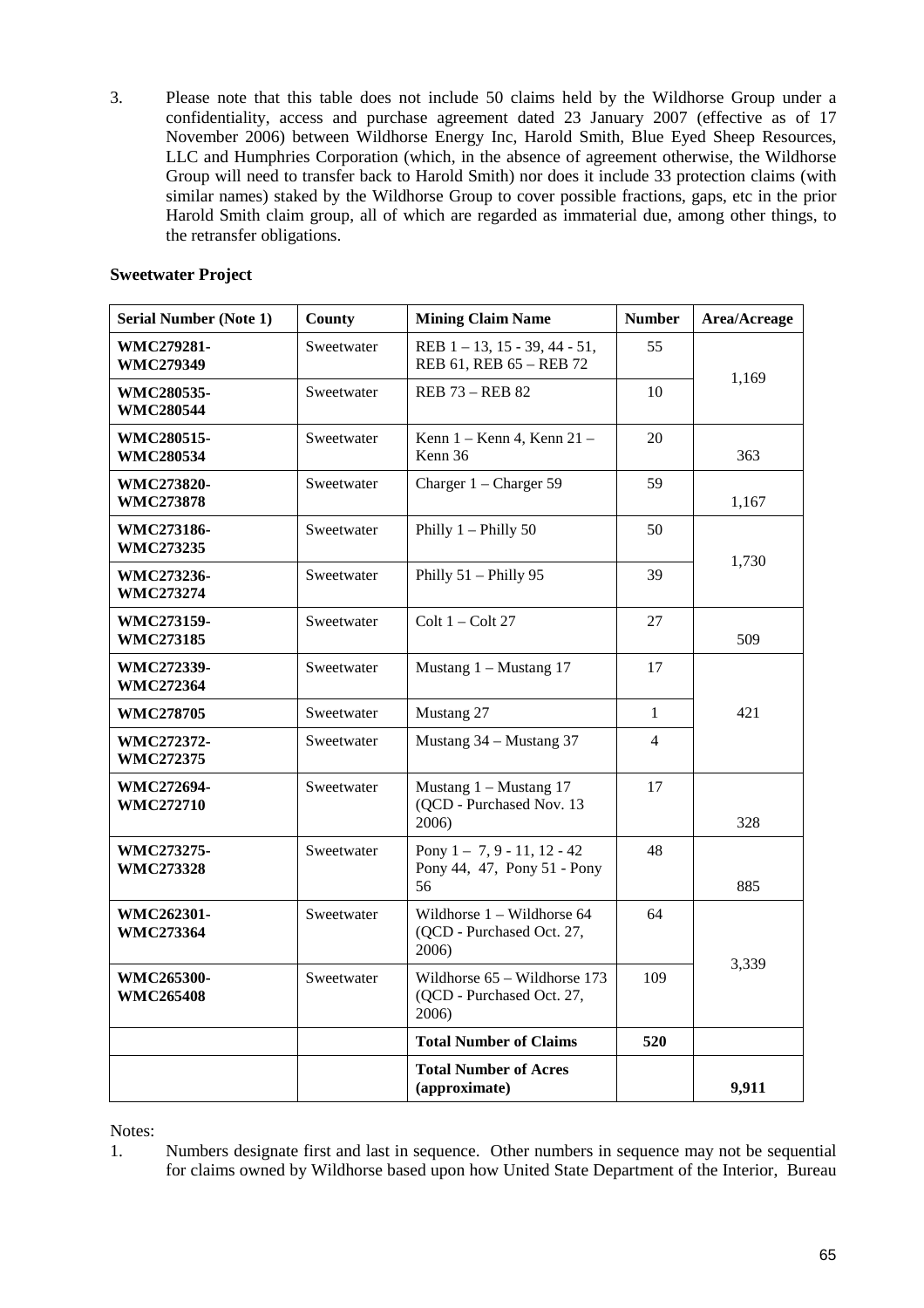of Land Management assigns numbers to filings - see "Number" column for number of Wildhorse claims in the sequence.

2. To avoid expiry, Claimant must pay Annual Maintenance fee (currently \$140/claim) before September 1 of each year.

#### **DOE Leases**

Golden Eagle Uranium LLC, an 80% subsidiary of the Company, ("**Lessee**") is party to nine leases (each a "**Lease**") with the United States Department of Energy (the "**DOE**") regarding the properties and dates as shown in the table below.

| <b>Lease Name</b> | County       | <b>Name</b>  | Annual<br><b>Advance</b><br><b>Royalty</b> | Royalty % | <b>Grant</b><br>Date | <b>Expiry</b><br>Date | Area in<br>Acres |
|-------------------|--------------|--------------|--------------------------------------------|-----------|----------------------|-----------------------|------------------|
| $C-SR-10$         | San Miguel   | $C-SR-10$    | \$3,900                                    | 13.10%    | $27 - Jun -$         | $27 - Jun -$          |                  |
|                   |              |              |                                            |           | 08                   | 18                    | 618.16           |
| $C-JD-5A$         | Montrose     | $C-JD-$      | \$4,800                                    | 20.10%    | $27 - Jun -$         | $27 - Jun -$          |                  |
|                   |              | 5A           |                                            |           | 08                   | 18                    | 24.54            |
| $C-SR-11A$        | San Miguel   | $C-SR-$      | \$12,400                                   | 14.30%    | $27 - Jun -$         | $27$ -Jun-            |                  |
|                   |              | 11A          |                                            |           | 08                   | 18                    | 1,296.81         |
| $C-SR-15A$        | San Miguel   | $C-SR$ -     | \$10,900                                   | 15.05%    | $27 - Jun -$         | $27 - Jun -$          |                  |
|                   |              | 15A          |                                            |           | 08                   | 18                    | 172.29           |
| $C-SR-16$         | San Miguel   | $C-SR-16$    | \$5,200                                    | 15.10%    | $27 - Jun -$         | $27 - Jun -$          |                  |
|                   |              |              |                                            |           | 08                   | 18                    | 1,790.26         |
| $C-WM-17$         | Montrose\San | C-WM-        | \$6,000                                    | 15.20%    | $27 - Jun -$         | $27 - Jun -$          |                  |
|                   | Miguel       | 17           |                                            |           | 08                   | 18                    | 474.98           |
| $C-LP-22$         | Montrose     | $C-LP-22$    | \$7,900                                    | 15.10%    | $27 - Jun -$         | $27 - Jun -$          |                  |
|                   |              |              |                                            |           | 08                   | 18                    | 224.25           |
| $C-LP-22A$        | Montrose     | $C-LP-$      | \$3,900                                    | 12.10%    | $27 - Jun -$         | $27 - Jun -$          |                  |
|                   |              | 22A          |                                            |           | 08                   | 18                    | 409.17           |
| $C-LP-23$         | Montrose     | $C-LP-23$    | \$19,400                                   | 16.10%    | $27 - Jun -$         | $27 - Jun -$          |                  |
|                   |              |              |                                            |           | 08                   | 18                    | 596.00           |
|                   |              | <b>TOTAL</b> | \$74,400                                   |           |                      |                       | 5,606.46         |

#### **Summary of DOE Lease Terms and Conditions**

- 1. Lessee must exercise reasonable diligence (as determined by DOE) to advance and achieve production on Lease.
- 2. Use of surface is shared with other multiple uses such as grazing, timbering, recreation, etc.
- 3. Lease area may be leased by US Government to other parties for other minerals, oil, gas, coal, etc.
- 4. Lessee must comply with environmental and safety requirements as provided in the lease and by rules, regulations and law.
- 5. Lessee must submit Exploration Plans and Mining Plans for approval prior to conducting such activities as well as post a performance bond in an amount determined by the DOE to assure reclamation and restoration.
- 6. Lease provides that Lessee indemnifies the US Government against liens, payroll taxes, etc arising from operations on the lease property.
- 7. Lessee is required to file quarterly activity reports with the DOE.
- 8. The Leases are not assignable during the first 30-month period of the lease term.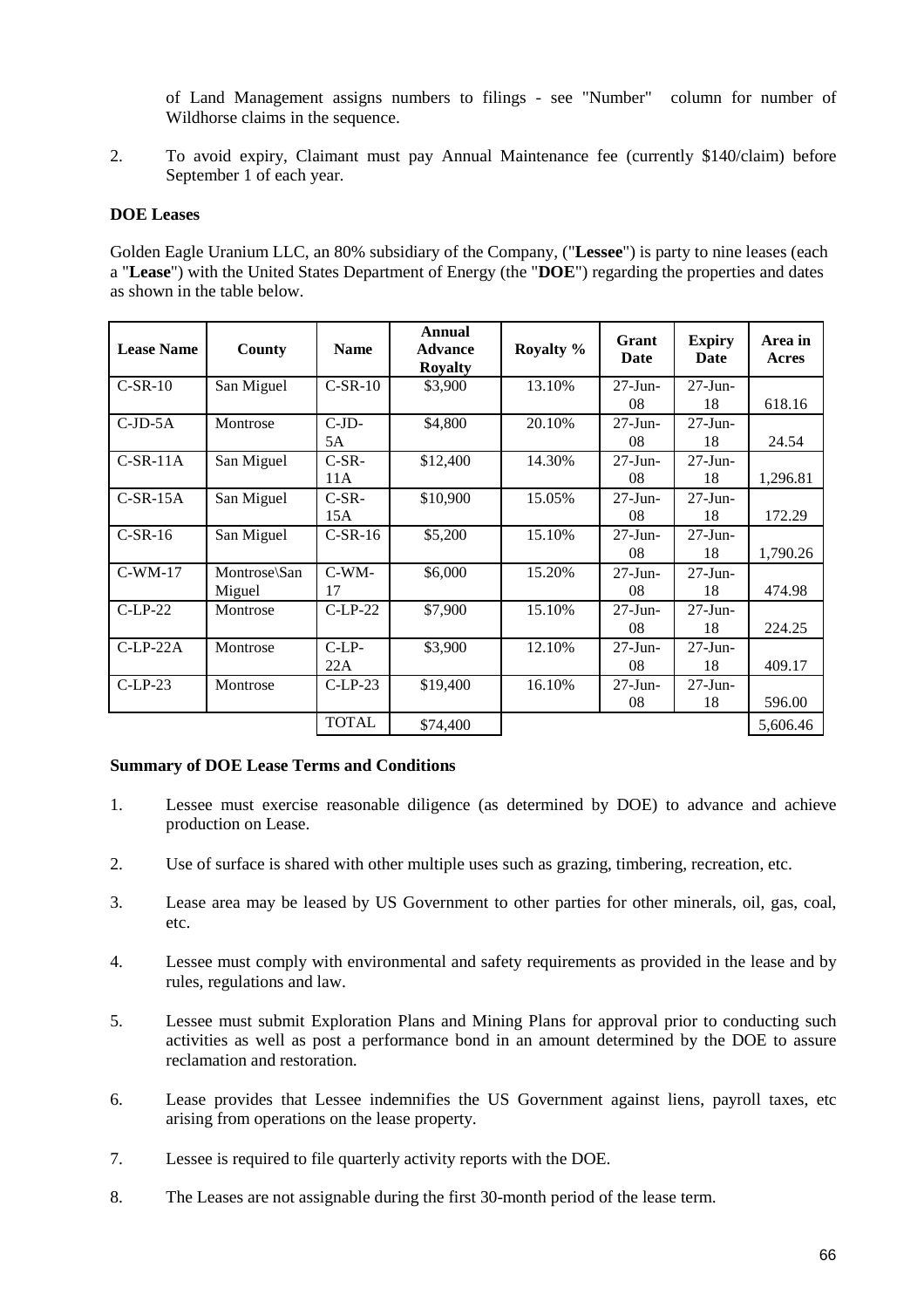- 9. The DOE reserves the right to cancel a Lease for non-performance and non-compliance by the lessee.
- 10. Near the end of the term the DOE will re-evaluate whether the Leases/leasing program should continue.
- 11. The Lease and its appendices contain other usual terms and conditions customarily found in mining leases.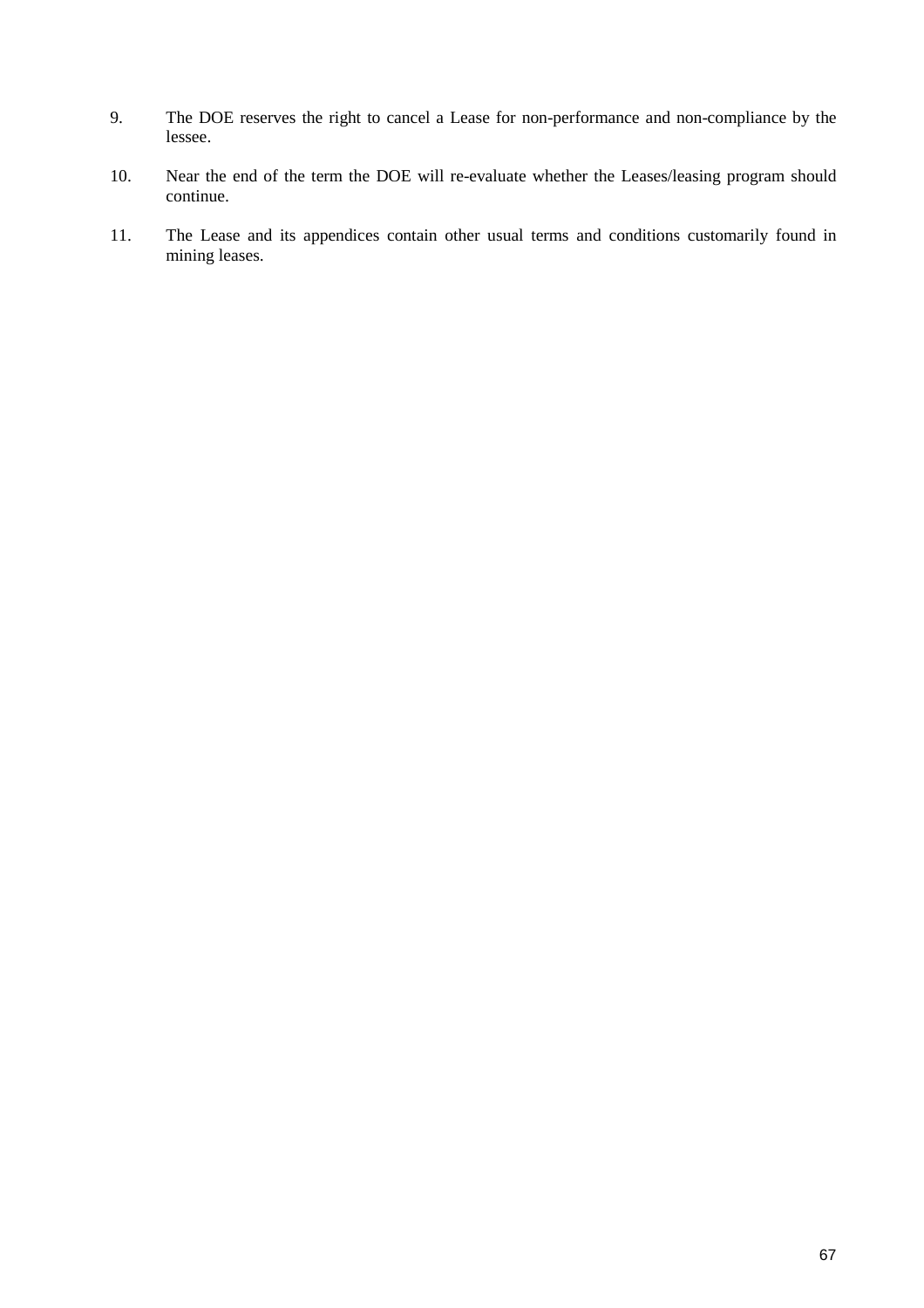# **Schedule 2 – Hungarian Licences**

| <b>UCG Project</b>  | <b>Tenement Name</b>      | <b>Status</b>       | <b>Target</b>    | Ownership               | Area $(km2)$ | <b>Type of cultivation</b> | <b>Resolution number</b> |
|---------------------|---------------------------|---------------------|------------------|-------------------------|--------------|----------------------------|--------------------------|
|                     |                           |                     | commodity        |                         |              |                            |                          |
| <b>Mecsek Hills</b> | Coal Block1: Szászvár W   | Granted-Expires     | Coal             | <b>WHE UCG 100%</b>     | 47.50        |                            | 5306/2/2007              |
|                     | exploration area          | December 2012       |                  |                         |              |                            |                          |
| <b>Mecsek Hills</b> | Coal Block2: Kisujbanya   | Granted-Expires     | Coal             | <b>WHE UCG 100%</b>     | 46.80        | Deep-cultivation           | 5306/2/2007              |
|                     | exploration area          | December 2012       |                  |                         |              |                            |                          |
| Mecsek Hills        | Coal Block3: Pécsvarad    | Granted-Expires     | Coal             | <b>WHE UCG 100%</b>     | 44.00        |                            | 5306/2/2007              |
|                     | exploration area          | December 2012       |                  |                         |              |                            |                          |
| Mecsek Hills        | Coal Block4: Máza-D       | Granted-Expires     | Coal             | <b>WHE UCG 100%</b>     | 49.10        |                            | 5306/2/2007              |
|                     | Eastern part              | December 2012       |                  |                         |              |                            |                          |
| <b>Mecsek Hills</b> | Coal Block5: Hosszúhetény | Granted-Expires     | Coal             | <b>WHE UCG 100%</b>     | 20.70        | Deep-cultivation           | 5306/2/2007              |
|                     | exploration area          | December 2012       |                  |                         |              |                            |                          |
| <b>Mecsek Hills</b> | Coal Block6: Komló-       | Granted-Expires     | Coal             | <b>WHE UCG 100%</b>     | 50.00        | Deep-cultivation           | 5306/2/2007              |
|                     | exploration               | December 2012       |                  |                         |              |                            |                          |
| <b>Mecsek Hills</b> | Coal Block7: Komló; Pécs- | Granted-Expires     | Coal             | <b>WHE UCG 100%</b>     | 48.60        | Deep-cultivation           | 5306/2/2007              |
|                     | Mecsekszabolcs-Coal Mine  | December 2012       |                  |                         |              |                            |                          |
|                     | sites                     |                     |                  |                         |              |                            |                          |
| <b>Mecsek Hills</b> | Coal Block8: Pécs-        | In dispute with     | Coal             | <b>WHE UCG 100%</b>     | 15.10        | <b>NA</b>                  | <b>NA</b>                |
|                     | Mecsekszabolcs-Coal Mine  | Mining Bureau       |                  |                         |              |                            |                          |
|                     | sites                     |                     |                  |                         |              |                            |                          |
| <b>Mecsek Hills</b> | <b>CBM Block1</b>         | Granted-Expires 25  | Hydrocarbon      | WHE UCG 100%            | 420.00       |                            | 359/3/2008               |
|                     |                           | March 2013          |                  |                         |              |                            |                          |
| <b>Mecsek Hills</b> | CBM Block 2               | Granted-expires 13  | Coal Bed Methane | <b>WHE UCG 100%</b>     | 40.00        |                            | 9840/2003/3              |
|                     |                           | <b>July 2011</b>    |                  |                         |              |                            |                          |
| Izabela             |                           | Granted-expires 5   | Coal             | <b>WHE Resources</b>    | 46.1         |                            | VBK/2065/5/2010          |
|                     |                           | June 2013           |                  | 100%                    |              |                            |                          |
| Amelie              |                           | Granted-expires 13  | Coal             | <b>WHE Resources</b>    | 25.00        |                            | VBK/3317/6/2010          |
|                     |                           | October 2014        |                  | 100%                    |              |                            |                          |
| Suki                |                           | TOP refused - under | Coal             | Under appeal (refer     | 58.00        | Deep-cultivation           | 3854/3/2010              |
|                     |                           | appeal              |                  | to Section $1.3(d)$ for |              |                            |                          |
|                     |                           |                     |                  | further information)    |              |                            |                          |
| Ciko                |                           | Granted-expires 15  | Coal             | <b>WHE Resources</b>    | 48.8         |                            | 3337/4/2010              |
|                     |                           | August 2014         |                  | 100%                    |              |                            |                          |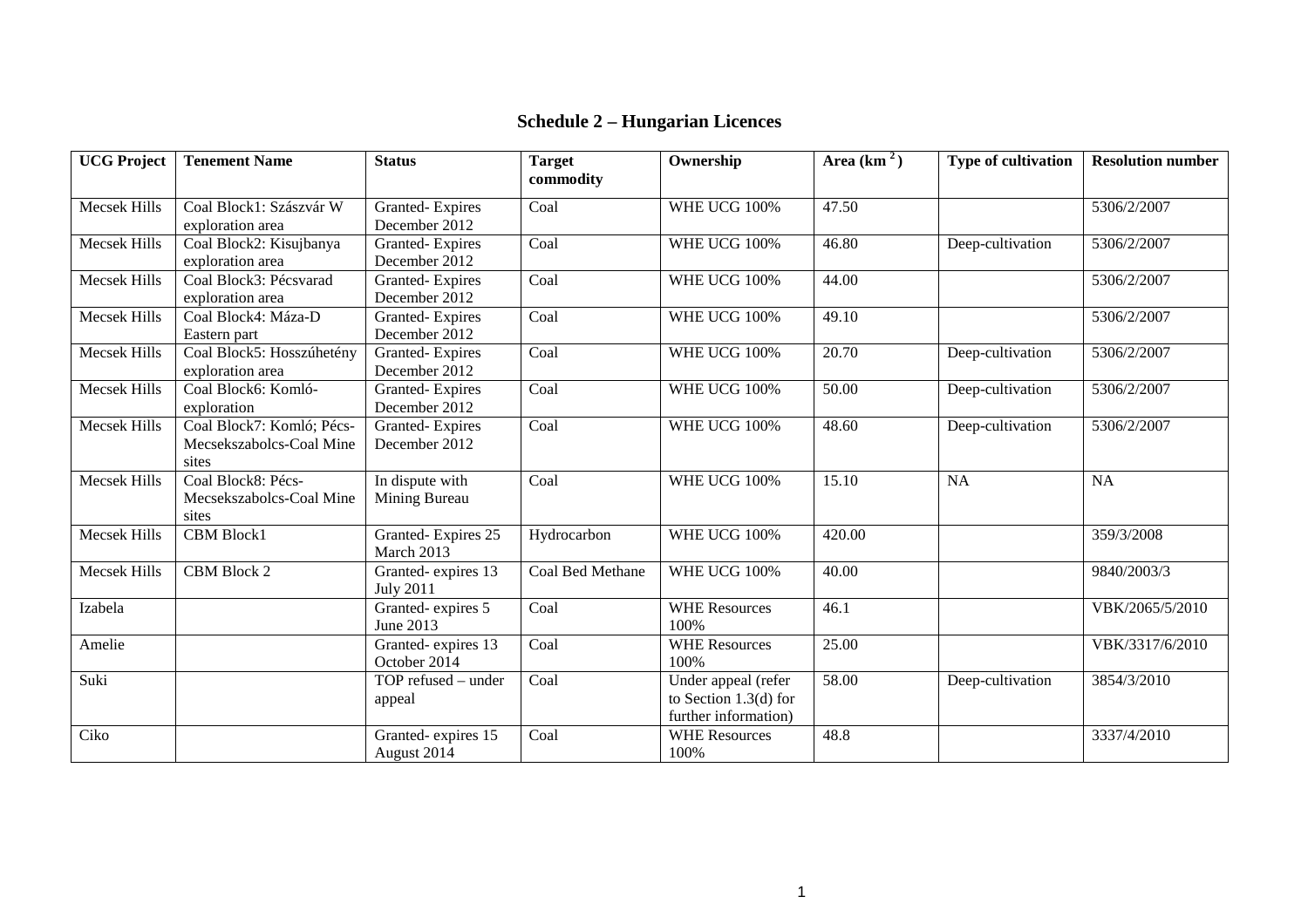## **Material Hungarian Uranium and UCG Licence Summary**

# **1. Dinnyeberki, Máriakéménd and Bátaszek (as referenced in Section 1.1(b) of this Appendix)**

(a) Dinnyeberki

Wildhorse Energy Hungary Kft holds a radioactive ore exploration licence on the territory of Dinnyeberki, Ibafa and Nagyváty, expiring on 20 December 2012. The licence was granted by decision no. 990/1/2006, the technical operation plan was approved by decision 9665/20/2006, the amendment of the technical operation plan and the extension of the exploration time (renewal) were approved by decision 4965- 18/2010, and exploration deep drilling "Dinnyeberki-46"was permitted by decision no. 66/19/2008. The exploration territory consists of one block and extends to a total of 10.52 square kms. By approval of the amended technical operation plan, the exploration licence may be renewed for another two years once more, taking into account the renewal approved in 2010.

(b) Bátaszek

Wildhorse Energy Hungary Kft holds a radioactive ore exploration licence for the territory of Bátaszék, Véménd, Palotabozsok and Szebény which will expire on 25 September 2011. The licence was granted by decision no. 989/1/2006 and the technical operation plan was approved by decision no. 9664/41/2006. Deep-drillings Bsz-84, Bsz-85, Bsz-86 and Bsz-89 were permitted by decision no. 535/3/2008. The exploration territory consists of 1 block and extends to a total of 13.76  $\text{km}^2$ . By approval of the amended technical operation plan, the exploration licence may be renewed twice, each time for two years.

(c) Máriakéménd

Wildhorse Resources Kft holds a radioactive ore exploration licence on the territory of Babarc, Bár, Belvárdgyula, Dunaszekcső, Erdősmárok, Görcsönydoboka, Himesháza, Kisnyárád, Lánycsók, Liptód, Máriakéménd, Mohács, Monyoród, Olasz, Palotabozsok, Somberek, Szajk, Székelyszabar, Szederkény and Versend, which will expire on 15 December 2011. The licence was granted by decision no. 10872/4/2006 and the technical operation plan was approved by decision no. 4039/23/2007. The exploration territory consists of 6 blocks and extends to a total of  $177.296 \text{ km}^2$ . By approval of the amended technical operation plan, the exploration licence may be renewed twice, each time for two years.

## **2. Mecsek Hills Uranium Project (as referenced in Section 1.1(b) of this Appendix)**

Wildhorse Energy Hungary Kft holds:

- (a) a radioactive ore exploration licence for the territory of Abaliget, Mánfa, Orfő and Pécs, which will expire on 6 September 2011. The licence was granted by decision number 10218/2/2006 and the technical operation plan was approved by decision no. 2922/25/2007. The exploration territory consists of 1 block and extends to a total of 29.21  $\text{km}^2$ . By approval of the amended technical operation plan, the exploration licence may be renewed twice, each time for two years; and
- (b) a radioactive ore exploration licence for the territory of Pécs and Orfő, which will expire on 14 September 2011. The licence was granted by decision no. 6947/3/2006 and the technical operation plan was approved by decision no. 1868/19/2007. The exploration territory consists of 1 block and extends to a total of 13.69  $\text{km}^2$ . By approval of the amended technical operation plan, the exploration licence may be renewed twice, each time for two years.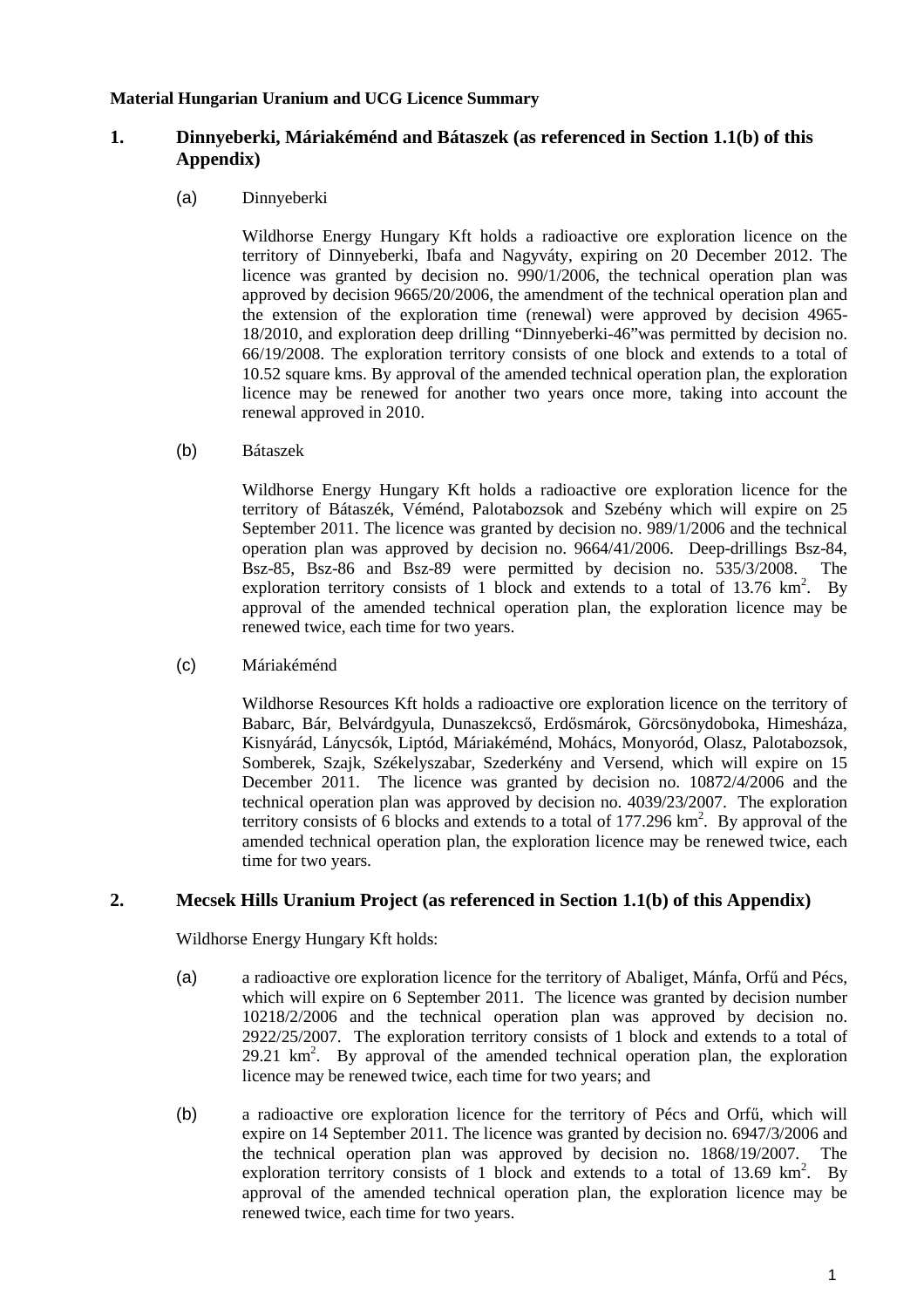# **3. Amelie UCG Project (as referenced at Section 1.1(a)(iii) of this Appendix)**

Wildhorse Resources Kft holds a coal exploration licence on the territory of Csabrendek, Gyepükaján, Káptalanfa and Nemeshany, for six months from 13 October 2010, licence no. VBK/3317/6/2010. The technical operation plan was filed within the statutory deadline and the approval of the technical operation plan is pending. The coal exploration right will expire on 13 October 2014 and the exploration territory consists of 1 block and extends to a total of 25.1 km<sup>2</sup>. Pursuant to the Mining Act, and as described above in Section 24, the exploration right can be renewed by approval of an amended technical operation plan, twice for half of the original period, i.e. twice for two years in this case.

# **4. Izabela UCG Project (as referenced at Section 1.1(a)(ii) of this Appendix)**

Wildhorse Resources Kft holds a coal exploration licence on the territory of Bajna, Csolnok, Dág, Dorog, Nagysáp, Sárisáp, Tokod, Tokodaltáró, for six months from 4 June 2010, licence no. VBK/2065/5/2010. The technical operation plan has been approved for two years starting on 5 June 2011 and accordingly, the coal exploration right will expire on 5 June 2013. The exploration territory consists of 1 block and extends to a total of  $46.1 \text{ km}^2$ . By approval of the amended technical operation plan, the exploration licence may be renewed twice, each time for one year.

### **5. Ciko UCG Project (as referenced at Section 1.1(a)(v) of this Appendix)**

Wildhorse Resources Kft holds a coal exploration licence for Apátvarasd, Erdősmecske, Ófalu, Mecseknádasd, Hidas, Bonyhád, Cikó, Mőcsény, Bátaapáti, Grábóc. The licence was granted by decision 3337/4/2010. The technical operation plan has been approved and the coal exploration right will expire on 15 August 2014. The exploration territory consists of 1 block and extends to a total of 48.88 km<sup>2</sup>. By approval of the amended technical operation plan, the exploration licence may be renewed twice, each time for half of the original period.

### **6. Suki UCG Project (as referenced at Section 1.3(d) of this Appendix)**

Wildhorse Resources Kft was granted a coal exploration licence for the Sajómercse-Putnok territory by decision 3854/3/2010. The licence became final on 30 November 2011. The Company submitted a technical operating plan for the Suki UCG Project on 26 May 2011. However, this was rejected by the Mining Bureau of Hungary on 3 June 2011. On 17 June 2011 the Company lodged an appeal to have the Mining Bureau of Hungary's decision set aside. The Mining Bureau of Hungary's decision on the appeal is currently pending. The exploration territory consists of 2 blocks, and extends to a depth of 500 meters below the Baltic Sea level and to a total of 58  $\text{km}^2$ . By approval of the amended technical operation plan, the exploration licence may be renewed twice, each time for half of the original period.

### **7. Mecsek Hills UCG Project (referenced at Section 1.1(a)(i) of this Appendix)**

Wildhorse UCG Kft holds:

- (a) a coal exploration licence for the "East-Mecsek coal" territory, which will expire on 31 December 2012. The licence was granted by decision no. 5306/2/2007 and the technical operation plan was approved by decision no. 3044/68/2008. Deep drillings indicated CH 6 and CH 7 for coal exploration were permitted by decision no. 2418/12/2010 for the period expiring on the expiration date of the coal exploration licence hereunder. The exploration territory consists of 7 blocks and extends to a total of 306.71 km<sup>2</sup>. By approval of the amended technical operation plan, the exploration licence may be renewed twice, each time for two years;
- (b) a hydrocarbon exploration licence for the "East-Mecsek hydrocarbon" territory, which will expire on 25 March 2013. The licence was granted by decision no. 359/3/2008 and the technical operation plan was approved by decision no. 987/6/2009. Deep drillings